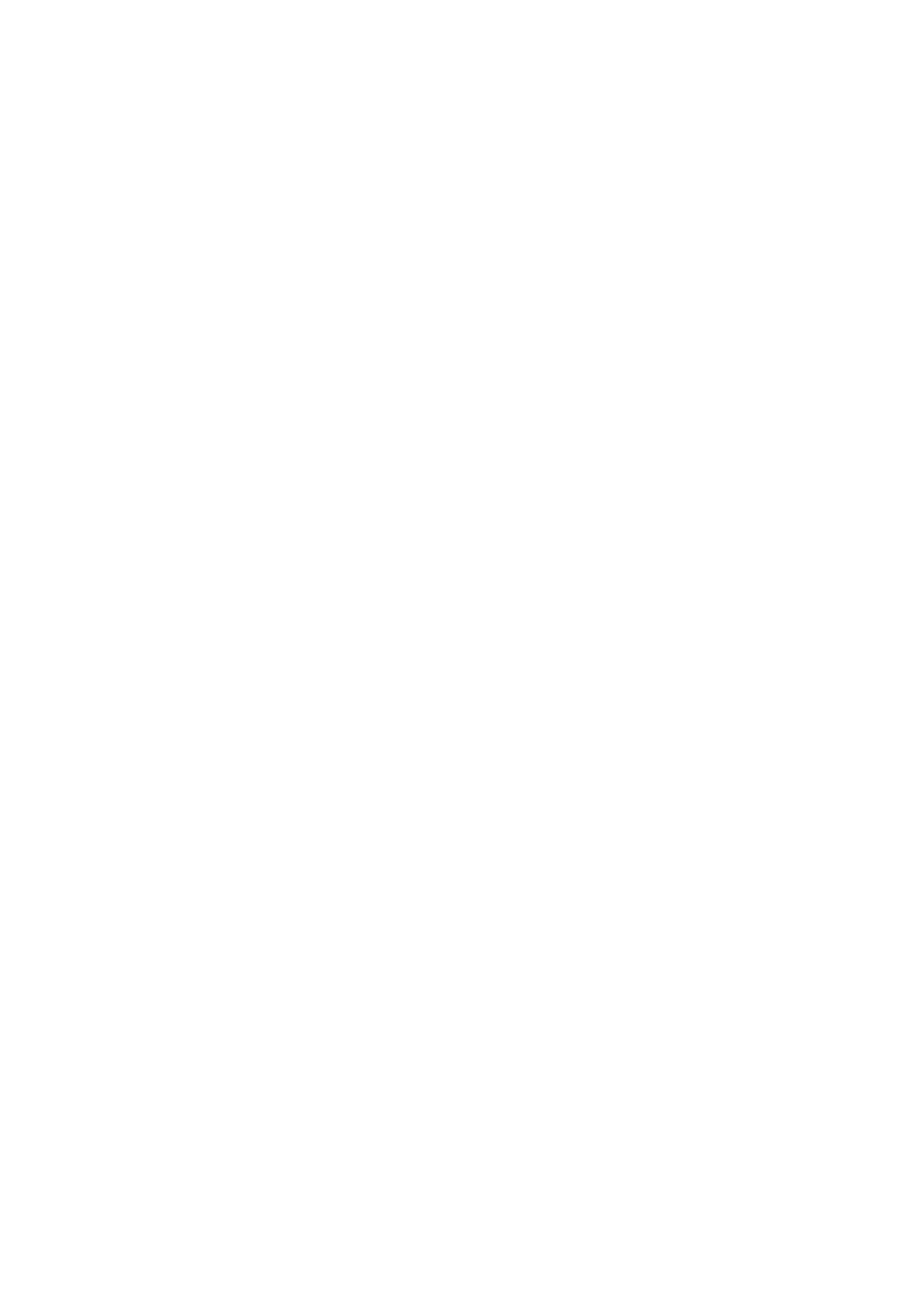

# **BOSNIA AND HERZEGOVINA**

# **MINISTRY OF HUMAN RIGHTS AND REFUGEES**

# **EIGHTH REPORT OF BOSNIA AND HERZEGOVINA ON IMPLEMENTATION OF THE EUROPEAN SOCIAL CHARTER /REVISED/**

# **A R T I C L E S 2, 4, 5, 6, 21, 22 AND 28 ( GROUP III: LABOUR RIGHTS)**

**REPORTING PERIOD: January 2012 - December 2016**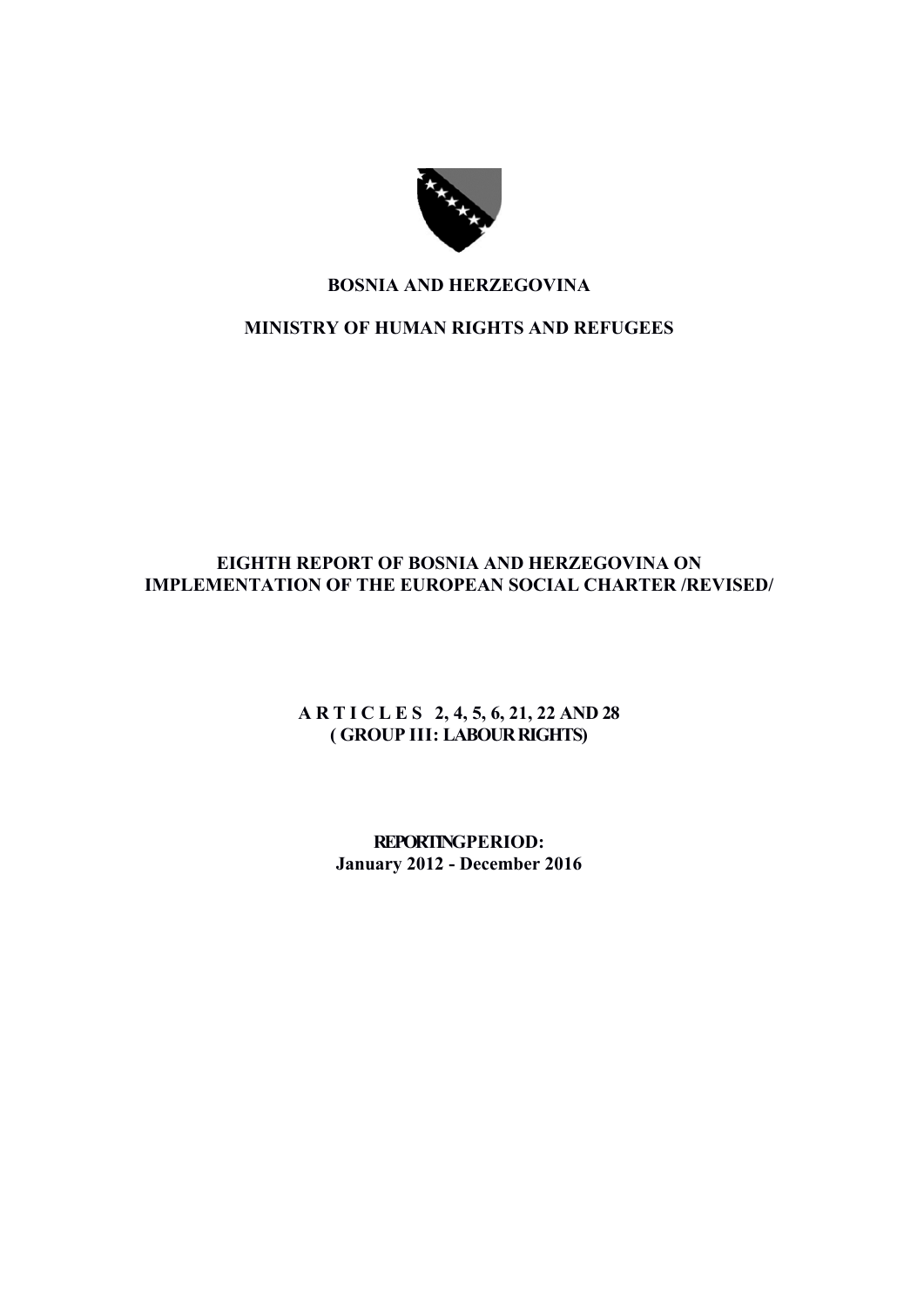# **SARAJEVO, OCTOBER 2017**

# **CONTENT**

| Article 22 – The right to take part in the determination and improvement of the     |  |
|-------------------------------------------------------------------------------------|--|
|                                                                                     |  |
| Article 28 - The right of workers' representatives to protection in the undertaking |  |
|                                                                                     |  |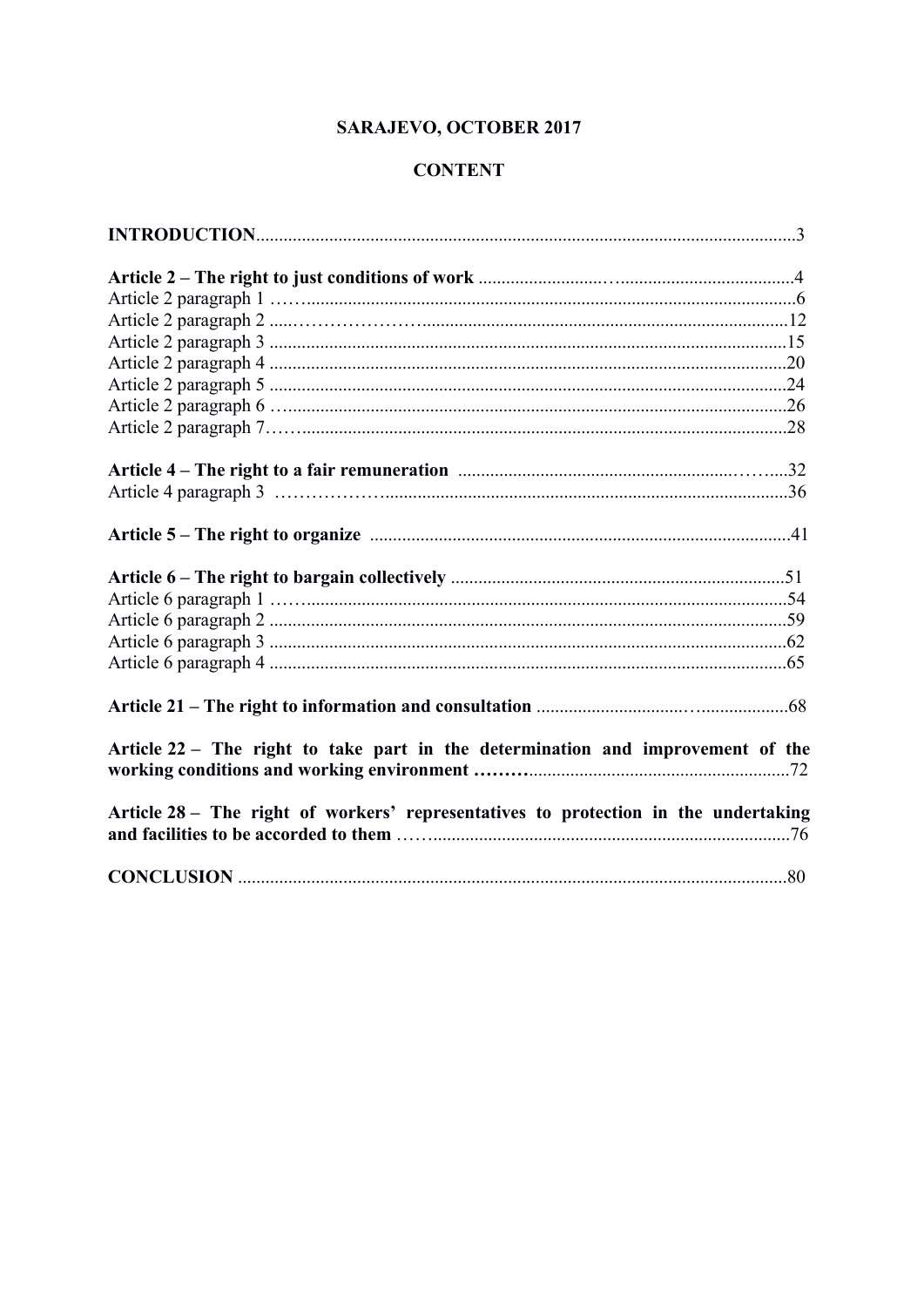#### **INTRODUCTION**

Bosnia and Herzegovina ratified the Social Charter /Revised/ on 7 October 2008 and now submits its Eighth Report on Implementation of the Social Charter /Revised/ in compliance with Article 21 of the aforementioned charter.

This Report includes The European Social Charter /Revised/ provisions which belong to a Thematic Group III /labour rights/, for articles 2, 4, 5, 6, 21, 22 and 28, for the reporting period January 2012 – December 2016.

The Report has been prepared based on the new reporting system, accepted by the Council of Ministers of the Council of Europe, which came into force on 31 October 2007, and the Reporting Format on the implementation of adopted provisions of The European Social Charter /Revised/ $\lambda$ <sup>1</sup> for all relevant information on adopted measures necessary for its implementation, particularly:

- 1) legal framework for all the Laws and regulations, collective agreements and other provisions supporting their application;
- 2) measures (administrative arrangements, programmes, action plans, projects, etc.) undertaken with the purpose of the legal framework implementation;
- 3) numbers, statistical data or other relevant information on which to estimate the extent to which these provisions apply.
- 4) The instructions from the interpretation of the articles from the Charter of the European Committee of Social Rights, were taken into consideration and summarized in the Judicial Practice Summary (precedent), in order to make the subject matter completely clear.

Eighth Report of Bosnia and Herzegovina for the Thematic Group III /labour rights/ includes updated information on legislation framework from the previous reports, as well as adequate explanations, i.e. information on the situation development in practice during the reporting period.

Pursuant to Article 23 of the European Social Charter /Revised/, a copy of this Report shall be submitted to relevant employers' and trade unions' organisations, and to:

- Confederation of Independent Trade Unions of Bosnia and Herzegovina,
- Confederation of Trade Unions of the Republika Srpska,
- Trade Union of the Brčko District of BiH,
- Association of Employers of Bosnia and Herzegovina,
- Association of Employers of the Federation of Bosnia and Herzegovina,
- Union of Employers' Associations of the Republika Srpska,
- Association of Employers of the Brčko District of BiH.

1 Adopted at the session of the Committee of Ministers of the Council of Europe on 26 March 2008;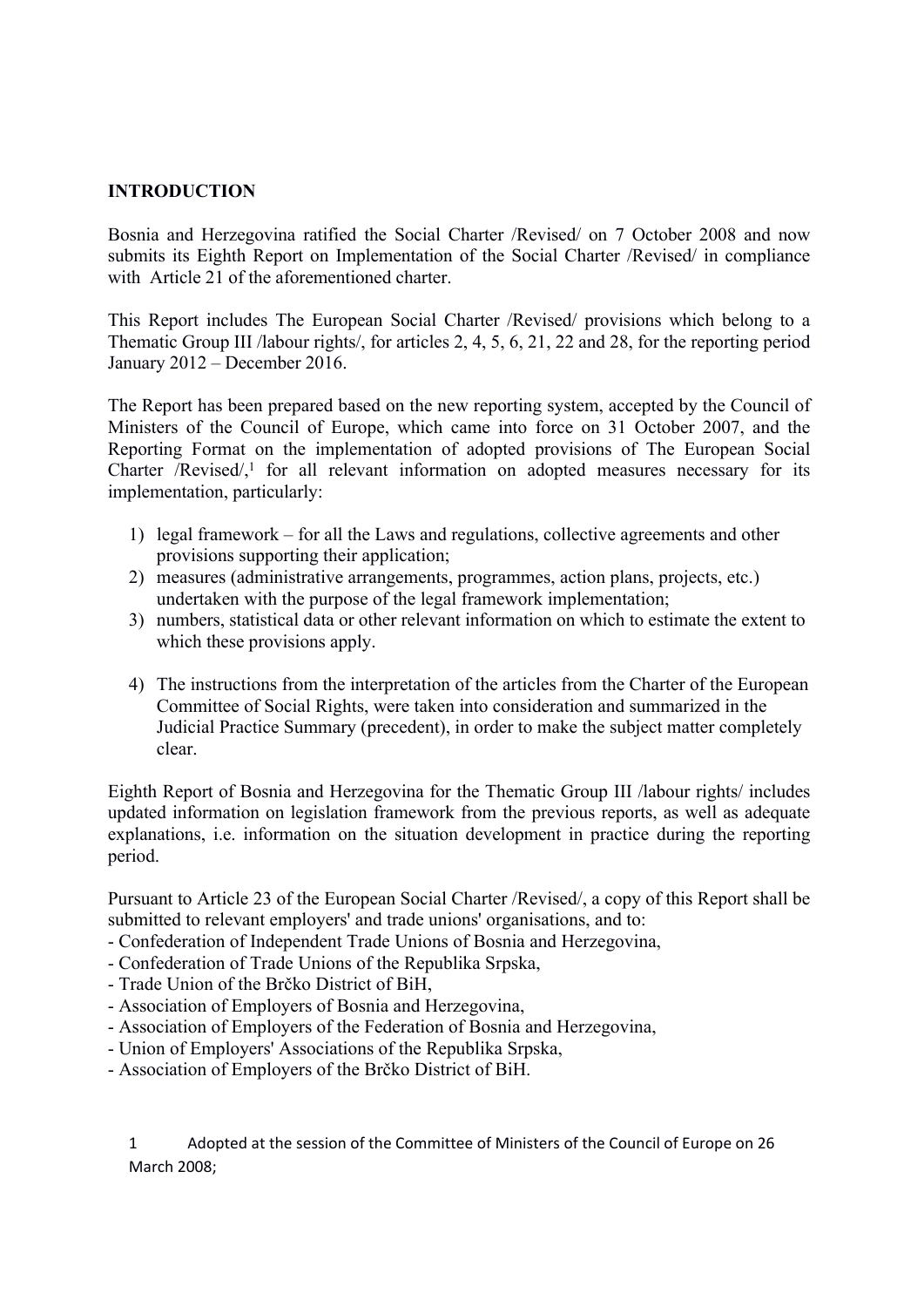# **Article 2 – The right to just conditions of work**

In order to ensure effective exercise of the right to just conditions of work, State Parties undertake:

1. to provide for reasonable daily and weekly working hours, the working week to be progressively reduced to the extent that the increase of productivity and other relevant factors permit;

to provide paid public transport;

to provide for a minimum of four weeks' annual holiday with pay;

4. to eliminate risks in inherently dangerous or unhealthy occupations, and where it has not yet been possible to eliminate or sufficiently reduce these risks, to provide for either a reduction of working hours or additional paid holidays for workers engaged in such occupations;

6. to ensure a weekly rest period which shall, as possible, coincide with the day recognised by tradition or custom in the country or region concerned as a day of rest;

7. to ensure that workers are informed in written form, as soon as possible, and in any event not later than two months after the date of commencing their employment, of the essential aspects of the contract or employment relationship;

to ensure that workers performing night work benefit from measures which take account of the special nature of the work.

# **BOSNIA AND HERZEGOVINA**

International instruments ratified by Bosnia and Herzegovina under Article 2 of the European Social Charter /Revised/ are the following:

- **-** ILO Convention No. 13 on the Use of White Lead in Painting,1921,
- **-** ILO Convention No. 14 on the Application of the Weekly Rest in Industrial Undertakings, 1921,
- **-** ILO Convention No. 89 on Night Work of Women Employed in Industry (revised), 1948,
- **-** ILO Convention No. 90 on the Night Work of Young Persons Employed in Industry (Revised), 1948,
- **-** ILO Convention No. 91 on Vacation Holidays with Pay for Seafarers (Revised), 1949,
- **-** ILO Convention No. 94 on Labour Clauses in Public Contracts, 1949,
- **-** ILO Convention No. 97 on Migration for Employment (Revised), 1949,
- **-** ILO Convention No. 106 on Weekly Rest in Commerce and Offices, 1957,
- **-** ILO Convention No. 109 on Wages, Hours of Work on Board Ship and Manning (Revised), 1958,
- **-** ILO Convention No. 119 on the Guarding of Machinery, 1963,
- **-** ILO Convention No. 132 on Annual Holidays with Pay (Revised), 1970,
- **-** ILO Convention No. 136 on Protection against Hazards of Poisoning Arising from Benzene, 1971,
- **-** ILO Convention No. 139 on Prevention and Control of Occupational Hazards caused by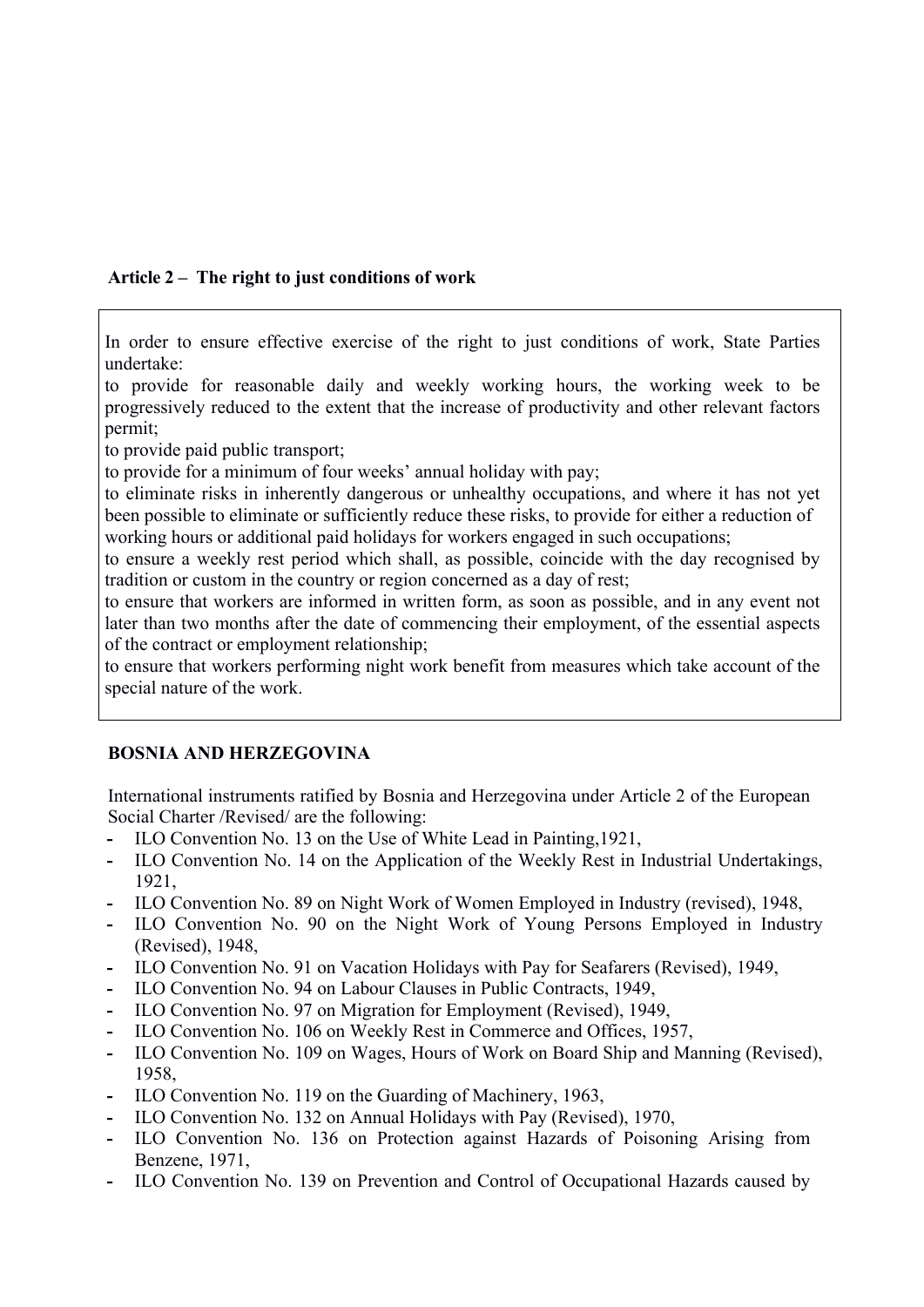Carcinogenic Substances and Agents,1974,

- **-** ILO Convention No. 148 on the Protection of Workers against Occupational Hazards in the Working Environment Due to Air Pollution, Noise and Vibration, 1977,
- **-** ILO Convention No. 155 on Occupational Safety and Health and the Working Environment, 1981,
- **-** ILO Convention No. 162 on Safety in the Use of Asbestos 1986,
- **-** ILO Convention No. 175 on Part-Time Work, 1994,
- **-** ILO Convention No. 176 on Safety and Health in Mines, 1995,
- **-** ILO Convention No. 182 on the Prohibition and Immediate Action for the Elimination of the Worst Forms of Child Labour, 1999,
- **-** ILO Convention No. 184 on Safety and Health in Agriculture 2001,
- **-** MLC Convention, 2006, and
- **-** ILO Convention No. 188 on Work in the Fishing sector 2007.

# **FEDERATION BIH**

In the Federation of Bosnia and Herzegovina, primary Laws and by-Laws under which Article 2 of the European Social Charter /Revised/ is implemented are the following:

- the Labour Law of FBiH<sup>2</sup>;
- the Law on Civil Service of FBiH<sup>3</sup>;
- General Collective Agreement for the Territory of FBiH<sup>4</sup>;

**-** Collective Agreement for Employees in Administrative Bodies and Judicial Authorities in FBiH<sup>5</sup>.

### **REPUBLIKA SRPSKA**

In the Republika Srpska, Article 2 of the European Social Charter /Revised/, regarding the just conditions to work, is implemented under the Labour Law<sup>6</sup>, the Law on Workers' Council<sup>7</sup>, the Law on Inspection<sup>8</sup>, the Law on Holidays of  $RS<sup>9</sup>$  and General Collective Agreement<sup>10</sup>.

- 2 "Official Gazette of FBiH" No. 26/16;
- 3 "Official Gazette of FBiH" No. 29/03, 23/04, 39/04, 54/04, 67/05, 08/06 and 04/12;
- 4 "Official Gazette of FBiH" No .48/16 and 62/16;
- 5 "Official Gazette of FBiH" No. 23/00, 50/00, 97/13 and 89/16;
- 6 "Official Gazette of RS" No. 1/16;
- 7 "Official Gazette of RS" No. 26/01;
- 8 "Official Gazette of RS" No. 74/10; 109/12; 117/12 and 44/16;
- 9 "Official Gazette of RS" No. 43/07;
- 10 "Official Gazette of RS" No. 40/10; 35/16 and 43/16;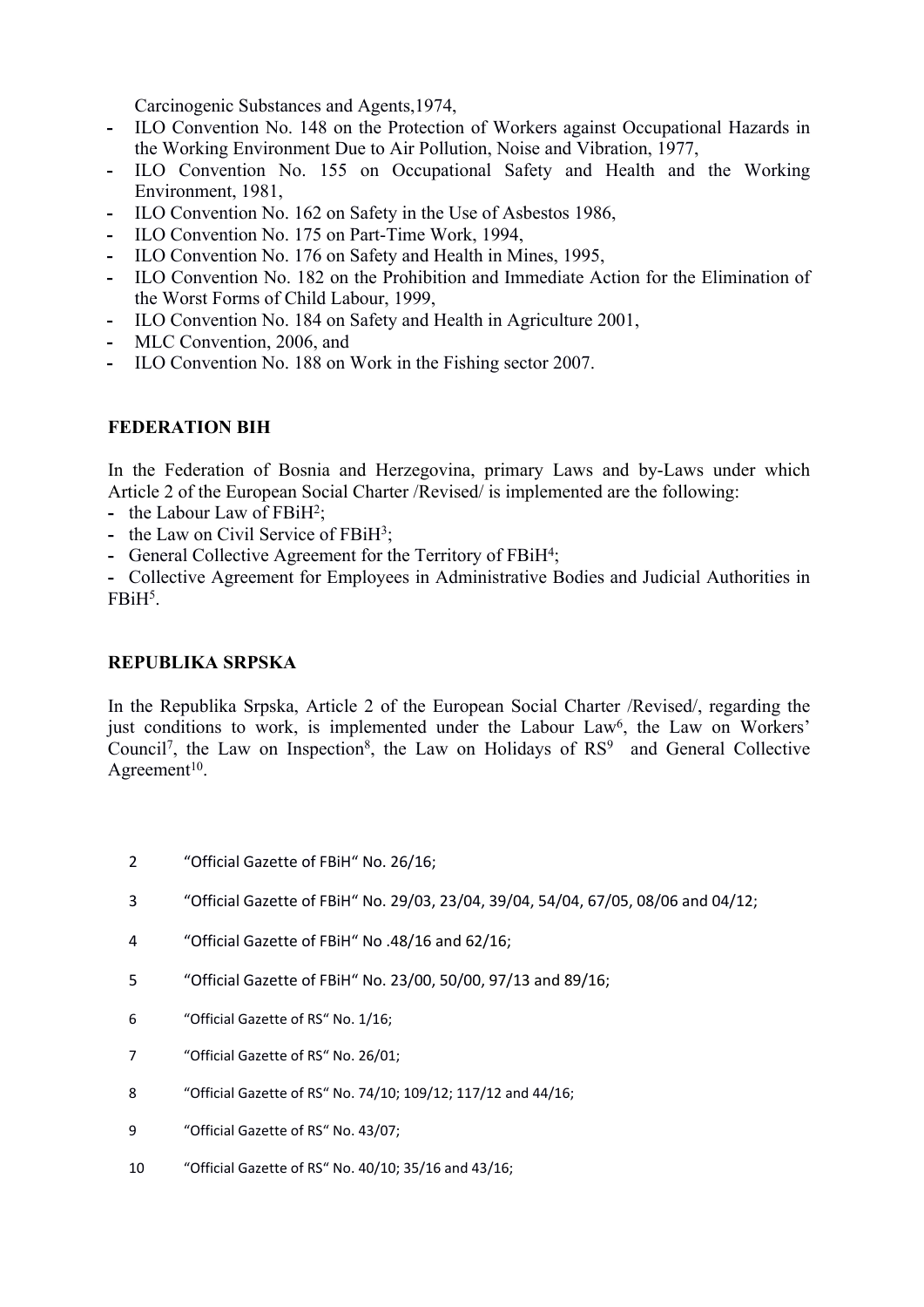# **BRČKO DISTRICT BIH**

In the Brčko District of Bosnia and Herzegovina, Article 2 of the European Social Charter /Revised/ is implemented under the following laws:

- **-** Statute of the Brčko District of BiH /consolidated text/<sup>11</sup>;
- **-** The Labour Law of the Brčko District /consolidated text/<sup>12</sup>;
- **-** The Law on Civil Service in Administrative Bodies of Brčko District<sup>13</sup>
- **-** The Law on Civil Service in Administrative Bodies of Brčko District
- **-** The Law on Police Officers of the Brčko District<sup>14</sup>;
- **-** The Law on Safety and Health at Work in the Brčko District<sup>15</sup>;
- The Law on Holidays of the Brčko District<sup>16</sup>;
- **-** The Law on Salaries in the BD Public Administrative Bodies<sup>17</sup>; and
- Rulebook on the Employment in Public Administrative Bodies of the Brčko District<sup>18</sup>.

#### **Article 2 paragraph 1 - Reasonable daily and weekly working hours**

#### **BOSNIA AND HERZEGOVINA**

In Bosnia and Herzegovina, Article 2 of the European Social Charter /Revised/, regarding reasonable daily and weekly working hours is implemented under the Law on Police Officials  $19$ , the Labour Law in the Institutions of BiH $20$ , and the Decision on Working Hours in the Council of Ministers of BiH, Ministries of BiH, and other bodies of the Council of Ministers of BiH<sup>21</sup> .

Article 96 of the Law on Police Official of Bosnia and Herzegovina regulates working time as follows:

- 1. The average duration of work of police officers is 40 hours per week;
- 2. The normal duration of duty hours shall be eight hours per day. In the following cases the Head may decide to provide for different working hours:
	- 11 "Official Gazette of BD" No. 2/10;
	- 12 "Official Gazette of BD" No. 19/06, 19/07, 25/08, 20/13, 31/15 and 1/15;
	- 13 "Official Gazette of BD" No. 9/14, 37/15, 48/16 and 9/17;
	- 14 "Official Gazette of BD" No. 41/07, 4/08, 36/09, 60/10;
	- 15 "Official Gazette of BD" No. 20/13;
	- 16 "Official Gazette of BD" No. 19/02;
	- 17 "Official Gazette of BD" No. 14/06, 41/06 and 3/13;
	- 18 "Official Gazette of BD" No. 17/15 and 12/17;
	- 19 "Official Gazette of BiH" No. 27/04, 63/04, 5/06, 58/06, 15/08, 63/08, 5/09 and 07/12;
	- 20 "Official Gazette of BiH" No. 26/04, 07/05, 48/05, 60/10 and 32/13;
	- 21 Decision of the Council of Ministers BiH No. 38/98: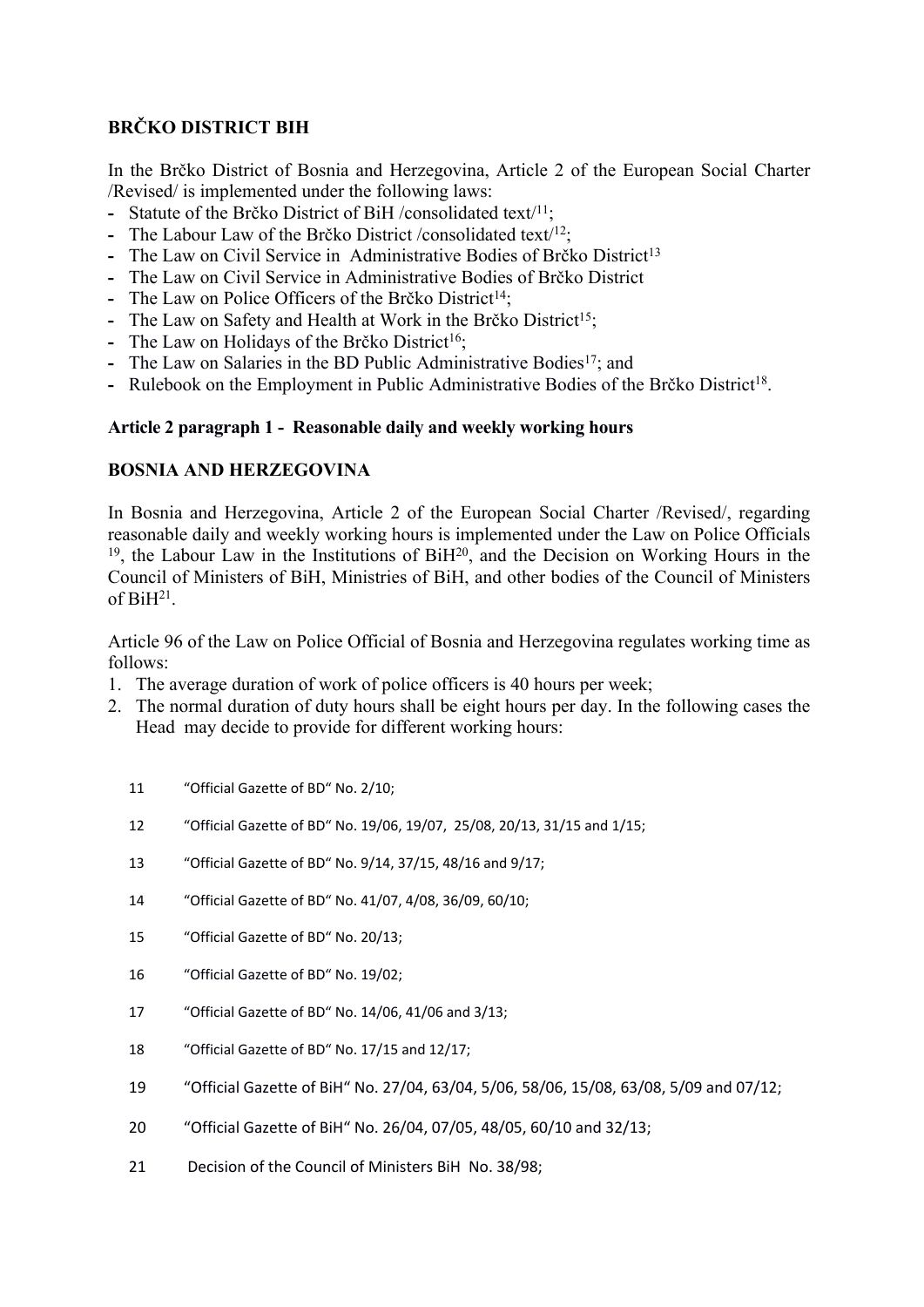- a) in case it is necessary to continue working without interruption;
- b) in case that certain tasks are carried out within certain deadlines or within planned time frame.

Article 23 of the Labour Law in the Institutions of BiH regulates daily working hours as follows:

1. An employee who works for longer than six hours a day shall be entitled to a break during a working day, for not less than 30 minutes.

- 2. A break during a working day shall be stated in the employment contract, it cannot be either at the beginning or at the end of the working day,
- 3. A break between two consecutive working days shall be at least 12 hours.

Article 24 of the Labour Law in the Institutions of BiH stipulates the right to a weekly break, and it states: *An employee shall be entitled to a weekly break of at least 24 uninterrupted hours ,and if it necessary that he/she works on the day of his weekly break, as in the case of redistribution referred to in Article 22 of this Law, he/she shall be provided with one day in the period agreed between the employer and the employee.*

Article 1 of the Decision on working hours for Employees in the Border Police of BiH, from 28 March 2011, stipulates that *"weekly working time for all employees in the Border Police of BiH is 40 hours, and is ordinarily divided into 5 working days, eight hours per day".*

Article 19 of the Labour Law in the Institutions of BiH stipulates "average working time of *an employee is 40 hours per week".*

Article 21 paragraph 1 of the aforementioned Law stipulates that in case of force majeure (fire, earthquake, flood, etc.), a sudden workload increase, as well as in other similar cases of emergency, at the request of employer an employee shall be obliged to work longer hours than his full-time hours (overtime work), up to 10 hours a week. The Law does not prescribe maximum weekly working time.

Further restrictions on the overtime work institute are stipulated by the same provision, referring to the duration of overtime work which is limited to three consecutive weeks, i.e. 10 weeks during a calendar year, with the obligation of submitting a written notification to the Administrative Inspectorate of the Ministry of Justice of BiH. Furthermore, this article stipulates that pregnant women cannot work overtime, and mothers with a child of up to three years of age and a single parent with a child of six years of age can work overtime only provided that they give a written consent for such work. These provisions aim to protect pregnant women, as well as mothers with children up to three years of age, or single parents. The Labour Law in the Institutions of BiH allows the possibility of redistribution of time, in such a manner that working hours can be longer in one and shorter in another period than full working hours, whereby the average working hours may not exceed 40 hours a week. The Labour Law in the Institutions of BiH stipulates that the work in the period between 22:00 and 6:00 of the following day is considered a night work. Working time of the employees in the institutions of BiH is 40 hours per week, and is distributed over 5 workdays, i.e. daily working time is 8 hours.

Articles 21 and 22 of the the Labour Law in the Institutions of BiH stipulate the obligations of the employee and provides for cases when the employee is obliged to work longer than full time (overtime) and up to 10 hours a week, as well as redistribution of working hours. Since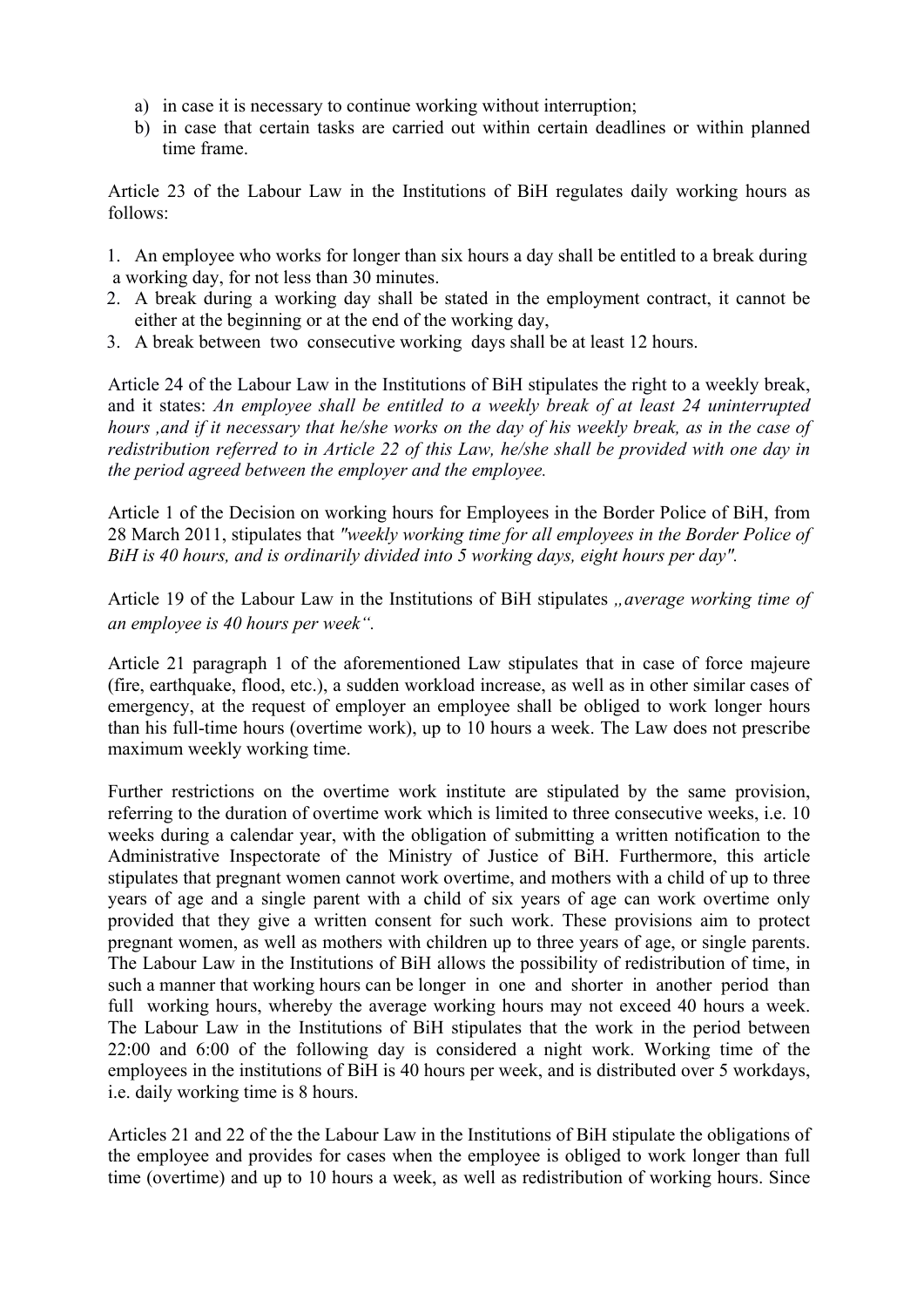the working time of civil servants is not regulated by the Law on Civil Service in the Institutions of BiH, the Labour Law in the Institutions of BiH is applied here.

The obligation to define the weekly working time in employment contracts presents a measure for applying the aforementioned legal frameworks. Furthermore, the employer is obliged to notify the Administrative Inspectorate of the Ministry of Justice of BiH in writing of overtime work, who then takes appropriate measures in the event of non-compliance with the legal provisions related to working hours.

Article 20 of the aforementioned Law stipulates that an employment contract may be concluded part-time, but in this case all rights arising from full-time employment are exercised, except for the rights that depend on the length of working hours. Overtime work in violation of the aforementioned legal regulations shall be prohibited by the administrative inspection.

The manner and procedure for exercising the right to compensation for overtime work are determined by the Decision of the Council of Ministers of BiH No. 234/08, from 29 December 2008.

# **FEDERATION BIH**

The Labour Law of FBiH<sup>22</sup> came into force on 14 April 2016 and regulates provisions on working time more precisely. The new Law still includes a provision stipulating that the employment contract may be concluded for full-time or part-time work (Article 36 paragraph 1).

Article 35 provides a definition of working time where working hours is a period of time in which an employee, based on employment contract, is obliged to perform tasks for the employer. Working hours is not a period of time in which an employee is on stand-by to report for duty, in case there is such a need.

Stand-by to report to duty and compensation for the time spent in stand-by shall be governed by collective agreement, Rules of Procedure, and employment contract.

Pursuant to Article 36 paragraph 2 of the Labour Law, full-time job is still 40 hours a week, unless otherwise defined to be shorter in accordance with the law, collective agreements, Rules of Procedure, or employment contract. Paragraph 5 of the same Article states that parttime is considered as working hours shorter than full-time.

A break during a working day, of a minimum duration of 30 to which only employees working more than 6 hours are entitled to, is not included in working time, and neither is an hour-long break for one day over the working week which the employer is obliged to ensure at the employee's request (Article 44 paragraph 3).

Full-time work may be distributed over five days, or six working days, in accordance with the collective agreement and Rules of Procedure.

22 "Official Gazette of FBiH" No. 26/16;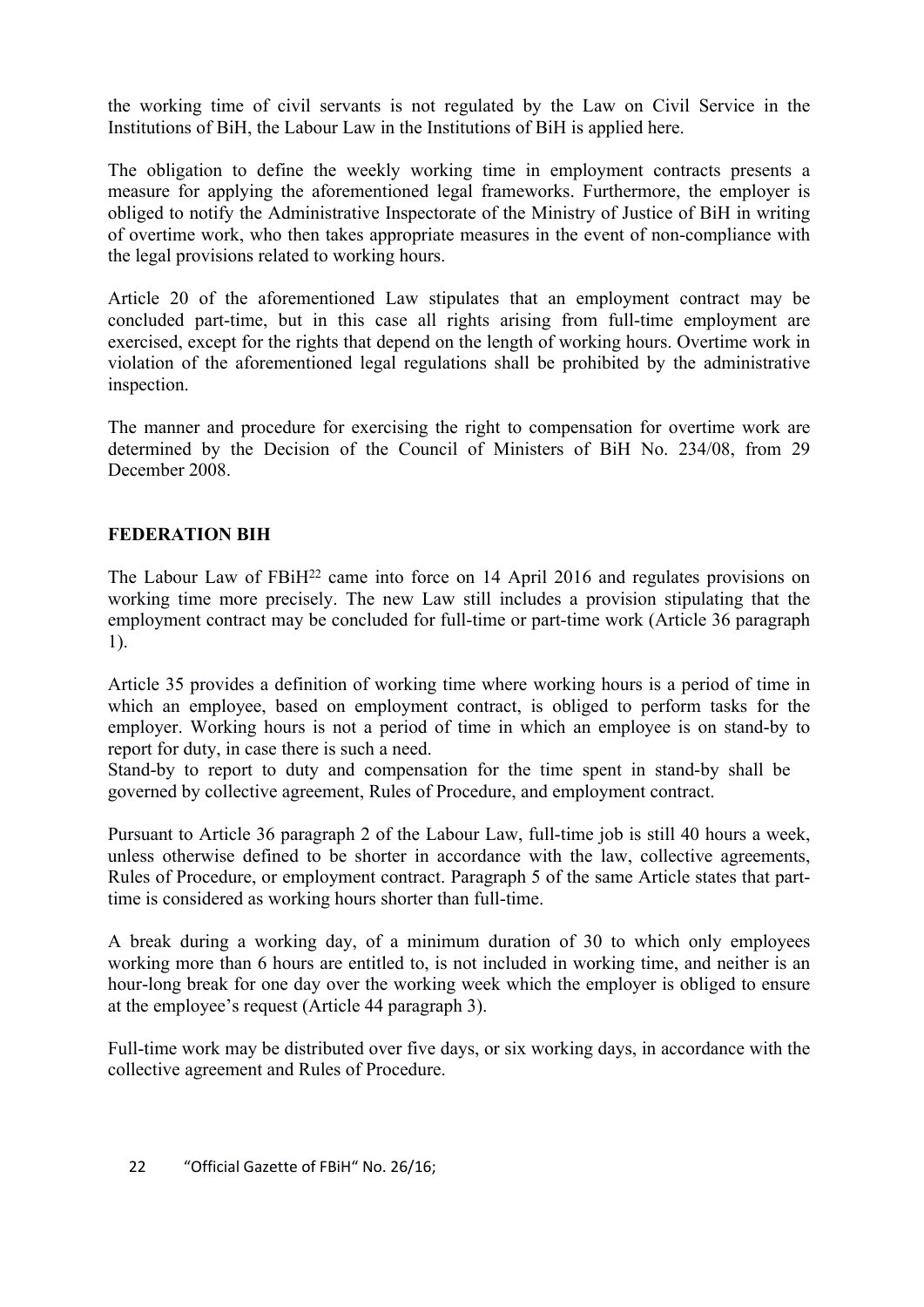Provisions on overtime work under the new Labour Law of FBiH have principally remained the same, with the difference that overtime work can last up to eight hours per week. The Labour Inspectorate shall prohibit overtime work imposed contrary to legal provisions.

Provisions on reduced working hours are additionally stipulated, and in that regard it is envisaged that working hours shall be reduced due to harmful effect of the working conditions on the health of employees, and duration of working hours is determined by the Rulebook on occupational and health safety, in compliance with the Law on Health and Safety at Work. Reduction of working hours in this sense is decided by the competent Federal or Cantonal Ministry and on request of the employer, labour inspector or the union, and based on the expert analysis conducted by an authorised organisation, in compliance with the Law.

Penal provisions have also been corrected, and a fine ranging from BAM 1,000.00 to BAM 3,000.00 is imposed, as well as a fine ranging from BAM 5,000.00 to BAM 10,000.00 in case of repeated offence for employer – legal entity if the employer demands from employee to work longer than part-time on jobs hazardous or harmful to the health of employees; or to work longer than full-time (overtime) contrary to the Law; fails to inform the competent Labour Inspectorate on overtime, as obliged; orders a minor employee to work overtime; a pregnant woman, a mother and/or adoptive parent of a child up to 3 years of age, or a single parent, single adoptive parent and a person who has been entrusted with childcare by virtue of a decision by the competent authority, a child up to the age of 6, without their written consent, to work redistributed working hours; or fails to comply with the Labour Inspectorate prohibition that prohibits overtime work.

If the aforementioned offence is committed against a minor employee, the lowest and highest amount of the fine is doubled. Penalty for the employer - a natural person, as well as a person responsible within a legal entity (employer), ranges from BAM 2.000,00 to BAM 5.000,00.

# **REPUBLIKA SRPSKA**

Article 57 of the Labour Law<sup>23</sup> stipulates that the full-time is 40 hours per week. An employee can conclude a full-time employment contract with only one employer, indicating he/she shall work full-time for only one employer. The Law stipulates that daily working time is 8 hours. It depends on work redistribution by the employer over the working week. An employer shall schedule working hours for at least 30 days in advance and announce the schedule in the way accessible to all employees, as well as keep daily record on employees' attendance, where weekly working time may not exceed 40 hours. If the work with an employer is organised in shifts, the shift rotation shall be made in timely manner and in the way specified under the collective agreement, Rules of Procedure, and employment contract.

The Law allows part-time work (reduced working hours) (Article 59) for employees in jobs where, regardless of compliance with health and safety regulations, it is not possible to protect employees from harmful effects. The working hours shall be reduced in proportion to the harmful effects of the working conditions, but not exceeding 10 hours a week (jobs under special working conditions). Duration of the working hours shall be decided on by the

23 "Official Gazette RS" No. 1/16;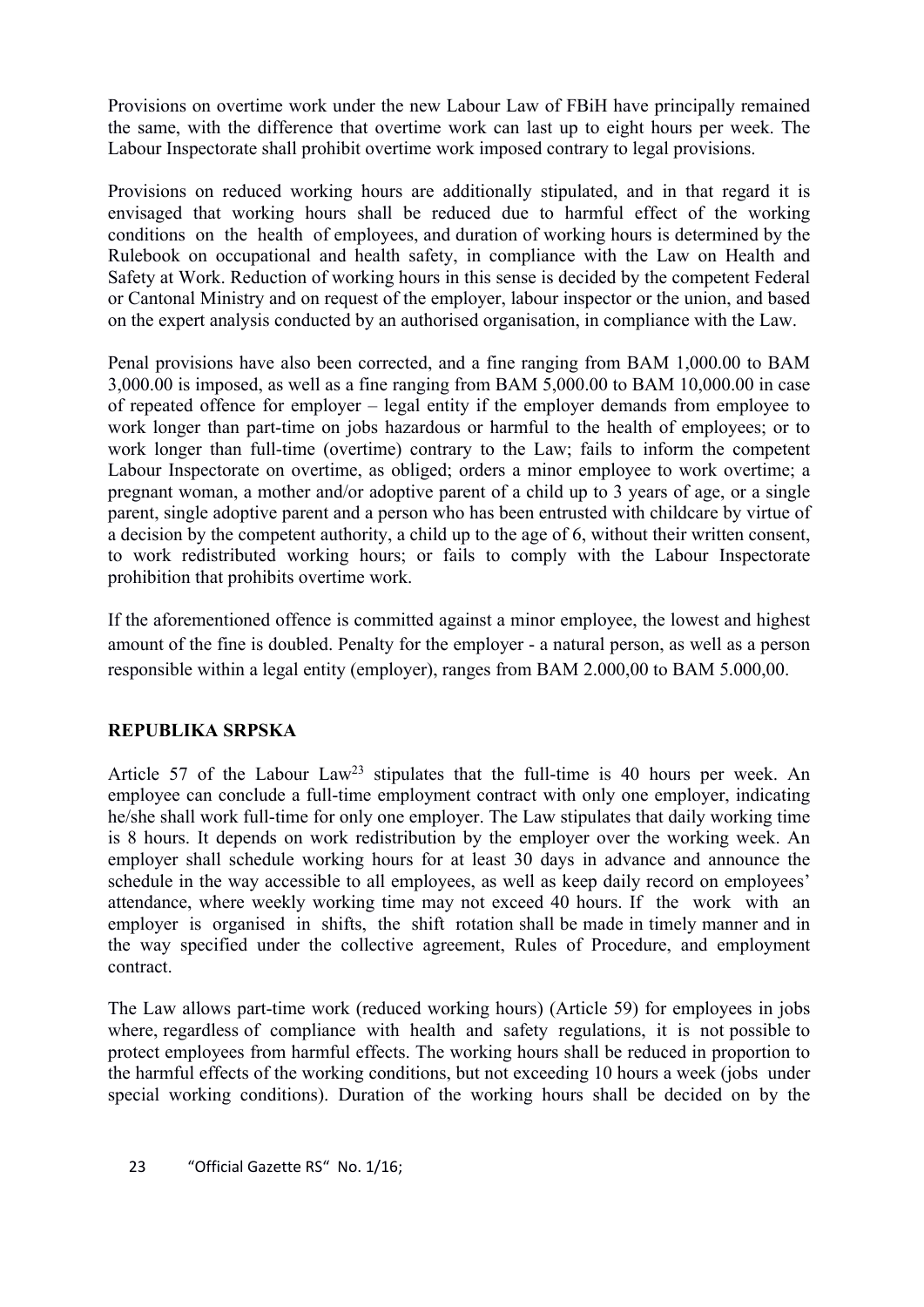competent ministry, at the request of the employer, the employee concerned, a labour inspector or the trade union, based on the analysis by recognised scientific or expert organisation. These reduced working hours are considered equal to working full-time. So, this does not count as reducing the working week in order to increase productivity, but as working in places under special conditions of work.

Regarding the General Collective Agreement (repealed on 30 June 2016, while the new one had not been concluded before the completion of this Report), it contains only one provision regarding working time (Article 13), which stipulates that when the work with an employer is organised in shifts, the shift rotation shall be made in timely manner and in the way specified under the sectoral and individual collective agreement, Rules of Procedure, and employment contract. Only two general collective agreements,  $24$  out of 16, and special collective agreements for employees in the area of education and culture<sup>25</sup>, include provisions regarding working time and they generally refer to distribution of working hours over 5-day working week. Regulating working hours distribution, shift work, as well as daily and weekly breaks is covered by the Rules of Procedure.

Labour Law prescribes penalties for violations done by employer 'ordering working hours longer than the working hours under Article 35 paragraph 1 of this Law' (work exceeding 40 hours per week), if the employer fails to distribute working hours of the employee and to keep daily records on the attendance of the employee in compliance with Article 67 paragraph 4 of this Law. Fines are imposed for the acts of violations by a person responsible within a legal entity (employer) in the amount of BAM 200.00 to BAM 1,200.00. If these offences are committed against a minor, a pregnant woman regarding pregnancy, a woman regarding maternity leave or a disabled worker, the fine shall be minimum BAM 3,000.00, and for a person responsible BAM 500. No special measures, such as programmes, action plans, projects, etc., have been undertaken for the implementation of legal framework. Article 263 of the Labour Law stipulates that supervision over implementation of provisions of this Law, regulating daily and weekly working time, shall be conducted by the Republic Inspection Body by conducting inspection in compliance with the Law on Inspection.

#### **Average weekly hours of work on main job by occupations**

|                     | 2012           | 2013 | 2014 | 2015  | 2016 |
|---------------------|----------------|------|------|-------|------|
| <b>ARMED FORCES</b> | $\sim$<br>42.U | 40.5 | 40.0 | T 1.V | 40.0 |

24 Sectoral Collective Agreement in the Energy Sector of the Republika Srpska, "Official Gazette of the RS" No. 31/08 and 28/15;

25 "Official Gazette of the RS" No. 70/16;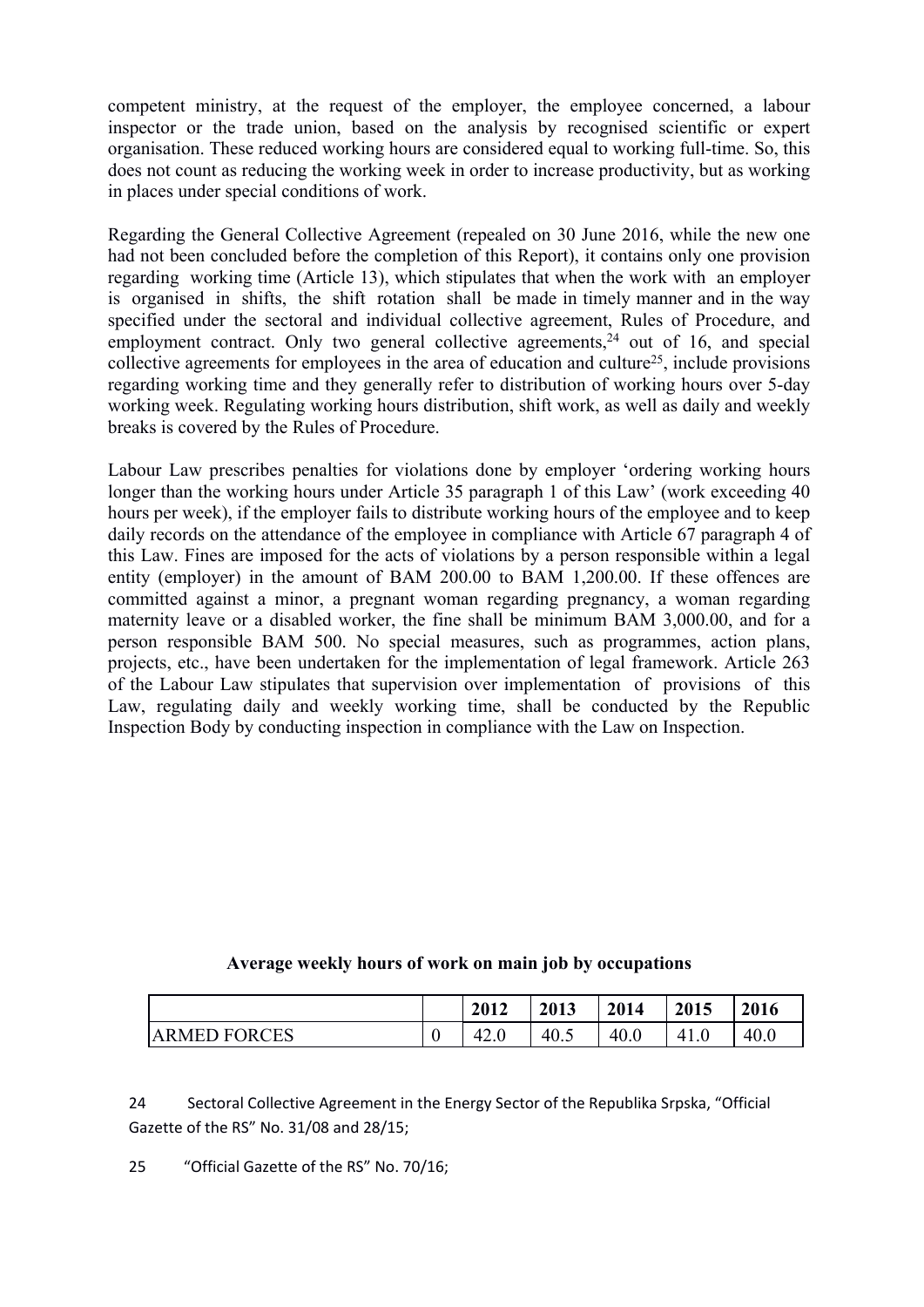| <b>MANAGERS</b>             | 1              | 42.6 | 40.5 | 41.5 | 41.8 | 42.4 |
|-----------------------------|----------------|------|------|------|------|------|
| <b>PROFESSIONALS</b>        | $\overline{2}$ | 39.7 | 39.0 | 39.2 | 39.3 | 39.6 |
| <b>TECHNICIANS AND</b>      | 3              | 41.9 | 40.6 | 41.4 | 41.7 | 41.6 |
| <b>ASSOCIATE</b>            |                |      |      |      |      |      |
| <b>PROFESSIONALS</b>        |                |      |      |      |      |      |
| <b>CLERICAL SUPPORT</b>     | 4              | 41.3 | 41.6 | 41.8 | 40.9 | 40.8 |
| <b>SERVICE AND SALES</b>    | 5              | 45.0 | 42.7 | 43.7 | 43.3 | 43.2 |
| <b>WORKERS</b>              |                |      |      |      |      |      |
| SKILLED AGRICULTURAL,       |                |      |      |      |      |      |
| <b>FORESTRY AND FISHERY</b> | 6              | 43.9 | 42.9 | 44.3 | 43.5 | 43.0 |
| <b>WORKERS</b>              |                |      |      |      |      |      |
| <b>CRAFT AND RELATED</b>    | $\overline{7}$ | 43.6 | 41.8 | 43.4 | 44.2 | 43.6 |
| <b>TRADES WORKERS</b>       |                |      |      |      |      |      |
| PLANT AND MACHINE           |                |      |      |      |      |      |
| <b>OPERATORS AND</b>        | 8              | 44.5 | 44.2 | 44.3 | 43.8 | 43.2 |
| <b>ASSEMBLERS</b>           |                |      |      |      |      |      |

*Data on average working hours are published based on the Survey on Workforce conducted annually. Methodology of the Survey is based on the recommendations and definitions of International Labour Organisation – ILO, and the requirements of the European Statistical Office – EUROSTAT, allowing to compare the data at the international level in the field of labour statistics.*

# **BRČKO DISTRICT BIH**

The right of employees to fair working conditions in the Brčko District are envisaged by the Labour Law of the BD BiH – consolidated text,  $26$  and and the Law on Civil Service in the Institutions of the BD BiH<sup>27</sup> (hereinafter: The Law on Civil Service).

Article 22 of the Labour Law of the BD stipulates that weekly working time of an employee is 40 hours. Employees may sign a part-time employment contract. Such employee is entitled to sign a part-time employment contract with more than one employer in order to achieve full-time work.

Supervision over implementation of aforementioned provisions is conducted by the Labour Inspectorate and Employment Relationship of the Brčko District.

Article 25 paragraph 3 prescribes that an employee may, at the request of the employer, with the employee's written consent, work up to 10 hours overtime, not exceeding 300 hours over a calendar year.

In the period from 2008 to 2012, the Labour Inspectorate determined 23 cases of irregularities and took necessary measures and activities in order to remove them.

- 26 "Official Gazette of BD" No. 19/06, 19/07, 25/08, 20/13, 31/15 and 1/15;
- 27 "Official Gazette of BD" No. 9/14, 37/15, 48/16 and 9/17;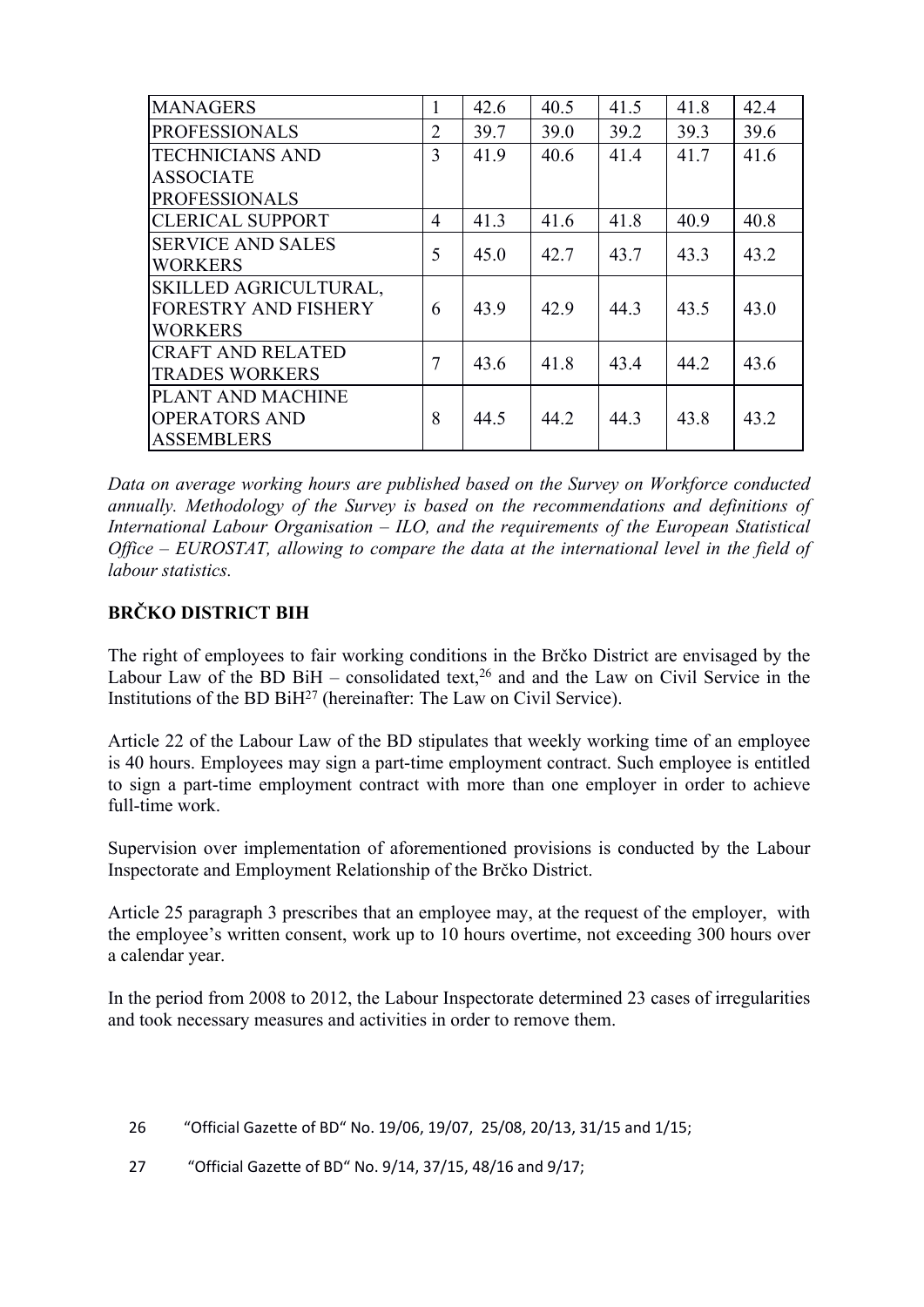The Inspection determined irregularities related to working hours of the employees. Upon determining irregularities the inspectors issued a decision to remove shortcomings, and in cases of drastic irregularities, they filed requests for misdemeanour proceedings or issued misdemeanour warrants in compliance with the law.

Article 67 of the Law on Civil Service stipulates that the full-time work of a civil servant or an employee is 40 hours per week, however for specific jobs a mayor may issue a decision determining shorter working hours in compliance with the special law, under which an employee may conclude a part-time employment contract and exercise all the rights as under a full-time employment contract, apart from the rights arising from the duration of working hours (salary, reimbursements, etc.), in which case these rights can be exercised proportionally.

Article 68 of the Law on Civil Service stipulates longer hours than full-time (overtime).

Article 68 paragraph 1 stipulates that in case of force majeur, a sudden increase in the scope of the work, or in extraordinary circumstances, a mayor or a head of the administrative body may demand an employer to work not more than 12 extra hours per week which may increase total working time to 54 hours. This provision also prohibits enforcing this on pregnant women, single mothers and persons with a disability.

Article 68 paragraph 2 stipulates that in case that work longer than working hours of civil servants and employees (overtime) exceeds 3 consecutive weeks, or 10 weeks over a calendar year, the administrative body shall inform the administrative inspector in advance.

Paragraph 3 stipulates that work longer than full-time work is compensated by days off, in a manner and following the procedure set out in the Rules of Procedure.

Paragraph 4 stipulates that a head of administrative body, in bodies authorised for protection and rescue, immediate senior officer may order civil servants and employees to work longer than prescribed working time, without time limitation in cases of protecting and rescuing people and assets.

Paragraph 5 defines that the officials or employees referred to in paragraph 4 of this Article shall not be referred to in paragraph 3 of this Article.

Paragraph 6 stipulates that the civil servants or employees referred to in paragraph 4 of this Article are entitled to compensation for work longer than full-time work, and the manner of payment of remuneration is regulated by a special regulation.

Article 44 paragraph 1 point b) of the Law on Police Officers of the Brčko District<sup>28</sup> stipulates that a police officer is entitled to leave in compliance with the Law.

Article 109 of the same Law stipulates that an average weekly working time is 40 hours; a break of 30 minutes is not counted in working hours; the usual daily working time is 8 hours; police officers work in shifts due to the fact that the job police officer perform requires 24 hour presence.

Article 110 stipulates that limitation of working overtime, in special circumstances and when required within the service, may be up to 4 hours per day, not exceeding 20 hours a week. Instructions on shift work of the BD Police No: 05-2576/05 from 21 December 2005 defines in detail shift work of police officers.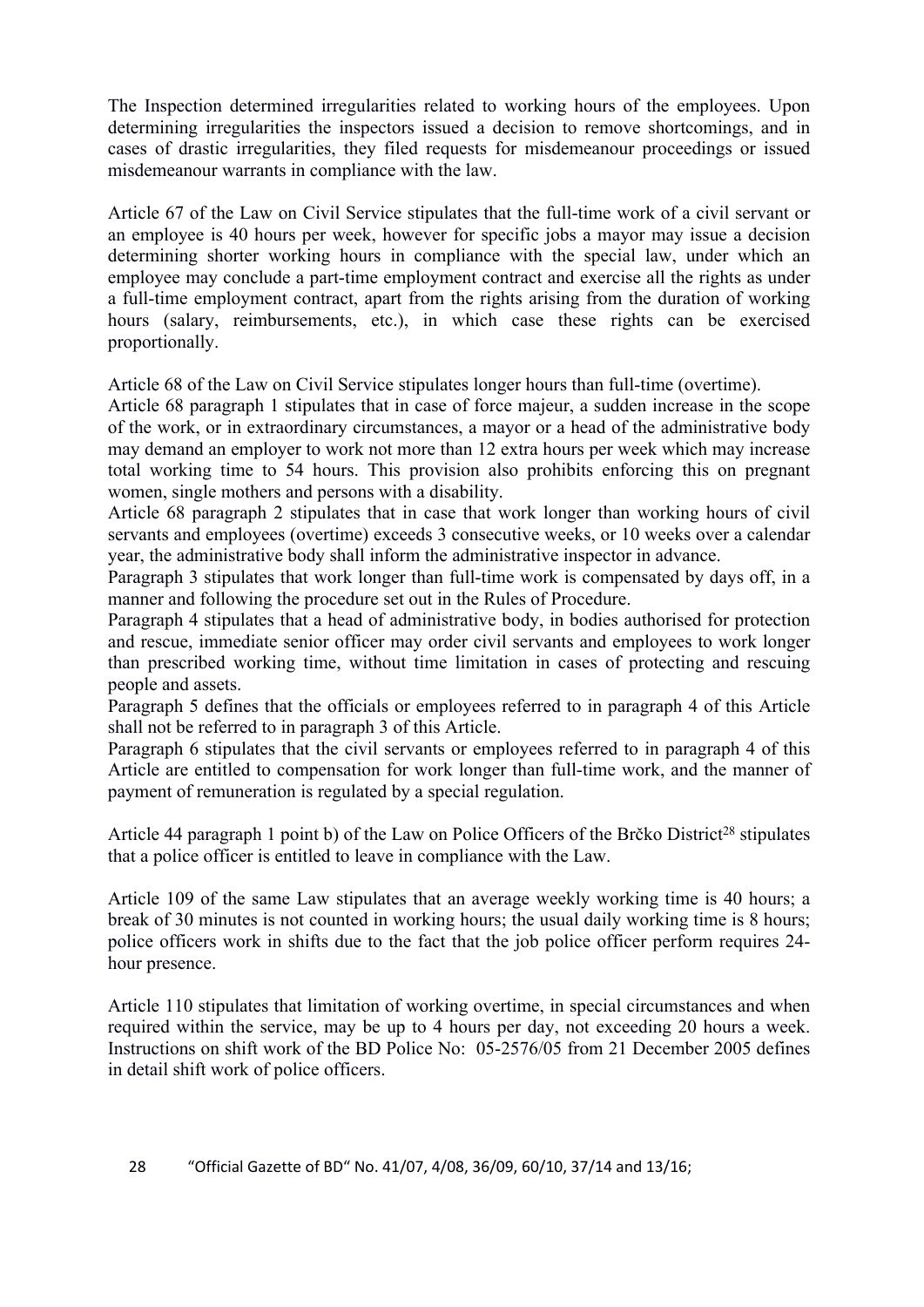Articles 61 – 66 of the Law on Police Officers of the BD stipulate the rights and obligations of the police officers, civil servants and employees of the BD Police. These provisions stipulate competences, the basics of employment, education and professional development of the police officers. Rights and obligations of civil servants and employees in the Police are subsidiary stipulated by the Law on Civil Service in Administrative Bodies of the BD.

Appropriate articles of the Law on Civil service of the BD regulating this area and prescribing working time of civil servants, working overtime, daily and weekly break, are applied both on civil servants and employees in the Police.

Rules of Procedure of the Administrative Bodies of the BD<sup>29</sup> prescribe in detail:

- the right of employees arisen from the employment;
- the right of conduct of civil servants and employees;
- the right to work in adequate work conditions;
- the right to salary and other material rights;
- the right on equal treatment and equal opportunities of advancement and reimbursement;
- legal protection and professional development;
- the right to protection against unfair transfer or removal from the job;
- the right to claim;
- the right to organise a trade union;
- the right to permanent employment;
- the right to limited working hours and breaks;
- the right to severance pay;
- the right to sick leave;
- the right to protection of physical and moral integrity; and
- the right to strike.

# **Article 2 paragraph 2 – The right to public holidays with pay**

# **BOSNIA AND HERZEGOVINA**

Employees have the right not to work on public holidays. Employees exercise this right under entity laws on holidays, since a law regulating this issue is still non-existent.

The right to compensation for work on public holidays is determined by the provisions of the Article 36 of the Law on Salaries and Benefits in the Institutions of BiH 30

The method and procedure for the exercise of the right to compensation for work on public holidays are determined by the Decision of the Council of Ministers of BiH, No. 234/08 from 29 December 2008. For the time spent at work on public holidays, an employee is entitled to reimbursement of base salary in proportion to the duration of the work, increased by 35%.

29 "Official Gazette of BD" No. 17/15 and 12/17;

30 "Official Gazette of BiH" No. 50/08, 35/09, 75/09, 32/12, 42/12, 50/12, 32/13, 87/13, 75/15, 88/15, 16/16 and 94/16;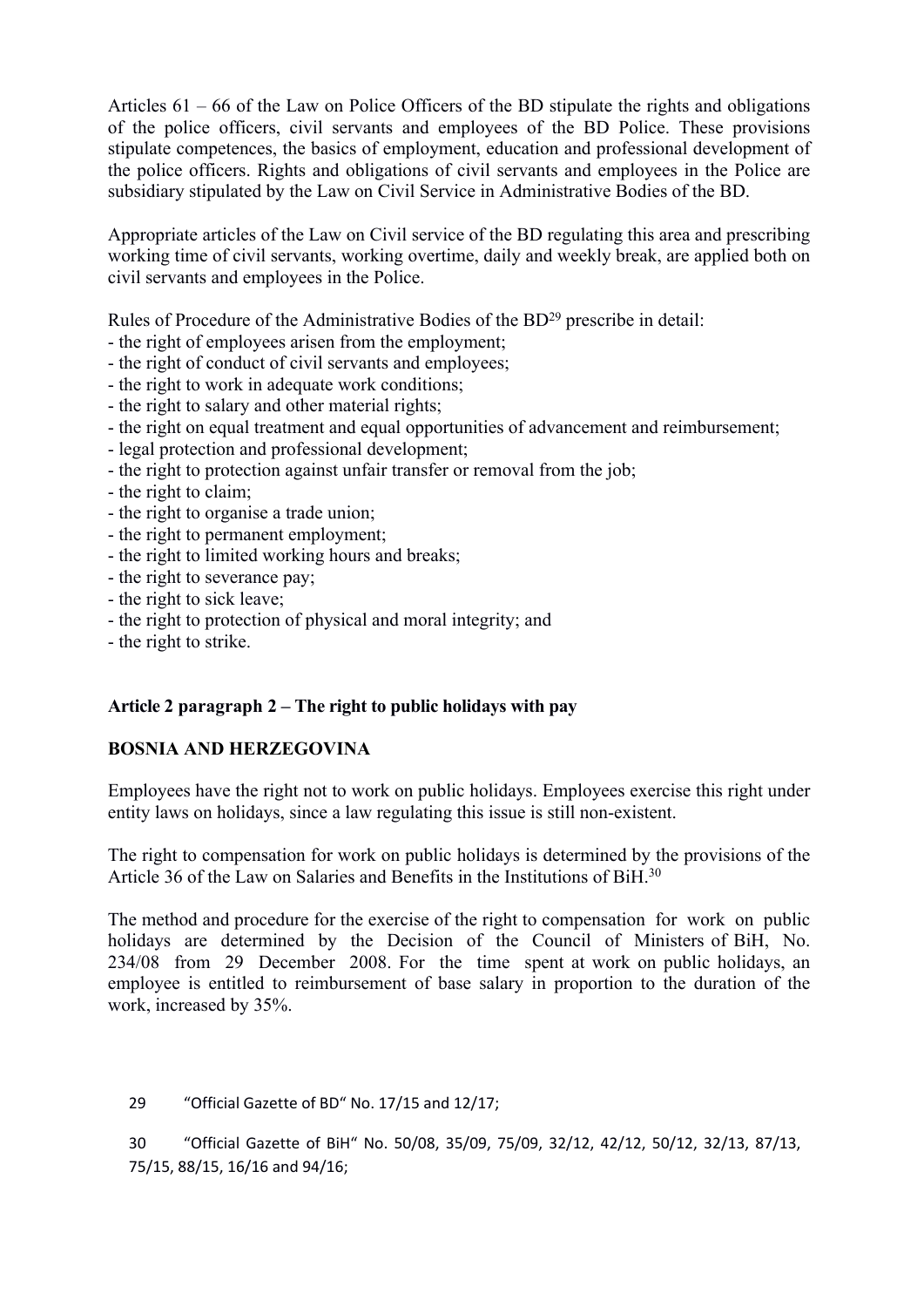#### **FEDERATION BIH**

In the FBiH, there is still no single law on public holidays, hence public holidays are celebrated on the grounds of separate laws, as well as the laws taken over from the former legal system, as it has been the case so far.

During the reporting period, the Collective Agreement on Amendments of the Collective Agreements for Employees of Administrative Bodies and Judicial Authorities of FBiH entered into force.<sup>31</sup> In accordance with the amended Article 27, a base salary shall be increased by the work on public holiday for minimum 40% of net hourly rate.

Article 76 of the Labour Law stipulates the right of employees to a salary increase for difficult working conditions, overtime, and night work, as well as for work on days of weekly rest and on public holidays, in accordance with the collective agreement, Rules of Procedure, and employment contract. Pursuant to Article 81 of this Law, an employee shall be entitled to compensation of salary for the period of his absence from work due to justified reasons as provided for in the law, Canton regulation, collective agreement, and Rules of Procedure. Pursuant to this provision, employees exercise their right to salary even on public holiday days for which the Law stipulates that are non-working days.

In the event that due to the need of the work process employees work on public holidays, they are entitled to increased salaries in accordance with the provisions of the General Collective Agreement for the territory of the Federation of Bosnia and Herzegovina<sup>32</sup> by a minimum of 40% of the net daily-rate.

Article 78 paragraph 4 of the Labour Law stipulates that an employer may not pay to an employee a salary lower than the one determined by the collective agreement and Rules of Procedures. The employer who acts contrary to this provision is liable to a fine ranging from BAM 1,000.00 to BAM 3,000.00, and in the event of repeated violation to fine from BAM 5.000,00 to BAM 10.000,00.

Pursuant to Article 54 of the Labour Law, employees have the right not to work on religious holidays and employer shall grant an employee leave of absence for up to four days over a calendar year, to meet his/her religious and/or tradition-related needs, of which the absence of two days shall be used with compensation – a paid leave of absence.

There are no penalties provided for possible violations of the right, however an employee can seek protection of the right in accordance with Article 114 of the Labour Law.

### **REPUBLIKA SRPSKA**

- 31 "Official Gazette of the FBiH" No.97/13 and 89/16;
- 32 "Official Gazette of FBiH" No.48/16 No. 62/16;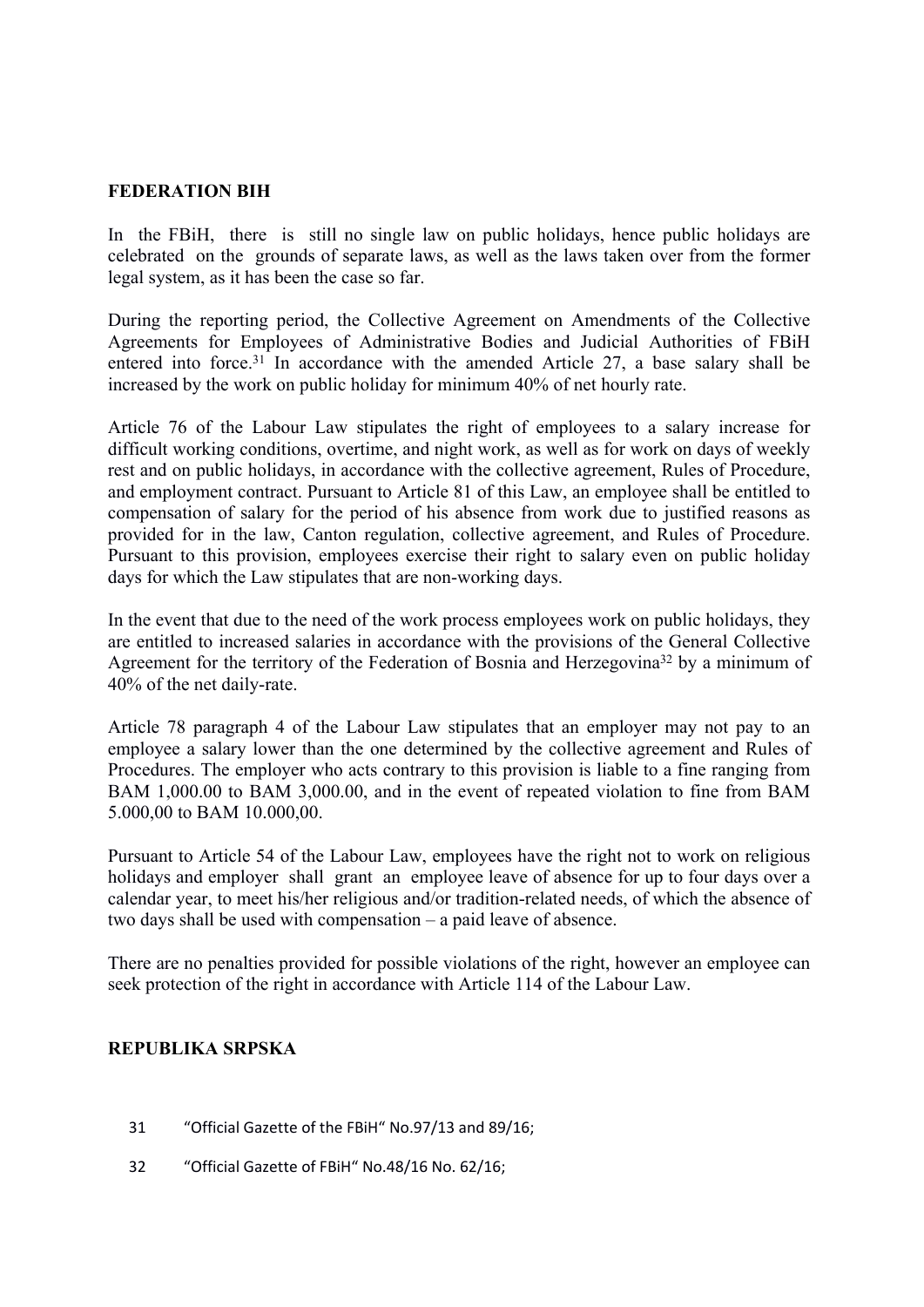Article 131 of the Law on Holidays of the RS stipulates the right of an employee to compensation, inter alia, for public holiday by 100% of average salary the employee earned in the relevant period, or the salary he/she would have received had he/she been at work.

Article 7 of the Law on Holidays of the RS<sup>33</sup> determines religious holidays in the Republika Srpska. Furthermore, Article 8 of the same Law stipulates that an employee is entitled to a paid leave of absence, by his own choice, up to 2 days over a calendar year, on date of religious holidays he celebrates. Employees are entitled to compensation for republic holidays in compliance with the provisions of the Labour Law:

a) New Year, b) Republic Day, c) International Labour Day, d) Victory Day and e) The day of the Establishment of the General Framework Agreement for Peace in Bosnia and Herzegovina.

Furthermore, employees exercise the right to salary on religious holidays in the Republika Srpska, celebrated based on their religious affiliation:

a) Orthodox Christmas; b) Catholic Christmas, c) Eid al-Adha, d) Orthodox Good Friday, e) Orthodox Easter, f) Catholic Good Friday, g) Catholic Easter, and h) Eid al-Fitr.

General Collective Agreement and Sectoral Collective Agreement contain provisions stipulating salary for Republic holidays in compliance with the Law on Holidays.

However, Article 28 of the General Collective Agreement stipulated that the base salary of employees is increased by 50% *inter alia* for work on public holidays and other days which are non-working days. By the termination of the General Collective Agreement, on June 30 2016, the Government of the Republika Srpska passed the Decision on determining the increase in salaries, the amount of income based on work and the amount of assistance to the employee,<sup>34</sup> according to which the base salary of employees is minimally increased for work on public holidays and other non-working days by 40% of salary. Based on sectoral collective agreements and Rules of Procedures, employees may increase salaries by more than determined by the General Collective Agreement, i.e. the Decision of the Government of the Republika Srpska.

The Labour Law provides for fines to be imposed on an employer who perpetrates

- 33 "Official Gazette of RS" No. 43/07;
- 34 "Official Gazette of RS" No. 53/16;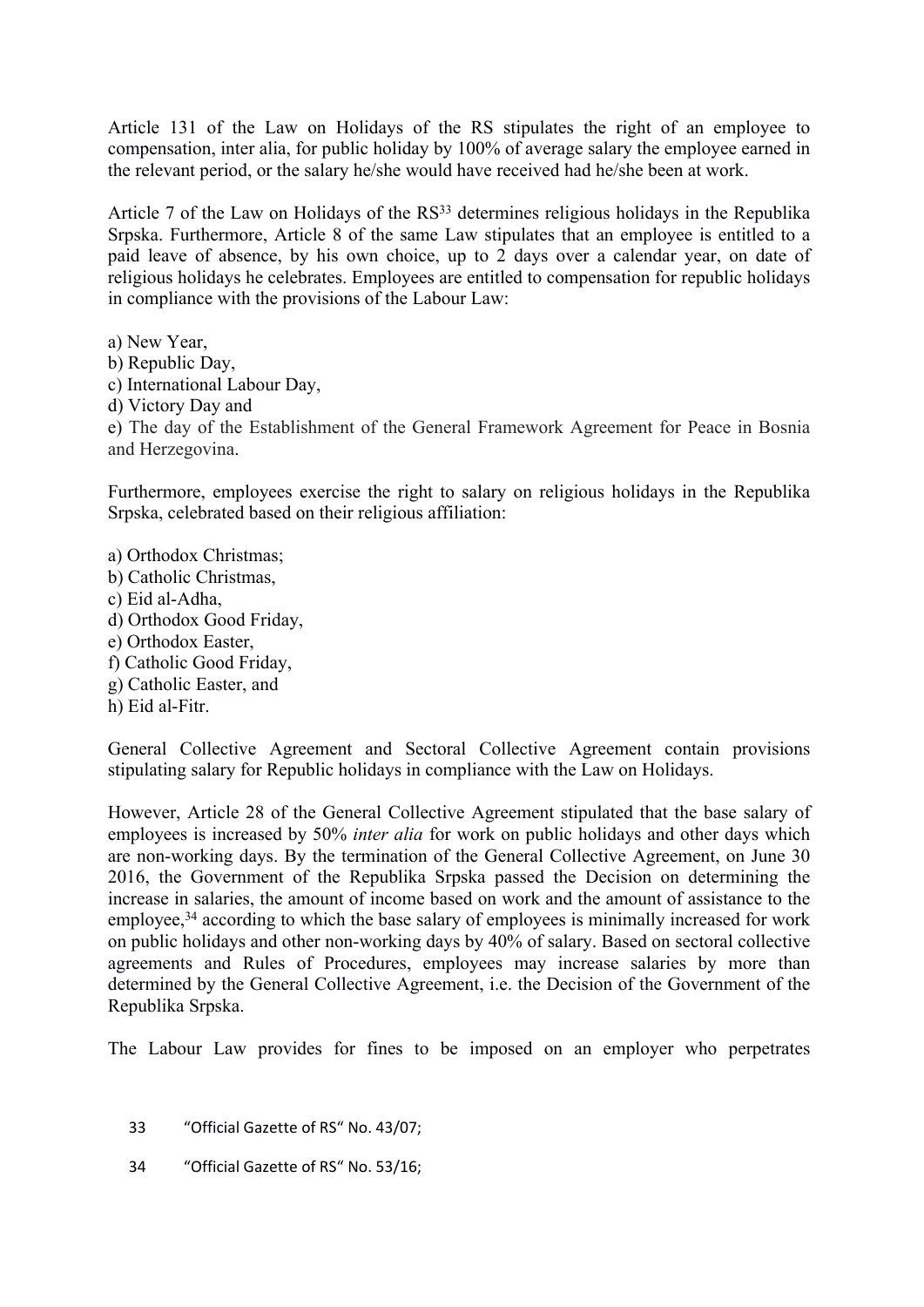misdemeanours if , he denies or pays salary or compensation in the amount lower than the one determined by law, the collective agreement, Rules of Procedure, or employment contract or if he/she fails to pay salary within statutory time lines (Article 120 and 126 of this Law).

These misdemeanours carry a fine from BAM 2,000.00 to BAM 12,000.00. A responsible person with the employer is fined for the misdemeanours in an amount from BAM 200.00 to BAM 1,200.00. If these misdemeanours are against a minor employee, a woman during pregnancy, childbirth or maternity leave, or an employee with disabilities, a fine imposed on a legal entity is minimum BAM 3,000.00 and a fine imposed on a responsible person is minimum BAM 500.00.

No special measures, such as programmes, action plans, projects, etc., have been undertaken, for the implementation of legal framework. Article 263 of the Labour Law, stipulates that supervision over implementation of provisions of this Law, regulating daily and weekly working time, shall be conducted by the The Republican Administration for Inspection Affairs through the Labour Inspectorate, in compliance with the Law on Inspection.

There are five public holidays in the Republika Srpska celebrated within 7 days, however, if the second day of a two-day public holiday falls on Sunday, it is transferred to Monday. There are 8 two-day public holidays, including religious holidays, which is a total of 14 days.

Apart from the General Collective Agreement in the Republika Srpska, there are 17 Sectoral (Special) Collective Agreements regulating the issue of salary increase for work on public holidays.

# **BRČKO DISTRIKT BIH**

Law on Holidays of the Brčko District<sup>35</sup> stipulates holidays in the Brčko District as follows:

- **-** New Year (1 and 2 January);
- **-** Day of the Establishment of the District (8 March);
- **-** Labour Day (1 and 2 May).

If any of the public holidays falls on Sunday, the first day after the holiday is a non-working day. Non-working days for religious holidays are determined by the Decision of the District Assembly for every calendar year.

Article 60 of the Labour Law of the Brčko District stipulates the right to salary increase for work on Sundays or public holidays, overtime and night work, while Article 61 of the Law stipulates that an employee is entitled to compensation for the period in which he/she does not work for justified reasons defined by law, cantonal regulations, collective agreement and Rules of Procedure. Article 111 stipulates a fine in an amount from BAM 1,000.00 to BAM 7,000.00 for violations of Articles 60 and 61 of the Law.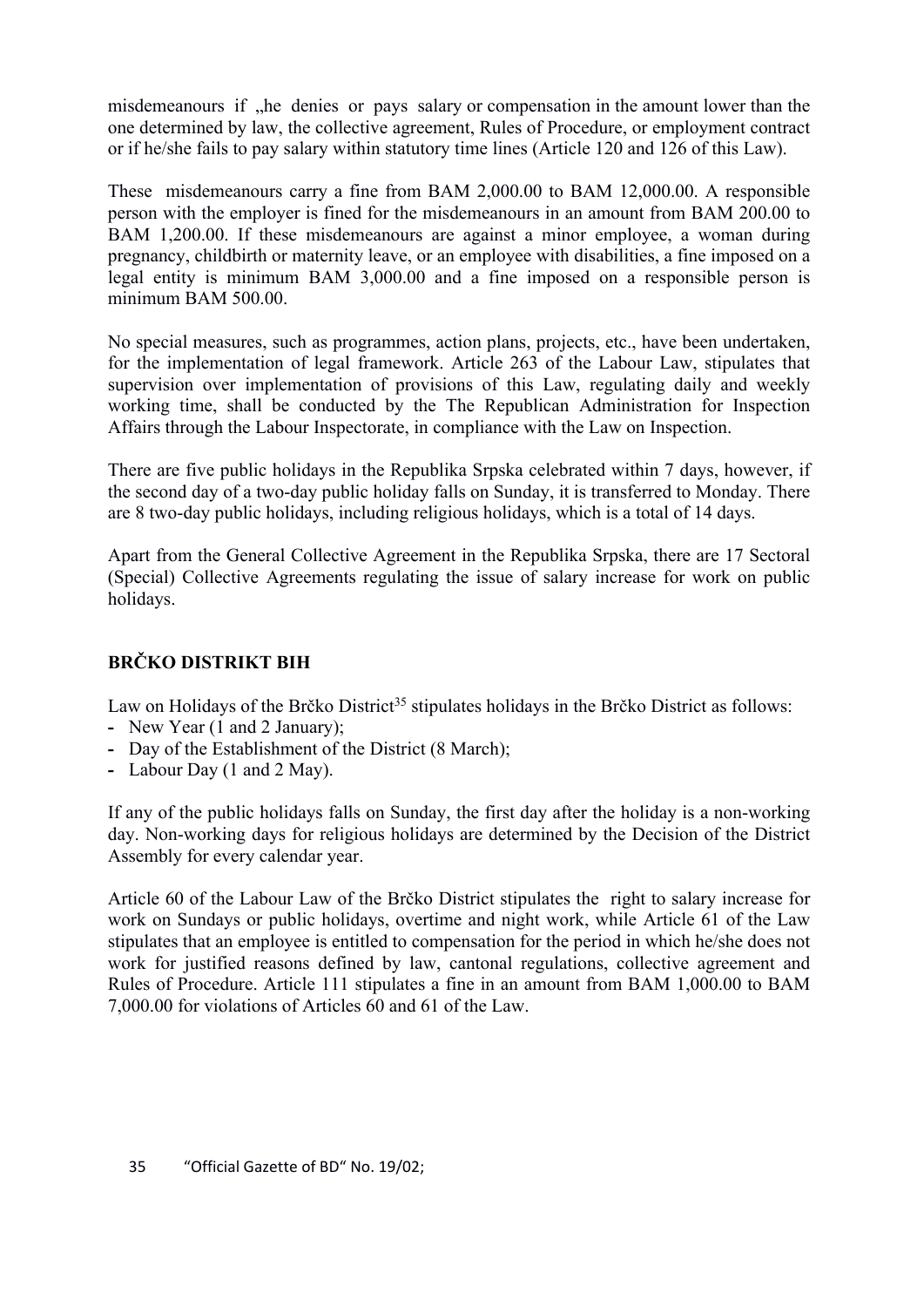Article 8 of the Law on Salaries of Employees in the Administrative Bodies of the BD<sup>36</sup> stipulates that employees are entitled to base salary during public and religious holidays, while Article 9 stipulates salary increment for night work, work on weekends and during the holidays (base salary of employees is increased for the time spent at night by 30%, for work on Saturdays and Sundays by 20%, for work on holidays by 35%; the salary increments above are not mutually exclusive).

Police officers are not entitled to salary increments for night work and work on Saturdays and Sundays.

Besides the Law on Public Holidays of the BD, the BD Assembly adopts the Decision on the establishment of non-working days during important religious holidays, while Article 81 of the Law on Civil Service stipulates that a civil servant or employee is entitled to a paid leave of absence on religious holidays for one day over a calendar year.

Article 95 paragraph 5 of the Law on Police Officers of the BD, stipulates salary increments for work on public holidays, the base salary is increased for work on public holidays by 35%.

# **Article 2 paragraph 3 – The right to a minimum of 4 weeks (or 20 calendar days) of holiday with pay**

#### **BOSNIA AND HERZEGOVINA**

Articles 25 – 29 of the Labour Law in Institutions of BiH, as well as Article 46 of the Law on Civil Service<sup>37</sup>, regulates the right of employees to a holiday.

For each calendar year, an employee is entitled to paid annual leave in the duration of at least 18 working days and 30 working days at the most, which is provided for in Article 25 of the Labour Law in the Institutions of BiH.

An employee is entitled to an annual leave after working for a minimum of six (6) months (Article 26 paragraph 1), i.e. a proportional number of working days for each month of work, if he/she fails to meet the previous requirement (Article 26 paragraph 2). Paragraph 3 of this Article stipulates that absence from work due to temporary incapacity, maternity leave, military training, or absence for other reasons not of employee's own accord are not to be considered an interruption of service, so they may not be deemed an interruption nor may the employee be denied the right to full annual leave if this perio is counted as a period of six months of uninterrupted employment.

The Law stipulates a minimum annual leave and thereby guarantees an annual leave of a minimum four weeks within a year, provided that the number of days is increased in proportion to the criteria set out by the Decision on Terms and Conditions of the Annual Leave for Civil Servants and Employees in Ministries and Other Public Administrative

36 "Official Gazette of BD" No. 14/06, 41/06 and 3/13;

37 "Official Gazette of BiH" No. 19/02, 35/03, 4/04, 17/04, 26/04, 37/04, 48/05, 2/06, 32/07, 43/09, 8/10 and 40/12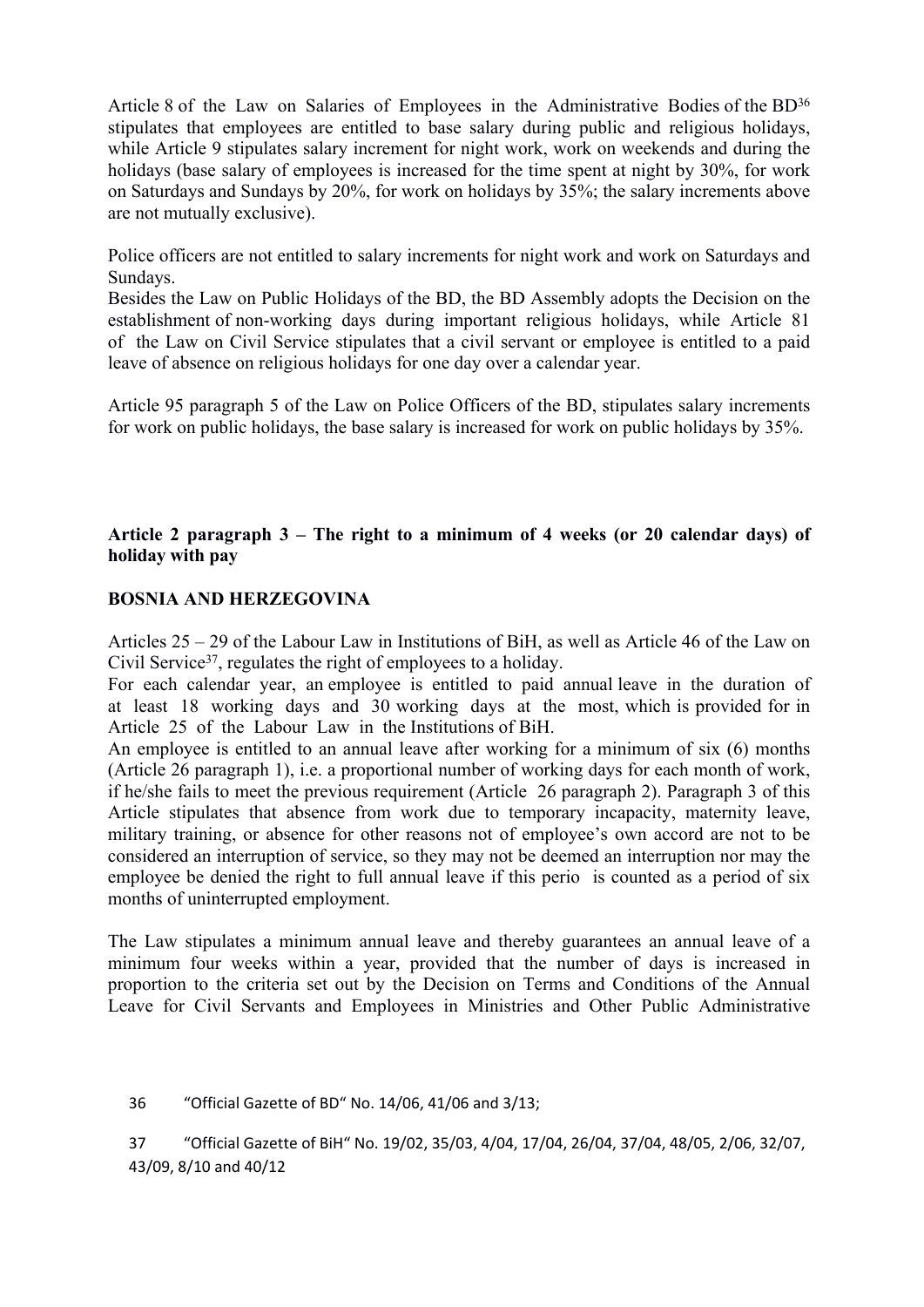Bodies of Bosnia and Herzegovina, Services, Bodies and Institutions of the Council of Ministers.

In addition to the statutory minimum number of days of annual leave, the Law also stipulates the maximum number of days of annual leave and that is 30 working days. The Law determines what days are included in the annual leave days, excludes weekends/non-working days, as well as public holidays, and other days recognised as pensionable period of service.

The legislator leaves the option of using annual leave in one or two parts, with the first part of annual leave to be taken for at least 10 consecutive days and the remainder of the leave until 30 June of the following year.

The head of the institution approves the annual leave to employees by issuing a Decision on Annual Leave (Article 28 paragraph 4 of the Labour Law in the Institutions of BiH). The legislator prescribes that an employee is entitled to a day of leave of absence whenever he/she requires so, with an obligation to inform the employer three days in advance.

Article 29 of the Labour Law stipulates that an employee may not waive the right to paid leave of absence, nor may he/she be denied that right, and may not be compensated financially for the unused portion of the annual leave. An employee may use the annual leave in one or two parts, provided that he or she uses the first part for at least 10 consecuitive working days during one calendar year and the other part no later than 30 June of the following year (Article 28 paragraph 1).

Article 30 of the Labour Law in the Institutions of BiH stipulates that an employee is entitled to paid leave of absence of 7 working days during a calendar year in the event of marriage, wife's birth-giving, serious illness or death of a close family or household member, or to meet his/her religious or traditional or other needs determined by the rules of the employer. The request for paid leave is decided upon by the employer at the written request of the employee.

Article 46 of the Law on Civil Service in the Institutions of BiH regulates the right of civil servants to annual leave. Pursuant to this Article, civil servants take annual leave depending on the position in which they are employed in accordance to the Rulebook on the Internal Structure or a Decision on Appointment. Therefore, civil servants in the position of an officer, senior officer or expert advisor are entitled to annual leave of minimum 20 working days. The civil servants appointed heads of internal organisational units and managerial positions (assistant ministers and chief inspector) are entitled to annual leave of minimum 25 working days.

The Decision on Terms and Conditions of the Annual Leave for Civil Servants and Employees in Ministries and Other Public Administrative Bodies of Bosnia and Herzegovina, Services, Bodies and Institutions of the BiH Council of Ministers No. 124/04 from 27 May 2004 determines terms and conditions of the annual leave for civil servants and employees in ministries and other administrative bodies of Bosnia and Herzegovina, services, bodies and institutions of BiH. The total length of annual leave for civil servants and employees, with all the criteria met, may not exceed 30 working days (paragraph 4 of the Decision). In accordance with this Decision, the civil servants and employees who have at least 6 months of uninterrupted service can exercise this right. If the employment is interrupted for more than eight days, employees and civil servants are entitled to three days of paid leave for each full month of employment.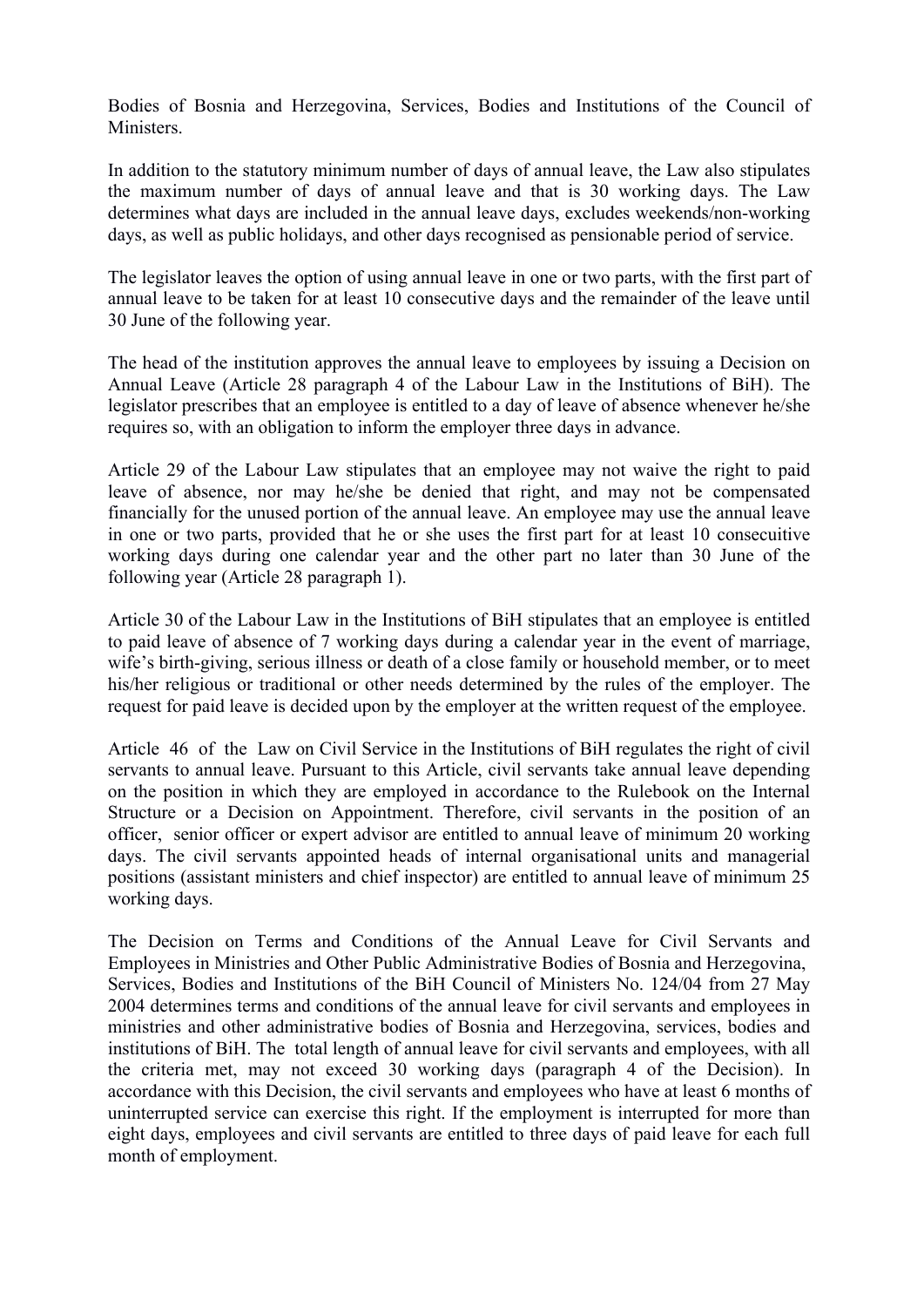The Decision on Terms and Conditions of the Annual Leave for High Officials and Their Counsellors in the Council of Ministers and the Ministries of BiH No. 10/03 regulates the right to annual leave of ministers, deputy ministers, and their counsellors. In accordance with the Decision, a minister and a deputy minister are entitled to annual leave of minimum 27 working days. In accordance with this Decision, the number of working days of annual leave is increased depending on the length of service, but will not exceed 30 working days.

# **FEDERATION BIH**

In order to harmonise annual leave with the provisions of the European Social Charter, the new Labour Law<sup>38</sup> stipulates the right to paid annual leave of minimum 20 working days, with the possibility of increasing it in accordance with the criteria of collective agreement, rules of procedure, or employment contracts.

An employee employed for the first time or with an interruption of employment exceeding 15 days shall be entitled to annual leave after six months of uninterrupted work.

Other requirements for the use of annual leave are determined by the provisions of articles 47 – 52 of the Labour Law, and remained generally the same as in the former regulation, with the addition of provisions on protection of the right to annual leave and the manner of its use. Pursuant to Article 51 of this Law, an employee may not waive the right to annual leave. The employee may not be denied the right to annual leave, nor financially compensated instead of using the annual leave, except in the case referred to in Article 52 paragraph 4 of this Law (the employer's obligation to pay compensation instead of using annual leave in the amount that he/she would have received if he/she used an annual leave in the event of termination of the employment contract).

Article 52 of this Law stipulates that the plan of annual leave is determined by the employer, with the prior consultation with the employees or their representatives in compliance with the Law, taking into account the needs of the work, as well as the justified reasons for the employees.

The employer shall inform the employee in written form on the duration of the annual leave and the period of its use minimum seven days prior to the use of the annual leave. Paragraph 4 of this Article stipulates that in case of termination of the employment contract, the employer shall financially compensate a worker who has not used the whole or a part of the annual leave, in the amount that he/she would have received in case he/she used the whole, or the rest of the annual leave, if the annual leave could not be used due to the employer's fault.

During the use of the annual leave, the employee is entitled to compensation in the amount of the salary that he/she would have earned, pursuant to Article 52 paragraph 3 of the Labour Law.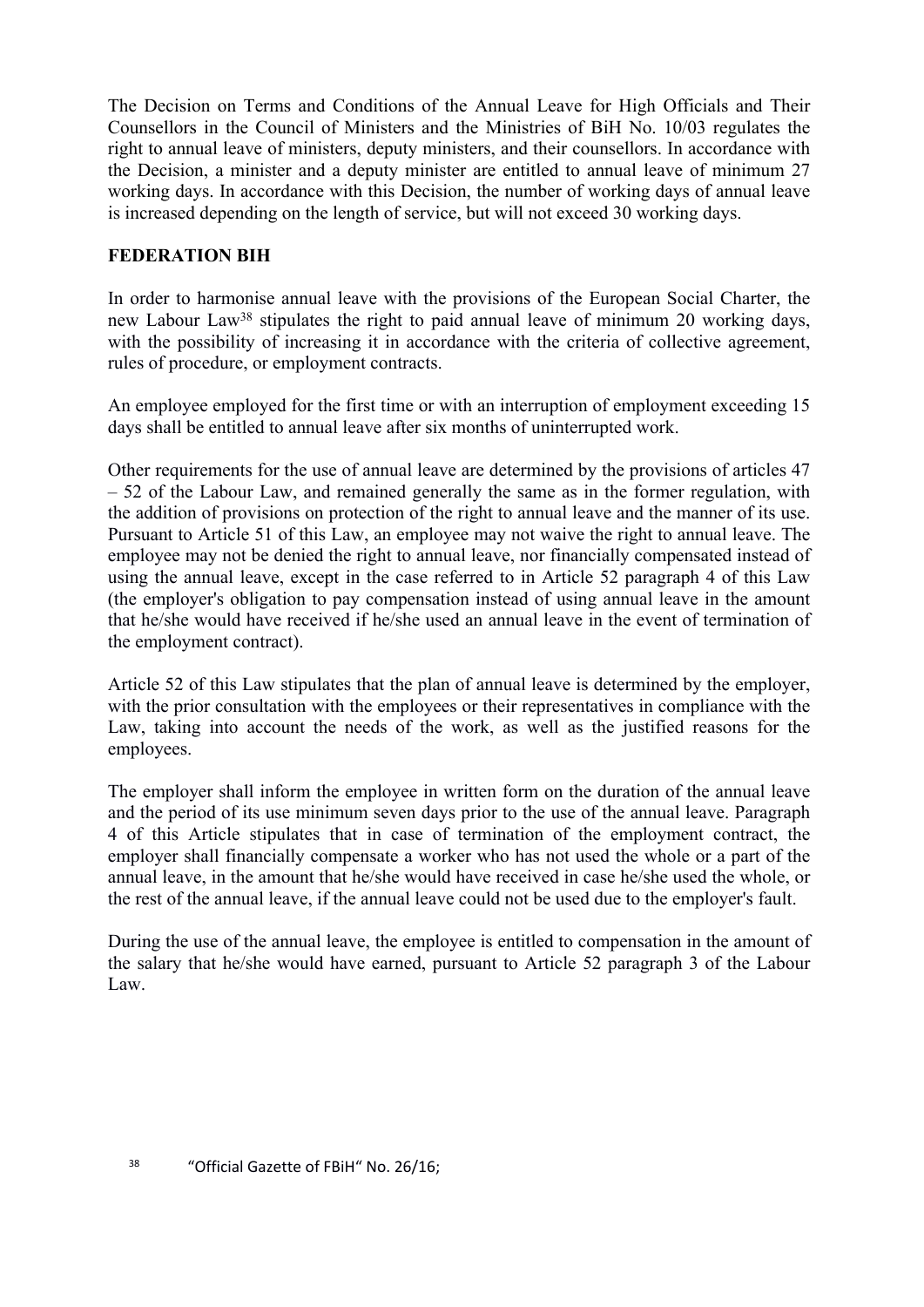The right to an annual leave is no longer the subject of the new General Collective Agreement for the territory of the Federation of Bosnia and Herzegovina<sup>39</sup>, it is now included in branch collective agreements and rules of procedure of the employer.

Penal provisions stipulate fine ranging from BAM 1,000.00 to BAM 3,000.00, and in case of repeated offence, a from BAM 5,000.00 to BAM 10,000.00, for denying the right to a minimum annual leave under the law; i.e. payment of compensation instead of using the annual leave; and denying the right of an employee to compensation during the annual leave or compensation instead the use of annual leave.

# **REPUBLIKA SRPSKA**

Articles 78 and 80 of the Labour Law stipulate that an employee is entitled to annual leave after six months of uninterrupted work with duration of minimum 20 working days, while a minor worker is entitled to a minimum of 24 working days. An employee who works under special working conditions is entitled to a minimum of 30 working days.

Annual leave is regulated by Collective Agreements as well. Pursuant to Article 15 of the General Collective Agreement the annual leave is stipulated by the Labour Law (20 working days) and increased by one day for each three pensionable years of service. After the General Collective Agreement had was repealed, the issue of increasing the annual leave is regulated by branch (special) collective agreements and general rules of the employer.

The Labour Law provides for a fine for a violation by an employer , if the employer denies the right to annual leave (Article 63 of the Law) who is liable to a fine ranging from BAM 1,000.00 to BAM 10,000.00. A responsible person with the employer is fined for the misdemeanours in an amount from BAM 200.00 to BAM 1,000.00. If these misdemeanours are perpetrated against a minor employee, a woman during pregnancy, childbirth or maternity leave or an employee with disabilities, a fine imposed on a legal person may not be under BAM 3,000.00 and a fine imposed on a responsible person may not be under BAM 500.00.

No special measures, such as programmes, action plans, projects, etc., have been undertaken, for implementation of legal framework. Article 263 of the Labour Law, stipulates that supervision over implementation of provisions of this Law, regulating daily and weekly working time, shall be conducted by the Republic Inspection Body by conducting inspection in compliance with the Law on Inspection. Activities on the preparation of the new Labour Law are underway, and the ne law shall envisage increasing the minimum annual leave to 4 working weeks.

In the Labour Inspectorate Report for 2016, no control has been specifically mentioned regarding the violation of the right to annual leave.

# **BRČKO DISTRICT BIH**

<sup>39</sup> "Official Gazette of FBiH" No.48/16 and 62/16: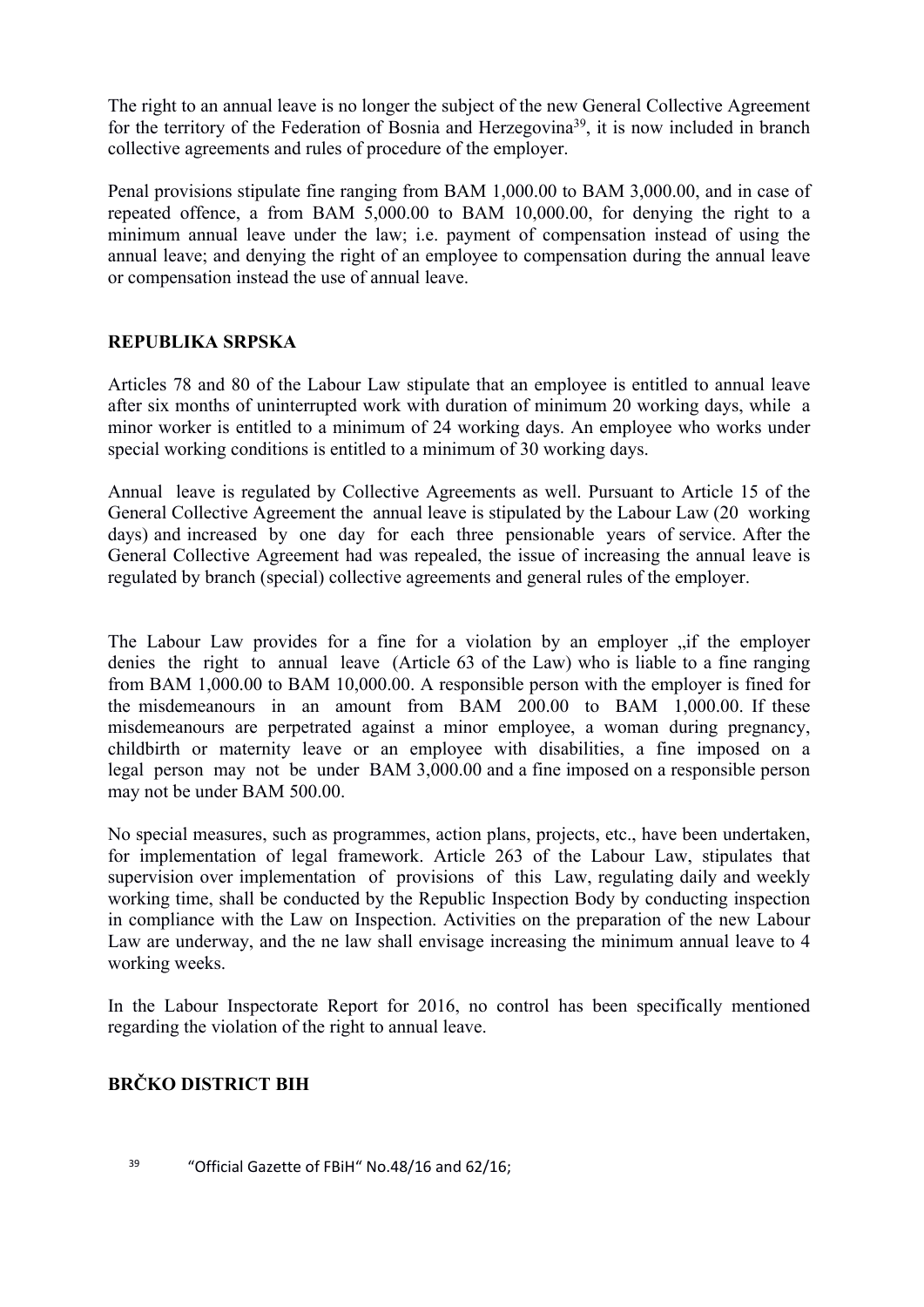Article 32 of the Labour Law of the BD stipulates the right of an employee to annual leave for every calendar year in duration of minimum 18 working days. Paragraph 2 of this Article stipulates that a minor employee is entitled to a minimum of 24 working days.

If the employee works in a place where he/she cannot be protected by the employer from the harmful effects, this employee is entitled to an annual leave in duration of minimum 30 working days.

For violations of Article 32 of the Labour Law of the BD /amended/, effective legal remedies (Article 110 paragraph 1), and a fine ranging from BAM 1,000.00 to BAM 7,000.00 to be imposed on the legal entity and responsible person, as well as judicial protection under Article 88 paragraph 4 of this Law are envisaged.

Article 113 paragraph 1 of the Law on Police Officers stipulates the right to paid annual leave, where the police officers are entitled to an annual leave of a minimum 18 and maximum of 30 working days.

The length of the annual leave is determined in accordance with the total pensionable years of service as a police officer:

- **-** from 6 months to 3 years of effective length of service 18 working days;
- **-** from 3 to 5 years of effective length of service 20 working days;
- **-** from 5 to 7 years of effective length of service 22 working days;
- **-** from 7 to 10 years of effective length of service 23 working days;
- **-** from 10 to 12 years of effective length of service 24 working days;
- **-** from 12 to 15 years of effective length of service 25 working days;
- **-** from 15 to 20 years of effective length of service 27 working days;
- **-** from 20 to 25 years of effective length of service 29 working days,
- **-** over 25 years of effective length of service 30 working days.

Articles 71-76 of the Law on Civil Service in the BD stipulates a minimum of 20 days of annual leave for civil servants and employees.

The statutory basic 20 working days of annual leave are increased by a number of working days depending on pensionable years of service (for every 3 full years of service - 1 day); depending on the social welfare and health criteria (parent or a legal guardian of a child under age of 7 - 2 days for every child; a single parent or a legal guardian with a child with special needs - 2 days; a person with disabilities (more than 70% disability) - 2 days);

An annual leave is used in its entirety or in two parts, employees propose an annual leave schedule based on which they get a Decision on Annual Leave for every year; The following is not included included in the annual leave: a period of temporary incapacity for work, holidays that are non-working days, other reasons for absence from work counted as pensionable years of service.

Article 71 paragraph 2 stipulates that civil servants and employees working in a place with harmful effect, or with poisons, categories I – III, or on protection from natural disasters and catastrophes are entitled to an annual leave of a minimum thirty (30) days.

Paragraph 3 of this Article stipulates that an employee who is employed in administrative bodies for the first time or has an interruption ow employment longer than 5 days is entitled to annual leave after six months of uninterrupted employment in the administrative bodies

Paragraph 4 stipulates that an employee who has not obtained the rights from the paragraph 3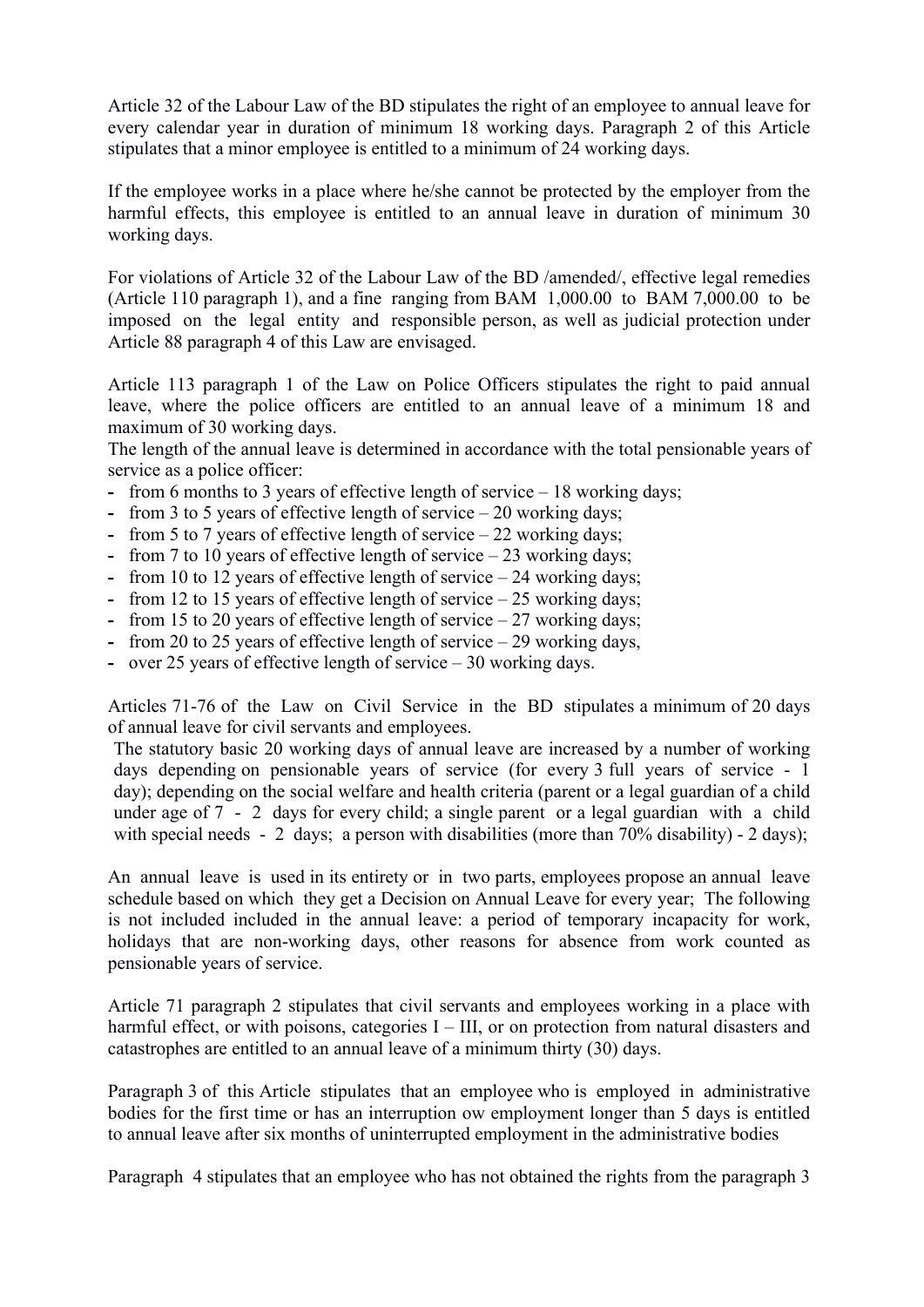is entitled to a minimum one day of annual leave for every full month of work.

Article 8 of the Law on Salaries in the Public Administrative Bodies of the BD stipulates the right to the base salary for absence from work (annual leave, paid leave).

Employees are entitled to base salary for leave of absence in a case of annual leave, paid leave, public holidays, religious holidays, downtime that occurred due to circumstances that are beyond control of employees;

Implementation of the legal provisions above is supervized by the Labour Inspectorate of the Brčko District.

#### **Article 2 paragraph 4 – The right to elimination of the risk**

#### **BOSNIA AND HERZEGOVINA**

Article 39 of the Law on Police Officials in BiH stipulates that police officials have the right to:

- 1. A permanent tenure of office until such time as the requirements for retirement are met, unless otherwise provided in this Law;
- 2. Leave of absence as established by this Law;
- 3. To be rewarded for duties and performance as established by this Law and relevant regulations;
- 4. Receive fair and equitable treatment without regard to gender, race, ethnic or social origin, religion, entity citizenship, residency, political or other opinion, age, property, marital or other status;
- 5. Be treated by superiors and subordinates with respect for human dignity and not to be placed in unnecessary physical peril.

Article 40 of the Law on Police Officials in BiH stipulates that unjust termination of employment or reduction of rights is prohibited:

- 1. The police body shall not dismiss a police official based on his/her temporary inability to work following a work related injury or disease. An injury which occurs on the way to or from work is considered as a work related injury;
- 2. The realization of the rights of police officials shall not be affected by a temporary inability to work following a work related injury or disease.

Article 102 of the Law on Police Officials in BiH stipulates that police officials shall be entitled to an accelerated retirement plan, whereby each twelve months spent on duty shall be calculated as sixteen months of service.

Article 32 paragraph 1 of the Labour Law in the Institutions of BiH stipulates that an employer is required to give an employee an opportunity to familiarize himself with the labour regulations and safety at work regulations within 30 days from the day of the employee's start of employment. Article 32 paragraph 2 stipulates that an employer is required to equip an employee for work in the manner safeguarding life and health of the employee and preventing accidents. Paragraph 3 of this Article provides that an employer is required to provide safe working conditions to safeguarding of life and health of employees, as well as any other person with whom the employer comes into contact,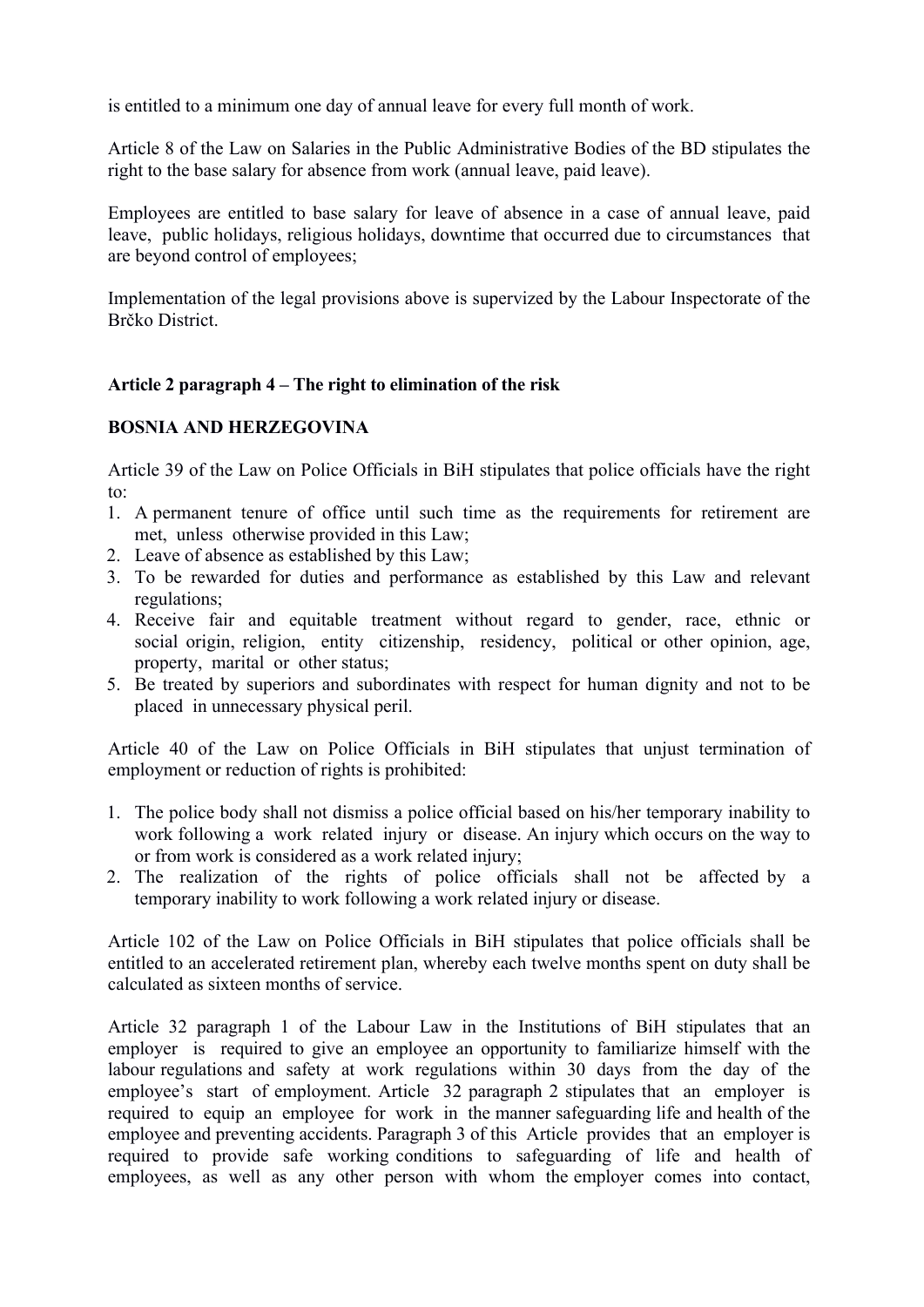in accordance with the law. Article 32 paragraph 4 stipulates that an employer may provide employees with group insurance in accordance with the general conditions of insurance in case of an accident. The premium amount is determined for the employees of BiH institutions by the Council of Ministers and for other employees, i.e. by the employers for other employees.

Article 33 of the Labour Law in the Institutions of BiH provides that an employee is entitled to refuse to work if his/her life or health is under immediate threat due to the fact that the statutory safety at work measures have not been enforced and is required to report this immediately to the Administrative Inspectorate and the employer. In that case the employer may place the employee to another job, until it has been confirmed that the safety at work measures are of satisfactory standard. The Law on Safety at Work has been passed at the level of BiH.

#### **FEDERATION BIH**

In the FBiH the Law on Safety at Work adopted in 1990 is still in force, therefore all the provisions we have informed you about are still in force.

The new Labour Law<sup>40</sup> includes a similar provision on reducing working hours as in the former regulation. Namely, Article 37 of the Labour Law stipulates that for employees in jobs where, regardless of compliance with health and safety regulations, it is not possible to protect employees from harmful effects working hours shall be reduced in proportion to the harmful effects of the working conditions on health and working ability of the employee. These jobs and duration of working time are determined by the Rulebook on Safety and the Law on Safety at Work. Duration of the working hours, shall be decided on by the competent cantonal ministry, at the request of the employer, a labour inspector or the trade union, based on the analysis by recognised scientific or expert organisation, and in compliance with the Law. These reduced working hours are considered as equalled to working full-time.

General Collective Agreement for the Territory of FBiH<sup>41</sup>unlike the former valid general collective agreement, no longer regulates the right of employees to increase in salary for difficult working conditions. Namely, now it is left to sectoral collective agreements to regulate the method and amount of salary increment based on difficult working conditions.

#### **REPUBLIKA SRPSKA**

The Law allows part-time work (reduced working hours) (Article 59) for employees in jobs where, regardless of compliance with health and safety regulations, it is not possible to protect employees from harmful effects. The working hours shall reduced in proportion to the harmful effects of the working conditions, but not exceeding 10 hours a week (jobs under

- <sup>40</sup> "Official Gazette of FBiH" No. 26/16;
- 41 "Official Gazette of FBiH" No.48/16 and 62/16;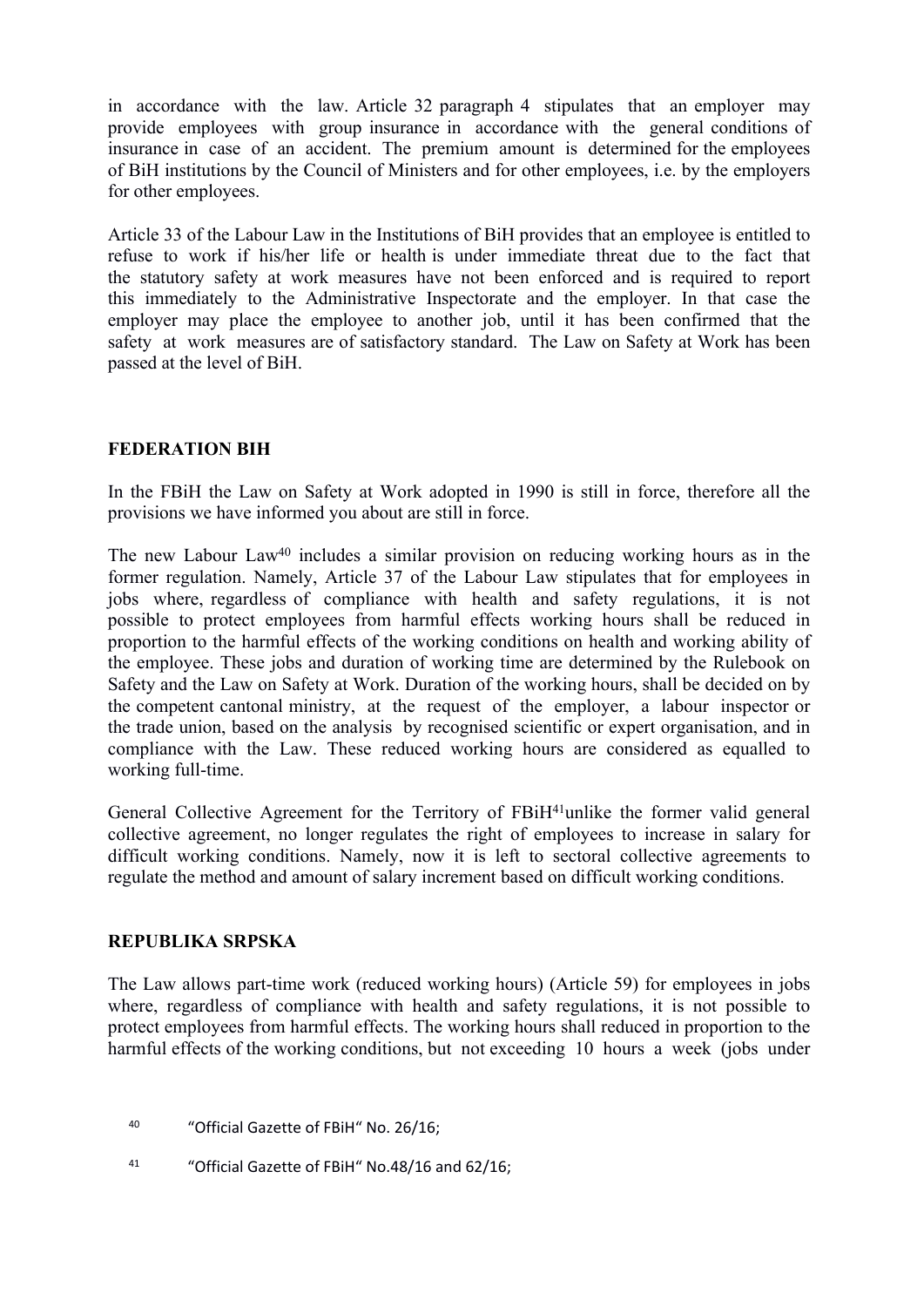special working conditions). Duration of the working hours, shall be decided on by the competent ministry, at the request of the employer, the employee concerned, a labour inspector or the trade union, based on the analysis by recognised scientific or expert organisation. These reduced working hours are considered as equalled to working full-time. It is not considered as reducing the working week for increasing productivity, but for the working in places under special conditions of work.

No special measures, such as programmes, action plans, projects, etc., have been undertaken, for implementation of legal framework. Article 263 of the Labour Law, stipulates that supervision over implementation of provisions of this Law, regulating daily and weekly working time, shall be conducted by the Republic Inspection Body by conducting inspection in compliance with the Law on Inspection.

In the Labour Inspectorate Report for 2016, no control has been specifically mentioned regarding the violation of the right to annual leave.

# **BRČKO DISTRICT BIH**

This issue is regulated by the provisions of the Chapter VI (Safety of Employee) of the Labour Law of the BD, and under articles 39 - 56, and Article 24 of the same Law, regarding working time, more specifically, this issue is regulated by the provisions of the Law on Safety and Health of Workers at Work<sup>[42](http://skupstinabd.ba/3-zakon/sr/Zakon%20o%20sigurnosti%20i%20zas--titi%20zdravlja%20radnika%20na%20radu/000%2020-13%20Zakon%20o%20sigurnosti%20i%20zas--titi%20zdravlja%20radnika%20na%20radu.pdf)</sup>.

For violations of Article 42 of the Labour Law of the BD, effective legal remedies are envisaged. Article 110 paragraph 1 stipulates a fine for the legal entity and person responsible, as well as judicial protection under Article 88 paragraph 4 of this Law are envisaged.

The Law on Safety at Work of the BD currently in force defines measures that encourage improvement of safety and protection of health of workers at work, carriers of implementation and improvement of safety and protection of health of workers at work, their rights, obligations and responsibilities, preventive measures, as well as other issues regarding safety and health protection of workers at work.

The Draft Law on Safety and Health at Work, is in line with the Directive EU 89/391/EEC on the introduction of measures to encourage improvements in the safety and health of workers at work, from 123 June 1989.

The Directive EU 89/391/EEC defines professional risk as a possibility of injuries and occupational illnesses, i.e. all steps or measures planned at all levels of work in the enterprise to maximally reduce risk.

Administrative proceeding conducted by the Inspection supervision on the application of the Law on Safety and Health Protection of Workers at Work in Enterprises, initiated activities

42 "Official Gazette of BD" No. 20/13;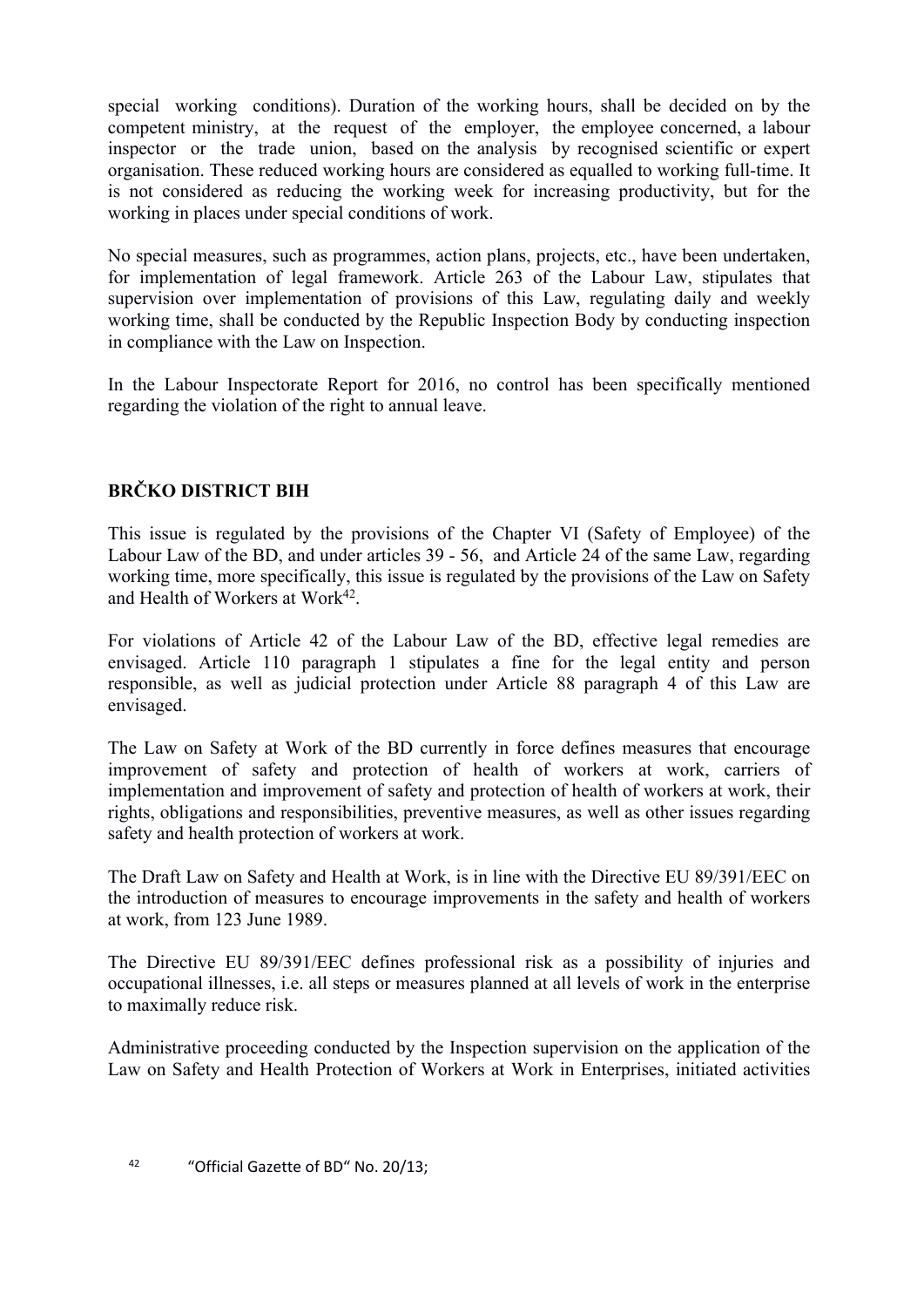for improvement of work conditions regarding safety at work, and implementation of the legal frameworks

Supervision over implementation of these provisions is conducted by the labour inspectorate.

Article 95 of the Law on Police Officers of the BD stipulates that:

- **-** salary increment for special conditions of work is up to 30%;
- **-** given the risk and complexity of the work, difficult working conditions and authorisations vested in police officers, they are entitled to increment for special conditions up to 30% of the base salary;
- **-** in addition to 30%, particular jobs (depending on the risk) are entitled to a higher permanent increase in salary by 10% of the base salary;
- **-** special conditions increment are paid to police officers during paid leave, annual leave and sick leave;
- **-** due to the nature of work and the difficult working conditions, pensionable years are calculated at an increased rate, so that every 12 months effectively spent at work are counted as 16 months of pensionable service (Article 112 of the Law on Police Officers of the BD.

Article 95 paragraph 4 of The Law on Police officers of the BD stipulates higher permanent increment for some jobs of 10%, for police offices. Police officers are entitled to a salary increment of 30% even during paid leave, annual leave and sick leave.

Article 110 of the Law on Police Officers of the BD stipulates the limitation of overtime work, which is one form of risk elimination, considering the complexity and difficulty of police work.

The Decision on Determining Positions in the Police of the BD<sup>43</sup> ("Official Gazette of BD" 26/10), which determines which positions are entitled to permanent increments. These are the police officers who are assigned to positions within the Unit for the Investigation of War Crimes (investigating the most serious war crimes) and Operational Support Unit (carries out short notice arrests and incident responses).

Article 112 of the Law on Police Officers of the BD stipulates that police officers are entitled to pensionable years of service calculated at an increased rate, i.e. to special early retirement, where 12 months of work are counted as 16 months of pensionable service. Additional contributions are paid into the Pension and Disability Fund for the special early retirement of police officers. Additional contributions allow police officers to exercise their right to early retirement, in compliance with the special regulations under the Law on Pension and Disability Insurance.

Articles  $61 - 66$  of the Law on Police Officers of the BD<sup>44</sup> stipulate rights and obligations of police officers, civil servants and employees within the Police of the BD.

- <sup>43</sup> "Official Gazette of BD" No. 26/10;
- 44 "Official Gazette of BD" No. 31/09, 60/10, 31/11;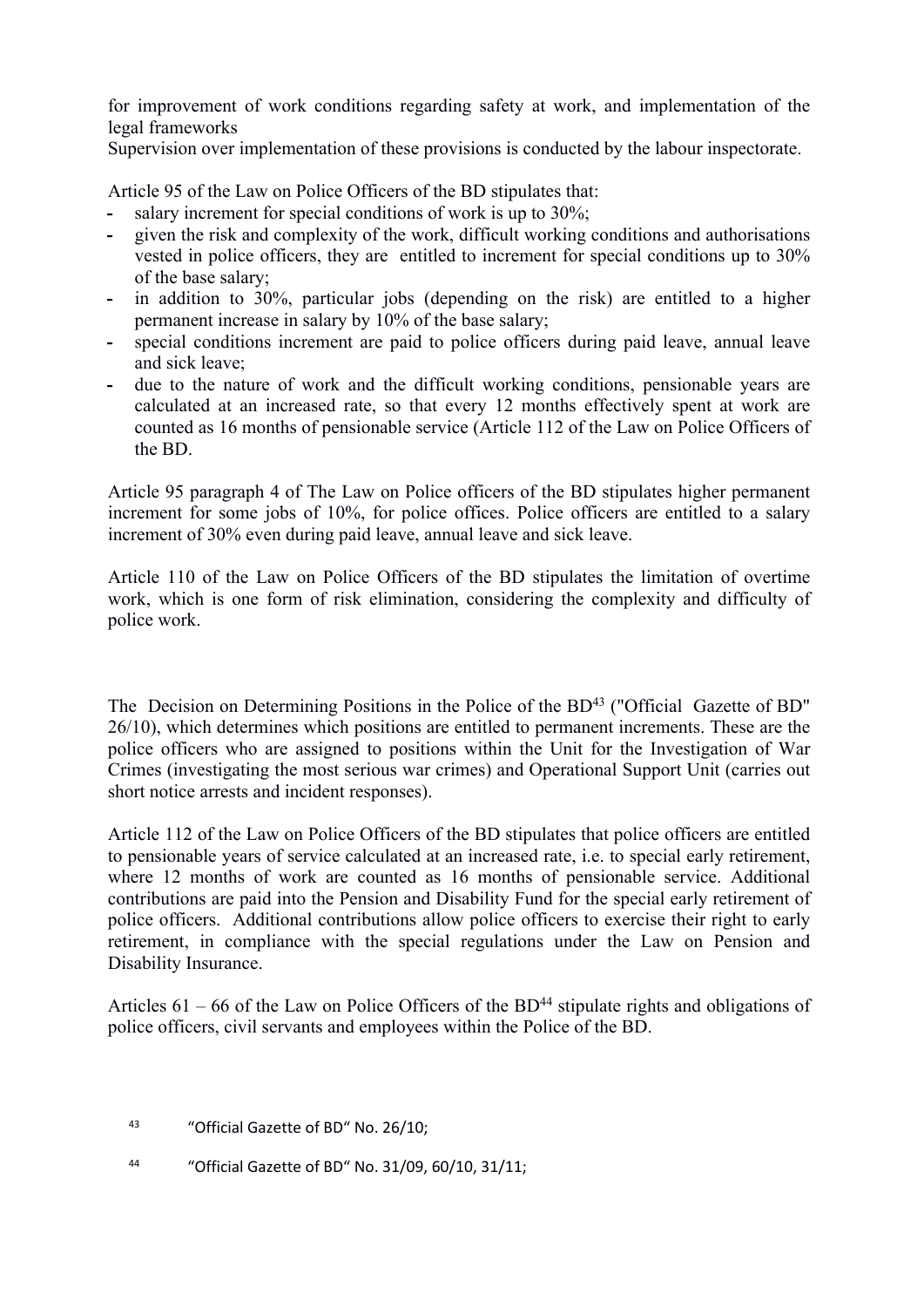Article 66 provides for *inter alia* bonuses for civil servants and employees who are assigned to such jobs are entitled to a special increment of 5%, 10% or 20% of the base salary.

The Rulebook on the Criteria for Determining the Amount of Bonuses Paid to Civil Servants and Employees in BD Police<sup>45</sup> determines the amount of increment for these jobs. The increments ranges from 5%, 10%, 15% to 20% of the base salary, depending on the criteria and specificity of the job;

The Annual Plan of Actions to Prevent, Eliminate and Reduce Risks in Police of the BD provides guidelines for actions to be taken to reduce risks in the performance of duties.

In the 2012 – 2016 period, the labour inspectorate determined irregularities in 21 cases and taken appropriate measures to remove them.

# **Article 2 paragraph 5 – Weekly rest period**

# **BOSNIA AND HERZEGOVINA**

Article 24 of the Labour Law in the Institutions of BiH stipulates the right to a weekly rest period of at least 24 uninterrupted hours. This article stipulates limitation and in the event of redistribution of working hours the duty to ensure one day off in accordance to agreement between the employer and employee.

# **FEDERATION BIH**

The new Labour Law ensures the right of employees to a weekly rest period. Article 46 of this Law stipulates that an employee is entitled to a weekly rest period of minimum 24 uninterrupted hours, and if necessary that he works on the day of his weekly break, as in the case of redistribution referred to in Article 22 of this Law, he shall be provided with one day in the period agreed between the employer and the employee, not longer than two weeks. The new Law continues to guarantee the right to a weekly rest period.

Employee may be required to work on a day of his/her weekly rest period only in the event of *force majeur*, sudden workload increase, if the employer cannot take other measures, preventing the loss of perishable goods as and in other cases determined by a collective agreement or rules of procedure. An employee may not be deprived of the right to a rest period during the work, a daily or weekly break.

General Collective Agreement for the Territory of the FBiH<sup>46</sup>, stipulates the right of an employee to an increase in salary for the work on a day of a weekly rest period by minimum 15% of the net daily. A higher rate can be determined by sectoral collective agreements and rules of procedure.

An employer depriving the employee of a weekly rest period is in violation of Article 171 of the Labour Law and is liable to a fine ranging from BAM 1,000.000 to BAM 3,000.00, and in

- <sup>45</sup> "Official Gazette of BD" No. 59/10, 7/11;
- 46 "Official Gazette of FBiH", No. 48/16 and 62/16;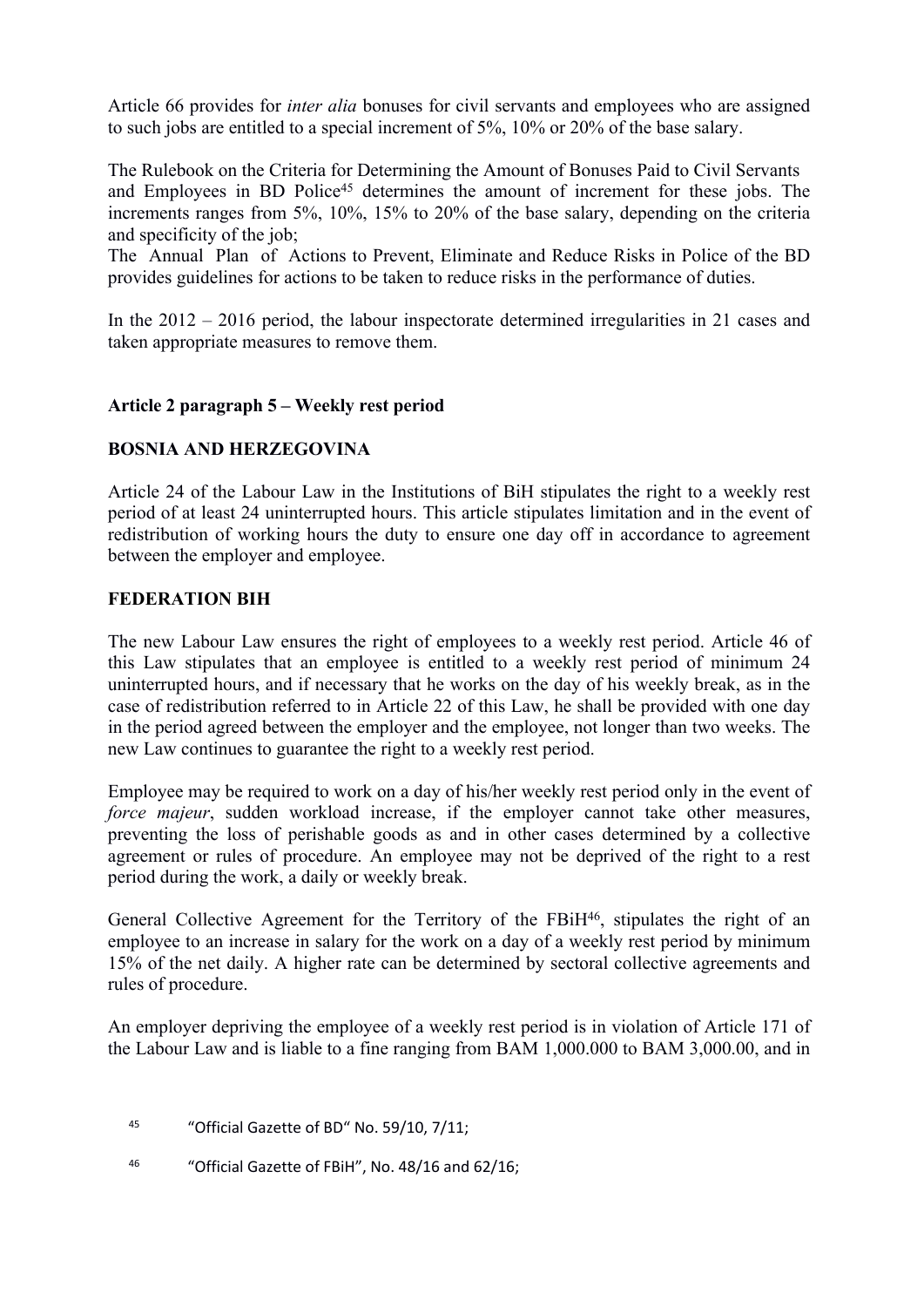case of repeated violation to a fine ranging from BAM 5,000.00 to BAM 10,000.00. If the aforementioned offence is committed against a minor employee, the lowest and highest amount of the fine is doubled. Penalty for the employer - a natural person as well as a person responsible within a legal entity (employer) from 2.000,00 KM to 5.000,00 KM.

# **REPUBLIKA SRPSKA**

Article 78 of the Labour Law stipulates that an employee is entitled to a weekly break in the duration of at least 24 hours without interruption, followed by a minimum 8-hour daily rest period between two consecutive working days by prior defined schedule, and if necessary that he works on the day of his weekly break, the employer shall, in agreement with the employee, determine when the employee is entitled to use a day off.

The Labour Law stipulates penalty for the offence by the employer if he 'fails to ensure weekly rest period for an employee (Article 78 of this Law). A fine from BAM 2,000.00 to BAM 12,000.00 may be imposed for this offence. A responsible person with the employer is fined for the misdemeanours in an amount from BAM 200.00 to BAM 1,200.00. If these offences are against a minor employee, a woman during pregnancy, childbirth or maternity leave or an employee with disabilities, a fine imposed on a legal entity is minimum BAM 3,000.00 and a fine imposed on a responsible person is minimum BAM 500.00.

No special measures, such as programmes, action plans, projects, etc., have been undertaken, for implementation of legal framework. Article 263 of the Labour Law, stipulates that supervision over implementation of provisions of this Law, regulating daily and weekly working time, shall be conducted by the Republic Inspection Body by conducting inspection in compliance with the Law on Inspection.

In the Labour Inspectorate Report for 2016, no control has been specifically mentioned regarding the violation of the right to annual leave.

# **BRČKO DISTRICT BIH**

Article 31 of the Labour Law of BD defines weekly rest period and, if it does not fall on the day which is traditionally or customarily recognized as a rest day in our country, Article 60 of the Law provides a salary increment for work on Sunday.

For violations of Article 31 of the Labour Law of the BD, effective legal remedies (Article 110 paragraph 1of the Labour Law of BD envisages a fine for a legal entity and responsible person, as well as judicial protection under Article 88 paragraph 4 of this Law) are envisaged. The amount of the fine ranges from BAM 1,000.00 to BAM 7,000.00.

Supervision over implementation of provisions of this Law is conducted by the labour inspectorate of BD.

Paragraph 2 stipulates that if the employee is required to work on a day of his/her weekly break, the employee is entitled to a day off in the specially determined period, by agreeing with the immediate superior.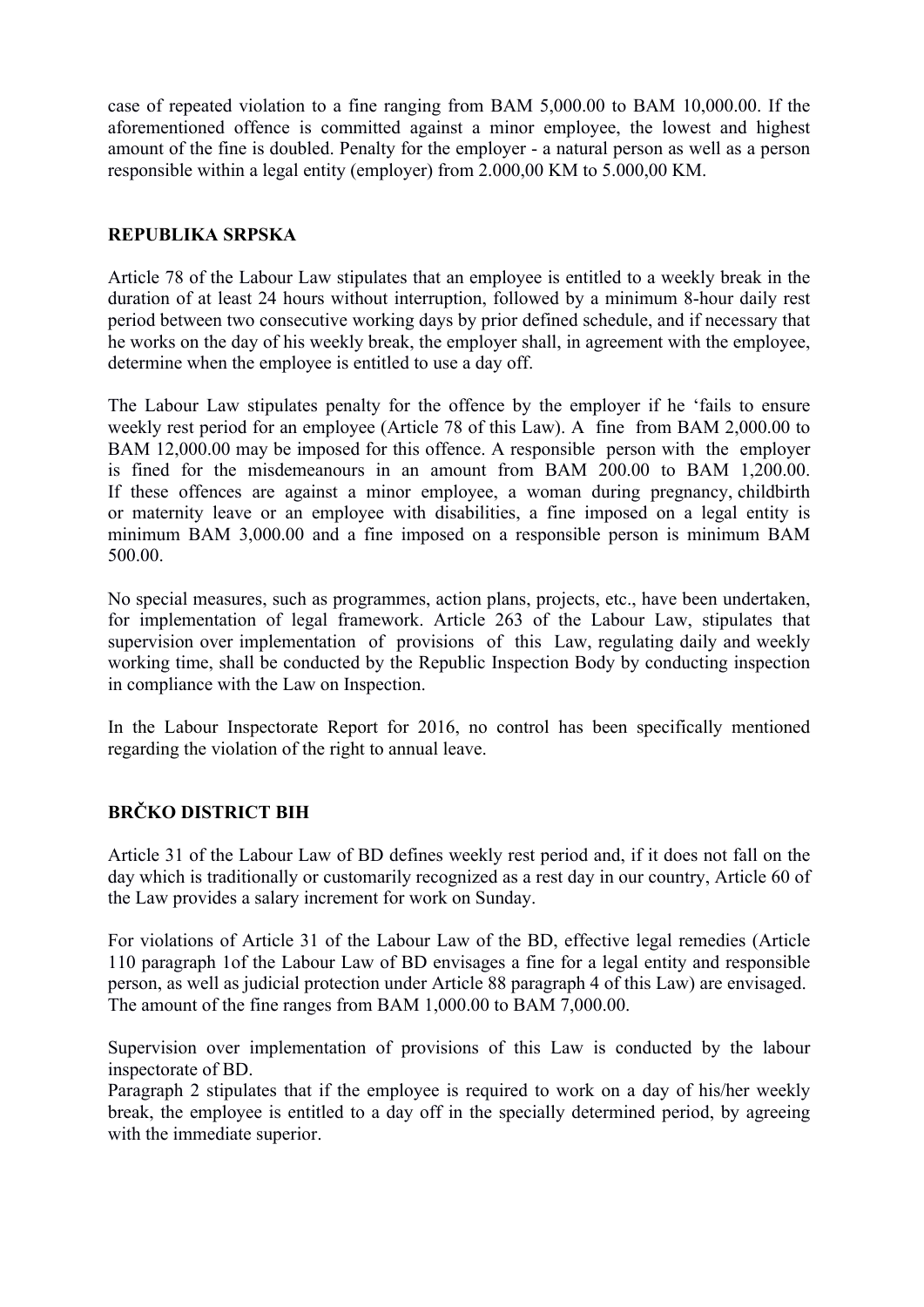Article 70 of the Law on Civil Service in the Administrative Bodies of BD stipulates daily and weekly rest period. The daily break between the two consecutive working days is 12 hours uninterrupted, and for weekly rest period is a 24-hour break without interruptions. If an employee needs to work on the day of his weekly holiday, he is provided with a day of rest during the period of a specially specified agreement by the immediate superior and the employee.

If and employee is required to work on a day of his/her weekly break, the employee is entitled to a day off in the specially determined period, by agreeing with the immediate superior. Article 110 of the Law on Police Officers of BD stipulates the limitation of overtime work.

In the 2012 – 2016 period, the labour inspectorate determined irregularities in 5 cases in regards with irregularities related to weekly rest period and took appropriate measures to remove them.

#### **Article 2 paragraph 6 – The right to be informed in written form**

#### **FEDERATION BIH**

Provisions of the Labour Law stipulate that employment starts upon conclusion of the employment contract between employee and employer.

The employment contract is concluded in written form and contains information on the employer (name and address); name and surname, place of residence of the employee, duration of the employment contract; the day of commencement of work; place of work; the position to which the worker is employed and a brief job description; length distribution of working hours; salary, reimbursement, and payment periods; compensation; duration of annual leave; notice period; other information regarding the working conditions established by the collective agreement.

Given the written form of an employment contract is a two-sided legal business, a copy of this contract is handed to the employee, which ensures that he/she is familiar with its content. The new Labour Law does not provide for an oral form of employment contract, but if the employer fails to conclude a written employment contract with an employee, and the employee performs work for the employer for remuneration, it is considered that the employment relationship is for an indefinite period if the employer does not prove otherwise. An employer who fails to conclude a written employment contract or if he/she concludes an employment contract that does not contain information prescribed by this law, he/she commits pursuant to Article 171 of the Labour Law for which is liable to a fine in the amount ranging from BAM 1,000.00 to BAM 3,000.00, and in case of repeated offence a fine ranging from BAM 5,000.00 to BAM 10.000,00. If the said offence is committed against a minor worker, the lowest and maximum amount of the fine is doubled. The fine for the employernatural person as well as the responsible person with the employer who is a legal entity is from BAM 2.000,00 to BAM 5.000,00.

Article 55 of the Labour Law stipulates that an employer is required to give an employee an opportunity to familiarize himself with the labour regulations and safety and health regulations as well as the work organization.

Informing employees on their rights and obligations arising from employment contract is ensured through the procedure of adopting the rules of procedure, which, according to Article 118 of the Law on Labour, is done with obligatory consultation with the trade union or the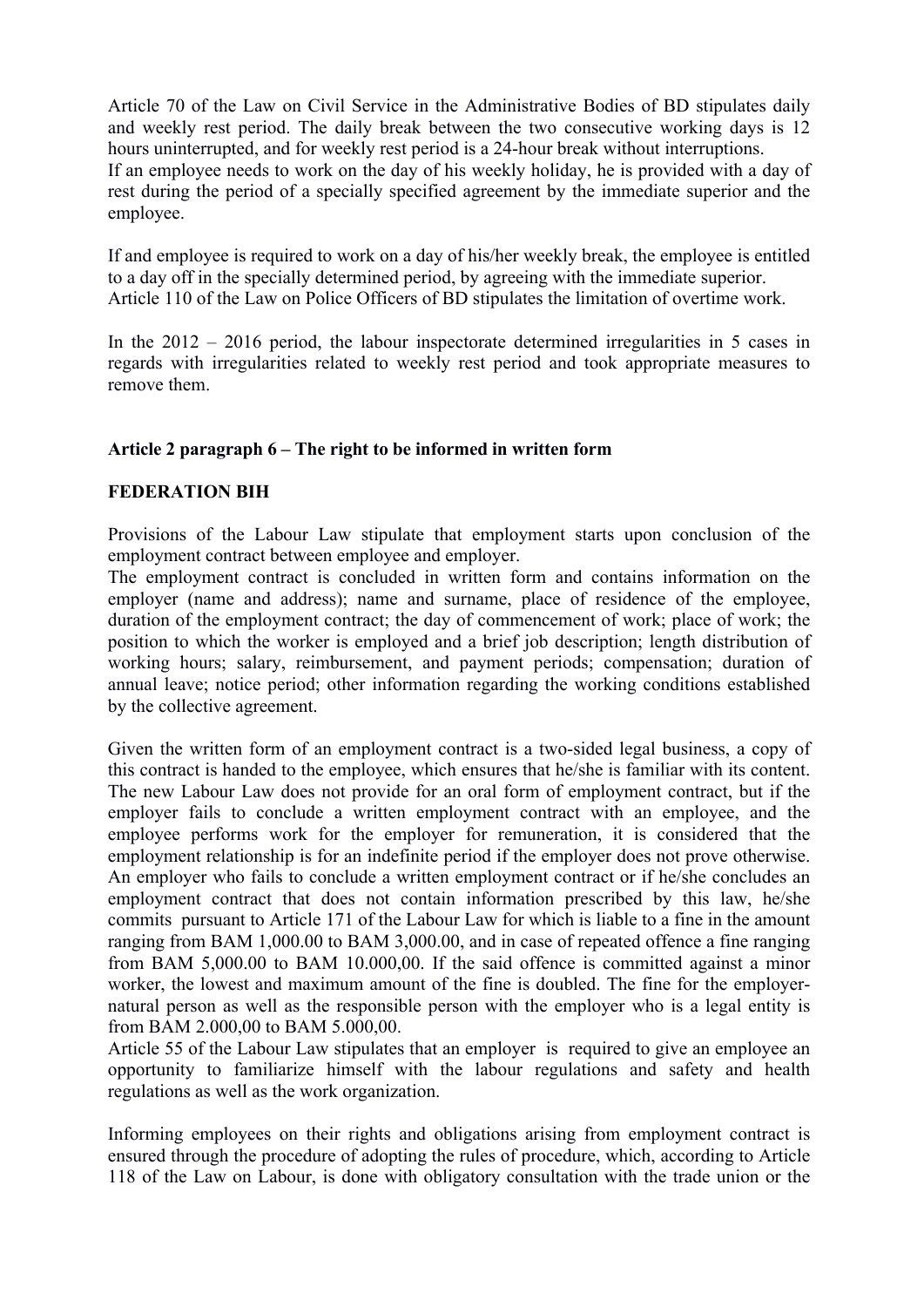employee council if they are formed. The Rules of Procedure is published on the notice board of the employer, which additionally enables the familiarizatioib of the employee with the content.

The provisions of the Law on Employees' Council we reported on has not changed during the reporting period.

#### **REPUBLIKA SRPSKA**

The Labour Law does not provide for an employer's obligation to inform employees in writing on the most important aspects of a contract or employment. However, Article 96 of the Labour Law stipulates that the employer shall enable the employee to be informed, within 30 days from the date of commencing the work, to the regulations on employment and the regulations on protection at work, including rights and obligations arising from the collective agreement and the rules of procedure. Furthermore, the employer shall, if the worker should handle the cleaning products/means which use could endanger the life or health of people and the environment, check prior to beginning of work of the employee whether the he/she is qualified of handling and using these means.

Article 26 of the Law on Employees' Council stipulates obligations of the employer toward to the Employees' Council regarding information on employment, where 'the Council is entitled to give opinion and proposals to the employer in order to improve the working conditions of employees and safety at work, ensure daily meal for workers, organize transport of workers to and from work, provide material assistance to workers with a lower income, as well as in case of termination of employment contracts for older and disabled persons, introduce overtime work, night work and shift work, and other issues that the council regards as important for the exercise and protection of employees' rights.

The council monitors the implementation of the employer's legal obligations regarding the employees' health and retirement and disability insurance and the regular payment of contributions, and in case the Council notices that the employer has failed to fulfill his obligations, it can take the necessary measures to protect the rights of the employees (addressing the competent labour inspectorate, etc.). The Council may consider individual requests and proposals of workers regarding the exercise of their rights, which will give their opinion to the employer and to inform the applicant thereof. The Council may consider individual requests and suggestions of employees regarding the exercise of their rights, on which it gives its opinion to the employer and inform the applicants thereof.'

Article 29 of the Law on Employees' Council stipulates that the employer shall inform the Council on the state of safety at work and working conditions, the change of salaries and other issues of importance for the material and social position of employees, which also represents aspects of employment.

The Labour Law stipulates a penalty for a violation committed by the employer "if he fails enable the employee to familiarize with work regulations and occupational safety regulations, pursuant to Article 96 of the Labour Law and if, prior to the commencement of the work of the employee, and if he/she fails to check his/her qualification to handle and use the means of work and means of safety at work (Article 97 of the Law).

For this violation, a fine ranging from BAM 2,000.00 to BAM 12,000.00 is foreseen. For this violation a responsible person with the employer will be fined in the amount ranging from BAM 200.00 to BAM 1,200.00. If these violations are committed against a minor, a woman in connection with pregnancy, childbirth and maternity or a disabled employee, the fine shall be a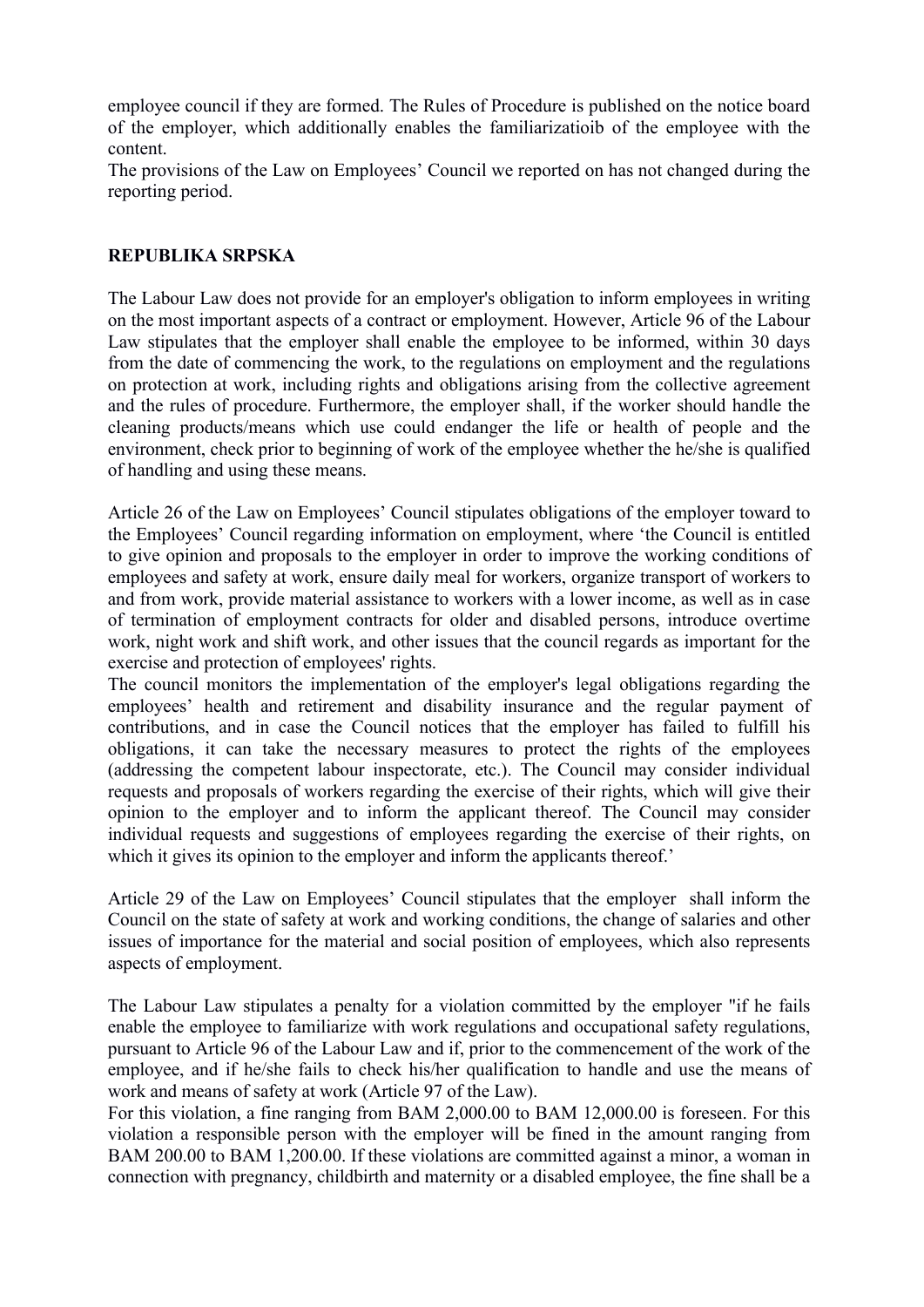minimum of BAM 3,000.00 for the legal entity, and for a responsible person a minimum of BAM 500.00.

No special measures, such as programmes, action plans, projects, etc., have been undertaken, for implementation of legal framework. Article 263 of the Labour Law, stipulates that supervision over implementation of provisions of this Law, regulating daily and weekly working time, shall be conducted by the Republic Inspection Body by conducting inspection in compliance with the Law on Inspection

We do not have statistical data and relevant information on informing employees by employers or violation of that right.

# **BRČKO DISTRICT BIH**

Articles 17 and 18 of the Statute of Brčko District – consolidated text<sup>47</sup> stipulate the right to be informed and the obligation of institutions to upon a request of an interested party provide information in a timely manner, stipulated by the Law.

Article 39 paragraph 5 of the Labour Law of Brčko District stipulates stipulates that an employer is required to give an employee opportunity to familiarize himself with the labour regulations and safety at work regulations within 30 days from the day of the employee's start of employment.

When commencing the employment, employees are informed by the employer on the most important aspects of the employment contract and then they sign it. Article 14 of the Labour Law of Brčko District prescribes the content of the employment contract, which must be in written form and must contain information on the rights of workers arising from employment. In addition, employees are given the possibility to form the Employees' Council, which shall represent them with the employer in the protection of their rights and interests. If the Employees' Council is not formed within an employer, the obligations of the employees' council may be taken over by the trade union in accordance with the law, as stipulated in the provisions of Articles 93 - 95 of the Labour Law of Brčko District.

For violations of Article 14 of the Labour Law of the BD, effective legal remedies (Article 110 paragraph 1of the Labour Law of BD envisages a fine for a legal entity and responsible person, as well as judicial protection under Article 88 paragraph 4 of this Law) are envisaged. The amount of the fine ranges from BAM 1,000.00 to BAM 7,000.00.

Supervision over implementation of provisions of this Law is conducted by the labour inspectorate of BD.

Article 44 of the Law on Civil Sercvice stipulates that the mayor issues a Decision on Appointment of the Civil Servants.

During the reporting period, the labour inspectorate found 1,087 employees without employment contract and appropriate registration with the retirement and disability insurance funds.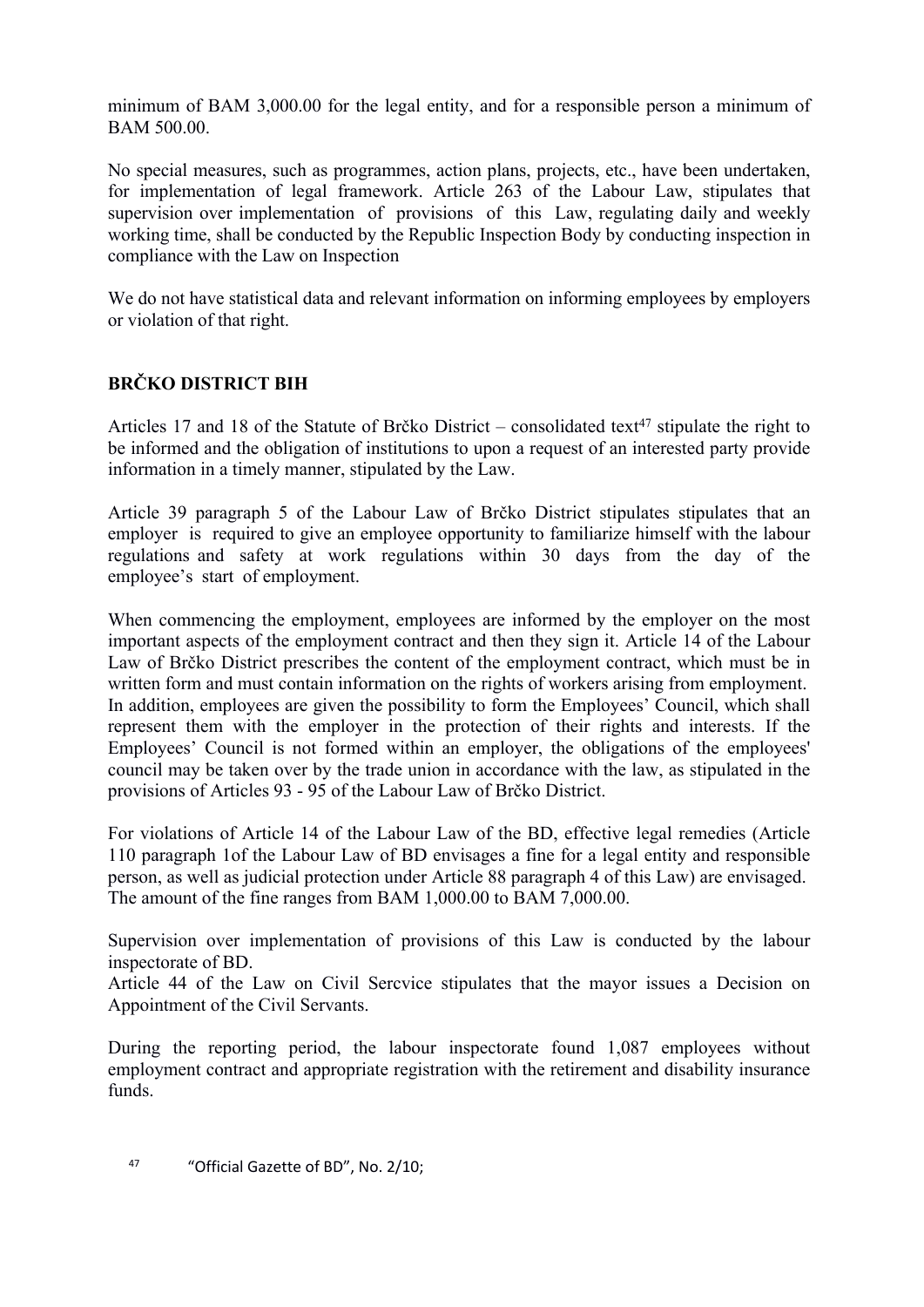# **Article 2 paragraph 7 – Compensatory measures for persons performing night work**

# **BOSNIA AND HERZEGOVINA**

Article 97 of the Law on Police Officials of BiH stipulates work under special condistions as follows:

- 1. Police officials are required to work under special conditions when such conditions are necessary for carrying out the tasks of the police body;
- 2. Special conditions are considered to be: working on an irregular work schedule, working on a split schedule, working in shifts, working on Saturdays, Sundays, holidays and other free days, working at night and working at particular locations.

Article 50 paragraph 4 of the Labour Law in the Institutions of BiHstipulates that an emloyee is entitled to a compensation for *"overtime work, work on non-working days, night work and work on public holidays"*.

Article 30 paragraph 1 of the Law on Salaries and Benefits in Institutions of BiH<sup>48</sup> stipulates the right of employees to compensations for "overtime, work on non-working days, night work and work on state holidays", while Article 36 of the same Law regulates the right of employees on compensation for overtime work, work on non-working days, night-time or work on public holidays, and:

In case of overtime work, work on non-working days, night work or work on days of public holidays, employees of the institutions of Bosnia and Herzegovina are entitled to a base salary compensation, proportionate to time duration of that work, increased by the increments listed below:

- a) overtime work 25%;
- b) work on non-working days 25%;
- c) nnight work 30%;
- d) work on Sunday and on public holidays 35%".

The decision of the Council of Ministers of BiH on the manner and procedure for exercising the right to compensation for overtime work, work on non-working days and night work and work on days of public holidays in the institutions of Bosnia and Herzegovina, Article 4 regulates the night work:

- 1. The work in the period between 22:00 and 6:00 of the following day is considered a night work in compliance with the Article 22 paragraph 4 of the Labour Law in Institutions of BiH.
- 2. Time spent in night work, in accordance with paragraph 1 of this Article, the employee shall be entitled to compensation of the base salary in proportion to the duration of that work, increased by 30%, and the calculation and payment of the salary shall be done according to the procedures of monthly calculation and payment to the employee.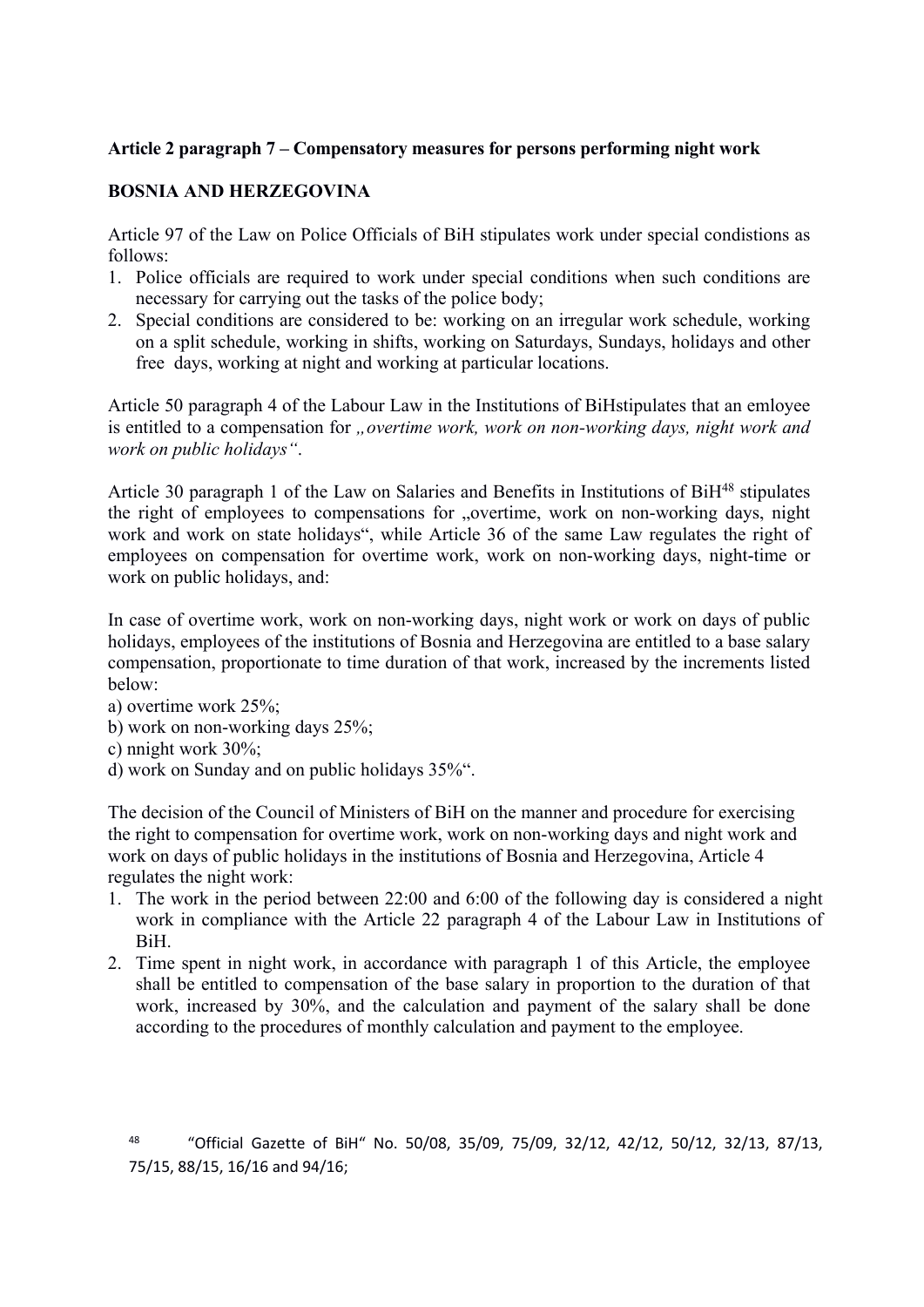Article 22 paragaph 4 of the Labour Law in Institutions of BiH stipulates that the work in the period between 22:00 and 6:00 of the following day is considered a night work. Article 48 of this Law stipulates that the employee is entitled increment of the base salary for overtime and night work. These provisions are applied to police officers and civil servants.

Article 102 of the Labour Law in Institutions of BiH provides for a fine for an employer in the amount ranging from BAM 800.00 to BAM 3,000.00 in case of non-compliance with these provisions. The said Labour Law stipulates the right of the employee to compensation for night workt pursuant to Article 50 paragraph 4.

Regarding the aforementioned remuneration, they are prescribed by the Law on Salaries and Benefits in Institutions of BiH<sup>49</sup> and by-laws passed under this Law. for whose control and application the Ministry of Finance and Treasury of BiH is responsible for its control and implementation.

The manner and procedure for exercising the right to a night work compensation is determined by the Decision of the Council of Ministers of BiH No: 234/08 from 29 December 2008. For the rime spent at night work an employee is entitled to base salary proportional to the duration of that work, and increment of 30%.

#### **FEDERATION BIH**

The new Labour Law regulates night work. Article 40 of this Law stipulates that the work in the period between 22:00 and 6:00 of the following day, and between 22:00 and 5:00 for agrivulture is considered a night work, unless otherwise provided for regarding a specific case by the law, Canton regulations, or a collective agreement. If work is performed in shifts, which include night work, the shift rotation shall be organized so as to ensure that an employee does not work consecutive night shifts for more than one week.

The Law also regulates special protection of employees working at night, and Article 41 stipulates that when organizing work during night or in shifts, an employer shall pay special attention to the organization of work adjusted to employees, and to safety and health conditions in line with the nature of the job performed during night or in shifts. The employer shall provide safety and health care to night and shift workers, in line with the nature of the job they perform, as well as protective and preventive means, appropriate and applicable to all other workers, which are available at any time. The employer shall secure periodical medical check-ups for workers who work at night at least once in every two years. If it has been determined in a medical check-up that the employee is subjected to a threat of disability caused by work at night, the employer shall offer to him to conclude a labour contract for the performance of same or similar tasks outside of night shifts, if applicable, or a possibility for reassignment to other jobs provided that the employee undergoes a requalification or additional training for that other potential job.

<sup>49</sup> "Official Gazette of BiH" No: 50/08, 35/09, 75/09, 32/12, 42/12, 50/12, 32/13, 87/13, 75/15, 88/15, 16/16 and 94/16;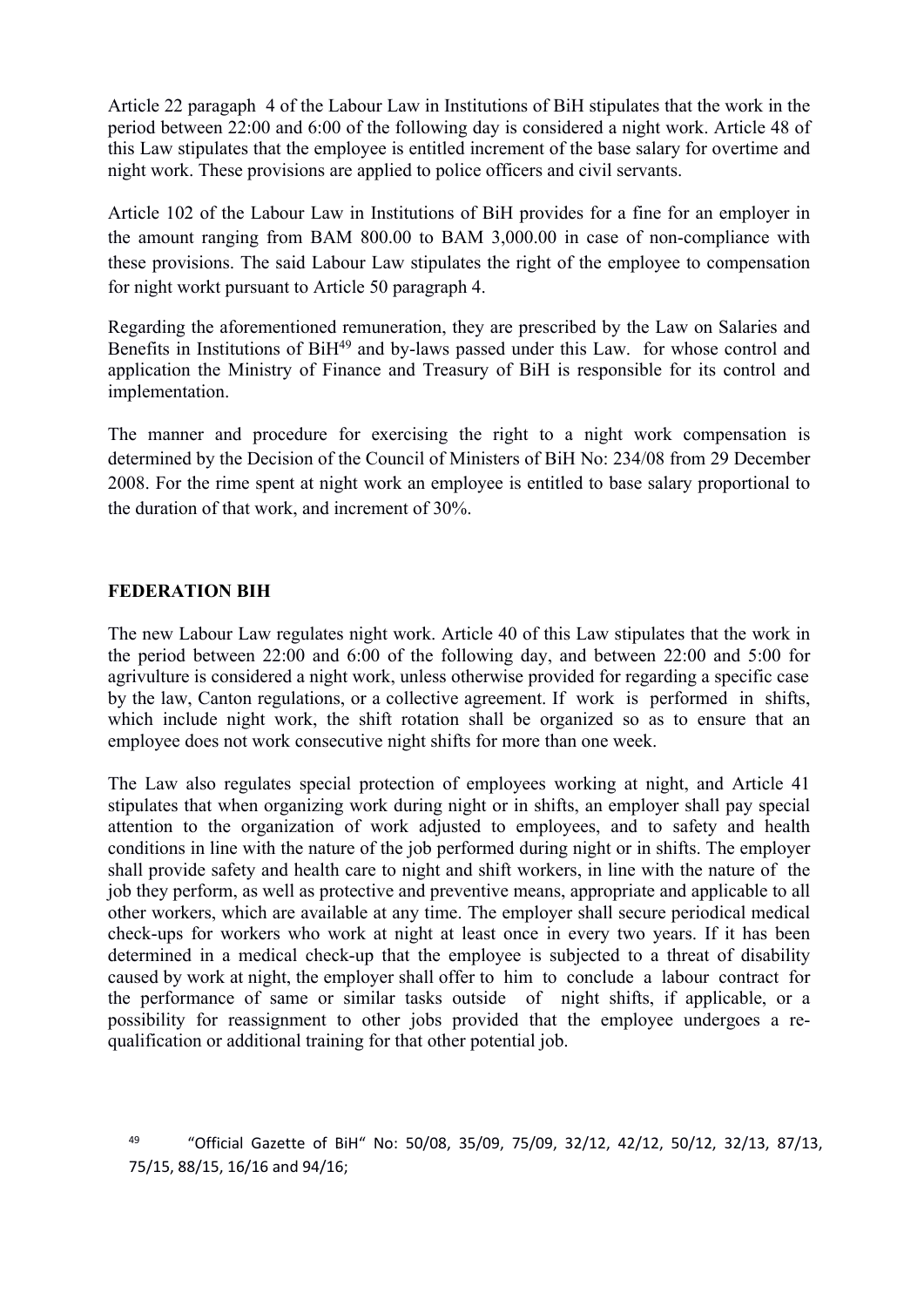Night work by pregnant women as of the sixth month of pregnancy, mothers and adoptive parents, as well as a person entrusted with childcare pursuant to a decision issued by the competent authority, until the child has turned two years of age, shall be prohibited. Furthermore, Article 42 prohibits night work for minors, however, work in the period between 19:00 and 7:00 of the following day, shall be considered night workis considered a night work for minors working in the industry, while the period between 20:00 and 6:00 of the following day is considered a night work.

Exceptionally, minor employees may temporarily be exempted from the prohibition of night work in case of major breakdowns, *force majeur* and protection of interests of the Federation based on the approval by the Canton labour inspectorate.

Provisions of the Law on Safety at Work and the Law on Employees' Council we reported on were not amended during the reporting period.

General Collective Agreement for the territory of FBiH<sup>50</sup>, and pursuant toArticle 76of the Labour Law, stipulates that an employee is entitled to ai ncrement for night work for a minimum of 24% of net hourly wage.

Collective Agreement on Amendment of the Collective Agreement for Employees of Administrative Bodies and Judicial Authority in<sup>51</sup>, stipulates that salary for night work is increased for a minimum of 25% of net hourly wage.

#### **REPUBLIKA SRPSKA**

Article 70 of the Labour Law stipulates that the work in the period between 22:00 and 6:00 of the following day is considered a night work. For employees under the age of 18, the work in the period between 20:00 and 6:00 of the following day is considered a night work, and if they work in industry the night work is in betweenn19:00 and 7:00 of the following day. Exceptionally, employees under the age of 18 may temporarily be exempted from the prohibition of night work in case of major breakdowns, *force majeur* and protection of the Republika, based on the consent of a competent labour inspectorate. Night work by pregnant women as of the sixth month of pregnancy, mothers with a child under the age of 1.

Article 28 of the General Collective Agreement stipulates that the base salary of employees is increased by 35% for night work. The General Collective Agreement was repealed on 30 June 2016, and the Government of the Republika Srpska passed a Decision on determining the increment, the amount of income based on work and the amount of assistance to the worker, which envisages that the base salary is increased for night work by at least 30%.

The Labour Law provides for a penalty for a violation committed by the employer "if he requests a woman to work at night in violation of Article 73 of the Labour Law". For this violation a fine ranging from BAM 2,000.00 to BAM 12,000.00 is envisaged. For this violation a responsible person within the employer shall be fined in the amount ranging from

- <sup>50</sup> "Official Gazette of FBiH" No. 48/16 and 62/16;
- 51 "Official Gazette of FBiH" No. 89/16;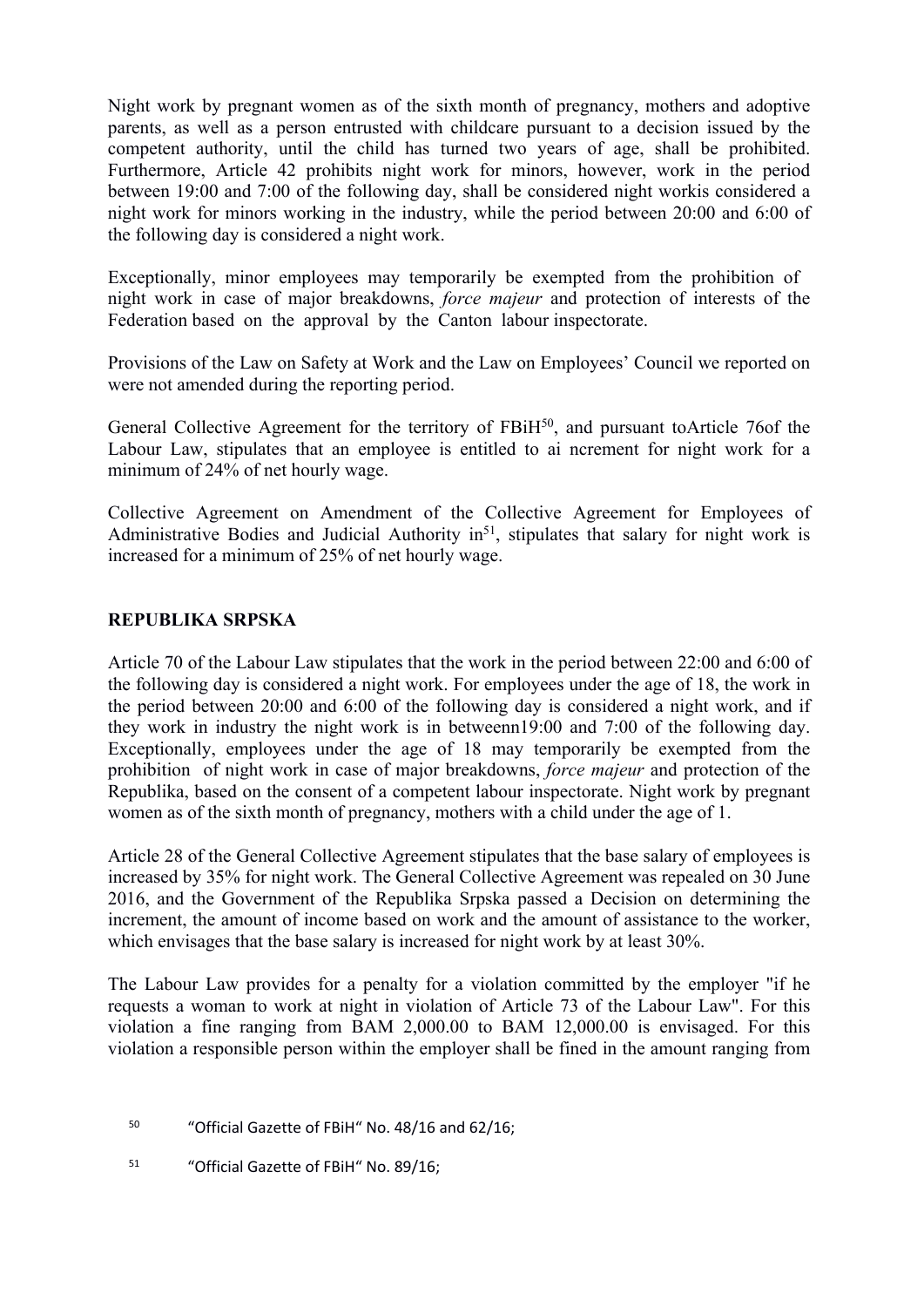BAM 200.00 to BAM 1,200.00. If these offences are committed against a minor, a woman in connection with pregnancy, childbirth and maternity or a disabled worker, a legal entity shall be fined with a minimum of BAM 3,000.00, and a responsible person with a minimum of BAM 500.00. However, a fine in the amount from BAM 5,000.00 to BAM 20,000.00 shall be imposed on the employer if the minor employee is requested to work at night, contrary to Article 72 of this Law.

No special measures, such as programmes, action plans, projects, etc., have been undertaken, for implementation of legal framework. Article 263 of the Labour Law, stipulates that supervision over implementation of provisions of this Law, regulating daily and weekly working time, shall be conducted by the Republic Inspection Body by conducting inspection in compliance with the Law on Inspection.

# **BRČKO DISTRICT BIH**

Article 27 of the Labour Law of BD stipulates that that the work in the period between 22:00 and 6:00 of the following day is considered a night work. This is regulated by the employment contract of rules of procedure. Article 60 of the Labour Law of BD stipulates the right to an increment for night work.

Supervision over the implementation of the legal provisions is conducted ba the Labour Inspectorate.

The Law on Safety and Health Protection of the Workers of Brčko District stipulates that the employer must perform risk assessment for each job, and based on this assessment, a doctor of occupational medicine prescribes initial and periodical medical examination of employees, on the basis of night work. The opinion of the Doctor of Occupational Medicine is an integral part of the risk assessment document. Penal provisions from Article 67 paragraph 1 point j), stipulates a fine in the amount ranging between BAM 1,000.00 and BAM 7,000.00 for an employer who upon the risk assessment and assessment of the authorized health-care institution, fails to provide, medical examination of the employees in compliance with this Law.

Article 9 of the Law on Salaries of Employees in the Administrative Bodies of Brčko District stipulates a salary increment for night work, work on Saturdays and Sundays and work on holidays (related to civil servants and employees in the Police). The base salaries of employees is increased for night work by 30%, work on Saturdays and Sundays by 20%, work during the holidays by 35%.

Police officers are not entitled to increment for night work and work on Saturdays and Sundays. Considering the fact that police officers have other compensations and benefits, the law stipulates that they are not entitled to increment for night work, in contrast to civil servants and employees entitled to that right in accordance with the aforementioned law.

# **Article 4 – The right to a fair remuneration**

With a view to ensuring the effective exercise of the right to a fair remuneration, the Parties undertake: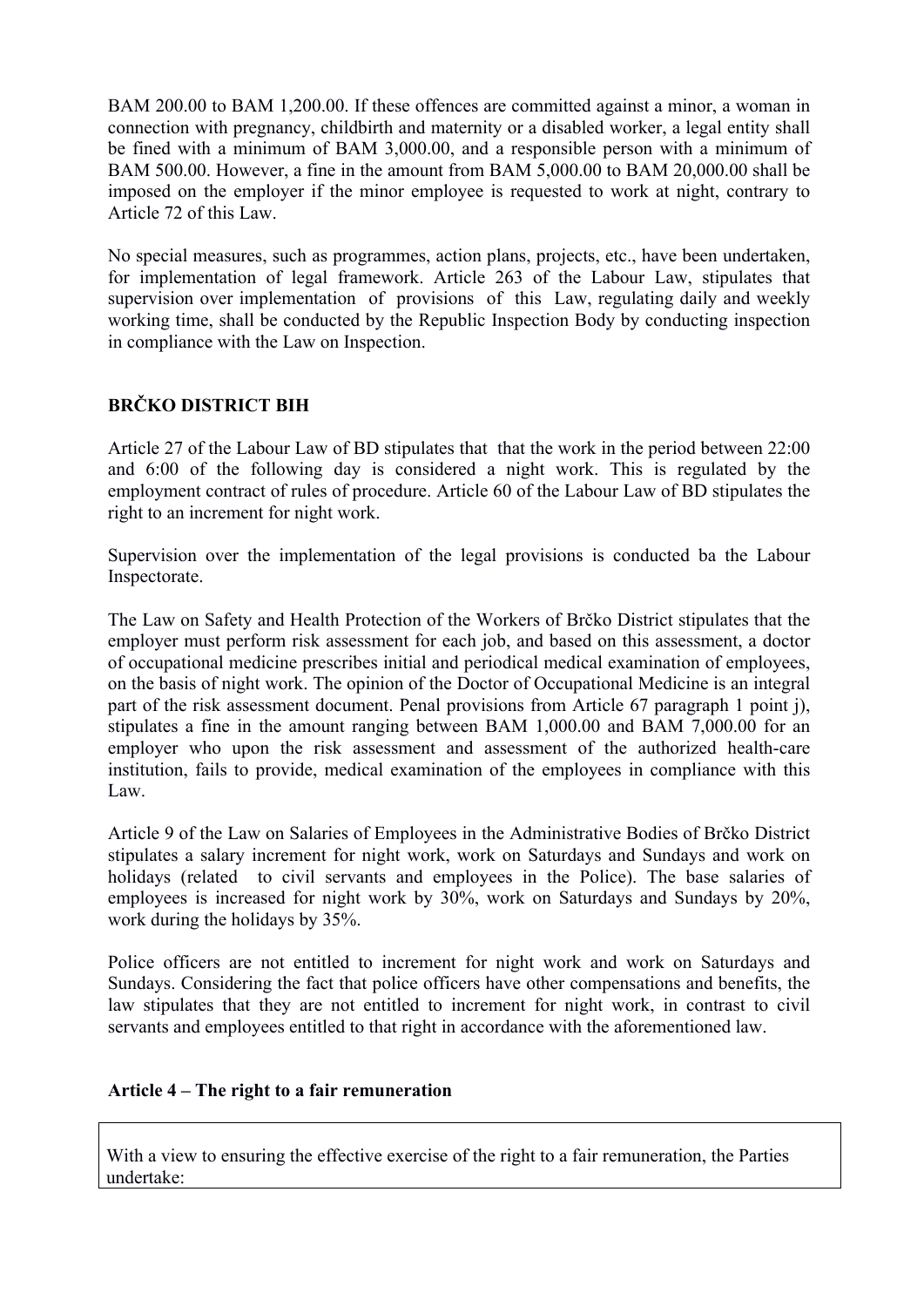to recognise the right of men and women workers to equal pay for work of equal value.

The exercise of these rights shall be achieved by freely concluded collective agreements, by statutory wage-fixing machinery, or by other means appropriate to national conditions.

# **BOSNIA AND HERZEGOVINA**

International tools ratified by Bosnia and Herzegovina pursuant to Article 4 paragraph 3 of the European Social Charter /Revised/ are the following:

- **-** ILO Convention No. 97 on Migration for Employment (Revised), 1949;
- **-** ILO Convention No. 100 on Equal Remuneration, 1951;

**-** ILO Convention No. 111 on Discrimination in Respect of Employment and Occupation, 1958;

- **-** ILO Convention No. 131 on Minimum Wage Fixing, 1970, and
- **-** ILO Convention No. 156 on Workers with Family Responsibilities, 1981.

Pursuant to Article 84 of the Law on Police Official of BiH, remunerations for police officials are regulated in the following manner:

- 1. The remuneration of a police official comprises his/her salary, increments and benefits as established by the Law on Police Official of BiH;
- 2. The salary of a police official is linked to his/her rank.

Article 89 of this Law regulates paid leave of absence in the manner that *"the police official shall be entitled to full salary and increments over the period of annual leave, paid annual leave and for the first period of absence from work due to sickness or disability in the period of up to 30 days which according to the Health Insurance regulations has to be paid by the police body."*

Article 90 of the Law on Police Official of BiH regulates compensations for temporary internal transfer as follows:

- 1. A police official, who, in accordance with Article 64 of this Law, is transferred to a different job which is 80 or more kilometres away from his/her current work place shall be entitled to compensation for temporary internal transfer;
- 2. Besides the base salary in accordance with the rank of police official, the compensation referred to in paragraph 1 of this Article shall include:
	- a) The compensation for separate life;
	- b) The compensation for accommodation.
- 3. The police official, who is transferred at his/her own request, shall not be entitled to the compensation for internal transfer;
- 4. The provision of paragraph 1 of this Article does not apply to police official on his/her first assignment.

In case of redundancy, pursuant to Article 91 of the Law on Police Officials of BiH, the rights of police officials are the following:

1. In case of dismissal due to redundancies as provided under this Law, the dismissed police official shall be entitled to a severance package in the amount of at least six months' salary;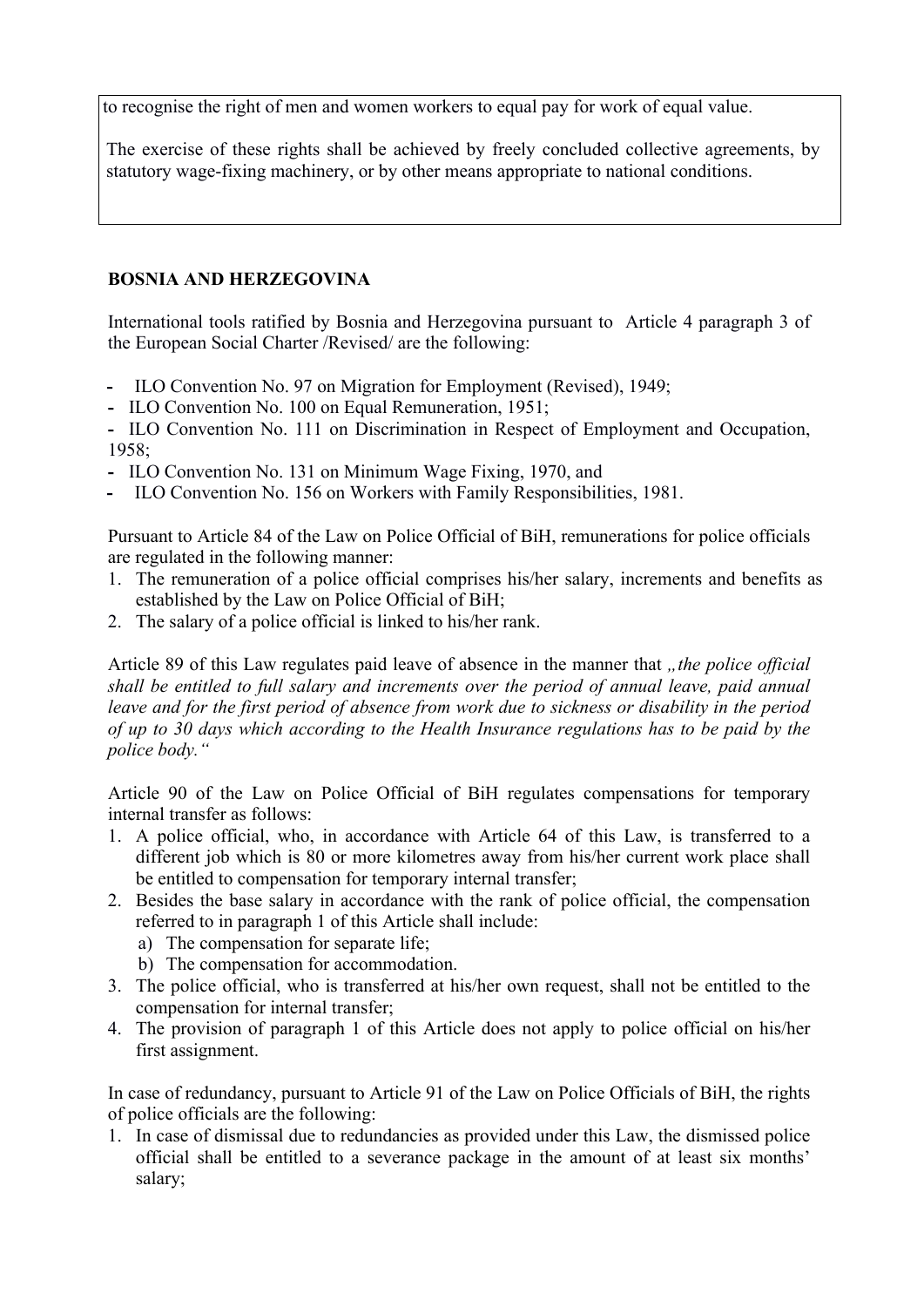2. The amount of severance package referred to in paragraph 1 of this Article shall be extended to twelve months for police officials, who have at least fifteen years of working experience.

In the event of the death of a police officer, pursuant to Article 92 of the Law on Police Officials of BiH:

- 1. A police official who loses his/her life on duty shall be buried in the place determined by the family referred to in Paragraph 3 of Article 38 of this Law at the expense of the police body;
- A police body shall cover the following burial expenses:
- a) Expenses for the transportation of the corpse to the place of burial;
- b) Travel expenses for two escorting persons;
- c) Cost of the grave unless one is secured otherwise;
- d) Other usual expenses, the amount of which shall be determined by the Minister;
- 2. The family supported by the deceased police official shall be entitled to a single financial assistance of six times the amount of the last net salary received by the deceased official.

Pursuant to Article 94 of the Law on Police Officials of BiH, the Council of Ministers defines the criteria, requirements and amounts of covering the cost refered to in this paragraph of the Law by passing a by-law.

Regarding the work in special conditions, Article 97 of this Law stipulates the following:

- 1. Police officials are required to work under special conditions when such conditions are necessary for carrying out the tasks of the police body;
- 2. Special conditions are considered to be: working on an irregular work schedule, working on a split schedule, working in shifts, working on Saturdays, Sundays, holidays and other free days, working at night and working at particular locations.;
- 3. Other forms of work under special conditions may be ordered if security circumstances so require, or if they are the only way to complete certain assignments that may not be postponed or must be completed in an established deadline.
- 4. The Head defines the reasons for which the forms of work referred to in Paragraph 3 of this Article may be ordered and may authorise other supervisors to order them.
- 5. For the work referred to in paragraph 2 of this Article, police officials are entitled to reimbursement in money or time. The Minister, upon proposal of the Head shall define in a by-law the manner and amount for the said reimbursement.
- 6. A high-ranking police official shall specify in more detail when the reasons for other forms of work in the special conditions referred to in paragraph 3 of this Article may be determined, and may also authorize other police officers working in managerial positions to do so;
- 7. For tasks referred to in paragraph 2 of this Article, police officials shall be entitled to compensation or free time. At the proposal of the high-ranking police official, a Minister shall determine the method of payment and the amount of these fees by a by-law.

Article 98 of the Law on Police Officials of BiH stipulates limitation of overtime work as follows:

- 1. In case it is needed to complete an urgent job or task till a set deadline or within a certain period of time, an order shall be issued to oblige the police official to work overtime;
- 2. Overtime work referred to in paragraph 1 of this Article may last up to four hours per day and shall not exceed 20 hours per week.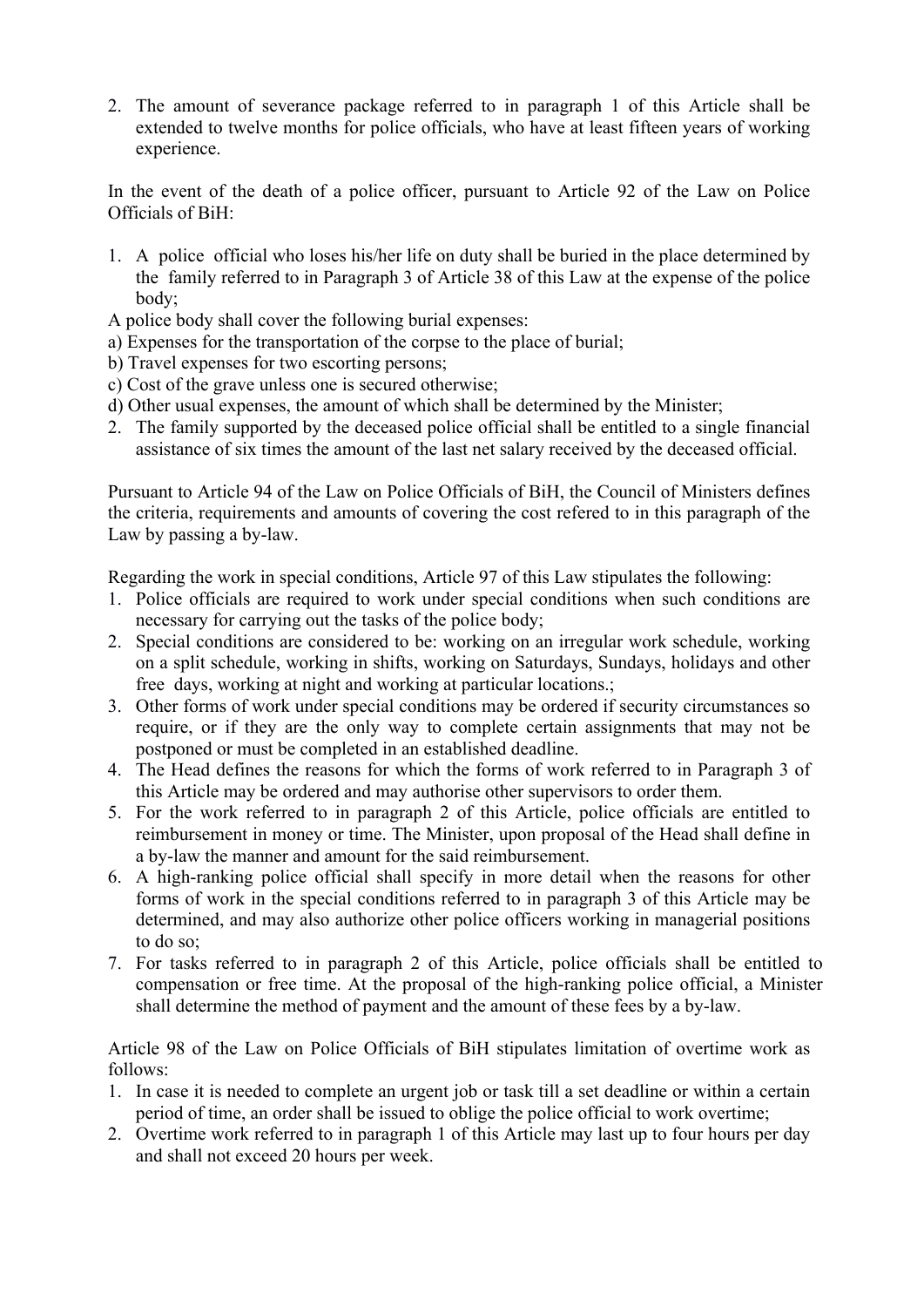Pursuant to Article 99 of the Law on Police Officials of BiH, regarding paid annual leave, *"Police officials are entitled up to 30 days and not less then 18 days of paid annual leave, depending on the length of service".*

Paid leave is regulated pursuant to Article 100 of the Law on Police Officials of BiH, in the following manner:

- 1. A police official has the right to be absent from work up to five working days in one calendar year with payment, in following cases:
- death of a close family member: up to 3 working days;
- death of relatives: up to 1 working day;
- nursing close family member: up to 3 working days;
- wife giving birth: up to 3 working days;
- marriage: up to 5 working days;
- moving away: up to 2 working days.
- 2. The paid leave referred to in paragraph 1 of this Article shall be approved by the Head.

Unpaid leave is regulated pursuant to Article 101 of the Law on Police Officials of BiH which stipulates that *"Upon request of the police official, the Head may approve leave without pay for no longer than 30 days in one calendar year."*

Pursuant to Article 102 of the Law on Police Officials of BiH, police officials are entitled to n accelerated retirement plan, whereby each twelve months spent on duty shall be calculated as sixteen months of service.

Awards, and the remuneration for work under special conditions and permanent increments are regulated by the provisions of the Rulebook on Remunerations in the Police of BiH, the Decision on the addition of a personal transferral sum to the police officer, the Decision on the manner and the amount of compensation for work under special conditions and the Decision on the permanent increment for special working conditions with changes.

Law on Salaries and Benefits in the Institutions of BiH<sup>52</sup> stipulates salaries and reimbursements for police officers as follows:

- **-** articles 4 7 Determining Salary;
- **-** articles 17 20 Salary of police Officials;
- **-** articles 26 49. Increment to salary, reimbursement and compensation.

Reimbursements and awards are additionally regulated by the following regulations:

- **-** Decision on Reimbursement for Maternity Leave 65/10;
- **-** Decision on Transport Compensation;
- **-** Decision on how to exercise the right to a bonus;
- **-** Decision on Annual and Paid Leave 58/09;
- **-** Decision on Payment of the First Part of Bonus 70/09;
- **-** Decision on Remuneration for Performing Other Jobs 58/09;
- **-** Decision on Compensation in Case of Serious Injury or Death 67/09;
- **-** Decision on Reimbursement 31/10;

<sup>52</sup> "Official Gazette of BiH" No. 50/08,35/09,75/09,32/12,42/12,50/12,32/13,87/13,75/15,16/16 and 94/16;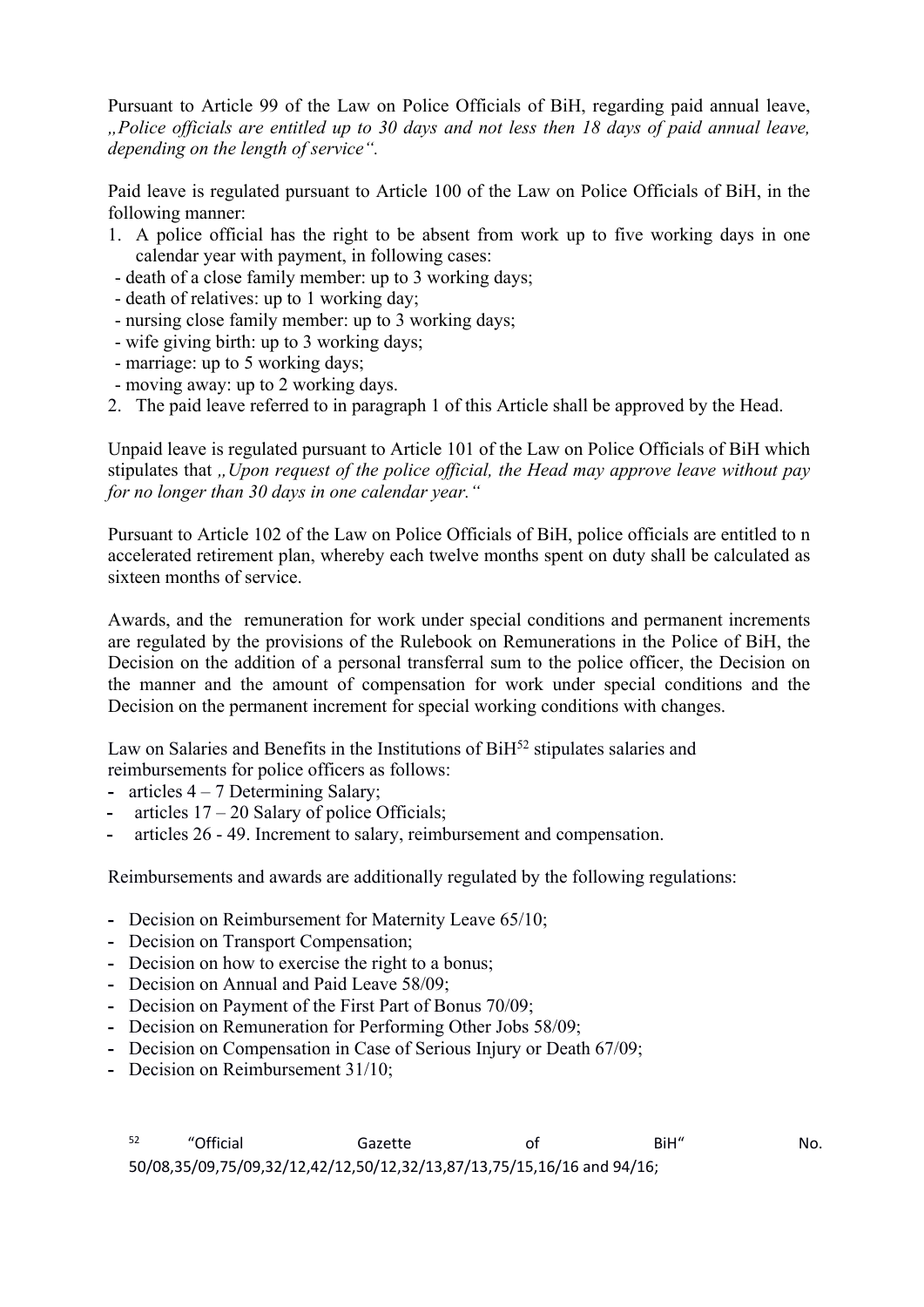- **-** Decision on Compensation food 42/12;
- **-** Decision on Severance Pay 58/09;
- **-** Decision of the Council of Ministers from 2002 on payroll;
- **-** Decision on Sick Leave 58/09;
- **-** Decision on Jubilee Award 58/09 and 65/10;
- **-** Decision on overtime work 04/09;
- **-** Decision in the Event of Death of an Employee in the Institutions of BiH.

The aforementioned laws and by-laws regulate the right to a rfair remuneration for police officers from which the difference in the salaries is not visible for both men and women.

# **FEDERATION BIH**

In the Federation of BiH, Article 4 of the European Social Charter /Revised/ is implemented by the following regulations:

- Labour Law of FBiH<sup>53</sup>;
- **-** Lawon Civil Service in FBiH<sup>54</sup>;
- **-** Law on Salaries and Benefits in BiH Institutions FBiH<sup>55</sup>;
- **-** General Collective Agreement for the territory of FBiH<sup>56</sup>; and
- **-** Collective Agreement for Employees of Public Administrative Bodies and Judicial Authorities of FBiH<sup>57</sup>.

#### **REPUBLIKA SRPSKA**

In the Republika Srpska Article 4 of the European Social Charter /Revised/, regarding a fair remuneration is implemented through the Labour Law, Law on Inspection and General Collective Agreement.

# **BRČKO DISTRICT BIH**

In the Brčko District of BiH, Article 4 of the European Social Charter /Revised/ is implemented throughthe following regulations:

- Labour Law of Brčko District consolidated text<sup>58</sup>;
	- <sup>53</sup> "Official Gazette of FBiH" No.26/16;
	- <sup>54</sup> "Official Gazette of FBiH" No.29/03, 23/04, 39/04, 54/04, 67/05, 08/06 and 04/12;
	- <sup>55</sup> "Official Gazette of FBiH" No.45/10, 111/12 and 20/17;
	- <sup>56</sup> "Official Gazette of FBiH" No.48/16 and 62/16;
	- <sup>57</sup> "Official Gazette of FBiH" No.23/00, 50/00, 97/13 and 89/16;
	- 58 "Official Gazette of BD" No. 19/06, 19/07, 25/08, 20/13, 31/15 and 1/15;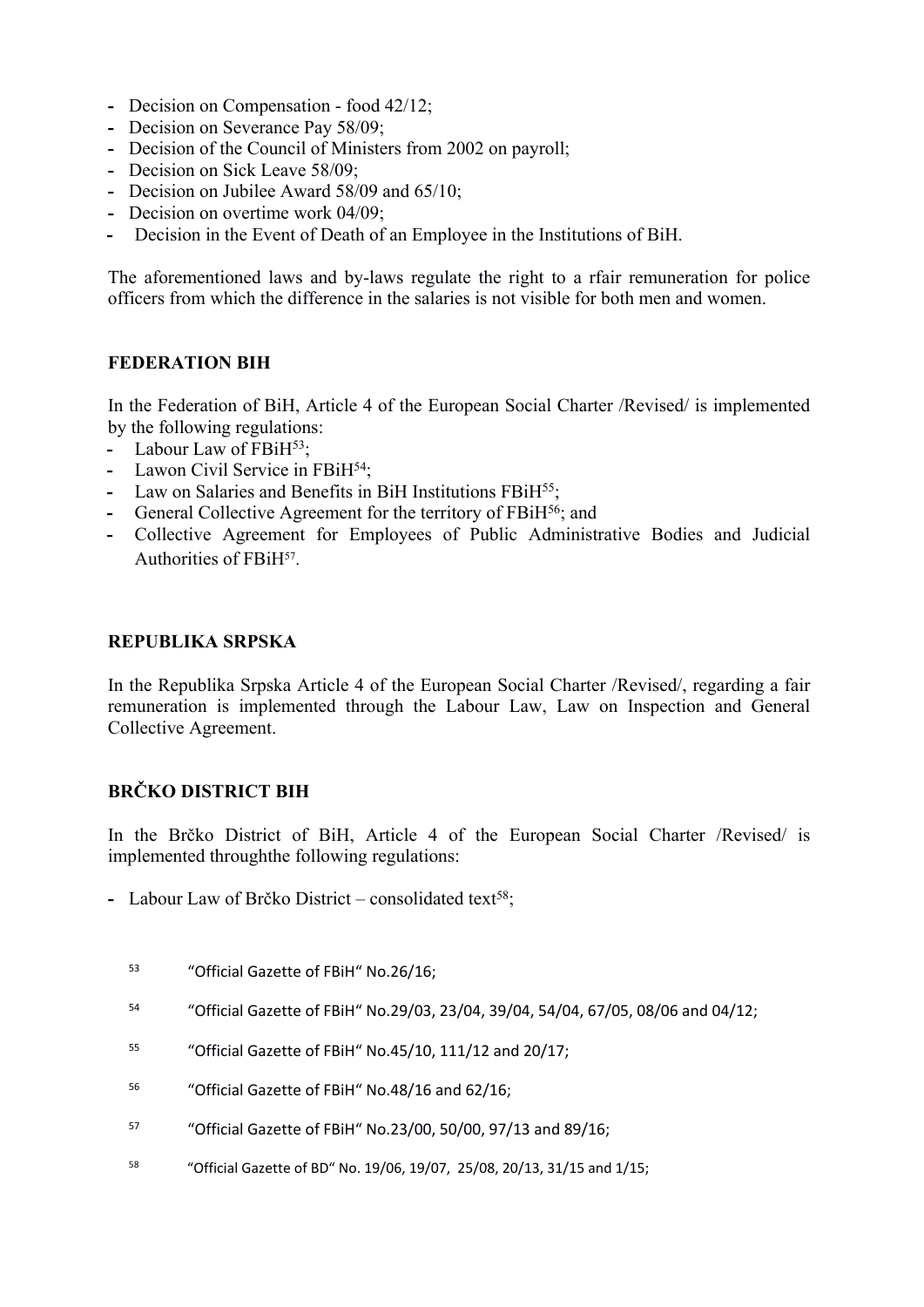- **-** Law on Civil Service in Administrative Bodies of BD59;
- **-** Law on Police Officers of BD<sup>60</sup>; and
- Law on Salaries in the BD administrative Bodies<sup>61</sup>.

#### **Article 4 paragraph 3 – The right to equal salary**

#### **BOSNIA AND HERZEGOVINA**

Article 6 of the Labour Law in Institutions of BiH stipulates that a person seeking employment with an employer as well as an employee may not be discriminated against based on race, colour, gender, language, religion, political or other opinion or affiliation, national or social origin, sexual orientation, property status, birth or other circumstances, membership or non-membership in a political party, physical disability or other reasons contrary to fundamental human rights and freedoms as stipulated by the BiH Constitution and the law. The prohibition of discrimination is stipulated by Articles  $86(a) - 86(f)$  of the Labour Law, and Article 86(c) of the Labour Law in paragraph 1 item b) prohibits discrimination related to working conditions and all the rights of employees arising from the employment.

Pursuant to provisions of Article 12 of the Law on Gender Equality in BiH<sup>62</sup> they are all equal in the employment process based on gender. Gender based discrimination at work and in employment is prohibited. Gender based discrimination, as follows:

- **-** failure to pay equal wages and other benefits for the same work or work of equal value;
- failure to ensure promotion at work on equal terms;
- failure to provide equal opportunities for education, training and professional qualifications.

Article 13 of the Law on Gender Equality in BIH, as s lex specialis law regulates prohibition of discrimination in the area of gender equality, and stipulates that discrimination at work exists in case of non-equal salary and other benefits for equal value work. Pursuant to this provision, every person any person who believes that he or she is a victim of discrimination due to a difference in salary for the equal work or work equal value work may file a complaint before relevant competent court.

The Law on Gender Equality in BiH and The Law on Prohibition of discrimination in BiH<sup>63</sup> are mutually aligned in the part in which victims of discrimination are directed to a possibility of using legal mechanisms for the protection of the rights provided for by aforementioned

- <sup>59</sup> "Official Gazette of BD" No. 9/14, 37/15, 48/16 and 9/17;
- <sup>60</sup> "Official Gazette of BD" No. 41/07, 4/08, 36/09, 60/10;
- $61$  "Official Gazette of BD" No. 14/06, 41/06 and 3/13;
- <sup>62</sup> "Official Gazette of BiH" No. 16/03 and 102/09;
- 63 "Official Gazette of BiH" No. 59/09 and 66/16;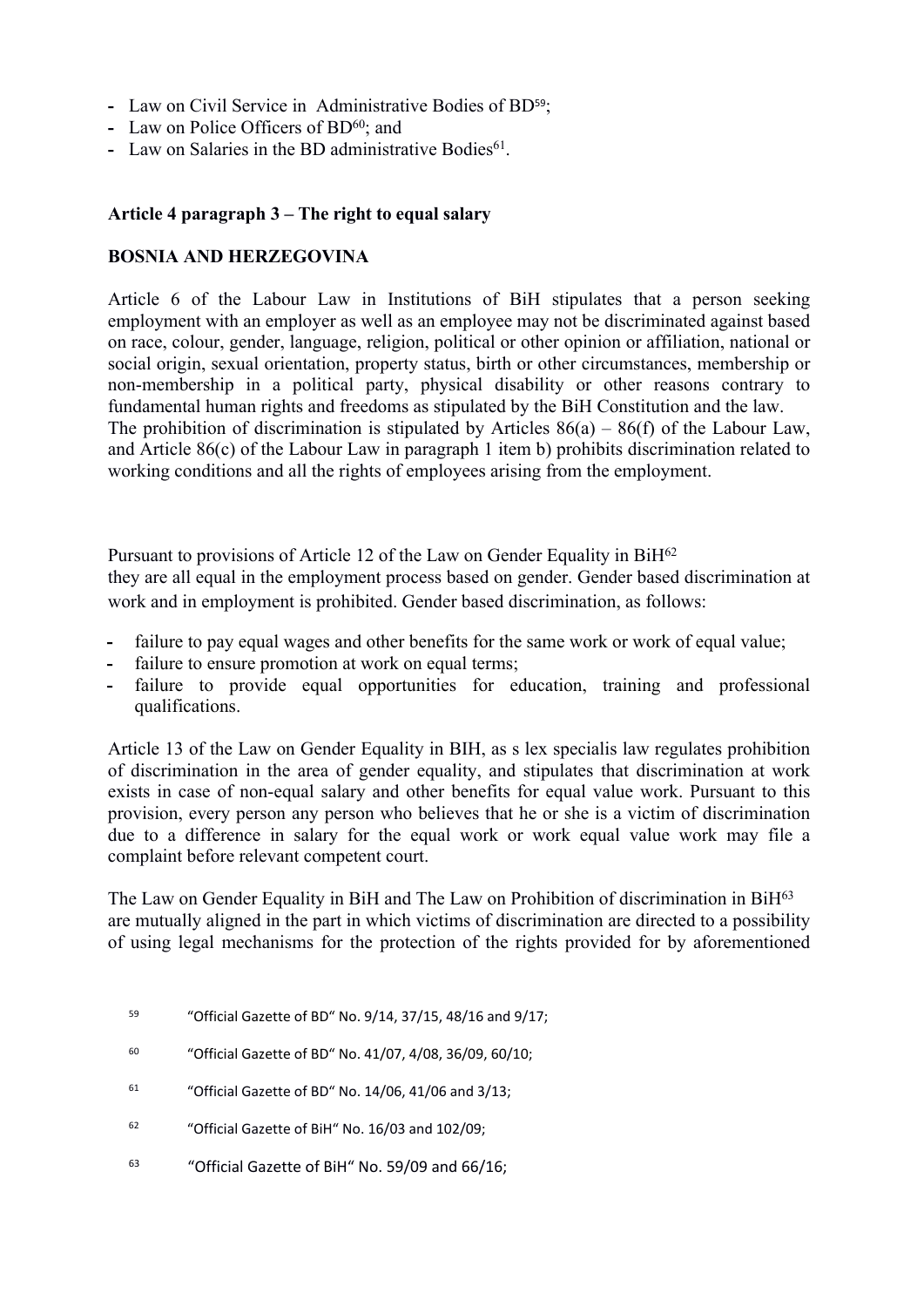laws (types of complaints, competences, time frame, burden of proof, victimisation, etc.). This helped to establish a legal protection mechanism which allows protection of the rights guaranteed by the Law on Gender Equality in BiH before competent courts.

The Law on Salaries and RBenefits in Institutions of BiH<sup>64</sup> does not recognize gender based discrimination of employees, and Article 3 stipulates the principles for determining the reimbursement and other benefits for employees in BiH institutions, where athe basic principle is the "same salary for the same or similar job"

Every person who considers to be victim of discrimination or finds that a certain right has been violated due to discrimination shall be able to seek for protection of that right in the procedure in which this right shall be decided as a main issue, and shall be able to seek for protection in a special proceedings for protection from discrimination in compliance with the Law on Prohibition of Discrimination in BiH.

Victims of discrimination are entitled to a compensation in compliance with the regulations, which regulate obligatory relation. A fine ranging from BAM 1,000.00 to BAM 30,000.00 shall be imposed on a juristic person for failing to undertake appropriate steps and use effective protective mechanisms against discrimination on the grounds of gender at work and in employment, pursuant to Article 12 of the Law on Gender Equality in BiH.

Provisions the Law on Gender Equality in BIH<sup>65</sup>, as lex specialis law regulates prohibition of discrimination based on gender, and stipulates that discrimination at work and in employment would be caused by non-equal salary and other benefits for equal value work

According to the data provided by the Agency for Statistics for BiH from 2017, regarding employees divided by areas, a greater presence of women is visible in comparison to men in the fields of wholesale and retail, education, health and social protection, professional, scientific and technical activities, financial activities and insurance, art, entertainment and recreation, as well as in other parts of service industry. It is evident that agriculture, forestry and fishing, mining and quarrying, manufacturing, production and supply of electricity, gas, steam and air-conditioning, water supply, sewage disposal, waste management and environmental conservation, construction, transport and storage, administrative and additional service, are dominated by men.

The highest number of men are employed in the manufacturing industry, and the highest number of women in the wholesale and retail.

According to the data provided by theAgency for Statistics for BiH from 2017, regarding the average gross monthly salary in water and electric energy supply, gas, steam and airconditioning where there is extremely low representation of women, as well as in finance and insurance, both in the area of information and communication where the representation of

<sup>64</sup> "Official Gazette of BiH" No. 50/08, 35/09, 75/09, 32/12, 42/12, 50/12, 32/13, 87/13, 75/15, 88/15, 16/16 and 94/16;

65 "Official Gazette BiH" No. 16/03, 102/09, 32/10;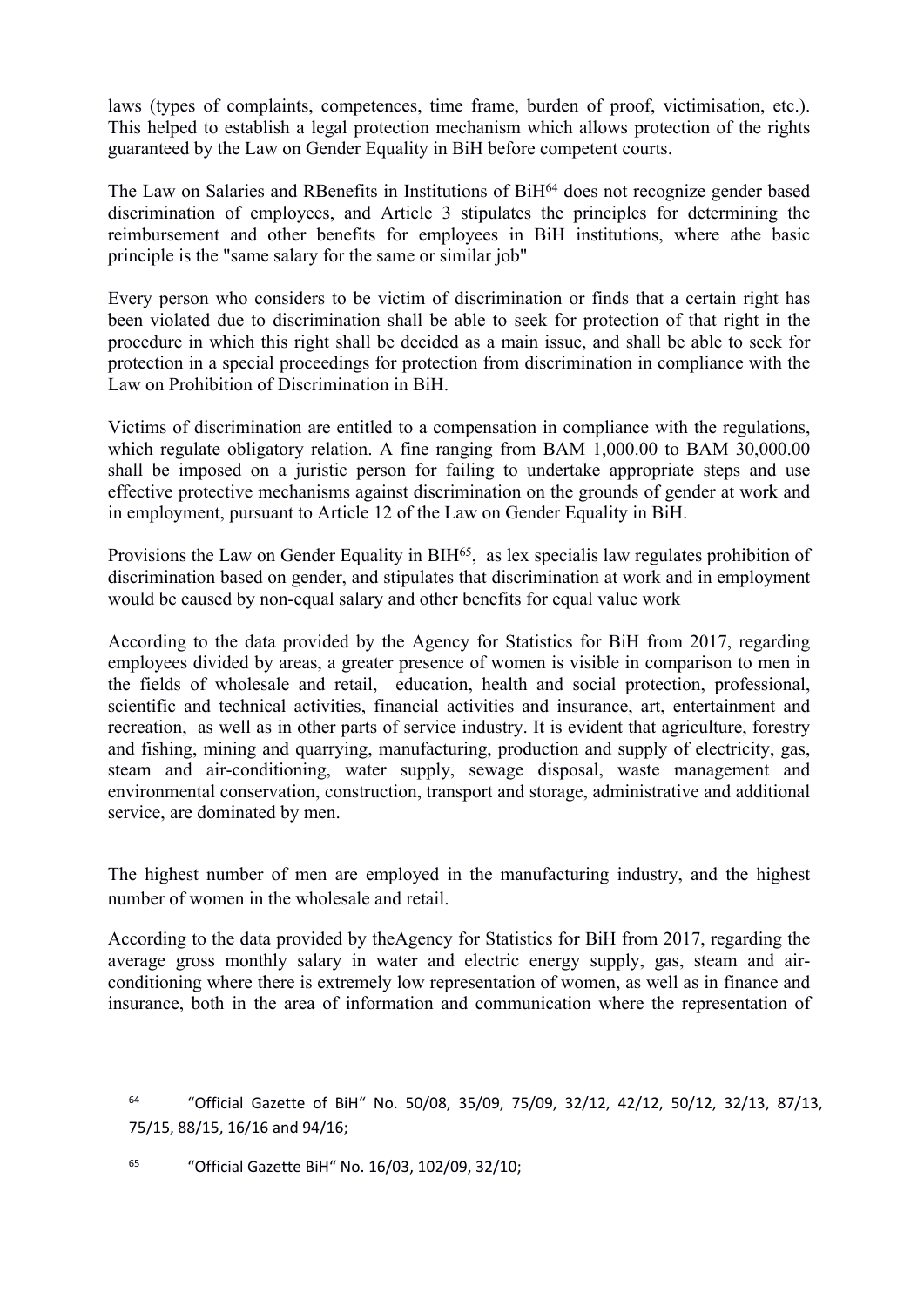women is higher, but the percentage of representation in top management positions is much lower than the percentage of men.

The lowest salaries are in the sector of providing accommodation, food preparation and catering (hotel management and catering) where the is highest number of women employed. Unfortunately, and in the sector of civil engineering, where the highest number of men employed, salaries are also extremely low.

In cooperation with the World Bank, the Agency for Statistics for Bosnia and Herzegovina, the Federal Bureau for Statistics and the Republic Bureau for Statistics of the RS in May 2015, conducted a the research "Gender Differences in Exercising the Rights and Opportunities offered by Society, Access to Economic Opportunities and Representation in Bosnia and Herzegovina ". It was concluded that there are visible gender based differences in in favour of men, noticeable at all levels of education, age groups, occupations and industries.

Taking into consideration the population working for salary or daily wages, and limiting age between 15 and 64 years of age due to homogeneity, gender differences in the hourly rate are estimated to be 9% of the average hourly rate of male workers (3.9 KM for men and 3.5 KM for women). This gender gap remains and only slightly differs in relation to the youngest and oldest age groups taken into consideration (15 - 24 and 55 - 64). In all economy sectors and occupations, the same phenomenon is repeated in favour of men, with nuances. Although, according to professions, men always earn more per hour than women, certain exceptions occur in some economy sectors, such as agriculture and mining, real estate and, to a significant extent, in administrative services.

# **FEDERATION BIH**

There is a general provision under Article 8 of the Labour Law on prohibition of gender based and any other discrimination of employees regarding conditions of employment, choice of candidate, work conditions and all the rights arising from employment, education, professional training and development, promotion and termination of employment contract. Provisions of the employment contract proved to be discriminatory on any basis under Article 8 of this Law are annulled.

The law recognizes direct or indirect discrimination. Direct discrimination is any act on some of the legal grounds on which a worker, as well as a person seeking employment, has been or has been placed in a less favourable position than other persons in the same or similar situation. Indirect discrimination, for the purpose of this law, exists when a certain seemingly neutral provision, rule, criterion or practice puts or would put in a less favourable position an employee as well as the person seeking employment due to a certain property, status, commitment, belief or value system that forms the basis for prohibition of discrimination in relation to other employees, as well as persons seeking employment.

Article 12 of the Labour Law stipulates that in cases of discrimination pursuant to the provisions of this law, a worker as well as a person seeking employment may request protection from the employer within 15 days from the day of finding out about the discrimination. If the employer fails to comply with this request within 15 days from the date of submission of the request referred to in the previous paragraph, the employee may file a lawsuit to the competent court within a further period of 30 days. If an employee or a person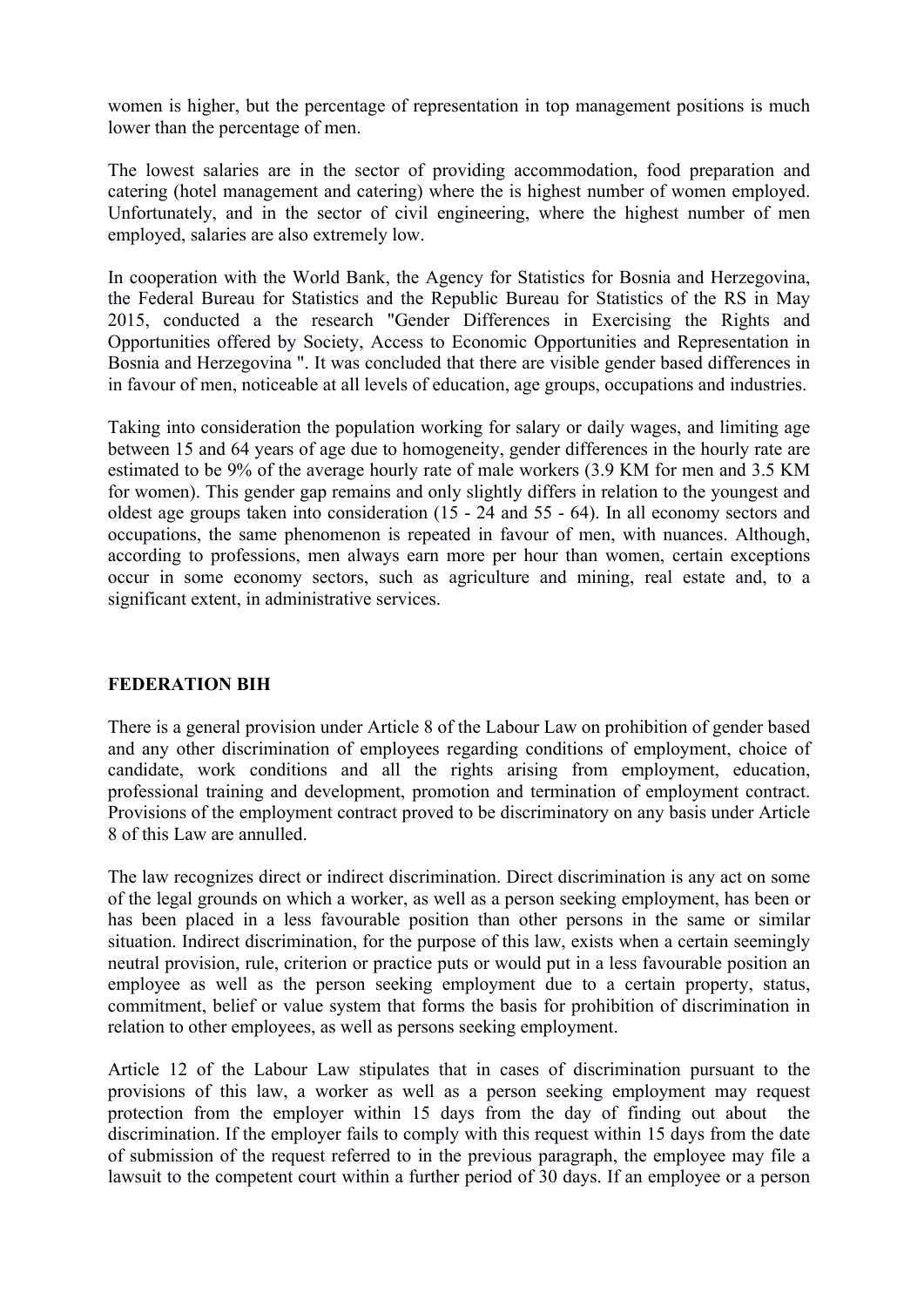seeking employment in the event of a dispute presents facts justifying a suspicion that employer actions were in violation of the provisions of this law prohibiting discrimination, the employer has the burden of proof that there was no discrimination, that is, the existing difference is not directed at discrimination but has its own objective justification. If the court determines that a lawsuit pursuant to this Article is reasonable, the employer shall enable the employee to exercise the denied rights and compensate the employee for the damage arisen from the discrimination.

In cases of discrimination, harassment, sexual harassment, gender-based violence, and mobbing at work or in connection with work, no provision of this law can be interpreted as limiting or diminishing the right to conduct criminal or civil proceedings.

The Labour Law stipulates that the salaries of employees are determined by the collective agreement, the rules of procedure and the employment contract.

Article 77 of the Labour Law guarantees equality of salaries regrading employer's obligation to pay employees equally for equal value work, regardless of their national, religious, sexual, political and trade union affiliation, as well as any other discriminatory grounds under Article 8 paragraph 1 of this law. The law clarifies that the work of equal value implies work requiring the same level of professional skills, the same working capacity, responsibility, physical and intellectual work, skills, working conditions and results of work.

#### **REPUBLIKA SRPSKA**

Article 120 of the Labour Law stipulates that the employee is entitled to a salary in accordance with the collective agreement, the rules of procedure and the employment contract. Employees are guaranteed equal pay for the same work or equal value work they prform with the employer. The equal value under the Law is work for which the same degree of professional qualifications, the same working capacity, responsibility and physical and intellectual work are required. The Law also stipulates that a decision by the employer or an agreement with an employee which does not provide equal pay is annulled. In the event of a violation of rights, the employee has the right to initiate a proceedings for compensation of damages. The law stipulates that the employer may not not pay an employee a lower salary than the one determined in accordance with the collective agreement, the rules of procedure and the employment contract.

The Labour Law stipulates a penalty for a violation by the employer if he denies an employee or reduces his or her salary or reimbursement, which he/she is entitled to in accordance to the law, collective agreement, rules of procedure and employment contract, or fails to pay them within the prescribed deadlines (Articles 120 -126 of this Law). For this violation, a fine ranging from BAM 2,000.00 to BAM 12,000.00 is envisaged. For this violation, a responsible person with the employer shall be fined in the amount ranging from BAM 200.00 to BAM 1,200.00. If these offences are committed against a minor, a woman in connection with pregnancy, childbirth and maternity or a disabled worker, the fine against a legal entity shall be a minimum of BAM 3,000.00, and for a responsible person a minimum of BAM 500.00.

No special measures, such as programmes, action plans, projects, etc., have been undertaken, for implementation of legal framework. Article 263 of the Labour Law, stipulates that supervision over implementation of provisions of this Law, regulating daily and weekly working time, shall be conducted by the Republic Inspection Body by conducting inspection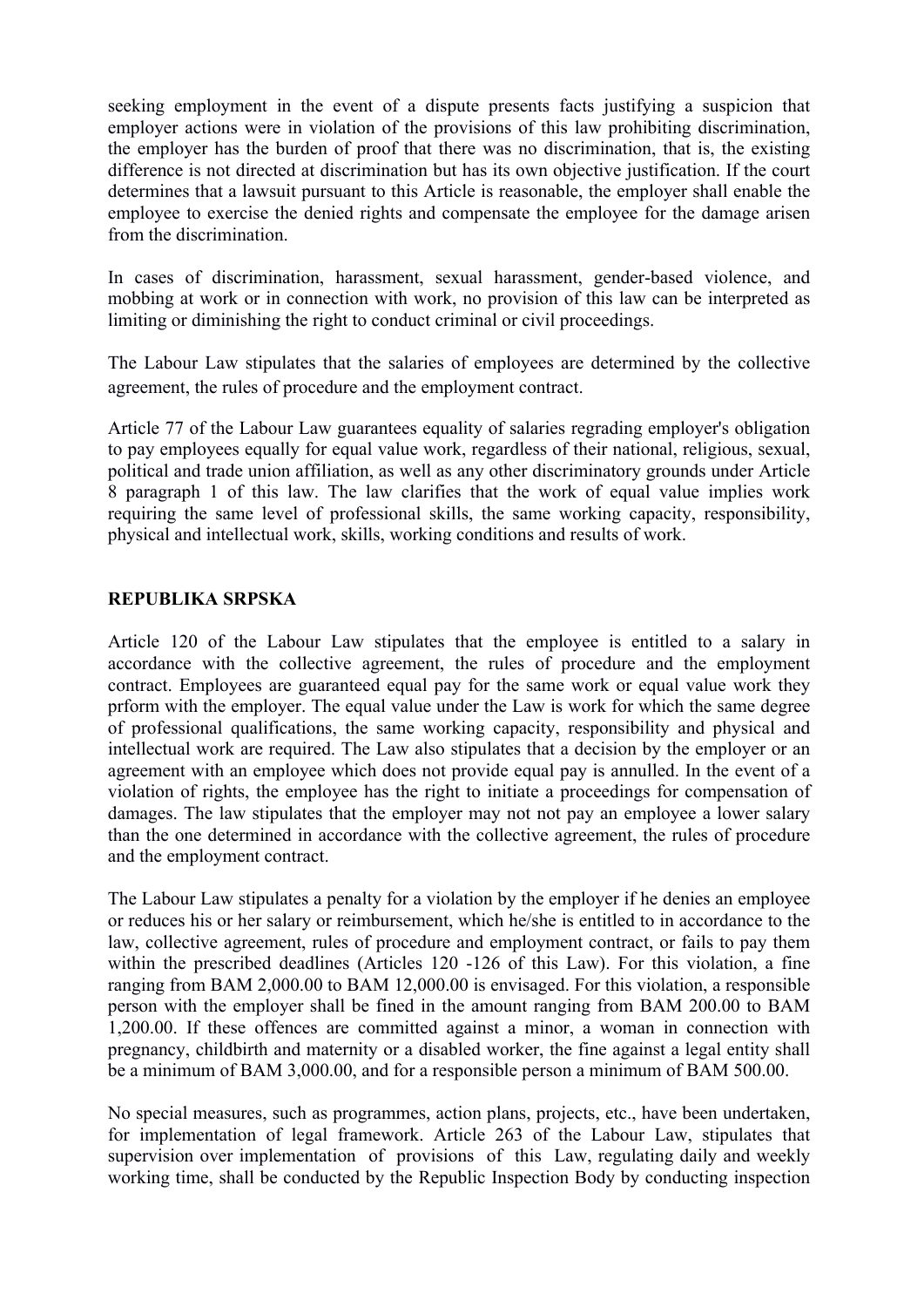in compliance with the Law on Inspection.

In 2016 154 supervision were conducted with the purpose of control of salaries and reimbursements, there were 53 irregular controls. 39 administrative measures were passed, 23 misdemeanor orders and 6 request to initiate misdemeanor proceeding. 5 regular and 149 extraordinary supervisions were conducted.

The controls found that employers are late with paying salaries, reimbursements and maternity compensations. In addition to direct controls, the salaries and reimbursement were checked in other check lists so that the number of controls in the area is much higher. The percentage of extraordinary inspection controls of 96.7% and the percentage of 35% mismanagement controls indicate a high number of employees whose rights have been violated.

| Nο | Indicator                | 2015 | 2016 |
|----|--------------------------|------|------|
|    | Total number of controls | 210  | 54   |
|    | Irregular control        |      |      |
|    | Administrative measures  | oo   | 39   |
|    | Misdemeanour proceedings |      | 29   |

Note: *it is important to note that the irregularities in this segment were mainly in regards with the following: salary regularity, salary level, delivery of payroll and compensations maternity leave, etc.<sup>66</sup>*

# **BRČKO DISTRIKT**

In the Brčko District of BiH, Article 4 of the European Social Charter /Revised/ is implemented by the following regulations:

- Labour Law of BD consolidated text;
- Law on Civil Service in Administrative Bodies of BD;
- Law on Police Officers of BD; and
- Law on Salaries in the BD administrative Bodies.

All employees are entitled to an equal salary pursuant to the Law on Salaries in the BD administrative Bodies.

Article 4 paragraph 1of the Labour Law of BD stipulates *inter alia* that an employee may not be discriminated based on gender, and in case of violation of the provision under Article 3 of the same Law, it is envisaged that a person whose rights are allegedly violated can file a lawsuit for violation of the rights before a relevant competent court. If the claimant proves, providing relevant evidence, the existence of any activity prohibited by this article, the respondent is shall prove that such a difference was not created on the basis of discrimination.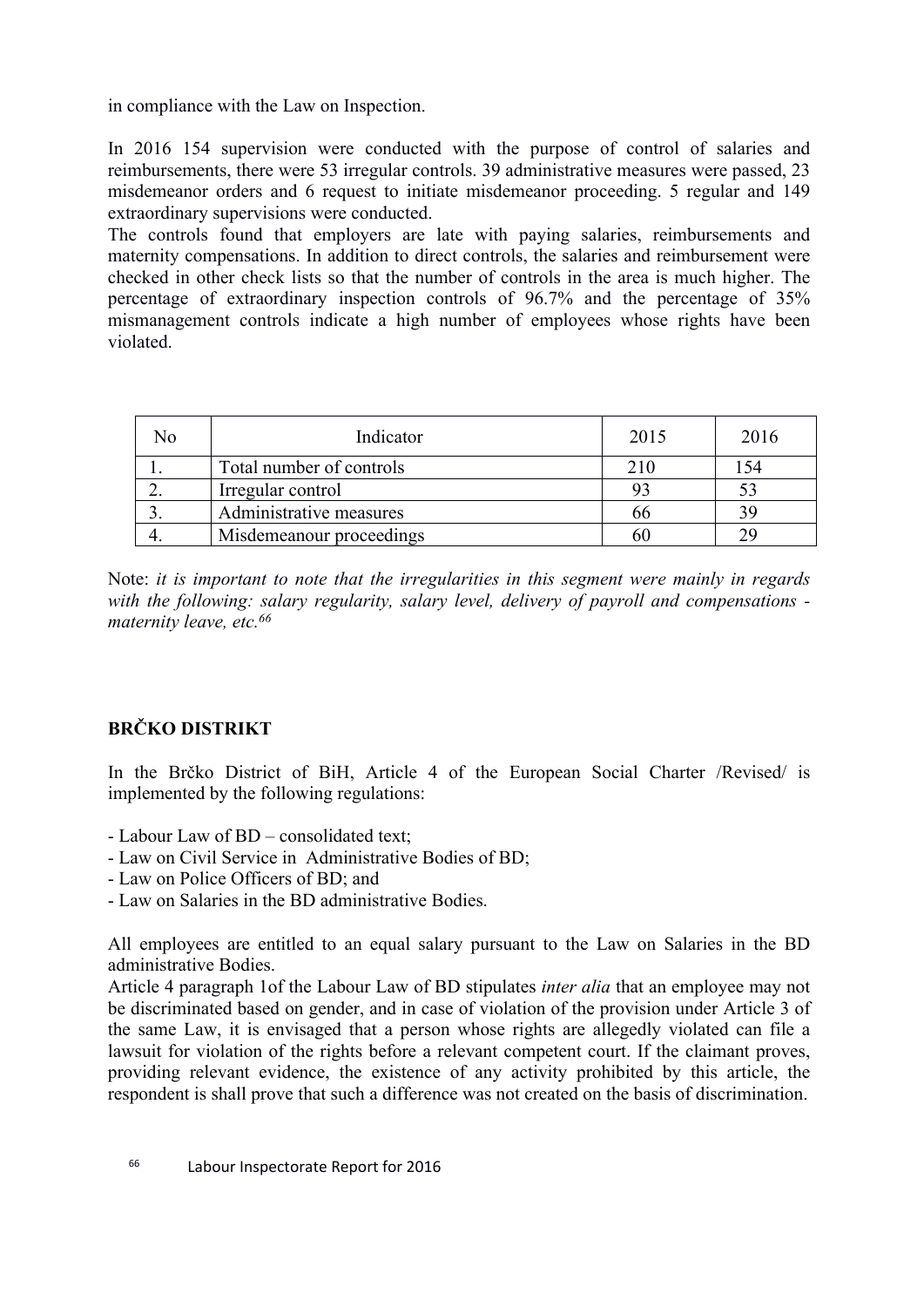Article 1a of the Law on Salaries of Employees in the Administrative Bodies of the Brčko District stipulates *inter alia* that when determining the amount of salaries and other remunerations for employees in the BD administrative bodies, the principle of "equal salary for the same or similar work" will be respected, and that, in accordance with this principle, employees of the BD administration who perform the same or similar tasks receive the same base salary.

Labour Inspectorate, Inspector and Internal Audit shall conduct supervision and control of the aforementioned legal frameworks.

For violations of Article 4 of the Labour Law of the BD, effective legal remedies (Article 110 paragraph 1of the Labour Law of BD envisages a fine for a legal entity and responsible person, as well as judicial protection under Article 88 paragraph 4 of this Law) are envisaged

The Law on Salaries of Employees in the Administrative Bodies of BD, the Law on Police Officers of BD and the Law on Civil Service in the Administrative Bodies of BD do not separate the employees on any basis.

The Law on Gender Equality in BiH is also implemented in the Brčko District. Members of the Brčko District Police participate in the work of the Association 'Women Police Officers Network'.

#### **Article 5 – The right to organize**

With a view to ensuring or promoting the freedom of workers and employers to form local, national or international organisations for the protection of their economic and social interests and to join those organisations, the Parties undertake that national law shall not be such as to impair, nor shall it be so applied as to impair, this freedom. The extent to which the guarantees provided for in this article shall apply to the police shall be determined by national laws or regulations. The principle governing the application to the members of the armed forces of these guarantees and the extent to which they shall apply to persons in this category shall equally be determined by national laws or regulations.

#### **BOSNIA AND HERZEGOVINA**

International instruments ratified by Bosnia and Herzegovina pursuant to Article 5 of the European Social Charter /Revised/ are:

- **-** ILO Convention No. 11 on the Rights of Association and Combination of Agricultural Workers, 1921,
- **-** ILO Convention No. 87 on Freedom of Association and Protection of the Right to Organise, 1948,
- **-** ILO Convention No. 97 on Migration for Employment (Revised), 1949,
- **-** ILO Convention No. 98 on the Right to Organize and Collective Bargaining, 1949,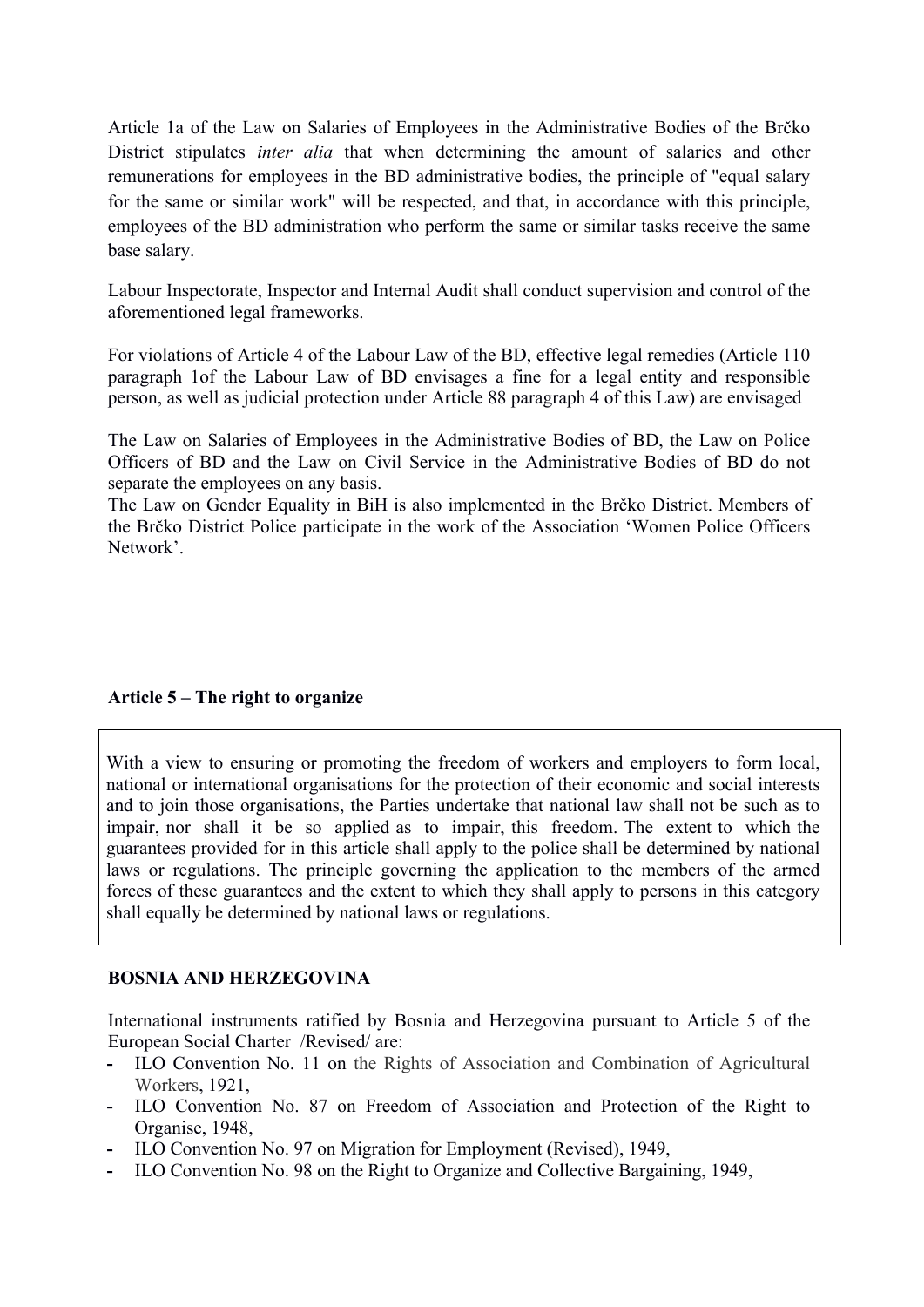- **-** ILO Convention No. 135 on Protection and Facilities to be Afforded to Workers' Representatives in the Undertaking, 1971,
- **-** ILO Convention No. 143 on Migrations in Abusive Conditions and the Promotion of Equality of Opportunity and Treatment of Migrant Workers (additional provisions), 1975,
- **-** ILO Convention No. 151 on Protection of the Right to Organise and Procedures for Determining Conditions of Employment in the Public Service, 1978,
- **-** ILO Convention No. 158 on Termination of Employment at the Initiative of the Employer, 1982,
- **-** ILO Convention No. 175 on Part-Time Work, 1994,
- **-** ILO Convention No. 176 on Safety and Health in Mines, 1995,
- **-** ILO Convention No. 177 on Home Work, 1996; and
- **-** Maritime Labour Convention, 2006.

Articles 3 - 5 of the Labour Law in the Institutions of Bosnia and Herzegovina<sup>67</sup>, stipulates the right of police officers to organize, i.e. employees are entitled to organize their trade unions, and elect their representative bodies in accordance with the law or the rules of that trade union.

It also envisages that the trade union may be established without any prior approval and the employee may not be placed in a less favourable position due to membership or nonmembership in the union. It is also envisaged that employers acting on their behalf or through another person, a member or representative may forbid establishing, operating or managing a trade union and advocating or assisting a trade union with a view to its control, and that legitimate trade union activities may not permanently or temporarily banned.

The provisions on the right to organize in trade unions are far more specific and detailed in the sectoral collective agreements and collective agreements. In addition to the Labour Law there is still a number of laws that directly or indirectly relate to individual and collective labor rights. The Labour Law in the Institutions of BiH and the Law on Civil Service in Institutions of BiH1 guarantee the organization of civil servants in trade unions in accordance with the law. The Labour Law r in Institutions of BiH regulates this issue in almost the same way as in the entity labor laws and Labour Law of BD.

At the level of the BiH institutions, employees and employers are entitled, without any difference and without prior approval, to establishing organizations of their choice and to access such organizations. Article 3 of the Labour in Institutions of BiH stipulates that employees are entitled to free choice, to organize trade unions, to join in or to join in more complex forms, to elect their representative bodies in accordance with the law, statute or rules of that trade union. Article 4 of this Law stipulates that the employer is prohibited to interfere with the establishment, operation or management of the union; advocating and assisting the union with the aim of controlling it, while Article 5 stipulates that the legitimate trade union activity may not be permanently or temporarily banned.

The penal provisions of the Labour Law in the Institutions BiH do not foresee a punishment for non-compliance with the provisions of Article 3, Article 4 and Article 5 of the said Law. Unions may be established without a prior approval. An employee may not be placed in a less favourable position due to membership or non-membership in a trade union. Trade unions, as

<sup>67</sup> "Official Gazette of BiH" No. 26/04,07/05,48/05,60/10 and 32/13;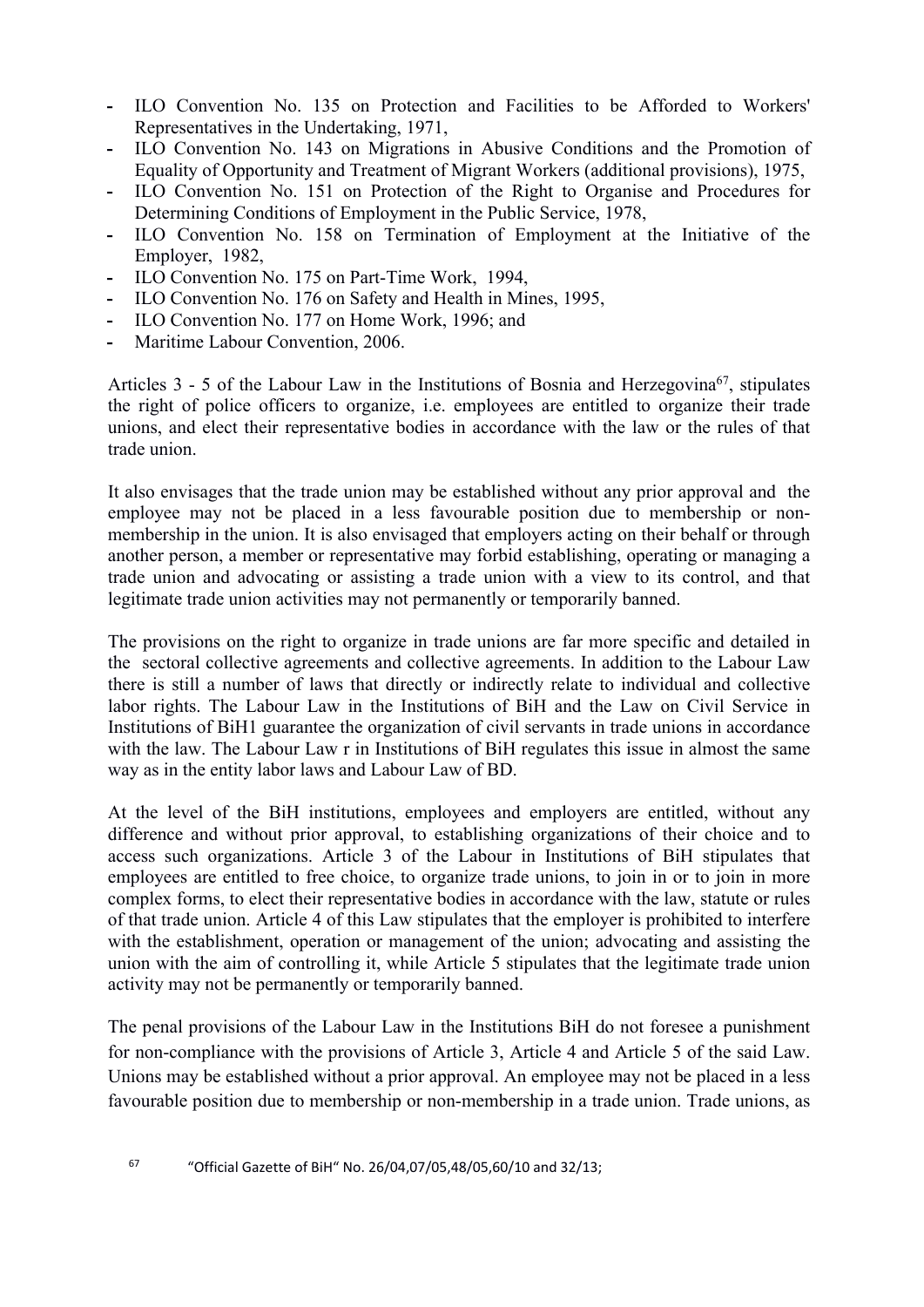well as other associations may be established by at least three natural persons, citizens of BiH and a party residing in BiH, or legal entities registered in BiH in any combination, provided that a state of BiH, cantons, cities, municipalities, local communities, state bodies, stateowned enterprises and funds may not be founders. A founding act is mandatory for the establishment of an association fulfilling the conditions for registration. In order for the association to acquire registration conditions, the founding assembly of the association is obliged to adopt the founding act, the statute of the association and appoint the management bodies in accordance with this law. The founding act of the association shall include: name, surname and address, name and abbreviated name and seat of the founder, name, headquarters and address of the association, objectives and activities of the association, name and surname of the person authorized to carry out business registration in the register of associations, signatures of the founder or persons authorized for representation, and the unique number of citizens if the founders are citizens of BiH. Accordingly, there is no specific provision of the law regarding the right to establish organizations of certain categories of workers, civil servants and employees in public companies in relation to all other associations as well as other forms of organization. Workers' Associations and Employers have the right to adopt their statutes and rules, freely choose their representatives, organize their management or activities, or formulate their programs.

Pursuant to Article 12 of the Law on Associations and Foundations of BiH<sup>68</sup> he statute of an association shall include:

- a) Full name of the association, its abbreviated name (if there is any), and its address;
- b) The goals and objectives of the association;
- c) The procedure for admission and dismissal of members;
- d) The organs of the association, the method of their election, their competencies, their quorum and voting rules, the duration of their mandates, the person authorized to convene sessions of the assembly, the conditions and modalities of dissolution or cessation of operation;
- e) The rules for obtaining, use and disposal of assets of the association, as well as the body authorized to supervise the use of these assets;
- f) The publicity of operations;
- g) The procedure for amending the statute, competency and method of enactment of other general acts;
- h) A description of the shape of the seal and its contents;
- i) The representation of the association;
- j) The conditions and procedures for merger, separation, transformation or dissolution of the association, or the cessation of its operations, including any specific rules on quorum or qualified majority in the voting procedures;
- k) The procedure for disposition of remaining property and any other assets in the case of dissolution of the association or cessation of its operations.

A registered association or foundation may be voluntarily dissolved by decision of association assembly, and exceptionally in compliance with the Article 51 b) of the Law on Associations and Foundations in BiH, the Court of BiH may prohibit the work of such organizations. In practice, there has never been a case of imposing a prohibition on work or suspending or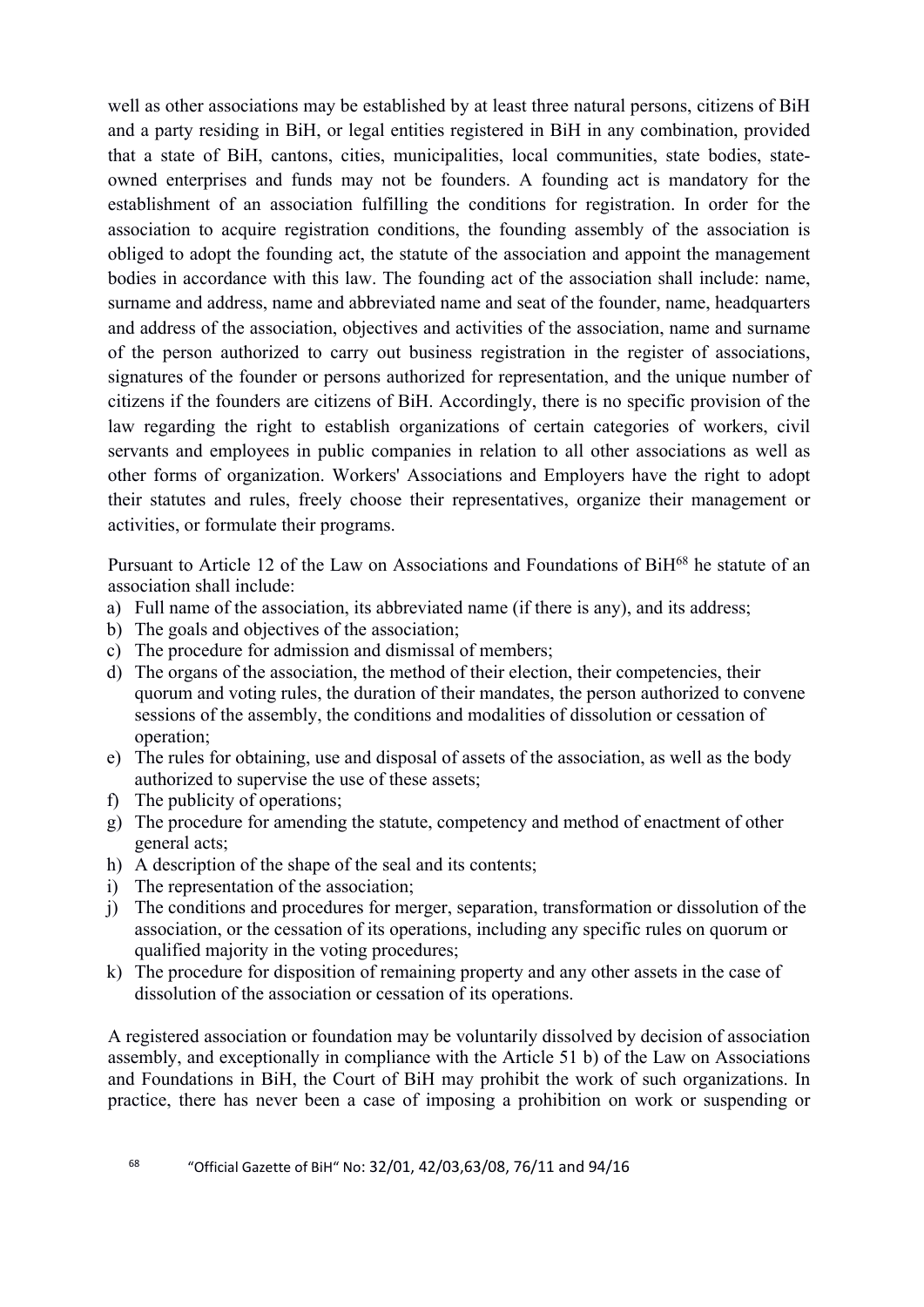dissolving an association by the Court of BiH to any association, i.e. organization of workers and employers. All organizations have the right to establish and access federations and confederations, as well as to join international organizations of workers and employers.

Article 2 of the Law on Associations and Foundations of BiH stipulates:

- **-** An association is created by a common agreement in which a group of three or more physical or legal persons, in any combination, voluntarily associates to further a common interest or public interest, and who do not intend to gain profit. An association becomes a legal person when it is registered as provided in this Law;
- **-** Associations may establish their own alliances or other forms of associations in which their interests are connected at a higher level (higher level associations), unless otherwise provided by a special law;
- **-** Higher level associations enjoy all rights and freedoms guaranteed to associations;
- **-** Associations and higher level associations have the right to freely associate and cooperate with international organizations established to promote the same rights and interests.

Acquiring a status of a legal entity is stipulated in Article 8 paragraph 3 of the Law on Associations and Foundations of BiH. Pursuant to this article the association acquires the status of legal person on the day of registration. Thus, acquisition of the status of alegal entity is compulsory and the Law does not prescribe an alternative in this respect.

The Labour Law in the Institutions of BiH, regarding the organization of employees and civil servants, entitles employees to conclude a collective agreement (Article 90), and to organize a representative trade union (Article 92) as as well as to strike (Article 95).

Police officers, in compliance with Article 39 point f) have a right to form or join a trade union or a professional association in accordance with the Law.

The Law on Civil Service in the Institutions BiH has guaranteed the right of civil servants to establish or join but not to be required to join a trade union or a professional association in accordance with the law and the right to strike in accordance with the law (Article 15 paragraph 1) items h) and i)). The trade union is free to form alliances and join national and international organizations.

Workers have absolute freedom to join or leave a trade union, and the independence of the union is manifested through the provisional membership and representatives. Police officers have the right to negotiate their pay and working conditions and freedom of association and to participate in the development of a law regulating their rights. Compulsory membership is not regulated by the union trade acts. Within the State Investigation and Protection Agency there is a Trade Union of the Agency as an Association established by the Decision Establishing the Agency's Trade Union, which was passed by the Founding Assembly on 26 September 2012. The trade union is an independent, non-political, independent, voluntary, stakeholder association of the Agency, established to address issues of common interest of its members with the aim of overall improvement of the status, working and living conditions of the members of the Union. The objectives and the activities of this trade union are: influencing the adoption and implementation of legal regulations relevant to the labour, economic and social security of trade unions and their legal protection, the provision of adequate work condition, humanization of work and the introduction of modern means of work and technologies, a realistic labour cost price that enables an employee to meet basic economic,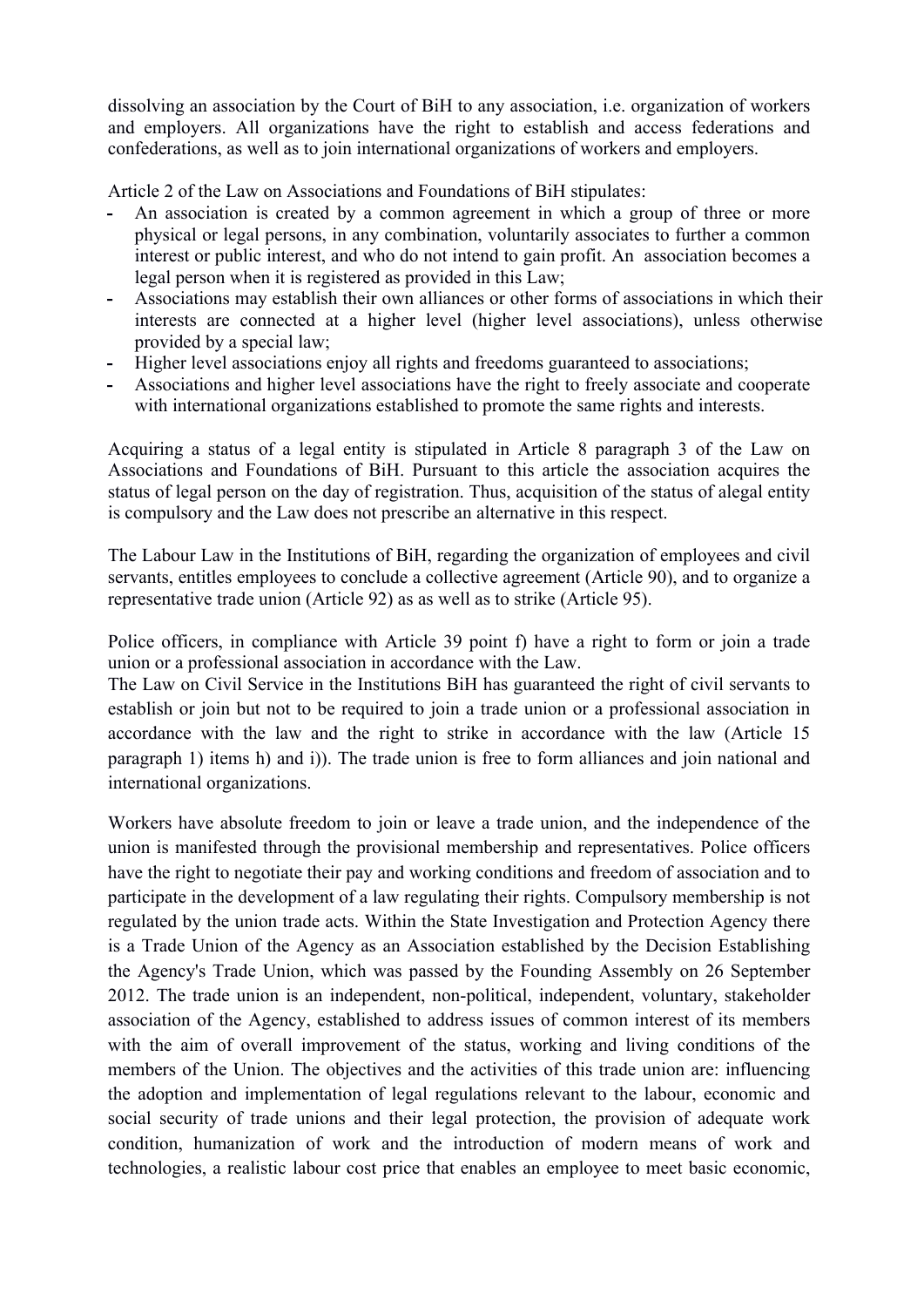social, cultural, educational and other needs, improve working conditions, occupational safety, employee health, consistent implementation of conventions and international treaties, declarations, charter rights protecting human rights, freedom and the principles of citizens in BiH.

Suspension of work may not be carried out if the security of the state and citizens is significantly jeopardized or it causes a greater damage to the work of the Agency. Membership in the union is voluntary and any police officer, civil servant and employee, or a retired employee of the Agency may join the trade union. Every member of the trade union is free to leave the trade union Union on the basis of a written statement. Based on the status of official records in the Register of Associations at the Ministry of Justice of BiH are registered trade unions of police organizations.

Article 92 of the Labour Law in Institutions of BiH, a representative trade union means a trade union registered at the level of BiH, or two or more joint trade unions, whose membership makes up most of the employees of one employer at the headquarters of the employer. The Council of Ministers confirms the representative trade union at the proposal of the Ministry of Justice of BiH, and against the confirmation or refusal of the certificate of the representative trade union can appeal to the Court of BiH (Article 93 of the Law).

The representative employee union, in accordance with the law, has the right to:

- be consulted prior to the adoption of a general act concerning the status and salaries of its members;

- verifies whether the employer is acting in accordance with this Law and other employmentrelated regulations;

- report any breach of the regulations to the administrative inspectorate,

- assists and represents an employee at his/her request in cases of violation of his rights or disciplinary proceedings or proceedings for damages.

The Federation of Independent Trade Unions of Bosnia and Herzegovina (hereinafter: FITU) submitted the application on 24 May 2002 for entry into the Register of the Association of BiH. The competent BiH institutions, in accordance with the legislative procedure and within their competencies, have not solved this case. Meanwhile, the Central Service Office of BiH contacted the International Labour Organization (ILO) for violating Convention No. 87, Freedom of Association and Protection of the Right to Organize and Convention No. 98 on the Right to Organized and Collective Bargaining. The Committee of Experts on the Application of the Convention and Recommendations of the ILO has repeatedly requested from the BiH Council of Ministers to make a statement on this issue for violating the provisions of the said Conventions. The Ministry of Justice, while respecting the requirements of the Committee for the Implementation of Conventions and the recommendations of the MOF, has taken steps to amend the existing legislation, ie to amend the Law on Associations and Foundations of BiH. Amendments to this Law have been adopted and published in the Official Gazette no. 63/08 after the parliamentary procedure and which entered into force on August 13, 2008. years. Following the dismissal of the Appeal by the BiH Council of Appeals Commission, the Central Elections Commission of BiH (BiHSR) was brought before the Court of BiH. By the BiH Court judgement from 20 April 2012 the SRS complaint was admissible, after which 05 May 2012 FITU based in Sarajevo, registered in the Register of Associations and Foundations of BiH, at the Ministry of Justice. The aforementioned judgment replaces the act of the competent administrative body, i.e. the decision on registration with the Ministry of Justice. The Ministry of Justice made the entry of the Alliance of Independent Believers of BiH into the Register of Associations under Registry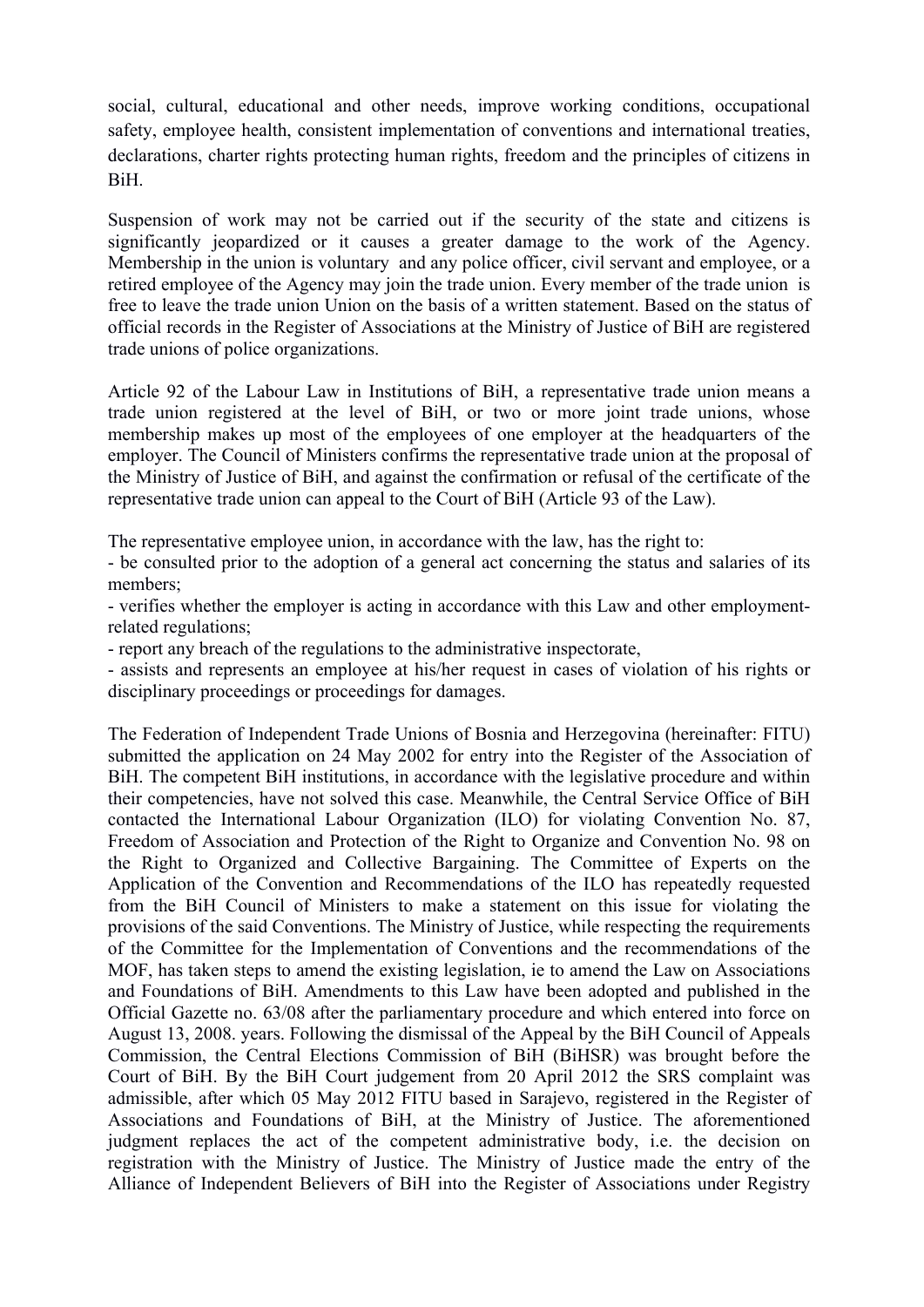No. 1253, Book and Register and informed the Alliance of Independent Trade Unions of BiH on the Verdict of the Court of BiH. The Association of Employers of BiH was formed on July 7, 2004 at the Founding Assembly and its founders; Federation of Employers FBH, Federation of Employers of RS, Federation of Private Employers of RS and Employers Association of BD. The Association of Employers of BiH is on 3.09.2004. registered in the Register of the Association and foundations under the ordinal number RU-194, the register book and is registered in accordance with the Law on Associations and Foundations of BiH. Since its inception in 2004, the Association of Employers of BiH is actively working with and cooperating with ILO, IOE, Business Europe and employers' organizations in Europe and with EUROMED countries (European Mediterranean Association of Employers) and is a member of the AREC organization of the employers of the Adriatic Region .

#### **FEDERATION BIH**

Article 5 of the European Social Charter / Revised /, which refers to the right to organize, was implemented in the Federation of Bosnia and Herzegovina through the aforementioned primary and secondary legislation.

The provisions of the new Labour Law continue to guarantee the freedom of association. Article 14 of this Law stipulates that workers have the right, by their free choice, to organize a trade union and to join it in accordance with the statute or rules of the said trade union. Employers also have the right, by their free choice, to form an association of employers, and join it in accordance with the statute or rules of that association. Trade unions and employers' associations can be established without any prior approval. Article 15 guarantees the voluntariness of membership, so workers or employers freely decide on their joining or leaving the trade unions or associations of employers. A worker or an employer can not be placed in an unfavorable position due to membership or non-membership in the trade union or the association of employers.

Prohibition of interference in the functioning of the association is stipulated by the Article 16 of the Labour Law in such a way that it is forbidden for employers or associations of employers acting in their own name or through any other person, member or representative to interfere with the establishment, functioning or management of the trade union or provide assistance to the union in order to be able to gain control. A trade union acting in its own name or through another person, member or representative shall be prohibited from interfering with the establishing, functioning or management of association of employers.

General Collective Agreement for the territory of the Federation of BiH established that the employer is obliged to provide for and ensure through the Rulebook, the conditions for work and operation of trade unions in accordance with collective agreements. Opinions, proposals, appeals and all misunderstandings about labor rights and labor are dealt with by direct negotiations between the employer and the union. Trade union representatives who are not employed by the employer, whose union has members with the employer, have access to the employer as necessary for performing of trade union activities, in accordance with the law and sectoral collective agreement. The employer is obliged to calculate and, from the workers' salary, deduct the union membership based on a written consent of the employee, and pay regularly to the trade union account. The General Collective Agreement also provides for the protection of the trade union commissioner, so that during his term of office and six months upon his term, the trade union commissioner has the right to protection in accordance with the Labour Law and international conventions which make an integral part of the domestic legal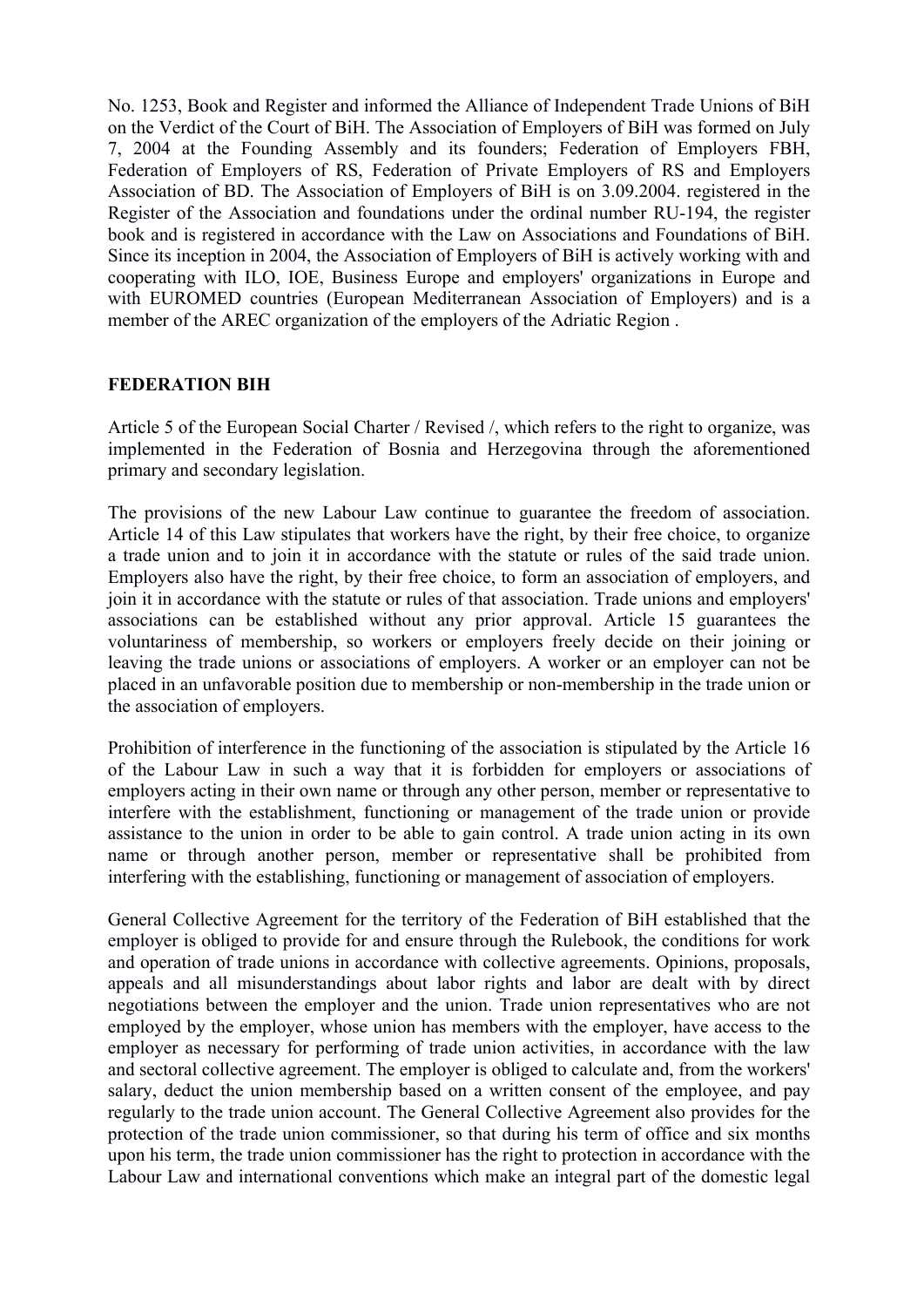system. The Labour Act also provides for protection of the trade union commissioner from dismissal. Namely, Article 103 stipulates that, during his terms of office and six months upon his term, the employer cannot, without the prior consent of the federal ministry in charge of labor, terminate the employment contract or otherwise put the aforementioned in an unfavorable manner, in relation to the position before being appointed a trade union commissioner. For the purpose of this Article, the trade union commissioner is a worker who is an authorized representative of a trade union organized with the employer in accordance with the regulations detailing organization and functioning of trade unions. Shall the competent ministry deny such consent, the employer may, within 30 days from the date of delivery of such a decision, request that the consent is replaced by a court decision.

The Collective Agreement on Amendments to the Collective Agreement for Civil Servants and Judicial Authorities in FBiH<sup>69</sup> stipulates that the head of a civil service body is obliged to provide paid leave from work to the trade union commissioner or other trade union representative to perform trade union activities and attend trade union meetings, congresses, conferences, seminars, trade union schools, trade union meetings and other trainings in the country and abroad for up to three days a month. Also, the head of the civil service body and the representative of the trade unions are obliged, at the request of one of the parties, to discuss with the other side and consider all issues pertaining to the trade union activity, material and other issues of civil servants or state employees, as well as planned obligations of the administrative authorities in this respect.

The Law on Associations and Foundations <sup>70</sup> has not chnaged over the reporting period.

The new Labour Law defines and regulates the representativeness of trade unions and associations of employers by provisions of Articles 122-236..

In accordance with the Labour Law of the Fedrration BiH, the Federal Ministry of Labour and Social Policy adopted Decision on representativeness of CITUBiH in the territory of the Federation of BiH, no. UP I 03-34 / 13-15 / 15, dated 28 September 2015 and published in the Official Gazette of the Federation BiH No. 42/16..

The Confederation of Independent Trade Unions of BiH consists of 24 sectoral trade unions, that is, unions. At the same time there are 7 cantonal committees of CITUBiH, which operate in the area of 9 cantons in the Federation of Bosnia and Herzegovina. The Union also includes the Women's Forum and a Youth Section. Sectoral unions are as follows:

- [Trade Union of Workers in the Metal Industry of the Federation BiH](http://www.sssbih.com/sindikat-metalaca-federacije-bih/)
- [Independent Trade Union of Mineworkers of FBiH](http://www.sssbih.com/samostalni-sindikat-radnika-rudnika-fbih/)
- [Independent Trade Union of Forestry, Wood Processing and Paper of BiH](http://www.sssbih.com/samostalni-sindikat-sumarstva-prerade-drveta-i-papira-bih/)
- Independent Trade Union of Chemistry and Non-Metal Workers of FBiH
- Trade Union of Construction and Civil Engineering Industry of BiH
- [Trade Union of Textile, Leather, Footwear and Rubber Industry of FBiH](http://www.sssbih.com/sindikat-tekstila-koze-obuce-i-gume-fbih/)
- Trade Union of Workers in the Electric Power Industry [of FBiH](http://www.sssbih.com/sindikat-elektroenergetskih-radnika-fbih/)
- Independent Trade Union of [workers of Elektroprivreda HZHB Mostar](http://www.sssbih.com/nezavisni-sindikat-uposlenika-elektroprivrede-hzhb-mostar/)
- Trade Union of BH [Poste Sarajevo](http://www.sssbih.com/sindikat-bh-posta-sarajevo/)
	- <sup>69</sup> "Official Gazette of FBiH" No.: 89/16
	- 70 " The Official Gazette of FBiH " number: 45/02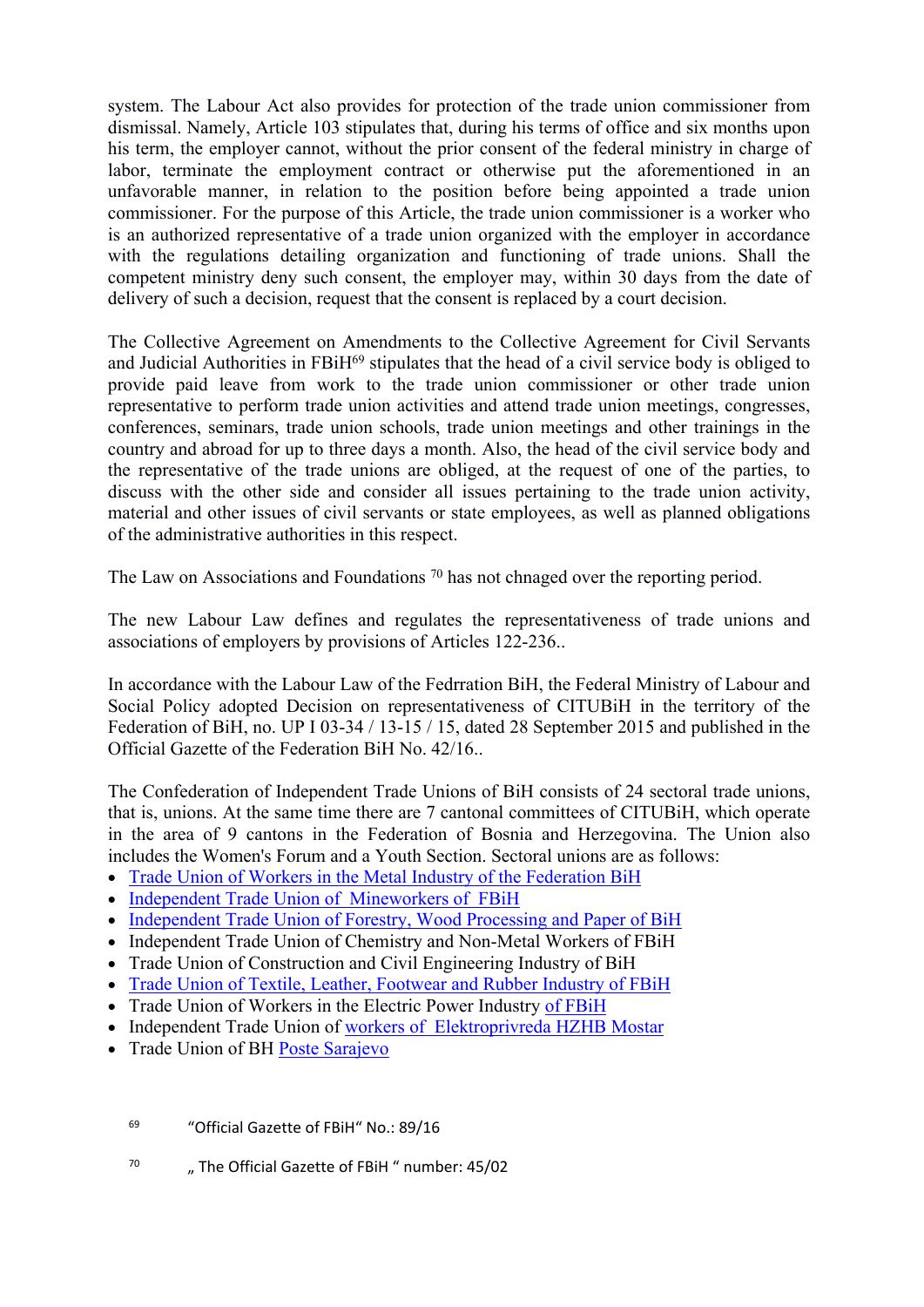- Independent [Trade Union of Traffic and Communicatiopns of BiH](http://www.sssbih.com/samostalni-sindikat-saobracaja-i-veza-u-bih/)
- Trade Union of [BH Telecoma](http://www.sssbih.com/sindikat-bh-telecoma/)
- Independent Trade Union [of Workers in the Communal Economy of FBiH](http://www.sssbih.com/samostalni-sindikat-radnika-komunalne-privrede-u-fbih/)
- [Independent Trade union of Workers in Oil and Petrochemy Industry of FBiH](http://www.sssbih.com/samostalni-sindikat-radnika-nafte-i-petrohemije-fbih/)
- [Independent Trade Union of Workers in Financial Organizations of BiH](http://www.sssbih.com/samostalni-sindikat-radnika-u-finansijskim-organizacijama-bih/)
- Independent Trade Union of Railway Workers of BiH
- Trade uniuon of Croatian Telecommunications Mostar
- [Trade Union of Hrvatske poste Mostar](http://www.sssbih.com/sindikat-hrvatske-poste-mostar/)
- [Trade union of PPDIVUT BiH](http://www.sssbih.com/sindikat-ppdivut-bih/)
- Trade Union [of Civil Servants and Employees of FBiH](http://www.sssbih.com/sindikat-drzavnih-sluzbenika-i-namjestenika-u-fbih/)
- [Independent Trade Union of Elementary Education and Upbringing of FBiH](http://www.sssbih.com/samostalni-sindikat-osnovnog-obrazovanja-i-odgoja-fbih/)
- [Union of independent Police Trade unions of FBiH](http://www.sssbih.com/unija-samostalnih-sindikata-policije-fbih/)
- Trade Union of Secondary and Higher Education, Upbringing, Science and Culture of BiH
- Independent Trade Union of Healthcare Workers in FBiH
- [Trade Union of Retired Workers of BiH](http://www.sssbih.com/sindikat-penzionera-u-bih/)

CITUBiH was recognized as a relevant social partner to the Government of the Federation of BiH and the Federation of Employers of FBiH, participating in the work of the Economic and Social Council for the territory of the FBiH, being in charge of:

- **-** monitoring, discussing and evaluating the impact of economic and social policy and measures of economic and social policy on development and social stability;
- **-** considering, encouraging concluding and evaluating the application of collective agreements and, in so doing, providing information and explanations to the competent ministry;
- **-** encouraging the peaceful resolution of collective labor disputes;
- **-** proposing to the Government, employers and trade unions implementation of a harmonized price and salary policy;
- **-** encouraging the idea of tripartite, bipartite and other forms of social dialogue at all levels in solving economic and social issues and problems;
- **-** monitoring, considering and proposing possible changes of the law from the impact on economic and social development and, in this context, position of workers and employers;
- **-** discussing draft laws, by-laws, programs and other documents from the scope of their work, submitting their views on these documents to the Government of the Federation of Bosnia and Herzegovina and the Parliament of the Federation of Bosnia and Herzegovina;
- **-** monitoring the application of laws and exercise of rights in the field of labor and social security, proposing to competent bodies and institutions measures for implementation and promotion of these rights;
- **-** dealing with problems of implementation of privatization process, proposing to competent institutions the possible amendments to the laws and by-laws expected to contribute to higher financial effects and employment;
- **-** monitoring situation in the field of employment, pension and disability and health insurance and in that context leads to activities to reduce the black labor market;
- **-** encouraging activities to increase efficiency of system of competent institutions in preventing corruption, with the aim of turning it into high risk and low - profit activity.

In 2005, the Federation of Independent Trade Unions of BiH established, together with the Federation of Trade Unions of the Republic of Srpska and the Brčko District Trade Union, the Confederation of Trade Unions of Bosnia and Herzegovina, which is a full member of the International Confederation of Trade Unions, and has the status of an observer in the European Confederation of Trade Unions.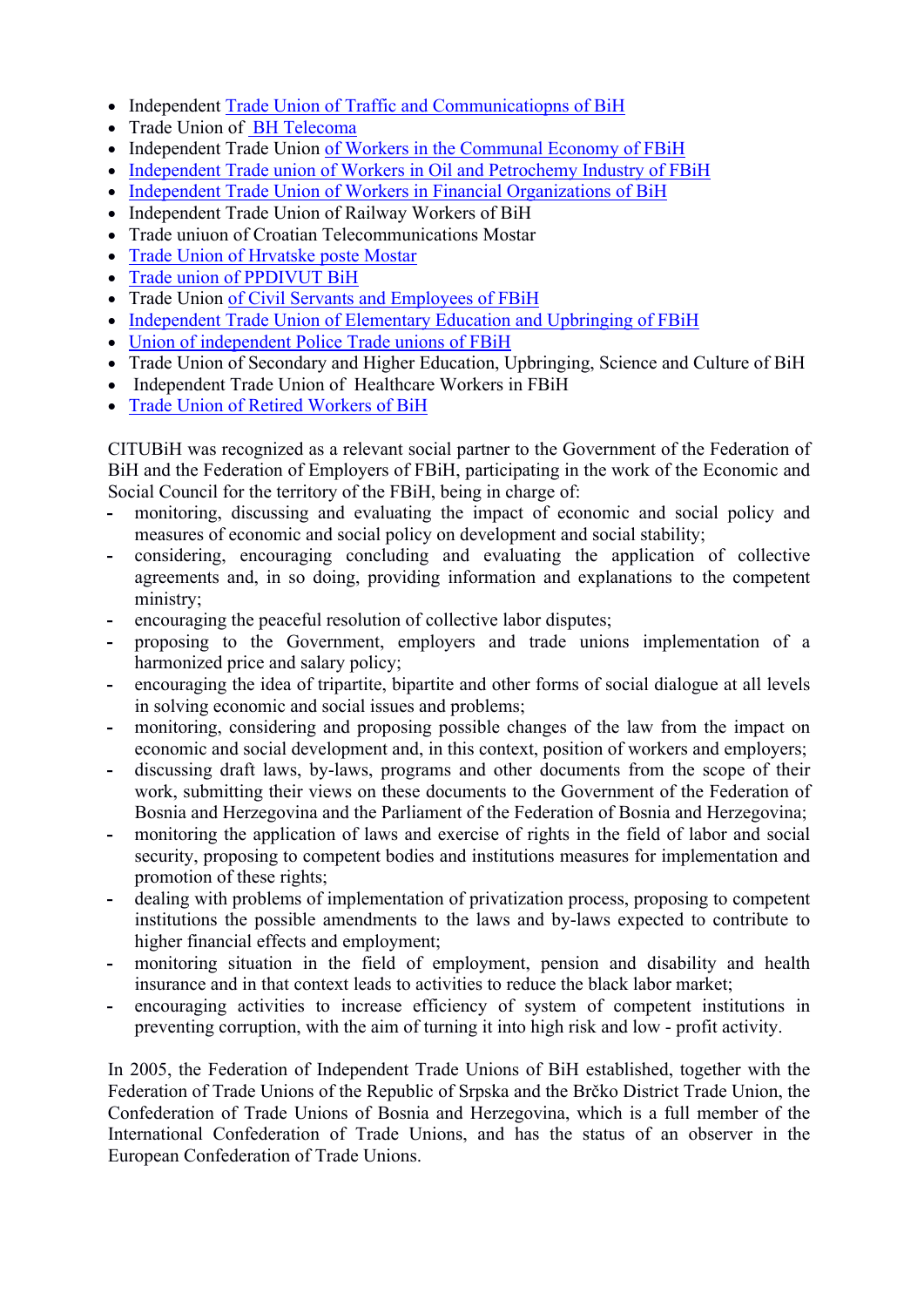# **REPUBLIKA SRPSKA**

Article 5 of the European Social Charter / Revised /, which refers to the right to organize, has been implemented in Republika Srpska through the Labour Law<sup>71</sup>, he Law on Associations and Foundations<sup>72</sup>, the Law on Inspections<sup>73</sup>, the General Collective Agreement<sup>74</sup> and the Special Collective Agreement Employees in the Field of Internal Affairs of Republika Srpska 75 .

Provisions of Articles 208 to 212 of the Labour Law regulate the organization of workers and employers. Under these provisions, workers have the right to organize in the trade union in their free choice, in accordance with the union's statute and rules. Also, employers have the right to organize, by their own free choice, appropriate associations of employers and join them, in accordance with the statutes and rules of those associations. These associations are established without any prior consent of any state authority. Workers or employers, freely decide on their leaving of trade unions, or employers' associations. The law prohibits employers and employers' associations when acting on their own behalf or through another person, member or representative, to interfere with the organization and work of the trade unions or to, by giving material or other support to the trade union, they control its work. Also, when acting in its own name or through another person, member or representative, it is forbidden to interfere with the organization, operation and management of the employers' association. The provision of the Article 263 of the Labour Law stipulates that supervision of application of provisions of this law, regulations adopted pursuant to this law, collective agreements and rules of procedure shall be performed by labor inspection in accordance with the law. The legal activity of trade unions and associations of employers cannot be permanently or temporarily banned.

Provisions of Articles 217-237 of the Labour Law regulate the representativeness of trade unions and employers' associations. Established representativity doesn't constitute restriction on the freedom of organization and activity of trade union and employers' associations, regardless of the fact that representative workers' and employers' associations have greater responsibilities in relation to associations which have'nt achieved this status in terms of number of members and other criteria providing basis for representativeness. Criteria for representativeness are clear, legally defined and open to judicial review. Once established representativeness can be questioned after one year, if conditions are met, or criteria change.

According to provisions of Article 237 of the Labour Law, a representative trade union and a

- <sup>71</sup> ... The Official Gazette of Republika Srpska" number  $1/16$ ;
- $72$  , The Official Gazette of Republika Srpska" number 52/01 and 42/05;
- <sup>73</sup> ..., The Official Gazette of Republika Srpska" number 74/10; 109/12; 117/12 and 44/16;
- <sup>74</sup> "The Official Gazette of Republika Srpska" number 40/10; 35/16 and 43/16;
- <sup>75</sup> ..., The Official Gazette of Republika Srpska" number  $66/16$ ;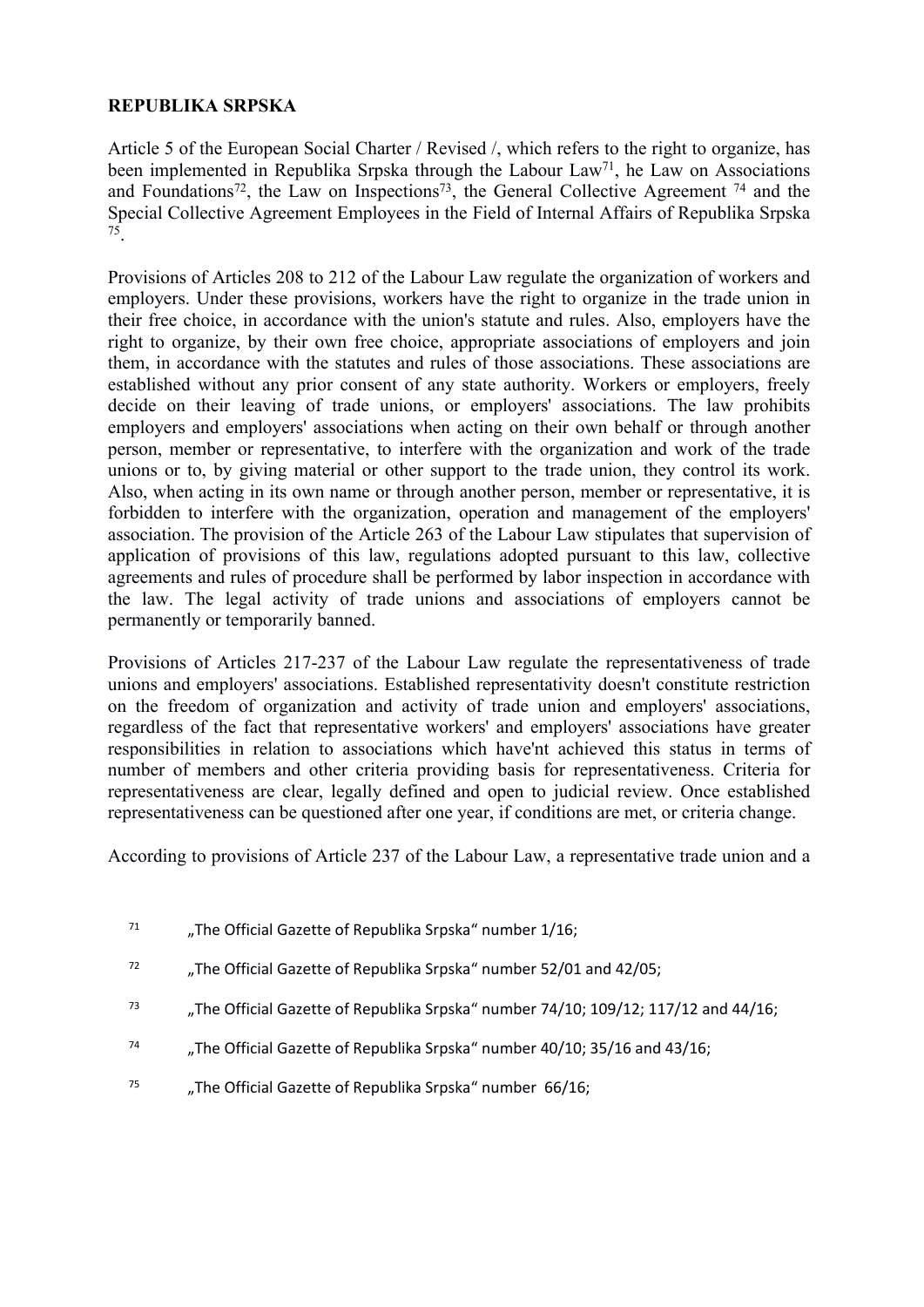representative association of employers participate in the process of collective bargaining, peaceful resolution of labor disputes and work of tripartite bodies, its organization and action. Established representativeness neither represents restriction of the right nor an obstacle to establishing of trade unions and employers' associations. Also, the established representativeness does not limit the scope of activities of representative trade unions or other unions that did not acquire this status. Pursuant to the Article 240 of the Labour Law, the General Collective Agreement is concluded by the Government of Republika Srpska, a representative association of employers and a representative trade union established for the territory of RS. A special collective agreement for a particular area, field or sectoral is concluded by a representative association of employers and a representative trade union established for an area, field or sectoral within the territory of RS. Special collective agreements for republic administration, social activities and public services are concluded by the Government of Republika Srpska and representative trade unions for sectors and activities. Collective agreement with the employer is concluded by the employer and representative trade unions registered with the employer. Furthermore, provision of Article 241 stipulates that "If none of the trade unions or any of the employers' associations fulfill conditions of representativeness as specified by this law, trade unions or associations of employers may conclude a written agreement on association in order to fulfill conditions of representativeness, as specified by this Law and participation in concluding of collective agreement. When negotiating and concluding collective agreements, more than one trade union may appear and this has been resolved by the provision of Article 242. "(1) If conclusion of a collective agreement involves several representative trade unions or representative associations of the employer, or trade unions or associations of employers who have concluded the agreement on the association referred to in Article 241 of this Law, a committee for negotiations is formed. (2) Members of the committees referred to in paragraph 1 of this Article, shall be determined by trade unions or associations of employers, in proportion to the number of members. (3) A collective agreement involving the committee in the sense of paragraph 1 of this Article, shall be concluded by the persons authorized by that committee.

Also, the provision of Article 243 stipulates: "In the process of negotiation for the purpose of concluding a collective agreement with employer, a representative trade union is obliged to cooperate with a trade union with at least 10% members of the employees working with employer to advocate the interests of employees who are members of that trade union. When it comes to negotiating and concluding collective agreements, provision of Article 244 stipulates that "Representatives of trade unions and employers, or associations of employers, who participate in negotiations on concluding a collective agreement and, subsequently conclude a collective agreement, must be authorized by their bodies to do so.

Trade unions are registered in the trade union registry, which is prescribed and managed by the ministry in charge of labor affairs. Based on provisions of the Labour Law, workers 'and employers' organizations do not acquire legal personality, but only trade union organizations are registered with the competent ministry after their registration in the court register. Legal personality is acquired in accordance with the Law on Associations and Foundations regulating the establishment, registration, internal organization and termination of the work of associations and foundations. According to Article 2, Paragraph 1 of this Law, the association is, within the meaning of this Law, any form of voluntary association of several natural or legal persons for the purpose of preventing or for the achievement of a common or general goal, in accordance with the Constitution and law, without the purpose of attaining a profit. According to Article 9, paragraph 1, and Article 14, paragraph 1 of this Law, the association may be established by at least three natural or legal persons, and a member of association may be any natural or legal person, voluntarily acceding in the manner prescribed by the statute.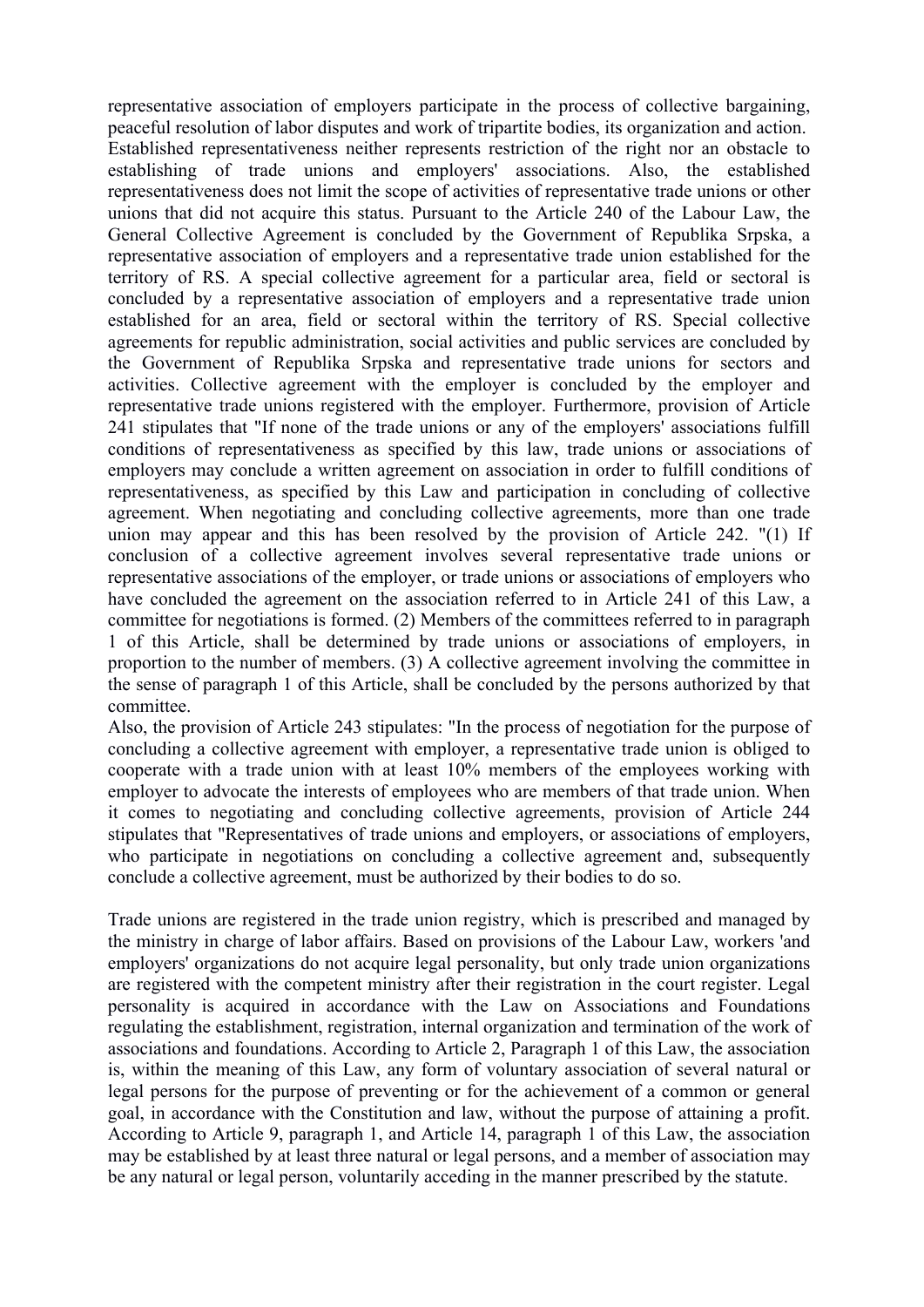The Labour Law stipulates the penalty for misdemeanor committed by an employer if it disables or obstructs the organization of trade unions (Article 208 of the Labour Law). This offence envisages a fine of 2.000 to 12.000 convertible marks. Responsible person with the employer shall be fined in the amount of 200 to 1.200 convertible marks.

The Art. 14, 26, 56 and 60 of the Law on Inspections in Republika Srpska foresee that the inspection bodies cooperate directly with the Ministry of the Interior of Republika Srpska in accordance with the law, and that compulsory direct cooperation implies undertaking of the measures by authorized officials of the Ministry, thus enabling the inspector prevented or disabled from the exercise of supervision an unhindered inspection supervision; providing that the labor inspection undertakes tasks complying with the regulations related to: employment, work and labor relations, safety and health at work and other areas determined by regulations; providing that the inspector, based facts and circumstances established during inspection, undertakes administrative measures and actions and that, simultaneously, he may undertake several measures foreseen by this and other laws.

There are no special measures taken, such as programs, action plans, projects, etc. for implementation of legislative framework. Pursuant to ž provisions of Article 263 of the Labour Law, supervision over the application of legislative framework regulating the issues of organization of workers and employers is performed by the Republic Administration for Inspection Affairs through the Labour Inspectorate, in accordance with the Law on Inspections.

The trade union registry kept with the Ministry of Labour, War Veterans and Disabled Persons' Protection registers two trade union associations at the level of Republika Srpska:

- **-** Federation of Trade Unions of Republika Srpska, and
- **-** Confederation of Trade Unions of Republika Srpska.

The Federation of Trade Unions of Republika Srpska has 14 sectoral unions as follows:

- 1. Trade Union of Workers in the Metal Industry and Mineworks of Republika Srpska;
- 2. Trade Union of Forestry, Wood Processing and Paper of Republika Srpska,
- 3. Trade Union of Construction and Housing-Communal Affairs of Republika Srpska;
- 4. Trade Union of Textile, Leather and Footwear Industry of Republika Srpska;
- 5. Trade Union of Agriculture and Food Industry of Republika Srpska;
- 6. Trade union of trading, catering, tourism and service activities of Republika Srpska;
- 7. Trade Union of transport and Communications of Republic of Srpska;
- 8. Trade Union of workers in financial organizations of Republika Srpska;
- 9. Trade Union of Media and Graphic Artists of Republika Srpska;
- 10. Trade Union of Health and Social Protection of Republika Srpska;
- 11. Trade Union of Education, Science and Culture of Republika Srpska;
- 12. Trade Union of Internal Affairs Workers of Republika Srpska;
- 13. Trade Union of Judiciary Workers of Republika Srpska;
- 14. Trade Union of Employees of Administration Bodies of Republika Srpska.

Out of the total of 14 sectoral unions, nine sectoral trade unions are organized in the field of economy, and five in the administration and social activities.

Within the Confederation of Trade Unions of Republika Srpska there are two sectoral trade unions:

1. Trade Union of Workers in the Metal Industry and Mineworks of Republika Srpska and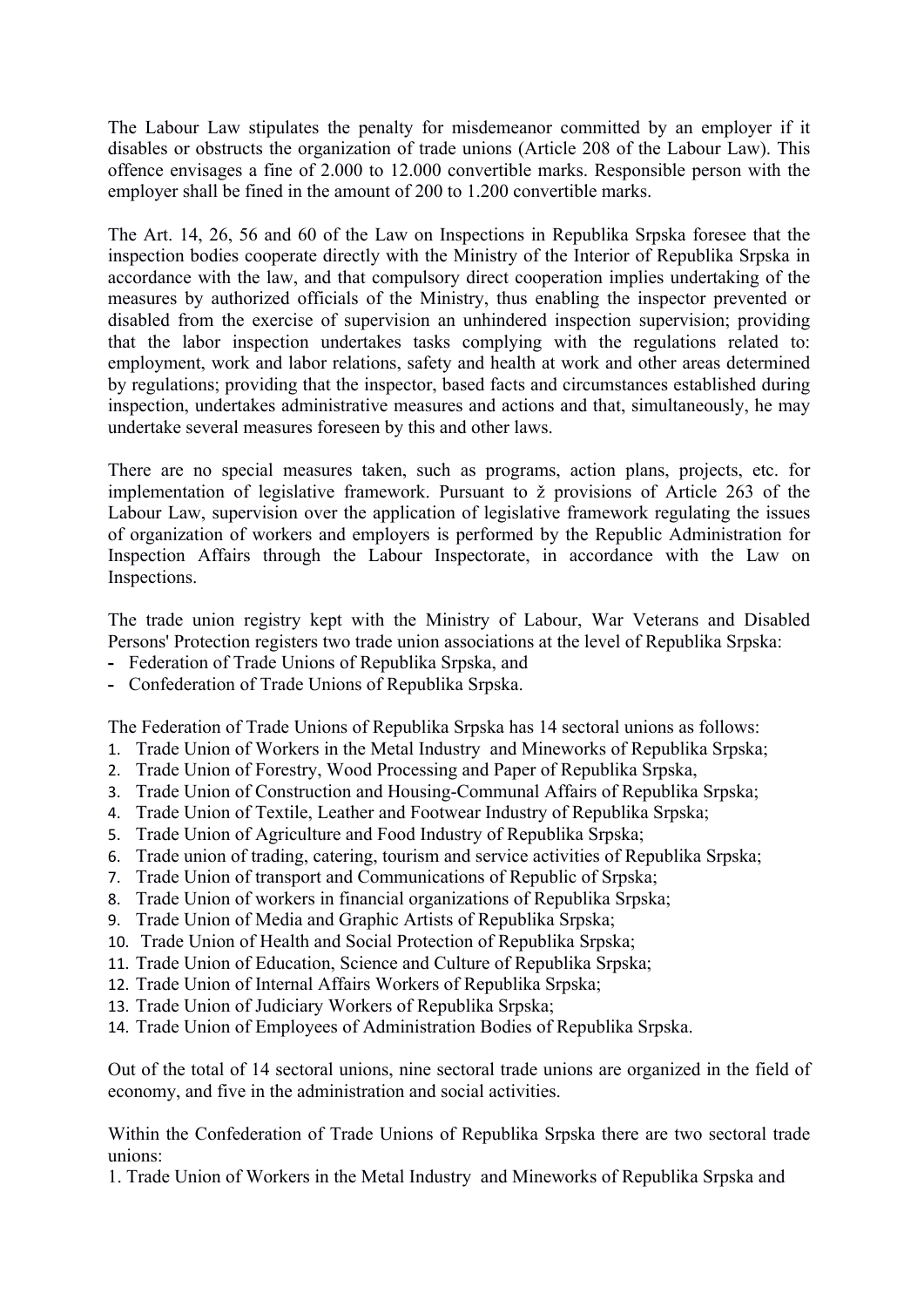2. rade Union of Workers in the Energy Sector of Republika Srpska.

Independent trade unions operating outside the two republic trade union associations, which are:

- 1. Independent Trade Union of Workers in Health and Social Protection Sector of RS;
- 2. Independent Trade Union of Infrastructure Workers Banja Luka Railways of RS Doboj;
- 3. Trade Association of Medical Doctors of RS Banja Luka;
- 4. Independent Trade Union of Secondary School Workers of RS;
- 5. Trade Union of Telecommunication Workers of Republika Srpska;;
- 6. Proffessional Association of Nurses and Technicians of Republika Srpska.

In addition to these trade union organizations, 1860 trade union organizations were registered in the register of the ministry.

# **BRČKO DISTRICT**

Article 5 of the European Social Charter / Revised / in Brčko District is regulated by following regulations:

- **-** Statute of the Brčko District of BiH consolidated text;<sup>76</sup>;
- The Brčko District Labour Law consolidated text<sup>77</sup>:
- **-** Law on Civil Service in the authorities of the Brčko District<sup>78</sup>;
- **-** Law on Police Officials of Brčko District<sup>79</sup>;
- **-** Law on safety at work and health protection in Brčko District<sup>80</sup>;
- Law on Holidays of Brčko District<sup>81</sup>;
- The Law on Salaries of Employees in the Bodies of the Brčko District Administration<sup>82</sup>;
- Rulebook on Work in Administration Bodies of Brčko District<sup>83</sup>.

# **Article 6 – The right to bargain collectively**

With a view to ensuring the effective exercise of the right to bargain collectively, the Parties undertake:

To promote joint consultation between workers and employers;

To promote, where necessary and appropriate, machinery for voluntary negotiations between employers or employers' organisations and workers' organisations, with a view to the regulation of terms and conditions of employment by means of collective agreements; To promote the establishment and use of appropriate machinery for conciliation and voluntary

- <sup>76</sup> "Official Gazette of BD" No. 2/10;
- <sup>77</sup> "Official Gazette of BD" No. 19/06, 19/07, 25/08, 20/13, 31/15 and 1/15;
- <sup>78</sup> "Official Gazette of BD" No. 9/14, 37/15, 48/16 and 9/17;
- <sup>79</sup> "Official Gazette of BD" No. 41/07, 4/08, 36/09, 60/10;
- <sup>80</sup> "Official Gazette of BD" No. 20/13;
- <sup>81</sup> "Official Gazette of BD" No. 19/02;
- <sup>82</sup> "Official Gazette of BD" No. 14/06, 41/06 and 3/13;
- 83 "Official Gazette of BD" No. 17/15 and 12/17;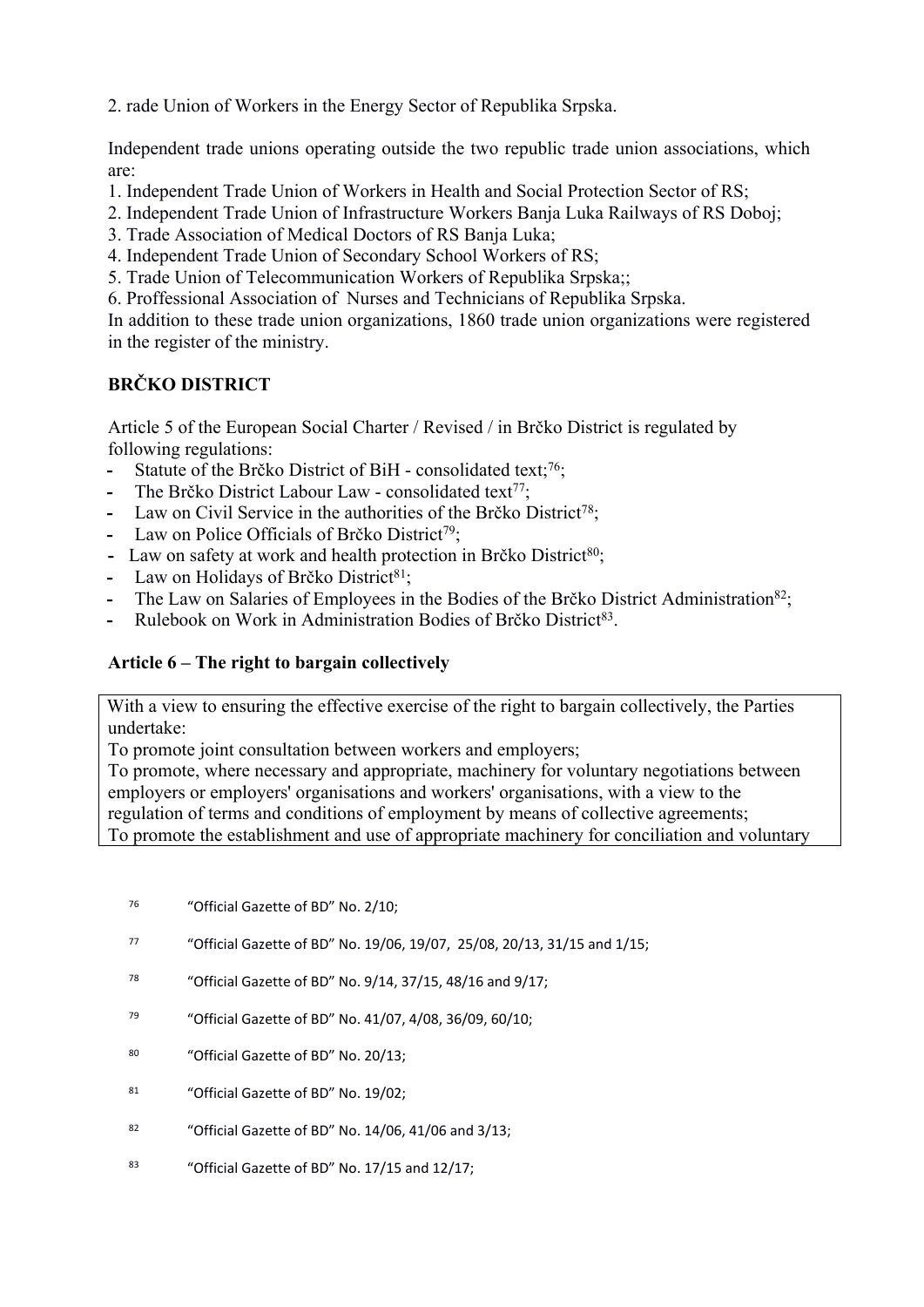arbitration for the settlement of labour disputes; and recognise: The right of workers and employers to collective action in cases of conflicts of interest,

including the right to strike, subject to obligations that might arise out of collective agreements previously entered into..

# **BOSNIA AND HERZEGOVINA**

International instruments ratified by Bosnia and Herzegovina within the meaning of Article 6 of the European Social Charter / revised are:

- **-** ILO 98 Right to Organise and Collective Bargaining Convention, 1949
- **-** ILO 87 Freedom of Association and Protection of the Right to Organise Convention, 1948
- **-** ILO 94 Labour Clauses (Public Contracts) Convention, 1949
- **-** ILO 91 Paid Vacations (Seafarers) Convention (Revised), 1949
- **-** ILO 97 Migration for Employment Convention (Revised), 1949
- **-** ILO 135 Workers' Representatives Convention, 1971
- **-** ILO 143 Migrant Workers (Supplementary Provisions) Convention, 1975
- **-** ILO 144 Tripartite Consultation (International Labour Standards) Convention 1976,
- **-** ILO 148 Working Environment (Air Pollution, Noise and Vibration) Convention, 1977
- **-** ILO 151 Labour Relations (Public Service) Convention, 1978
- **-** ILO 154 Collective Bargaining Convention, 1981
- **-** ILO 155 Occupational Safety and Health Convention, 1981
- **-** ILO 158 Termination of Employment Convention, 1982
- **-** ILO 161 Occupational Health Services Convention, 1985
- **-** ILO 162 Asbestos Convention, 1986
- **-** ILO 174 Prevention of Major Industrial Accidents Convention, 1993
- **-** ILO 175 Part-Time Work Convention, 1994
- **-** ILO 176 afety and Health in Mines Convention, 1995
- **-** ILO 177 Home Work Convention 1996
- **-** ILO 183 Maternity Protection Convention, 2000
- **-** ILO 184 Safety and Health in Agriculture Convention, 2001
- **-** Maritime Labour Convention, 2006, and
- **-** ILO 187 Promotional Framework for Occupational Safety and Health Convention 2006.

The Collective Agreement has not been signed at the state level ( BiH). The Labour Law in BiH Institutions did not provide for penalties for non-compliance with provisions related to concluding of collective agreement.

# **FEDERATION BIH**

In the Federation of Bosnia and Herzegovina, Article 6 of the European Social Charter / Revised / is regulated by laws and bylaws, as follows:

- **-** FBiH Labour Law <sup>84</sup>;
- FBiH Civil Service Law<sup>85</sup>;
- Law on salaries and compensations in the authorities of FBiH<sup>86</sup>;
	- <sup>84</sup> "Official Gazette of FBiH" No. 26/16;
	- <sup>85</sup> "Official Gazette of FBiH" No. 29/03, 23/04, 39/04, 54/04, 67/05, 08/06 and 04/12;
	- <sup>86</sup> "Official Gazette of FBiH" No.  $45/10$ ,  $111/12$  and  $20/17$ ;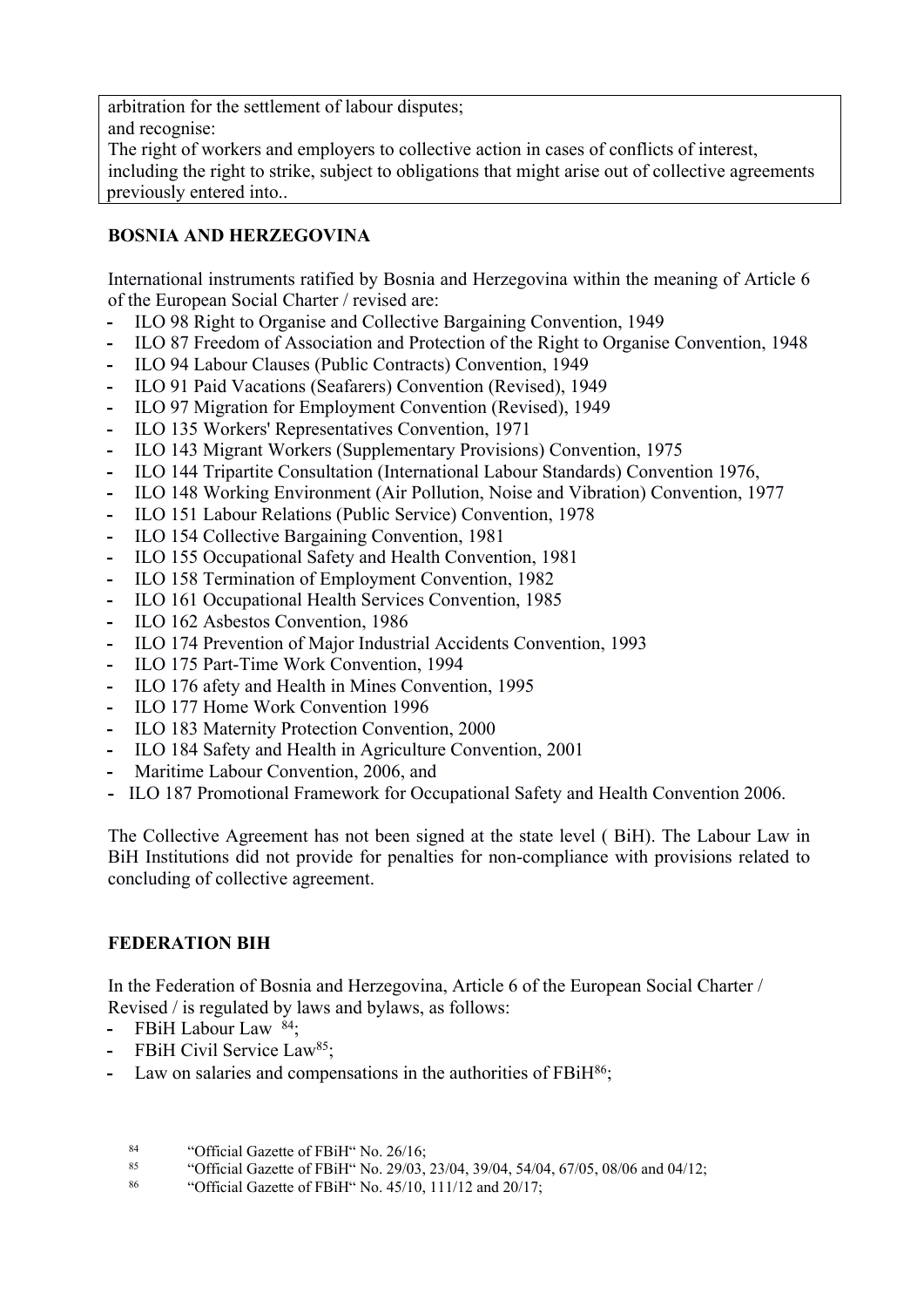- General Collective Agreement for the territory of FBiH;<sup>87</sup>;
- **-** Collective agreement for officials of administrative bodies and judicial authorities in FBiH;  $88$ ; and
- **-** Rulebook on Procedure of Submitting and Keeping Records of Collective Agreements in FBiH<sup>89</sup> .

### **REPUBLIKA SRPSKA**

Article 6 of the European Social Charter / Revised /, which refers to the worker's right of collective bargaining, has been implemented in Republika Srpska through the Labour Law, Law on Inspections, the Law on the Peaceful Settlement of Labour Disputes<sup>90</sup>, the Law on the Strike,<sup>91</sup> General Collective Agreement and Guidelines for Republic Administration bodies on Public Participation and Consultations in Drafting Laws<sup>92</sup>, The law on Police Officials and Internal Affairs<sup>93</sup>.

# **BRČKO DISTRICT**

Article 6 of the European Social Charter / Revised /onthe right to collective bargaining, in Brčko District is defined by following regulations:

- Brčko District Labour Law consolidated text<sup>94</sup>;
- **-** Law on Civil Service in the Authorities of the Brčko District Administration 95;
- **-** Law on Police Officials of Brčko District<sup>96</sup>;
- **-** Law on Safety at Work and Health Protection in Brčko District<sup>97</sup>;
- The Law on Salaries of Employees in the Bodies of the Brčko District Administration<sup>98</sup>;
- **-** Law on Strike in Brčko District<sup>99</sup>:
	- <sup>87</sup> ..., The Official Gazette of FBiH " number  $48/16$  and  $62/16$ ;<br><sup>88</sup> ..., The Official Gazette of FBiH " number  $23/00$ ,  $50/00$ ,  $97/1$
	- <sup>88</sup> ..., The Official Gazette of FBiH " number 23/00, 50/00, 97/13 and 89/16;<br>
	"Official Gazette of FBiH" No. 76/16;
	- "Official Gazette of FBiH" No. 76/16;
	- 90 "Official Gazette of RS" No. 91/16;
	- 91 "Official Gazette of RS" No. 111/08;
	- $^{92}$  "Official Gazette of RS" No $123/08$  and 73/12;
	- 93 "Official Gazette of RS" No 57/16 and 110/16;
	- <sup>94</sup> "Official Gazette of BD" No. 19/06, 19/07, 25/08, 20/13, 31/15 and 1/15;
	- <sup>95</sup> "Official Gazette of BD" No. 9/14, 37/15, 48/16 and 9/17;
	- <sup>96</sup> "Official Gazette of BD" No. 41/07, 4/08, 36/09, 60/10;
	- <sup>97</sup> "Official Gazette of BD" No. 20/13;
	- <sup>98</sup> "Official Gazette of BD" No. 14/06, 41/06 and 3/13;
	- 99 "Official Gazette of BD" No. number 3/06;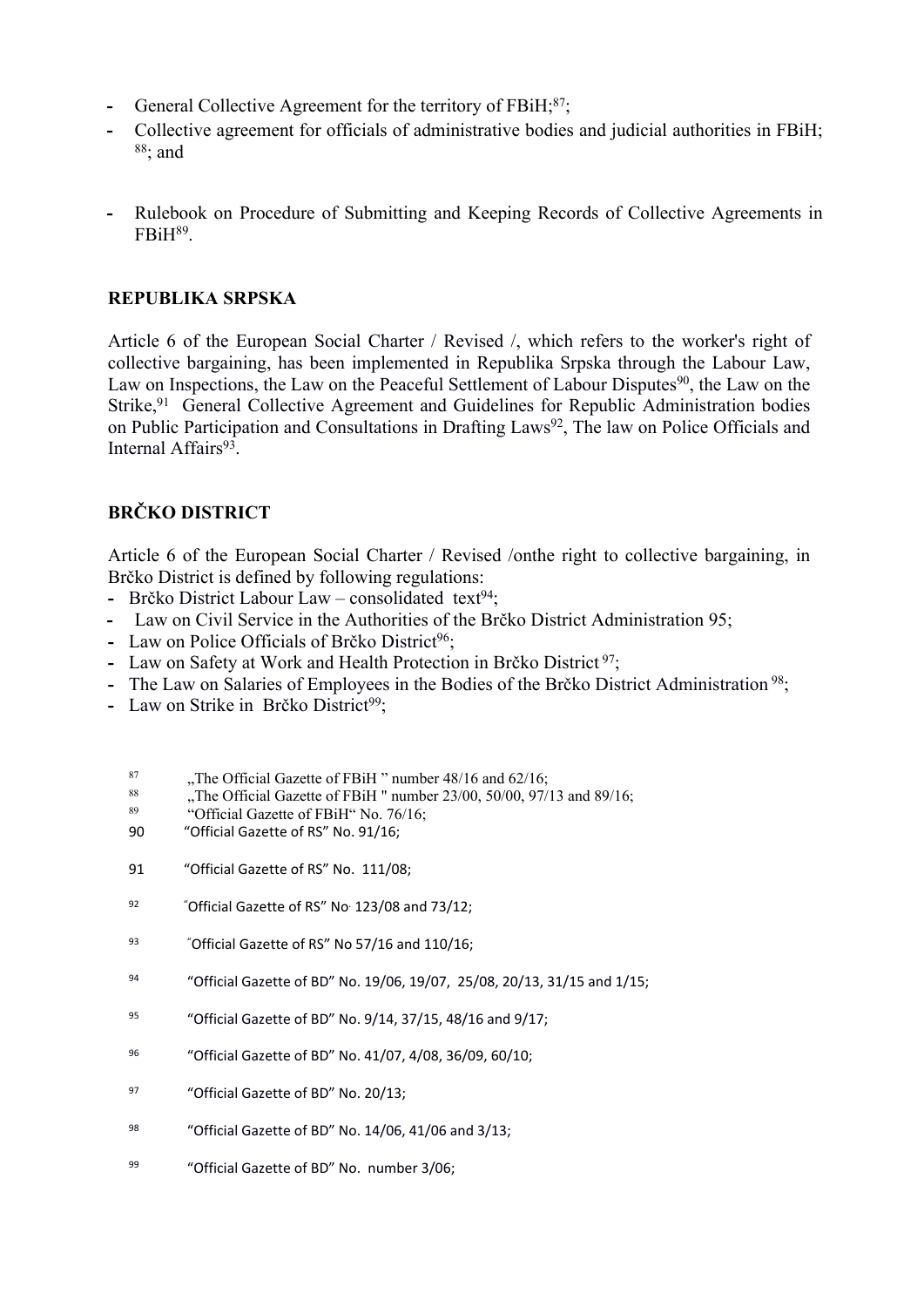- Law on Employment and Rights during Unemployment<sup>100</sup>;
- **-** Rulebook on Work in Administration Bodies of Brčko District 101.

The Brčko District Labour Law regulates the issue of trade union organization in Articles 5 through 8. Article 78 of the Labour Law of Brčko District prohibits dismissal of a trade union commissioner three months after his termination of office.

The Labour Law of Brčko District in Article 111 sets out the penal provisions for noncompliance with the Article 28, with the fine ranging from 1.000 to 7.000 KM.

Besides, the Labour Law of Brčko District, in addition to the trade unions, provides for organization of workers in Employee Council, enabling them to protect their labour rights. In accordance with Article 93. In accordance with the Article 93 of the Brčko District Labour Law, they can be established with employers who employ at least 15 employees.

Article 6, paragraph 1, item f) of the Law on Civil Service in Administrative Bodies of Brčko District prescribes the right of civil servants and employees to organize in trade unions. Collective agreements also represent a source of rights in the field of labour. The General Collective Agreement has not been adopted in Brčko District.

Article 44 paragraph 1 of the Law on Police Officials of Brčko District prescribes the right of a police officer to establish and become a member of the trade union or professional association in accordance with the law.

Members of the Brčko District Police participate in the work of the Association "Women Police Network", the Brčko District Police Trade Union and IPA (International Police Association).

**Article 6, paragraph 1 - Joint consultations between workers and employers / tripartite bodies based on equal grounds**

#### **BOSNIA AND HERZEGOVINA**

Article 89 of the Labour Law in BiH institutions stipulates that the employer issues the Staff Reglations, to regulate organization of work and other issues important for both employees and the employer, in accordance with the law. Paragraph 2 of this Article explicitly stipulates that the employer shall consult the trade union on adoption of the Staff Regulations, and that visibility of this document shall be provided by its publication on the notice board of the employer, which is expressly provided for in paragraph 3 of Article 89 thereof.

#### **FEDERATION BIH**

As provided earlier, the new Labour Law continues promoting the right to voluntary collective bargaining and concluding of collective agreements. Articles 137-149 deal with collective agreements, regulating these issues in a detailed and comprehensive manner.

<sup>100</sup> "Official Gazette of BD" No. 33/04, 19/07 and 25/08;

101 "Official Gazette of BD" No. 17/15 and 12/17;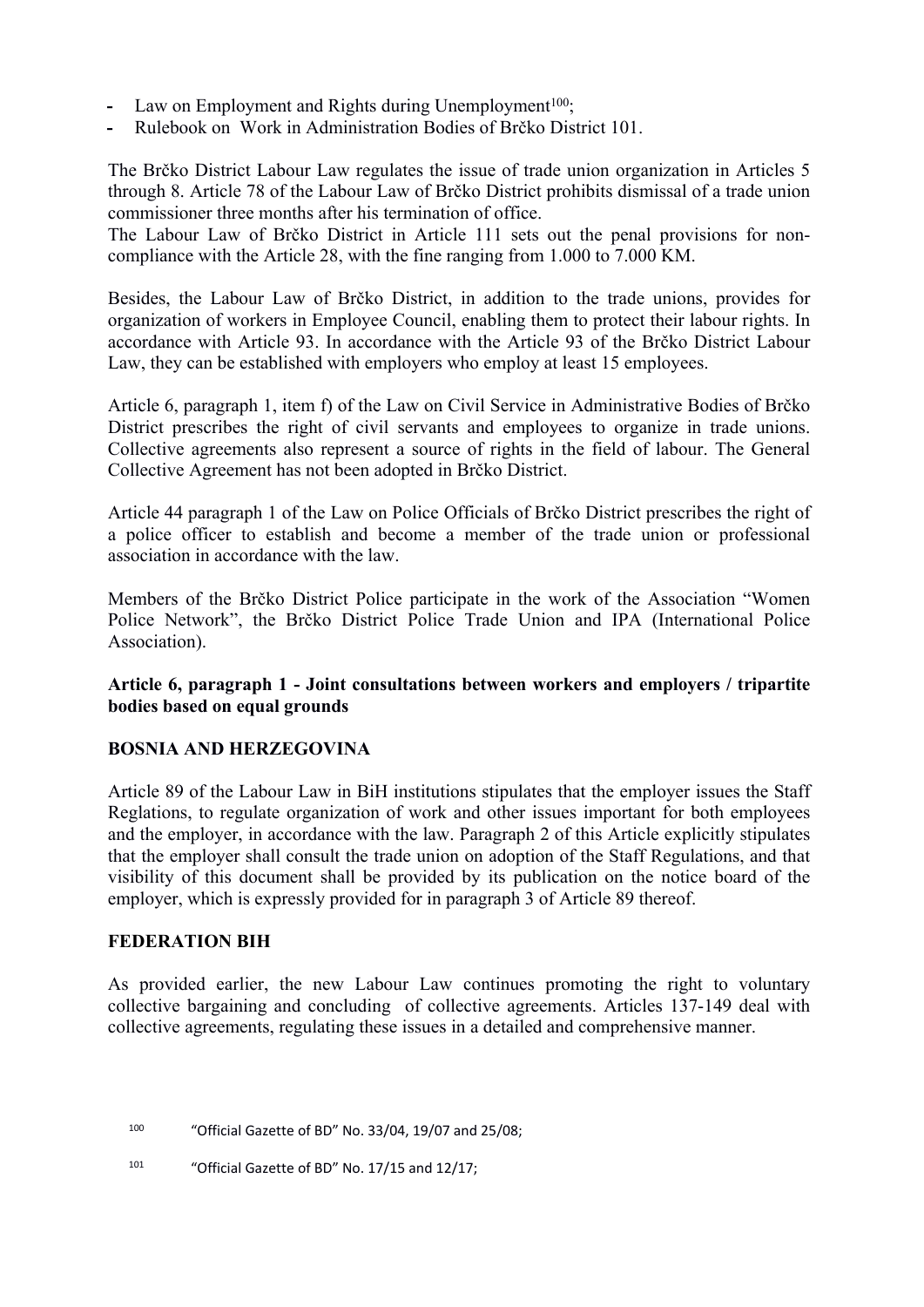The novelty is the definition and regulation of representativeness of trade unions and associations of employers, as provided by provisions of Articles 122-136 of the Labour Law Zakona o radu.

Pursuant to Article 141 of the Labour Law, the collective agreement specifies rights and obligations of the parties concluding such agreement, and rights and obligations arising from employment or in connection with employment, in accordance with the law and other regulations. The Collective Agreement also regulates rules on the collective bargaining procedure, procedure of cancellation of collective agreement and the reasons and deadlines behind it, composition and activities of bodies authorized to peacefully resolve collective labour disputes.

The new Labour Law foresees establishing and functioning of Economic and Social Council for the territory of the FFBiH i.e. Cantons. In accordance with the new regulation and the existing Agreement on the Establishment of the Economic and Social Council<sup>102</sup>, the ESC FBiH has continued its work successfully, representing the most important institutionalized form of social dialogue.

In 2016, the Economic and Social Council for the territory of FBiH, held total of 10 regular sessions, 2 being continuation of already started sessions, 5 extraordinary sessions, as well as 10 college sessions. During 2016, total of 49 items on the agenda were discussed.

The laws discussed during sessions of the ESC FBiH during 2016 are as follows:

- **-** Preliminary draft Law on Pension and Disability Insurance (with particular reference to the bases for calculating pensions and the interdependence of other laws and the one mentioned thereof);
- **-** Preliminary draft Law on Assuming Unpaid Contributions to Pension and Disability Insurance Fund for Insured Employees of Companies with Majority State Capital, Public Enterprises and Institutions in FbiH, in the period 1 April, 1992 – 31 December 2014;
- **-** Draft Law on Health and Safety at Work;
- **-** Preliminary Draft Law on Forests;
- **-** Draft Law on Amendments to the Law on Waste Management
- **-** Draft Law on Assuming Unpaid Contributions to Pension and Disability Insurance Fund with prepared simulation;
- **-** Preliminary Draft Law on Bankruptcy;
- **-** Draft Law on Pension and Disability Insurance;;
- **-** Draft Law on Amendments to the Labour Law;
- **-** Preliminary Draft Law on Strike;
- **-** Working darft of the Income Tax Act;
- **-** Working draft of the Law on Contributions;;
- **-** Amendments and Cahnges to the Income Tax Act;
- **-** Amendments and Changes to the Law on Contributions;
- **-** Draft Law on Amendments and Changes to the Labour Law.

Collective agreements that were discussed at the sessions of the ESC FBiH during 2016 are:

- **-** Discussion on the General Collective Agreement for the territory of the FBiH (initialing);
- **-** Discussing dynamics of negotiations and signing of collective bargaining agreements;
- **-** Information related to the General Collective Agreement;

102 "Službene novine FBiH" broj 47/02, 42/03, 8/08, 13/08, 51/08;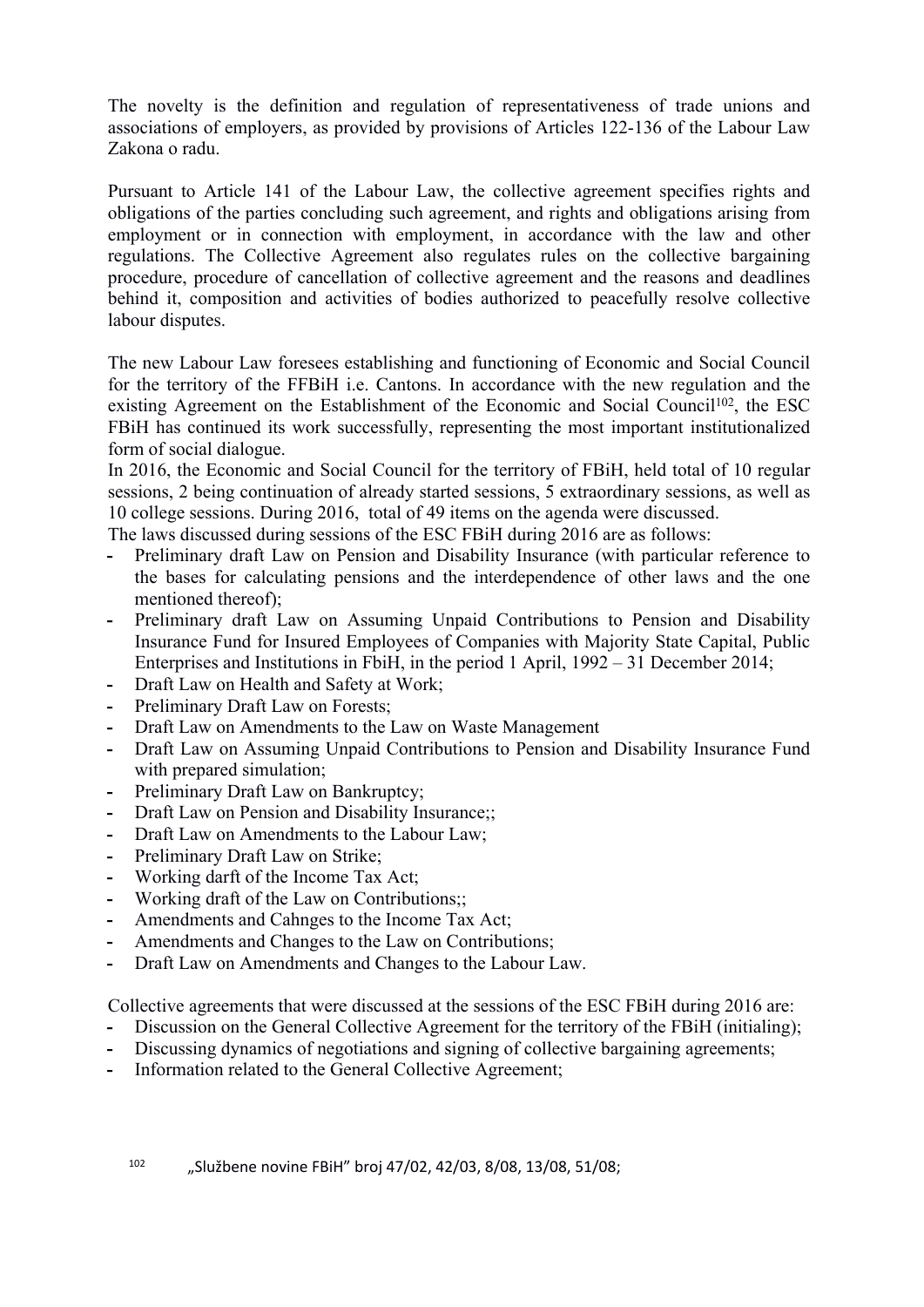- **-** Agreement on adoption of the Decision on Extending the General Collective Agreement for the territory of the FBiHD; and
- **-** Discussion on initiative to extend application of collective agreements.

Other acts that were discussed include:

- **-** Report on the work of ESC for 2015 and implementation of ESC conclusions;
- **-** Adoption of the 2015 Report on Financial Operations of ESC and 2016 Financial Plan of ESC; and
- **-** Discussion on the Rulebook on Amendments to the Rulebook on Application of the Income Tax Act.

The Economic and Social Council for the territory of the FBiH held in 2015 total 4 regular sessions, 7 urgent sessions and 6 ESC Colleges. In the current year, total 22 agenda items were discussed.

The laws discussed at sessions of the ESC FBiH in 2015 are:

- **-** Draft Labour Law;
- **-** Preliminary Draft Law on Execution of the Budget of FBiH for 2016;
- **-** Preliminary Draft Law on Pension and Disability Insurance;
- **-** Preliminary Draft Law on Organizing Pension and Disability Insurance in the FBiH;
- **-** Preliminary draft Law on Assuming Unpaid Contributions to Pension and Disability Insurance Fund for Insured Employees of Companies with Majority State Capital, Public Enterprises and Institutions in FbiH, in the period 1 April, 1992 – 31 December 2014;
- **-** Draft Law on Safety and Health; and
- **-** Discussion on the Draft Law on Income Tax.

The information and discussions held at sessions of the ESC FBiH in 2015 are:

- **-** Employers' Initiative:
	- a) Request for amendment of the Regulation on the amount of annual public road fee payable on registration of motor vehicles in FBiH;
	- b) Request for amendment of Article 94, paragraph 4 of the Law on Pension and Disability Insurance and Rulebook on determining positions for which insurance period is calculated with prolonged reference period;
	- c) Initiative for amendments and changes to the Law on Accounting and Auditing in FBiH;
- **-** Information on the negotiations on General Collective Agreement for FBiH.

The 2015 ESC financial plan was discussed among other acts.

In 2014, the Economic and Social Council for the FBiH held 4 regular sessions, 2 urgent sessions, 1 thematic session between the Government of FBiH and social partners, and 4 ESC Collegiums. During this year, total 17 agenda items were discussed.

The laws that were discussed at the sessions of the ESC of FBiH during 2014 are:

1. Draft Ocupational Safety and Health Law;

- 2. Draft Law on Strike;
- 3. Draft Law on Amendments and Changes to the Law on Internal Trade;
- 4. Draft Law on Amendments and Changes to the Law on Public Revenue in the FBiH;
- 5. Law on Amendments and Changes to the Law on Tourist Associations and Promotion of Tourism in the FBiH;
- 6. Draft Law on Income Tax;
- 7. Proposal of the Law on Business Companies..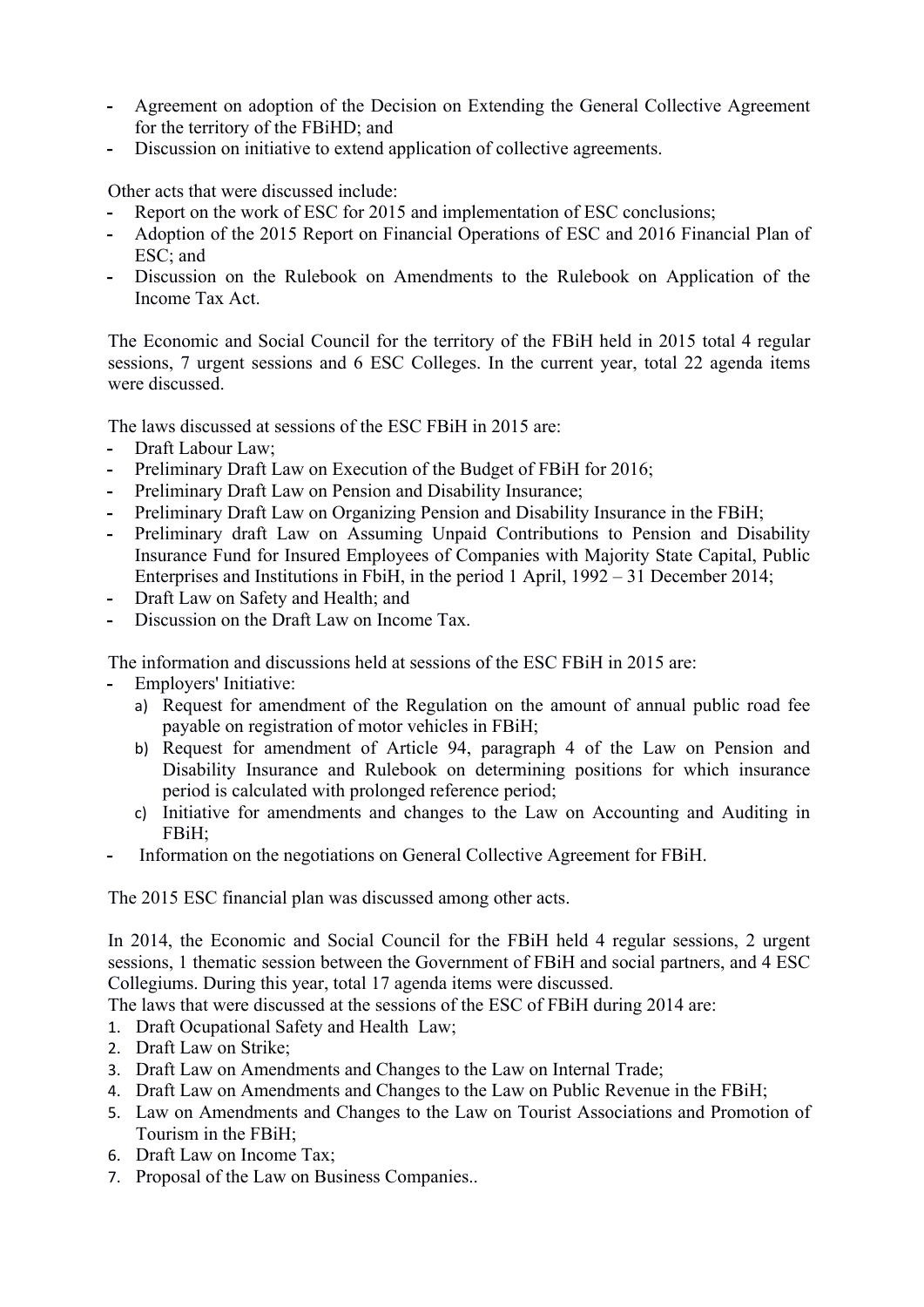Information reviewed and discussions held during 2014 sessions of the FBiH ESC:

- **-** Information on current state of play in economic, social and security sectors, and proposal of measures to overcome the current situation in the FBiH;
- **-** Review of the current state of play pertaining to natural disasters in the FBiH;
- **-** Request for participation of social partners in governance structures of social security system;
- **-** Request for review of constitutionality of certain provisions of the Cantonal Law on Forests;
- **-** Project Work Plan on Formalization of the Informal Economy (ILO).

Other acts that were considered include:

- **-** 2013 ESC Activity Report and implementation of ESC conclusions;
- **-** Adoption of the 2013 ESC Financial Report and ESC financial plan for 2014;
- **-** Records on the presence at ESC sessions;
- **-** Report from the 107th thematic session of the Government of the Federation of BiH;
- **-** Reaction to Supplementary Letter of Intent to IMF, dated 13 June 2014.

#### **REPUBLIKA SRPSKA**

Provisions of Articles 238 to 256 of the Labour Law regulate the issue of collective agreements relating to the following: the content and form of collective agreements; types of collective agreements; stakeholders in process of concluding of collective agreements, process of negotiation and concluding of collective agreements, application of collective agreements; the validity and termination of collective agreements, dispute resolution and registration, and public disclosure.

The law does not contain provisions specifying rights of workers (individual and collective rights) to collective bargaining, but implies this, by giving importance to collective agreements and regulating issues related to their conclusion and the application of the Labour Law. Joint consultations between workers and employers are not covered by the Labour Law but are applied in practice, when it comes to passing regulations and resolving some economic and social issues.

The Law on the peaceful resolution of labor disputes regulates the manner and procedure of peaceful resolution of individual and collective labor disputes, as peaceful resolution of labor disputes is an alternative way of resolving labor disputes between parties in dispute with participation of third parties, and includes conciliation and arbitration: in the sense of this law, a party in individual labor dispute are considered to be a worker and an employer, and the individual labor dispute is considered to be a disputeonthe termination of a labor contract, etc .; the party in the collective labor dispute are considered to be the stakeholders in process of concluding of collective agreements, and collective labor dispute is considered a disputeonthe conclusion, amendment, termination or application of the collective agreement, exercising of the right to trade union organization, the right to strike and other collective rights; in the sense of this law the labor disputes are considered to be individual and collective labor disputes; stakeholders in process of concluding of collective agreements may submit a proposal, jointly or individually, to the Agency for Participation of Conciliators in Collective Bargaining, with a view to providing assistance and preventing dispute.

Provision of Article 64 of the Law on Police and Home Affairs stipulates that police officers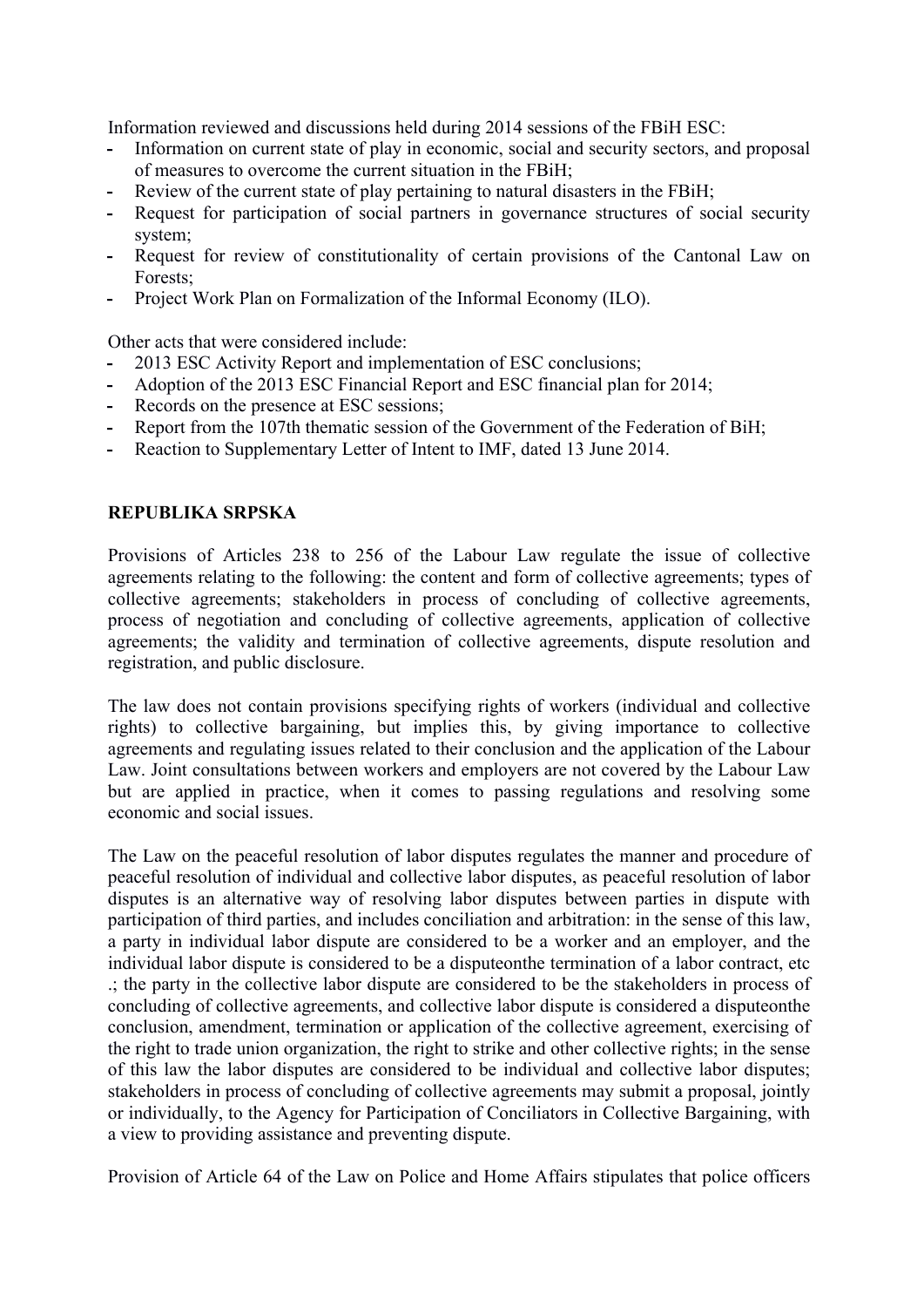have the right to strike, except in a state of war, a state of emergency, an emergency situation or a state of increased risk or a large- scale public danger, violent threat to democratic and constitutional order of Republika Srpska and BiH, natural disaster or imminent danger of disasters or mishaps jeopardizing the safety of people and property in the territory of Republika Srpska.

The Law on the Strike regulates the procedure of organized interruption of work in which workers can obtain protection of professional, economic and social rights. The right to strike by sectors or activities of general social interest may be exercised under special conditions prescribed thereof; in activities of special general interest or in activities termination of which could, due to the nature of the work, endanger the life and health of people or cause a largescale damage. The right to a strike of a worker can be achieved if the special conditions determined by this law are fulfilled; of general interest within the meaning of this Law are also activities of importance for the functioning of the public administration system and the security of the Republic in accordance with the law, as well as the tasks necessary for the fulfillment of obligations established by international treaties. Workers who perform tasks within the activities referred to in Article 11 of this Law may strike if a minimum work process is provided which ensures the safety of people and property or represents indispensable condition for the lives and work of citizens. Organizing strike or participating in a strike under conditions set forth in this Law does not constitute violation of working discipline, and thus can neither provide grounds for starting a procedure for determining the disciplinary and material responsibility of the worker; nor be the basis for dismissing the worker from work and can not result in the termination of the employment contract.

Inspection supervision over the application of this law is performed by the Labour Inspectorate in accordance with the Law on Inspections in the Republic of Srpska.

The special collective agreement for employees in the field of internal affairs of Republika Srpska, in the provision of Article 60, determines that the Ministry and the trade union are obliged to take all measures in order to eliminate the causes leading to the strike, and if, in addition to the undertaken actions, a strike occures, the employees of the Ministry of Justice exercise their right in accordance with the Law on Police and Internal Affairs, the Law on Strike and other regulations.Being general acts, the general collective agreement and collective bargaining agreements also do not contain provisions stipulating rights of workers to collective bargaining.

There are no special measures taken, such as programs, action plans, projects, and the rest for the implementation of the legislative framework. In accordance with the Law on Inspections and pursuant to provisions of Article 263 of the Labour Law, supervision over the application of legislative framework, regulating the issues of organization of workers and employers, is the task of the Republic Administration for Inspection Activities, through the Labour Inspectorate.

In Republika Srpska, Collective Agreement Register registered the General Collective Agreement, 16 sectoral and 49 individual collective agreements.

# **BRČKO DISTRICT**

Brčko District hasn't signed the General Collective Agreement for the territory of Brčko District. The Mayor of Brčko District hasn't signed collective agreement with Brčko District Trade Union.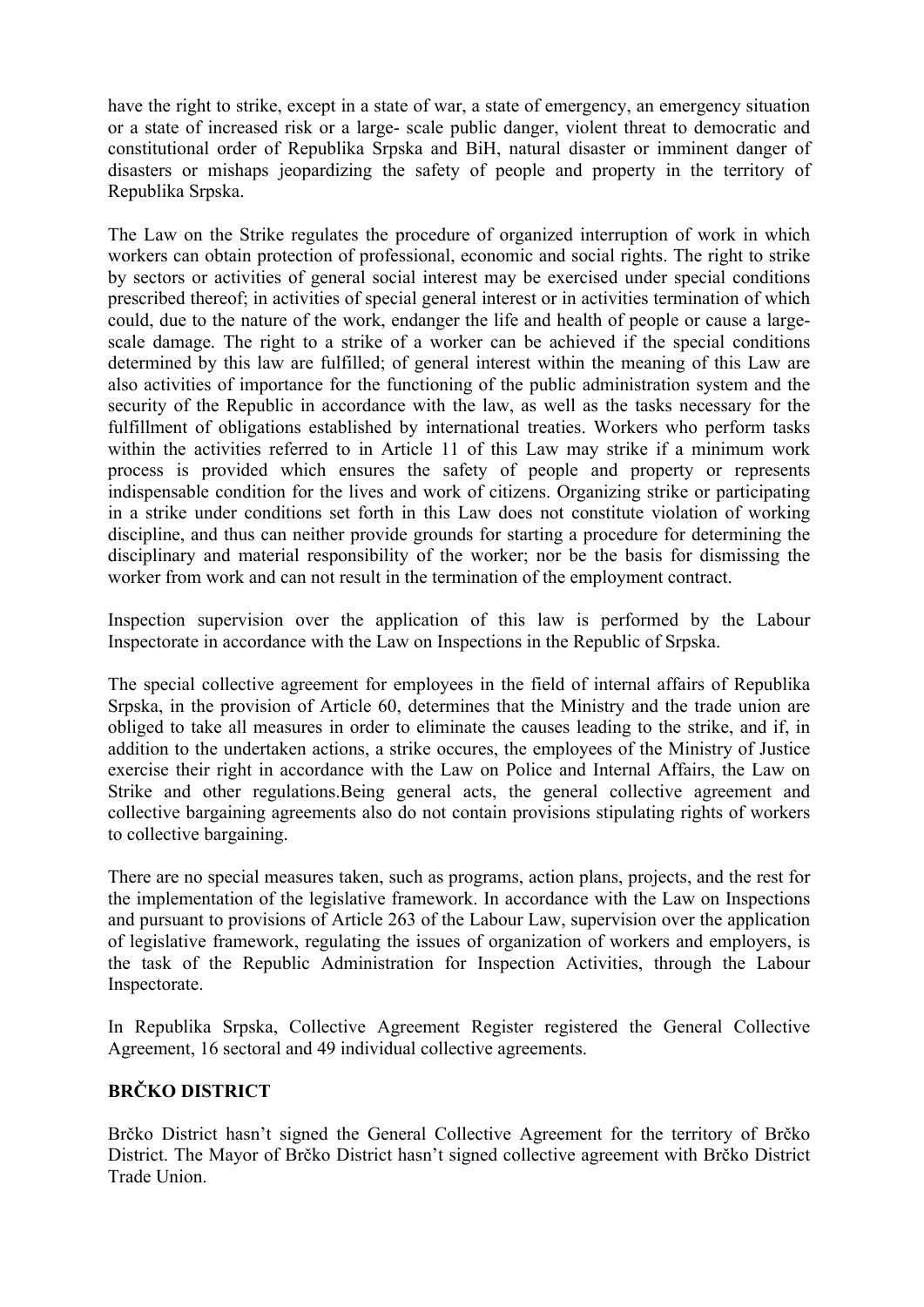The rights of workers to collective bargaining are guaranteed by the applicable legal regulations:

- **-** Articles 96 to 98 of Brčko District Labour Law; and
- **-** Labour Regulation.

The legislative framework applicable to this area in the public sector are the Civil Service Law and the Brčko District Labour Law. As for cases that are not covered by the Law on Civil Service in the authorities of the Brčko District administration, and in the private sector, provisions of the Labour Law of Brčko District apply.

Provisions of Articles 96, 97 and 98 of the Law on the Work of the Brčko District regulate the issue of concluding collective agreements. Article 98 of the said Law prescribes that the contents of collective agreement and the procedure of concluding and supplementing it, and conditions under which other issues are valid, are determined by an agreement between the parties. The only limitation is laid down in Article 97 of the same Law, which provides that the collective agreement cannot provide less favourable provisions than those provided for by law. Based on the aforesaid, it can be concluded that the Law allows and facilitates the conclusion of collective agreements, or provides for the possibility of free and voluntary collective bargaining.

Employment issues are regulated by the provisions of Brčko District Law on Employment and Rights during Unemployment<sup> $103$ </sup>. The procedure and conditions for employment in the Brčko District administration bodies are regulated by the provisions of the Civil Service Law and the Regulations on Employment in the administration bodies, while employment in private companies, or employers not belonging to an administrative body, is regulated by the Brčko District Labour Law and the Regulations on Employment, adopted by the Employment Office of Brčko District.

Article 15 of the Law on Employment and Rights during Unemployment stipulates that the Brčko District Government shall adopt an active employment policy program in the Brčko District, and inform the Brčko District Assembly on implementation of the program once a year.

The Brčko District Employment Office undertakes all planned measures and activities for the implementation of programs, such as vocational training programs, thus providing real employment opportunities.

The right to strike in companies or bodies of the Brčko District is regulated by the Law on Strike.<sup>104</sup>.

From 2012 to the end of 2016, the Labour Inspectorate carried out one control regarding the application of the Law on strike and organizing of strike by the trade union organizations.

# **Article 6, paragraph 2 - Employers 'and workers' organizations regulating their relations with collective agreement**

- <sup>103</sup> "Official Gazette of BD" No. 33/04, 19/07 and 25/08;
- 104 " The Official Gazette of Brčko District " number 3/06;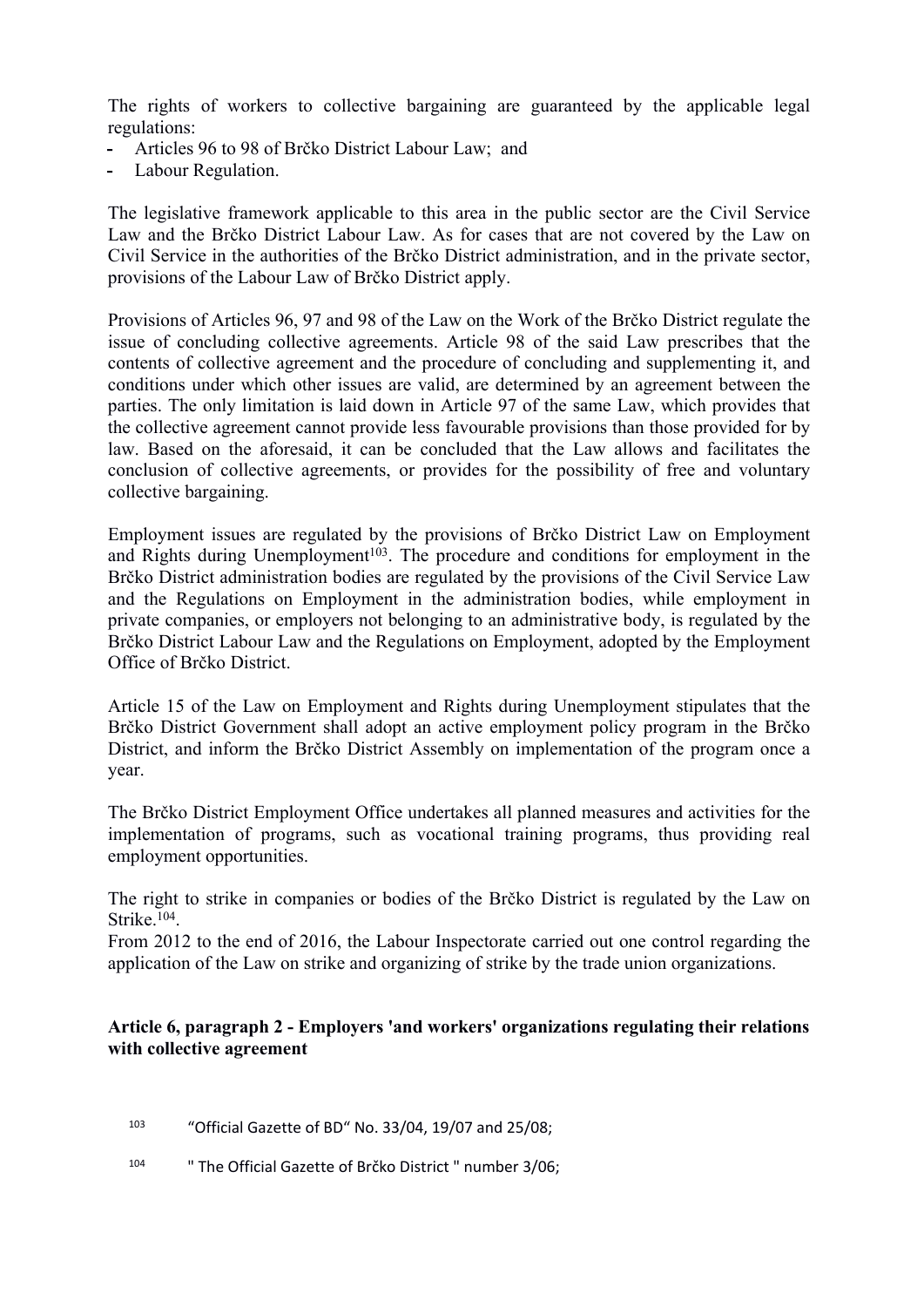# **BOSNIA AND HERZEGOVINA**

Article 90 of the Labour Law in BiH institutions stipulates that a collective agreement may be concluded for a particular activity of one or more employers or associations of employers. When concluding a collective agreement, the employee can be represented by a union or several unions, and the employer by one or more employers or an association of employers. (paragraph 2 of Article 90).

The paragraph 3 below stipulates that if in the negotiation and conclusion of collective agreement there are more than one trade union or more employers or associations of employers, only those unions, that is, employers, who have the power of attorney from each individual trade union, can negotiate the conclusion of collective agreement. Paragraph 4 stipulates that the collective agreement is concluded in writing, and paragraph 5 prescribes the obligation to publish a collective agreement in the "Official Gazette of BiH". This ensures participation of all relevant stakehholders in the process of negotiating and concluding collective agreements, and through the obligation to publish a collective agreement in the Official Gazette of BiH, the public is provided, that is given the opportunity to be all familiar with provisions of collective agreement.

There is no collective agreement between BiH Council of Ministers and employees in institutions, that is, representatives of labor unions in BiH at the level of BiH institutions. Concrete activities were undertaken on this issue, which led to the adoption of the Law on Strike in the institutions of Bosnia and Herzegovina.<sup>105</sup>. The Collective Agreement has not been signed at the BiH state level. The Law on Labour in BiH Institutions did not provide for penal measures for non-compliance with provisions stipulating conclusion of collective agreement.

Article 91 of the said Law prescribes that the collective agreement regulates the rights and obligations of signatory parties, and the rights and obligations arising from employment, or in connection with employment in accordance with the law and other regulations. The same article stipulates that the collective agreement regulates the rules on collective bargaining procedure, thus providing that collective agreement is binding on signatory or acceding parties. The collective agreement is submitted to the Council of Ministers of BiH and to the Administrative Inspectorate.

# **FEDERATION BIH**

The new Labour Law regulates the issue of collective agreements and collective bargaining. The principles remained the same, the law provided the basis for collective bargaining, but in a way that the freedom and voluntariness of negotiation were not called into question.

The novelty is the definition and regulation of representativeness of trade unions and associations of employers, as stipulated by provisions of Articles 122-236 of the Labour Law.

In accordance with Article 137 of the Law on Labour, a collective agreement can be concluded as general, sectoral and individual (with the employer). The general collective

<sup>105</sup> ...The Official Gazette BiH" number: 41/16: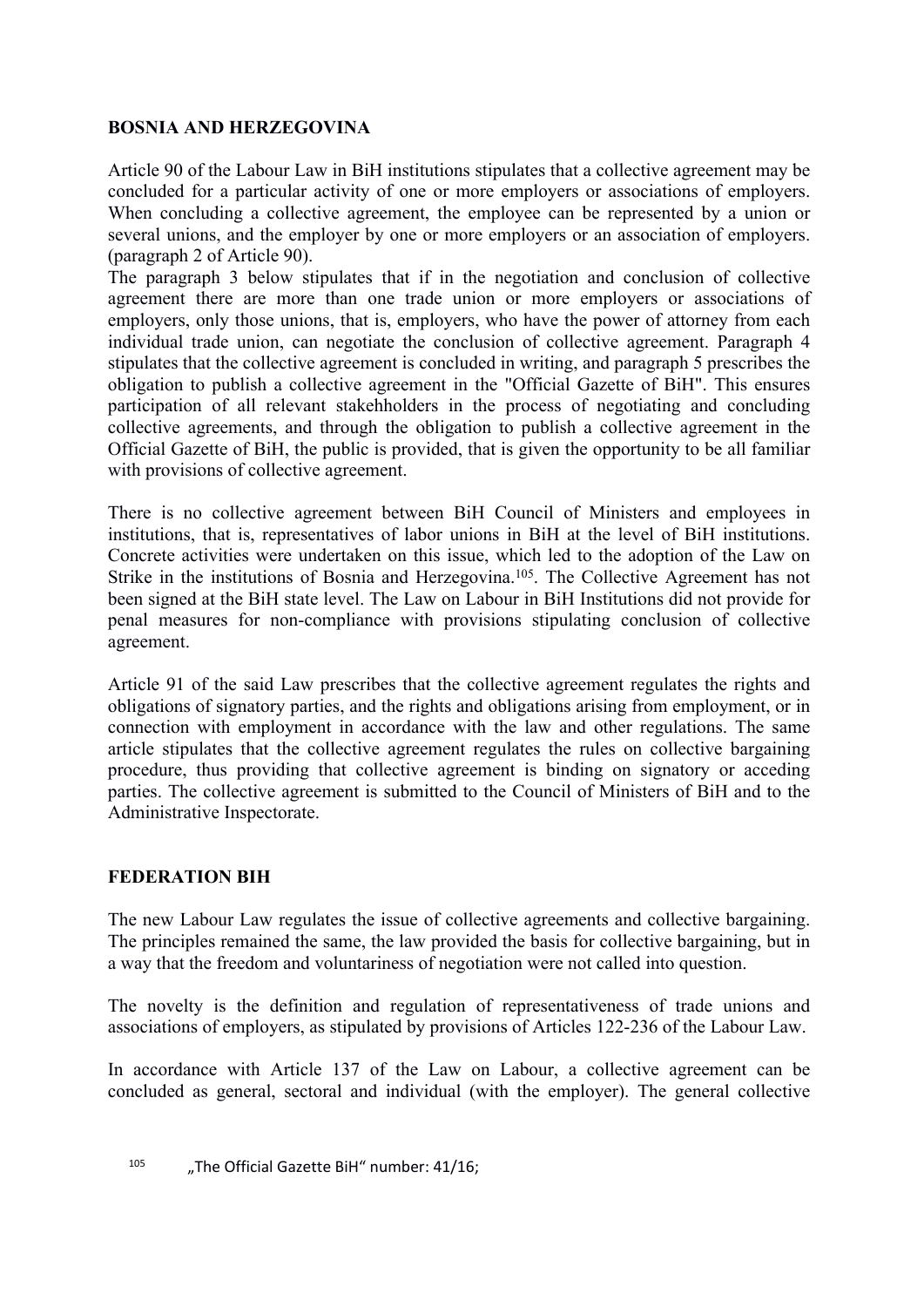agreement is concluded for the territory of the Federation, and sectoral collective agreements for the territory of the Federation or the area of one or more cantons.

In accordance with the law, the general collective agreement is concluded by representative association of employers and a representative trade union established in the territory of the Federation. A sectoral collective agreement is concluded by representative association of employers and a representative trade union of one or more areas of activity established on the territory of the Federation or the territory of one or more cantons. The sectoral collective agreements for employees in civil service bodies, judicial authorities, public institutions and other budget users are concluded by the competent ministries, i.e. the Government of the Federation and the competent ministries and cantonal governments on the one hand and representative trade unions of civil servants and state employees, public institutions and other budget users other parties on the other. The individual collective agreement is concluded between the representative trade union with the employer and the employer personally. In the process of negotiation in order to conclude the said collective agreements, representative trade union is obliged to cooperate with other unions with fewer members to advocate for interests and employees who are members of that trade union.

The Labour Law still provides for the obligation to publish collective agreements in the Official Gazette of the Federation of BiH, that is, the official gazette of cantons, and the obligation to submit collective agreements to the federal ministry responsible for labour issues or to the competent cantonal body.

The procedure for the delivery of collective agreements to the competent federal ministry is prescribed by the Rulebook on Procedure for Submitting and Record Keeping of Collective Agreements ("Official Gazette of the Federation BiH", no: 76/16). The registration of collective agreements is not a requirement for their entry into force, since it is related to its publication in the official gazette.

In accordance with the aforementioned rulebook and since its entry into force, the following collective agreements have been registered in the Federal Ministry of Labour and Social Policy:

- **-** General Collective Agreement for the territory of the Federation of BiH<sup>106</sup>;
- **-** Amendments and Changesto the General Collective Agreement for the territory of FBiH  $107 -$
- **-** Collective agreement on rights and obligations of employers and workers in the Field of Metalworks in FBiH<sup>108</sup>;
- **-** Collective agreement on rights and obligations of employers and workers in the field of transport for the territory of  $FBiH^{109}$ ;
	- <sup>106</sup> "Official Gazette of FBiH" No. 48/16;
	- <sup>107</sup> "Official Gazette of FBiH" No. 62/16;
	- <sup>108</sup> "Official Gazette of FBiH" No. 78/16;
	- 109 "Official Gazette of FBiH" No. 78/16;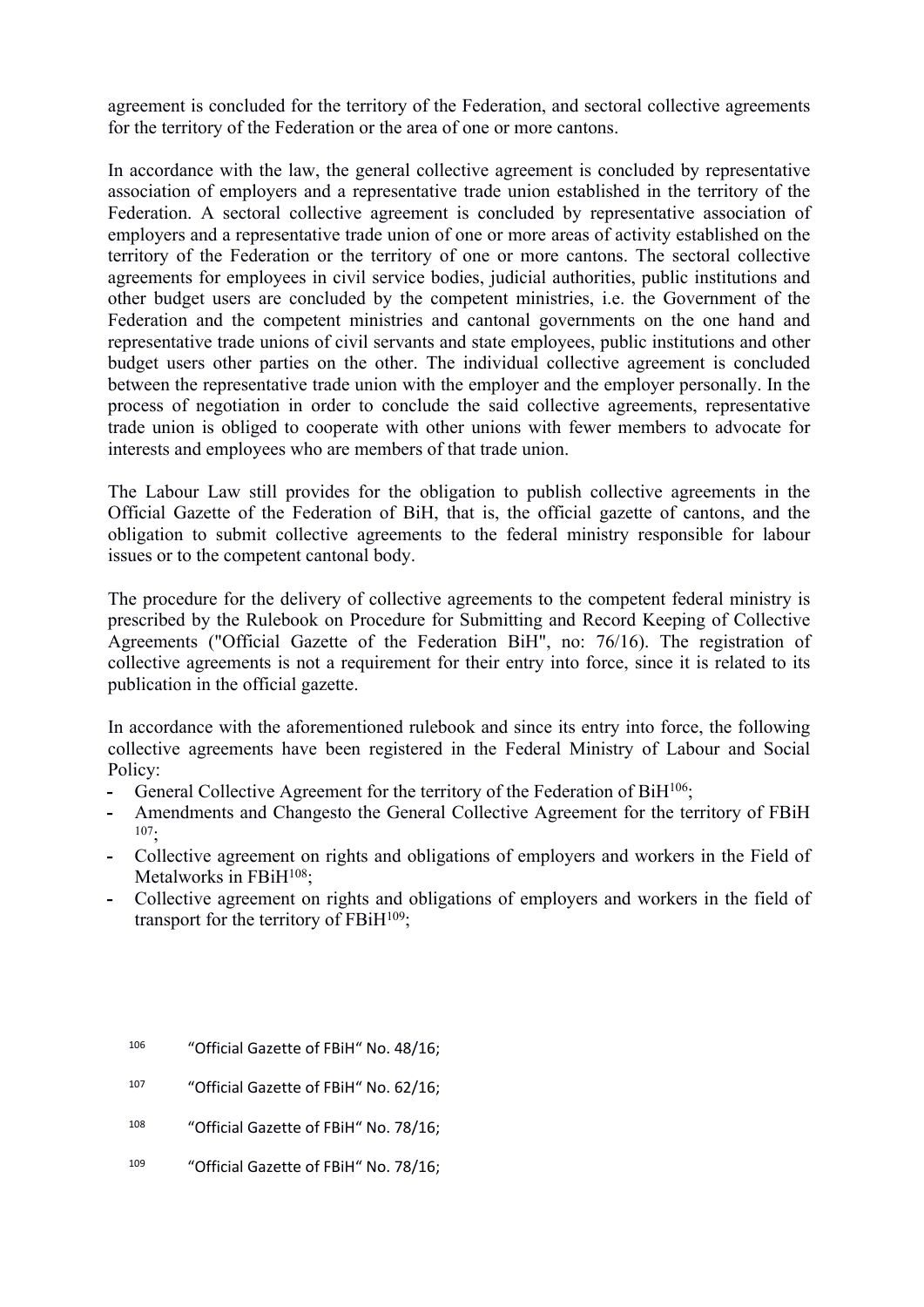- **-** Framework collective agreement on rights and obligations of employers and workers in the field of municipal economy for the territory of  $FBiH^{110}$ ;
- **-** Collective Agreement on Amendments and Changes to Collective Agreement for Officials of Administration Bodies and the Judiciary in FBiH<sup>111</sup>;
- **-** Collective Agreement on Rights and Obligations of Employers and Workers in the Forestry Sector FBiH<sup>112</sup>:
- **-** Collective agreement for the wood and paper industry sector in FBiH<sup>113</sup>;
- **-** Collective agreement on rights and obligations of employers and employees in the trade sector in FBiH<sup>114</sup>.

In accordance with Article 140 of the Labour Law, a collective agreement is concluded in writing and may be concluded for a fixed term, not exceeding three years. The collective agreement shall cease to be valid by the expiration of the period for which it has been concluded and shall apply no more than 90 days after its expiration, but may be extended by agreement of the signatory parties concluded not later than 30 days before its expiration.

Collective agreement may be canceled for reasons, according to the procedure and within the deadlines set by such collective agreement. Cancellation of collective agreement must be submitted to all contracting parties.

The collective agreement is binding on all signatory and acceding parties. If there is an interest on the Federation side, the Federal Minister may extend the application of the general and sectoral collective agreement to other employers who are not members of association of employers - a foreign collective agreement, deemed to have a legitimate interest in achieving economic and social policy in the Federation, in order to ensure equal conditions work. Until now no decisions have been taken on extending the application of collective agreements.

Law on Ammendments to the Law on Salaries and Compensations in the Authorities of FBiH <sup>115</sup> amended Article 5, so it is stipulated that the basis for calculation of salaries is determined by the law, or by decision of municipal and city council on execution of the budget for each budget year or decision on temporary financing, and applies as of 01 January for each subsequent vear.

Determining the base and points is done in negotiations with a representative trade union, and before adoption of the law or decision in terms of this Article. Unless an agreement is reached, the Government of the FBiH, the cantonal governments, that is, the city and municipal councils will determine the base and the point, where the amount of the base can not be lower than the one previously agreed, i.e. the one in force.

- <sup>110</sup> "Official Gazette of FBiH" No. 79/16;
- <sup>111</sup> "Official Gazette of FBiH" No. 89/16;
- <sup>112</sup> "Official Gazette of FBiH" No. 93/16;
- <sup>113</sup> "Official Gazette of FBiH" No. 99/16;
- <sup>114</sup> "Official Gazette of FBiH" No. 54/17;
- 115 "Official Gazette of FBiH" No. 20/17;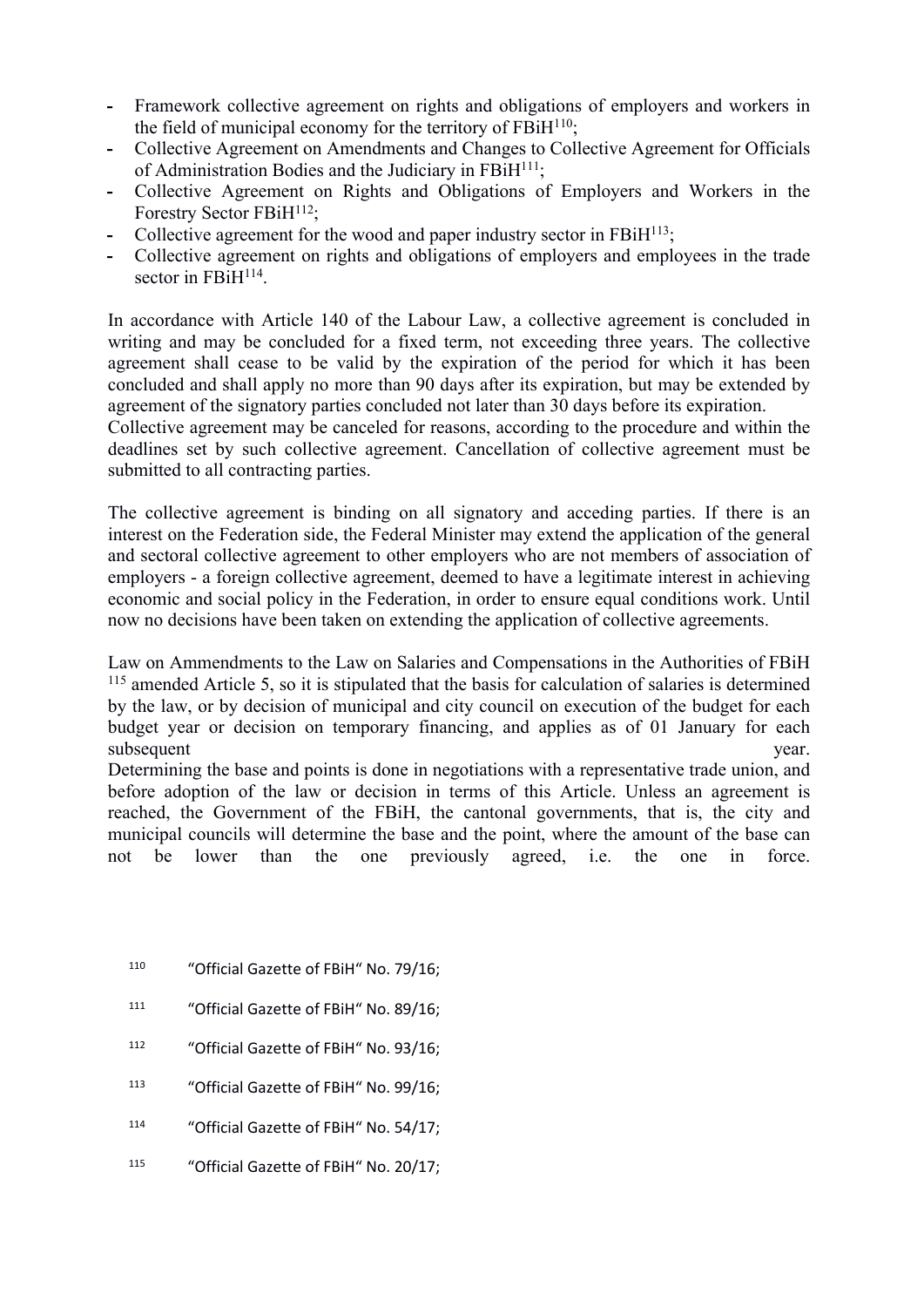### **REPUBLIKA SRPSKA**

In accordance with the Guidelines for Republic Administration Bodies on Public Participation in Law Drafting, each proposer is obliged to determine whether the proposed law is of interest to the public. The public or interested parties, in terms of the point 2 of the Guidelines, are primarily considered to be the employers 'associations and workers' associations, that is, trade unions as well as non-governmental organizations established to protect the interests of workers who have suffered abuse. In the preparation and drafting of this law, representatives of the employers 'and trade unions' associations can participate as members of the working group, thus providing consultations with interested parties because their opinions and suggestions are incorporated into the contents, since they advocate the interests and represent employers and workers, as stipulated in point 12 entitled "Guideline as a way of public participation in consultations". A draft version of the law is available to the public on the proposer's website in order to collect remarks and suggestions on its contents, as made by the citizens and the non-governmental sector.

The general collective agreement and sectoral agreements as general acts also do not constitute provisions stioulating rights of workers to collective bargaining, but contain provisions rdefining specific employment conditions that a worker must fulfill when concluding a labor contract.

There are no special measures taken, such as programs, action plans, projects, etc. for implementation of the legislative framework. Pursuant to the provisions of Article 263 of the Labour Law, supervision over the application of legislative framework regulating the issues of organization of workers and employers is performed by the Republic Administration for Inspection Affairs through the Labour Inspectorate, in accordance with the Law on Inspections.

In Republika Srpska, the General Collective Agreement applies to all employees and all employers. Out of the 16 sectoral collective agreements, five collective bargaining agreements are contracts concluded in the public sector. Out of the 49 individual collective agreements, 10 of them refer to the public sector..

# **BRČKO DISTRICT**

The Brčko District Government did not sign a collective agreement with workers' representatives or trade unions..

Brčko District has not signed the General Collective Agreement for the territory of the Brčko District.

#### **Article 6, paragraph 3 - Conciliation, mediation and / or arbitration procedures**

#### **BOSNIA AND HERZEGOVINA**

The legislative framework for resolving labor disputes through arbitration is ensured by provisions of Article 84 of the Labour Law in the institutions of BiH, which provides the possibility for a particular labor dispute between the employer and the employee to be subject to arbitration. Other issues related to arbitration are not regulated by the mentioned Labour Law, but by special regulations, an enactment of the employer or an agreement regulating the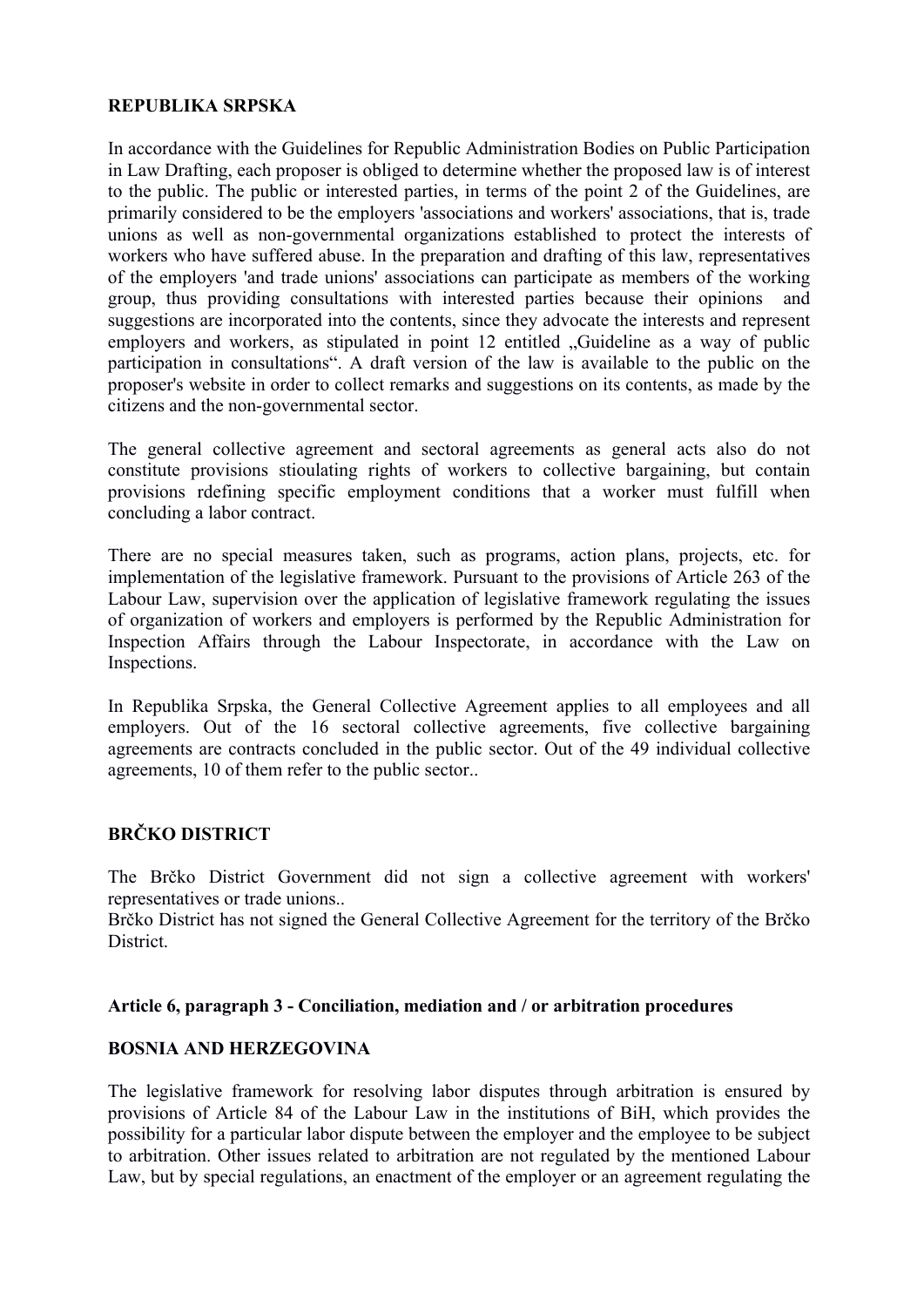composition, procedure and other issues important for the work of arbitration, and may be regulated by a special act or enactment of the employer and employees. These enactments regulate the issues of labor disputes that may be subject to arbitration, composition of the arbitration, the procedure, the decision-making method, and all other issues of importance for the formation and operation of arbitration. Some of the issues related to this area have been resolved through provisions of the Law on Strike ("Official Gazette of BiH" No. 41/16), as stated in Articles 9 and 10, respectively: After the strike is announced in accordance with provisions of this law, the organizer of the strike and the employer should try to resolve the dispute amicably.

If in the direct negotiations, in accordance with provisions of Article 9 of this Law, the dispute has not been resolved, the employee and the employer must entrust the resolution of dispute to the special council for peaceful settlement of the dispute.

The Council for Peaceful Resolution of Disputes appoints a strike committee, on the one hand, and the employer, on the other hand, for each individual dispute between the employee and the employer and has an equal number of the employer and the employee representatives.

Within seven days from the date of appointment, the Council for peaceful settlement of the dispute is obliged to submit a motion for peaceful setllement of the dispute to the to disputing parties, or state that the peaceful setllemnt has failed. Within three days from the date of delivery, parties to the dispute shall be obliged to consider whether they accept or do not accept the proposal of the council for peaceful resolution of labour disputes.

If parties to the dispute accept the proposal of the council for peaceful resolution of labour disputes, referred to in paragraph (4) of this Article, it then becomes binding for both employees and employers.

#### **FEDERATION BIH**

The new Labour Law continues to retain the institutes of the Peace Council and arbitration as a way of resolving collective labor disputes..

The reconciliation procedure is regulated by the provisions of Articles 150-153. Labour Law, which in principle identifies this institute in an identical manner in relation to the provisions of the previous regulation. The difference is only in the period of validity of the List for the election of members for the Peace Council which, according to the valid regulation is four years, in relation to the previous two year deadline.

Arbitration is regulated by provisions of Articles 154 and 155 of the Labour Law in the same manner as in the previous regulation.

Since the practice did not show often the mentioned institutes of peaceful settlement of disputes, the Labour Law stipulates that these provisions will cease to be valid with the adoption of a special regulation on peaceful resolution of labor disputes. Accordingly, the Draft Law on Peaceful Settlement of Labour Disputes which is now in the procedure of adoption, aims to regulate this area more comprehensively and make the use of peaceful ways of resolving disputes more acceptable to the parties to the dispute, thus reducing the number of litigations..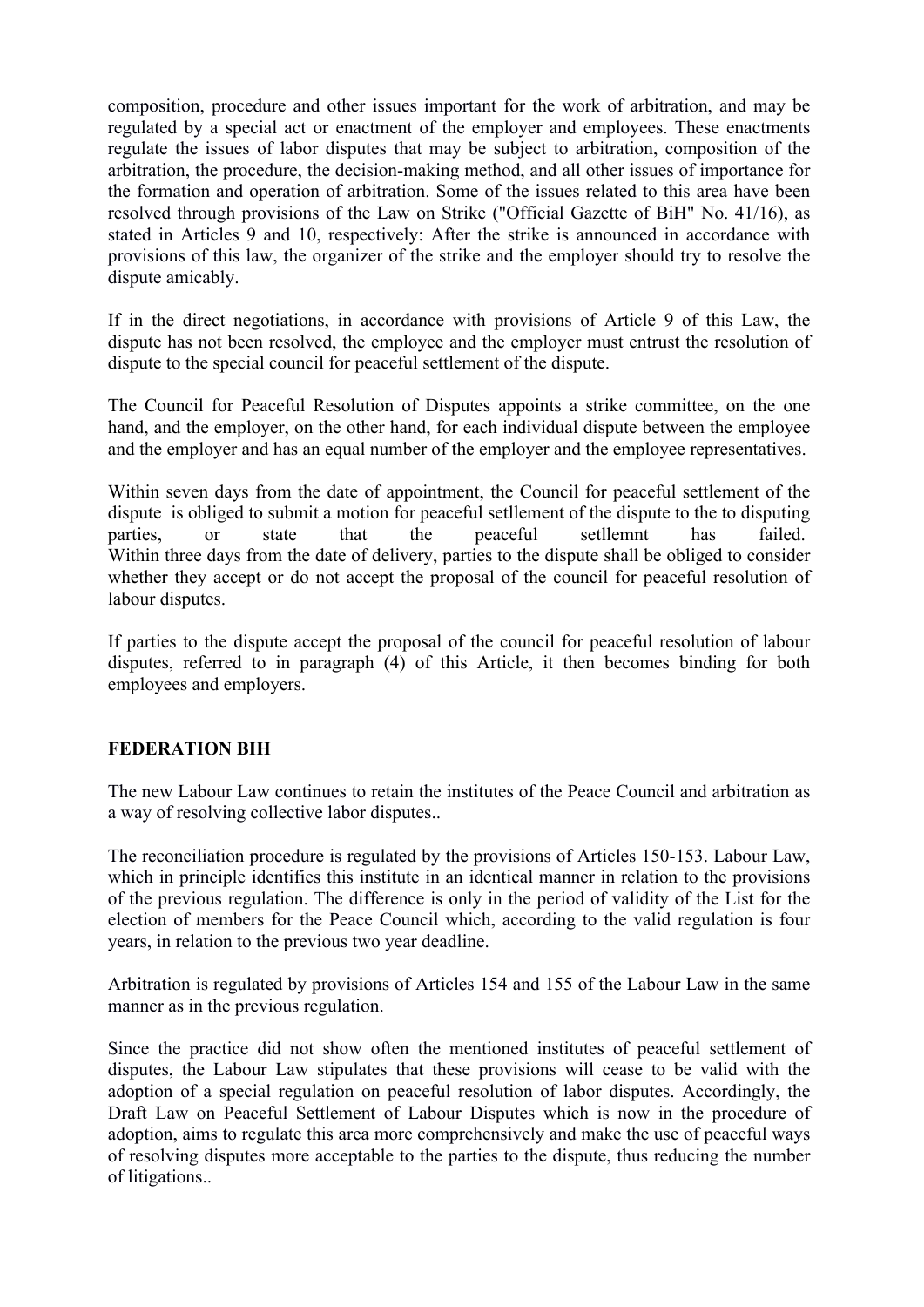The Collective Agreement on Amendments to the Collective Agreement for Civil Servants and Judicial Authorities in FBiH envisages an amendment to Article 48 in such a way that the costs of arbitration procedure (compensation for the work of the members of the Arbitration Panel), in the amount agreed jointly by the head of the civil service body and the representatives of the Trade Union, by mutual agreement with the members of the Arbitration Council, are jointly paid out from the funds of the trade union and the budget. The administrative and technical tasks for the Arbitration Council will be provided by the competent labor ministries.

# **REPUBLIKA SRPSKA**

The provision of Article 254 of the Labour Law prescribes that the disputed issues in the application of collective agreements are settled in accordance with the regulation on the peaceful resolution of labor disputes. The Law on the peaceful resolution of labor disputes regulates the manner and procedure for peaceful resolution of individual and collective labor disputes, the choice, rights and obligations of conciliators and arbitrators, as well as the way of establishing of a body for peaceful resolution of labor disputes, and other issues of importance for the peaceful resolution of labor disputes.

According to this Law, labor disputes are considered as individual and collective labor disputes. Individual labor disputes, for the purposes of this Law, are considered to be a disputeonthe termination of the employment contract, the offer and conclusion of a contract of employment under changed circumstances, non-payment of wages and compensation for at least three months, pecuniary damage and severance pays. Collective labor dispute, for the purposes of this law, is considered to be a disputeonthe conclusion, amendment, termination or application of a collective agreement, the exercise of the right to trade union organization, strike and other collective rights. Peaceful resolution of labor disputes is an alternative way of resolving labor disputes between parties in the labor dispute, with the involvement of third parties, which includes conciliation and arbitration. The parties to the labor dispute voluntarily decide on the approach to a peaceful resolution of the labor dispute, unless otherwise provided by this law. The parties to the labor dispute shall be appointed by the conciliators and arbitrators from the Directory of Conciliators and Arbitrators (hereinafter referred to as the Directory) in order to resolve the labor disputes peacefully. In the process of peaceful resolution of labor dispute, parties to the dispute, conciliators and arbitrators, or bodies for peaceful settlement of collective disputes in accordance with this Law. The Government of Republika Srpska established the Agency for the Peaceful Resolution of Labour Disputes, in order to handle tasks related to a peaceful resolution of labor disputes.

The Agency for the Peaceful Resolution of Labour Disputes shall submit reports on its work and work plans to the Government of Republika Srpska as its founder, for adoption in accordance with the Law on the Public Service System..

Article 5 of the Law on the Peaceful Resolution of Labour Disputes envisages, among other things, that the Agency for peaceful resolution carries out professional tasks related to education and professional development of conciliators and arbiters, and records on the procedures for peaceful settlement of labor disputes..

The Agency for the Peaceful Resolution of Labour Disputes of Republika Srpska became operational on 1 June 2010.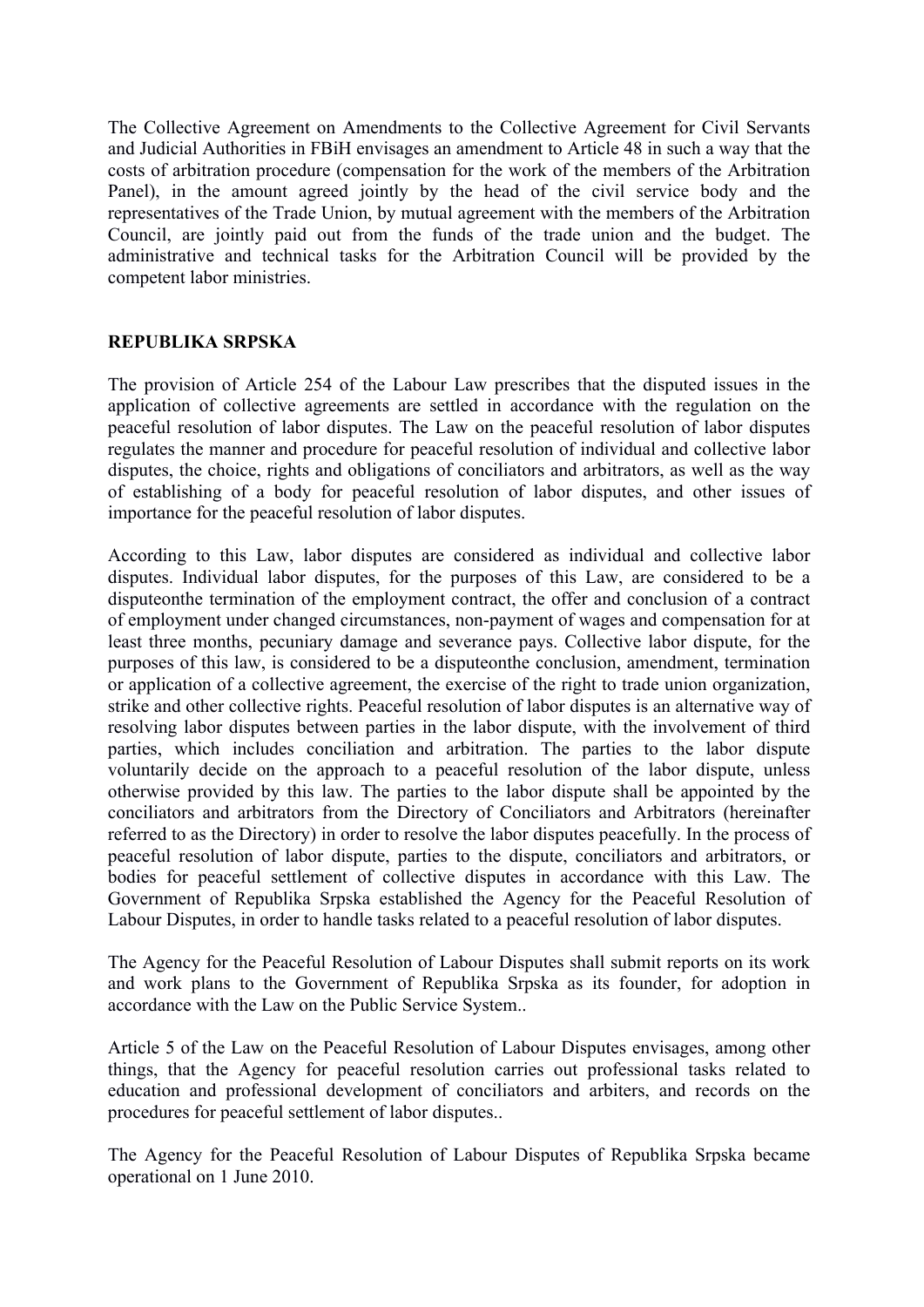From 01 January 2013 until 31 December 2013, total 190 cases were received, out of which 186 relate to individual and 4 to collective labor disputes. In that year, 186 individual disputes were resolved as follows: 108 agreements, 56 suspensions, 16 rejected and 6 rejected requests due to lack of jurisdiction. Four collective disputes were resolved, with three agreements reached and one dispute suspended.

From 01 January 2014 to 31 December 2014 total 676 cases were received, out of which 664 referred to individual and 12 to collective labor disputes. In the same year, 676 individual disputes were resolved as follows: 564 agreements, 93 suspensions, 1 suspension, 10 rejected and 8 rejected requests due to lack of competence. Twelve collective disputes were resolved, resulting in nine agreements and three suspensions.

From 01 Jnauary 2015 to 31 December 2015 total of 1806 cases were received, out of which 1783 referred to individual and 23 to collective labor disputes. In the same year, 1784 individual cases were resolved: 1586 agreements, 193 suspensions, 1 suspension, 2 rejected and 2 rejected requests due to lack of competence. Twenty-three collective agreements were resolved, resulting in nine agreements and fourteen suspensions.

From 01 January 2016 until 31 December 2016 total 6765 cases were received, out of which 6729 refered to individual and 36 to collective labor disputes. In the same year 6549 individual cases were resolved, namely: 1792 agreements, 4593 suspensions, 47 interruptions, 38 rejected and 79 rejected requests due to lack of competence. Thirty-six collective disputes were resolved as follows: twenty-two agreements, thirteen suspensions and one rejected.

# **BRČKO DISTRICT**

Articles 99 to 103 of the Brčko District Labour Law stipulate the mediation and arbitration. When resolving the dispute, the Peace Council is formed, whose decisions can be accepted and binding for both parties to the dispute; shall they not be accepted, solution will be sought before an authorized court..

Disputes can also be resolved by arbitration. When appointing arbitrators and arbitration councils, the arbitration is conditioned by collective contract, which has not been signed in Brčko District.

The peaceful resolution of collective labour disputes is regulated by provisions of Articles 99, 100 and 101 of the Labour Law of Brčko District, whereas the arbitration is regulated by the Articles 102 and 103 thereof.

# **Article 6, paragraph 4 - The right to strike- by law or by case law**

# **BOSNIA AND HERZEGOVINA**

The Law on Strike of Employees in BiH Institutions BiH<sup>116</sup> regulates the right to strike, the

<sup>116</sup> "Official Gazette of BiH" No. 41/16;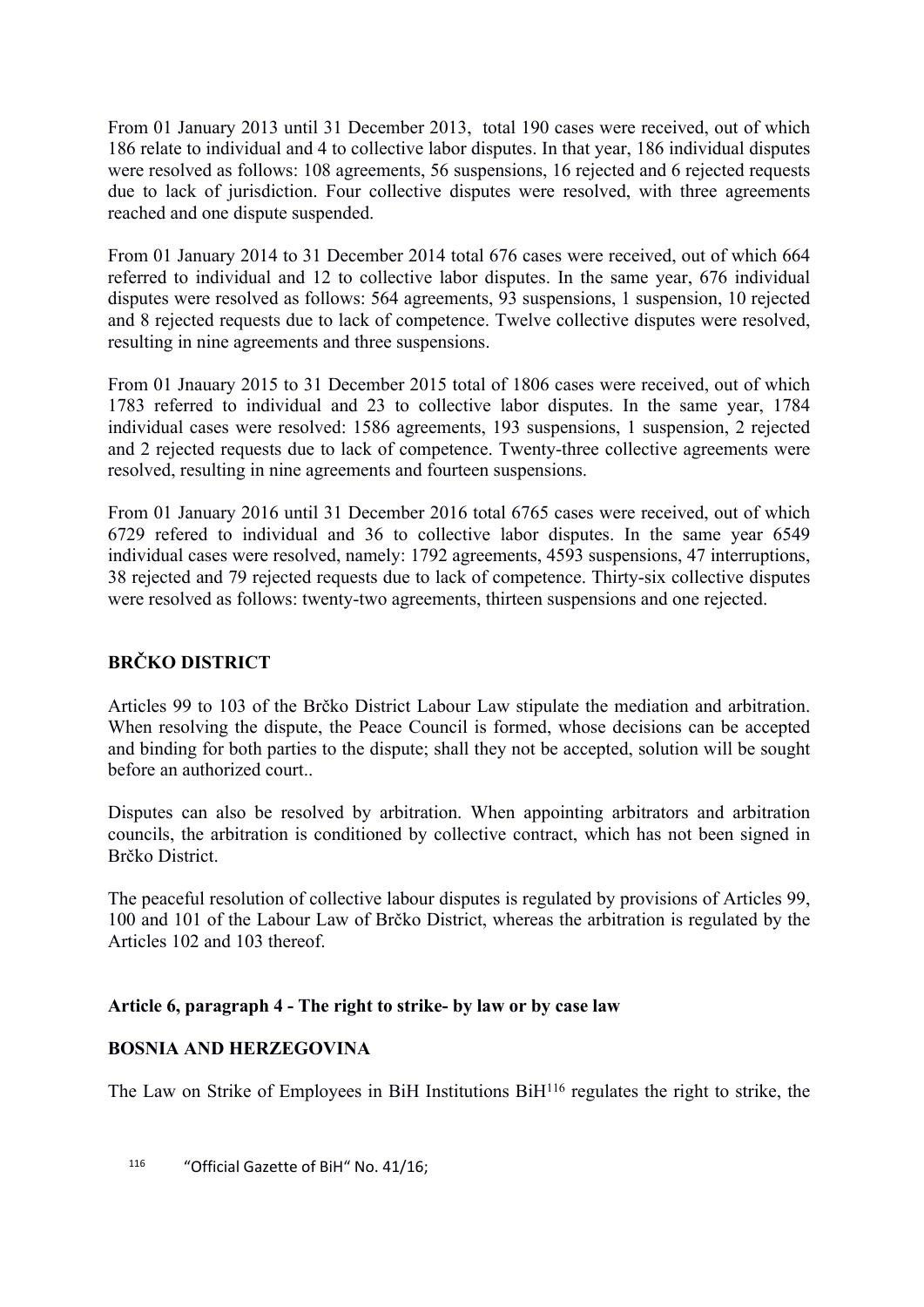procedure, conditions and manner of organizing the strike, as well as the rights and obligations of employees and employers during a strike in the institutions of Bosnia and Herzegovina.

The right to strike is also regulated by the Labour Law in Institutions of BiH.<sup>117</sup>

In BiH, workers are granted the right to strike. This right is regulated by laws that have been adopted at all levels of state organization. The aforementioned laws regulate the rights of employees to strike, the right of the trade unions to call for a strike, the right of an employer to exclude an employee from employment and other issues related to the strike. The union has the right to call for a strike and organize it for the purpose of protecting and exercising economic and social rights and interests of its members. A strike can be organized only in accordance with the applicable legal regulations, the rules of trade union on strike and collective agreements. Employees freely decide on their participation in the strike.

Article 95 of the Labour Law in BiH institutions stipulates that every representative trade union is entitled, in accordance with the law on strike and other regulations in force, to call for strike and implement it with the objectives of protecting and exercising economic and social rights and interests of employees, when:

- the issue in question is addressed to the employer;

- **-** the period of 15 days has elapsed since day the employer was addressed the issue;
- **-** there has been no resolution of the issue to that day;

**-** the employer was given a written notice on beginning of the strike, no later than 48 hours in advance.

Article 96 of the said law stipulates that, exceptionally from Article 95, an employee can not participate in a strike when:

- it is an employee with whom an agreement has been reached to resolve the dispute with arbitration;

- it is an employee who is employed in basic or maintenance services..

The employer determines his basic and maintenance services after consulting with representative trade unions. Participating in a strike, an employee does not breach official duty, nor can he be placed in a more unfavorable position than other employees for organizing or participating in a strike. An employee can not be compelled to participate in a strike in any way (Article 97).

Paragraph 4 of Article 97 stipulates that if an employee behaves contrary to Article 96, paragraph 1, which implies he is taking part in a strike, although an agreement has been reached with him to settle the issue in arbitration, or it is an employee employed in a basic or maintenance services and so, deliberately or by gross negligence, inflicts damage on the employer, constitutes a serious violation of official duty based on which can the contract of employment be terminated, without respect for the termination notice period in accordance with this law, and is obliged to to settle the the total amoung of damage caused to the employer.

#### 117 "Official Gazette of BiH" No. 26/04,07/05,48/05,60/10 and 32/13;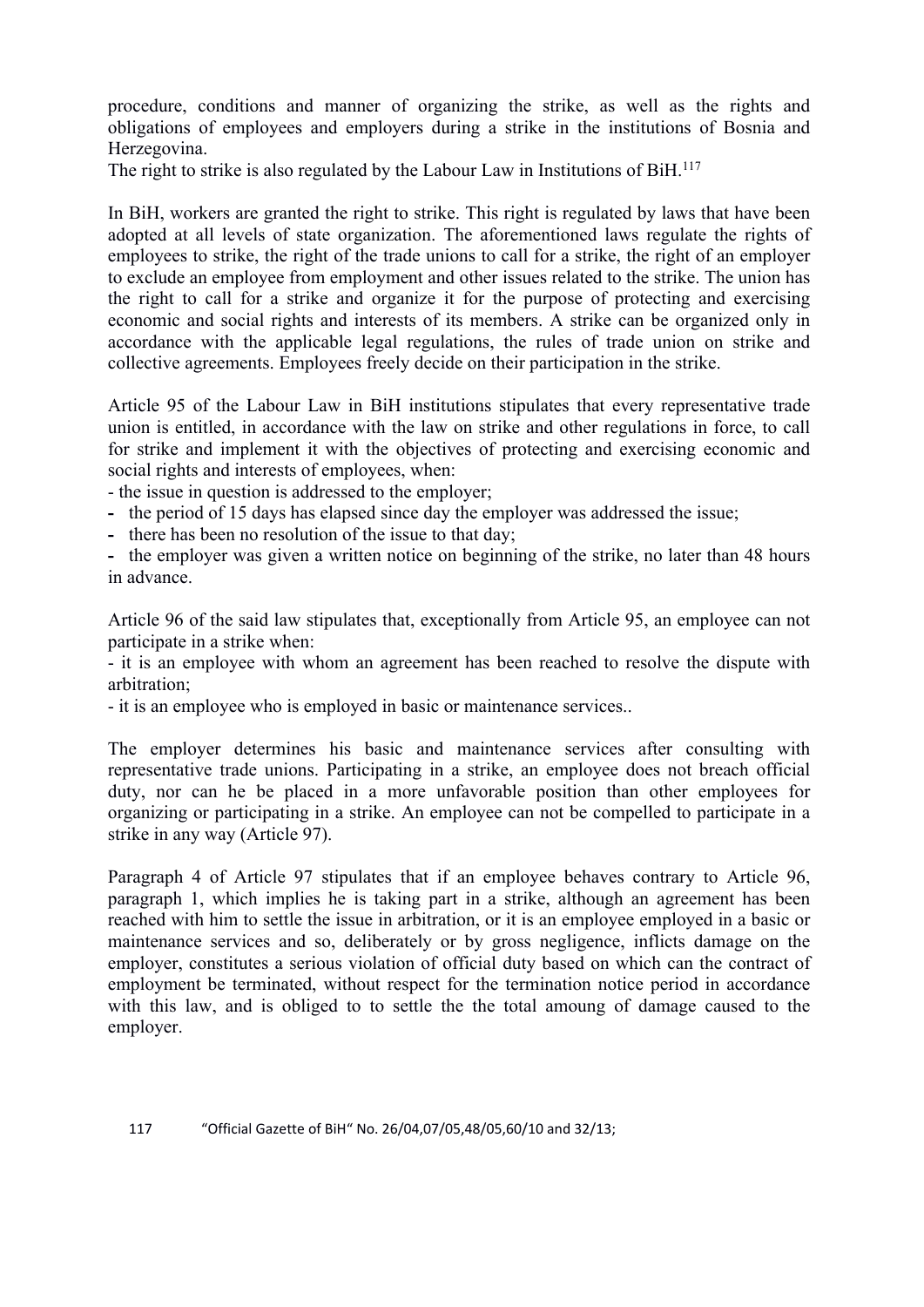## **FEDERATION BIH**

The new Labour Law still guarantees the right of workers to strike Article 156 which stipulates that the Trade Union has the right to call a strike and implement it for the purpose of protecting and exercising economic and social rights and the interests of its members. A strike can be organized only in accordance with the Law on Strike, the union's strike rules and the collective agreement..

Article 157 of this law provides for the protection of the workers, participants in the strike, in a manner prohibiting the placing of workers in a more unfavorable position than other workers for organizing or participating init. Penal provisions foresee a fine of BAM 1,000.00 to 3,000.00 and, in a repeated offence, a fine of BAM 5,000.00 to 10,000.00 for an employerlegal entity if placed in an unfavorable position of the employee for organizing or participating in the strike. Penalty for the employer-natural person as well as the responsible person with the employer in the capacity of legal entity, ranging between BAM 2.000,00 KM and BAM 5.000,00.

Provisions of the Law on the Strike<sup>118</sup> did not change over the reporting period, so the conditions for organizing and conducting the strike are still the same. However, the Draft Law on the Strike is currently in the procedure and, upon conslutations with social partners, it aims to adopt a regulation that will further specify the area in question and eliminate all possible obstacles for the lawful organization of the strike, as well as to encourage trade unions and employers to peacefully resolve the dispute and avoid the organization of a strike.

#### **REPUBLIKA SRPSKA**

The right to collective action of workers is guaranteed by the Constitution of Republika Srpska. Article 258 of the Labour Law stipulates that workers have the right to strike in accordance with a special law. This law is the Law on the Strike, which regulates the process of organized interruption of work, in which workers can realize protection of professional, economic and social rights. This law defines a strike as an organized interruption of work, which can be organized in the company, also established with another legal and natural person. A strike can be organized in a sector or activity, or as a general strike for the territory of Republika Srpska. A strike can also be organized as a warning strike, which can last no longer than one hour.

Furthermore, the Law regulates that workers freely decide on participation in the strike. The employer can not prevent workers from organizing a strike and participating in it, nor use threats and coercion to end the strike, and allow higher wages or other more favorable working conditions for workers who do not participate in the strike on grounds of nonparticipation. However, the workers in sectors or specific activities of general interest, can exercise the right to strike under specially prescribed conditions.

Article 11 of the Law on Strike regulates the issue of strikes in activities of general interest. According to this provision in activities of general interest or in an activity whose termination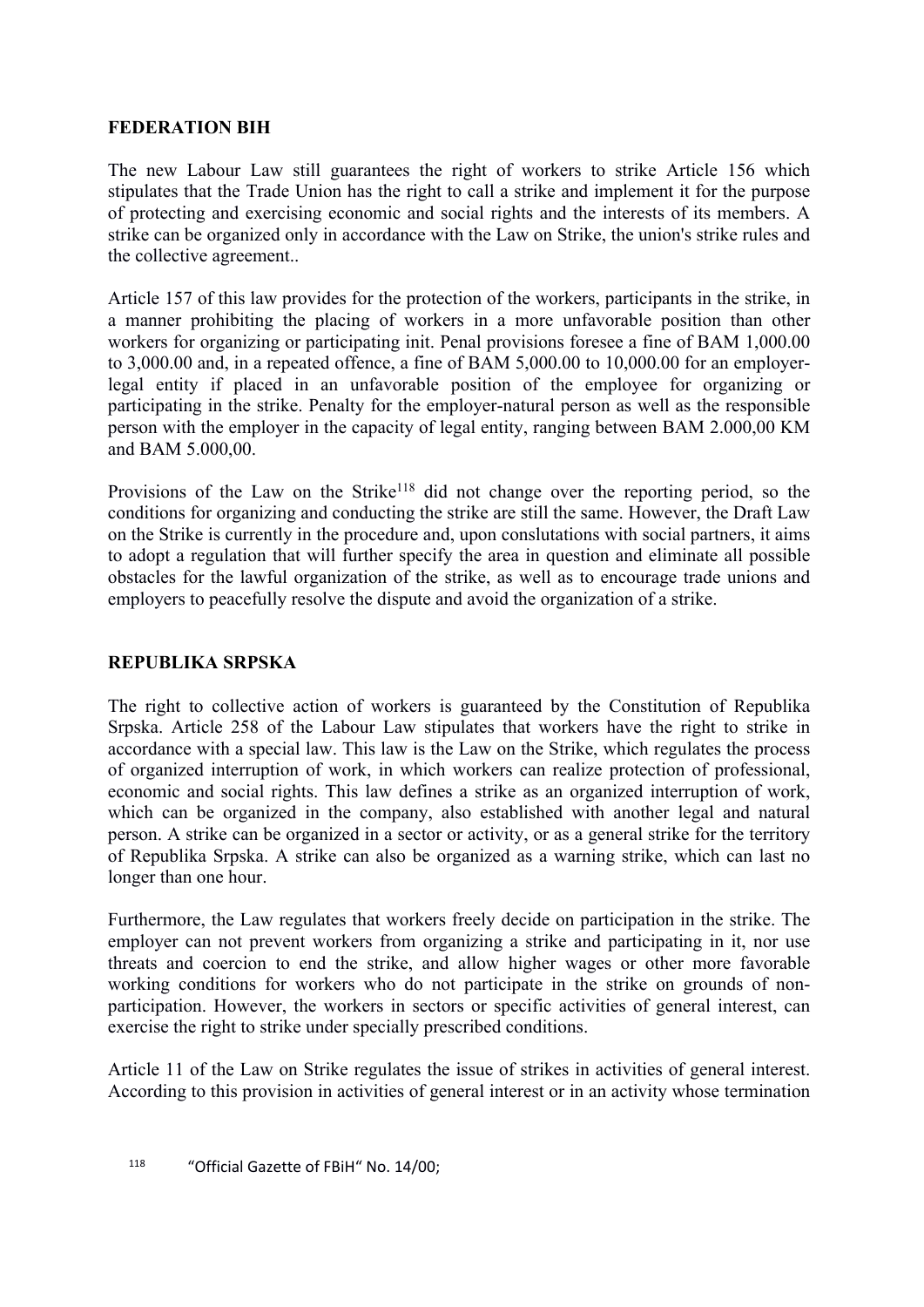could endanger the life and health of people or cause a large scale damage, the right to strike may be exercised if the special conditions laid down by this Law are fulfilled..

Activities in the sense of paragraph 1 of this Article are activities performed by the employer in the field of: electric power; water supply; railway traffic; air traffic and air traffic control; public radio broadcasting services; postal traffic; communal activities; fire protection; health and veterinary protection and social care for children and social protection. For the purpose of this Law, the activities of importance for the functioning of the public administration system and the security of the Republic in accordance with the law, as well as the activities necessary for the fulfillment of obligations established by international agreements in the abovementioned activities, are of general interest.

The labor legislation of Republika Srpska does not regulate the issue of collective action by employers..

There are no special measures taken, such as programs, action plans, projects, etc. for implementation of the legislative framework. Pursuant to the provisions of Article 263 of the Labour Law, supervision over the application of the legislative framework regulating the issues of organizing a strike is carried out in accordance with the Law on Inspections by the Republic Administration for Inspection Affairs through the Labour Inspectorate.

In the beginning of 2013, four RS trade unions in the field of public administration went on strike in Republika Srpska: education; judiciary; administration and internal affairs. The union of Republika Srpska's syndicates organized a strike regarding the adoption of the new Labour Law December in 2015.

# **BRČKO DISTRICT**

The right to strike of employees in companies or bodies of the Brčko District is regulated by the Law on Strike<sup>119</sup>, which prescribes the rights of employees to exercise their constitutional right to strike in Brčko District in order to protect their economic and social rights.

From 2012 throughout the end of 2016, the Labour Inspectorate performed one control of application of the Law on strike and organization of strike by the trade union organization.

There were no strikes in the Brčko District Police for the reference period covered by this report.

#### **Article 21 – The right to information and consultation**

With a view to ensuring the effective exercise of the right of workers to be informed and consulted within the undertaking, the Parties undertake to adopt or encourage measures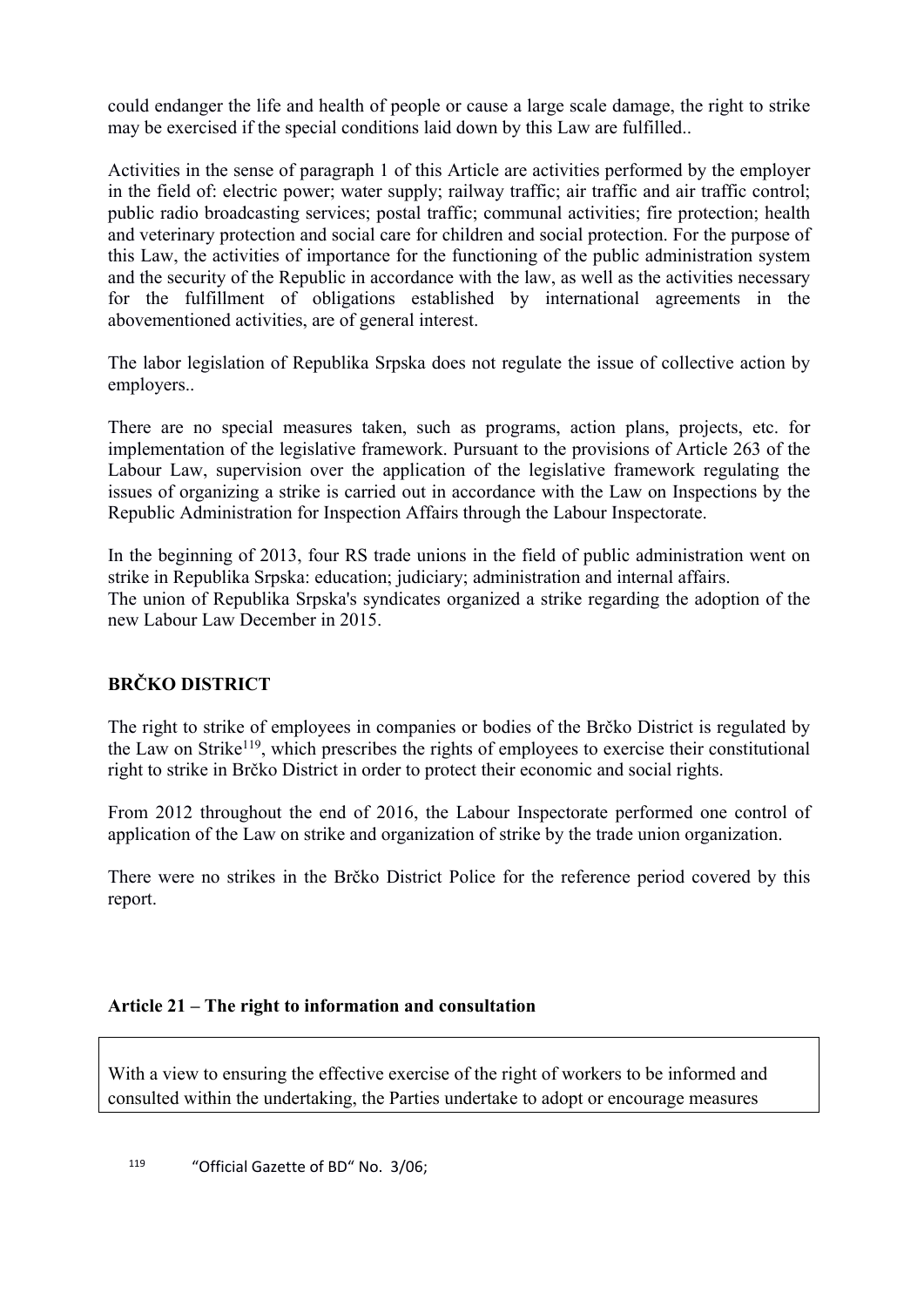enabling workers or their representatives, in accordance with national legislation and practice:

To be informed regularly or at the appropriate time and in a comprehensible way about the economic and financial situation of the undertaking employing them, on the

understanding that the disclosure of certain information which could be prejudicial to the undertaking may be refused or subject to confidentiality; and

To be consulted in good time on proposed decisions which could substantially affect the interests of workers, particularly on those decisions which could have an important impact on the employment situation in the undertaking.

## **BOSNIA AND HERZEGOVINA**

International instruments ratified by Bosnia and Herzegovina within the meaning of Article 21 of the European Social Charter / revised are as follows:

- **-** ILO Convention No. 98 on the Right to Organize and Collective Bargaining, 1949,
- **-** ILO Convention No. 87 on Freedom of Association and Protection of the Right to Organize, 1948,
- **-** ILO Convention No. 158 on Termination of Employment, 1982,
- **-** ILO Convention No. 161 on Occupational Health Services, 1985,
- **-** ILO Convention No. 174 on the Prevention of Major Industrial Accidents, 1993,
- **-** ILO Convention No. 175 on part-time work, from 1994,
- **-** ILO Convention No. 176 on Safety and Health in Mines, 1995, and
- **-** ILO Convention No. 184 on Safety and Health in Agriculture, 2001..

Article 4 of the Law on Freedom of Access to Information in BiH<sup>120</sup>, regulates the right of access to information, stating that a natural and legal person have the right to access information that is under control of a public authority, whereas each public authority has a corresponding obligation to publish such information.

Article 19 of the Labour Law in the Institutions of BiH stipulates that each public authority shall appoint an information officer to processes requests made in accordance with the respective law.

Article 89, paragraph 2 of the Labour Law in BiH institutions provides for the right on consutation between the employer and a trade union, when adopting a work regulations.

Article 94, paragraph (1), item a) of the Labour Law in the Institutions of BiH provides for the right of a representative of the trade union to be consulted prior to adoption of a general actonthe working status and salaries of its members..

Article 20 of the Ruleboos on Conduct and Disciplinary Policy of Police Officilas regulates the lawfulness of the police officers' remarks, stating that the police officer has the right to be temporarily informed of the charge of violation of his official duty and evidence as well as the right to respond in writing to the charge or to have his or her statement in writing.

120 "Official Gazette of BiH" No. 28/00, 45/06, 102/09 and 62/11;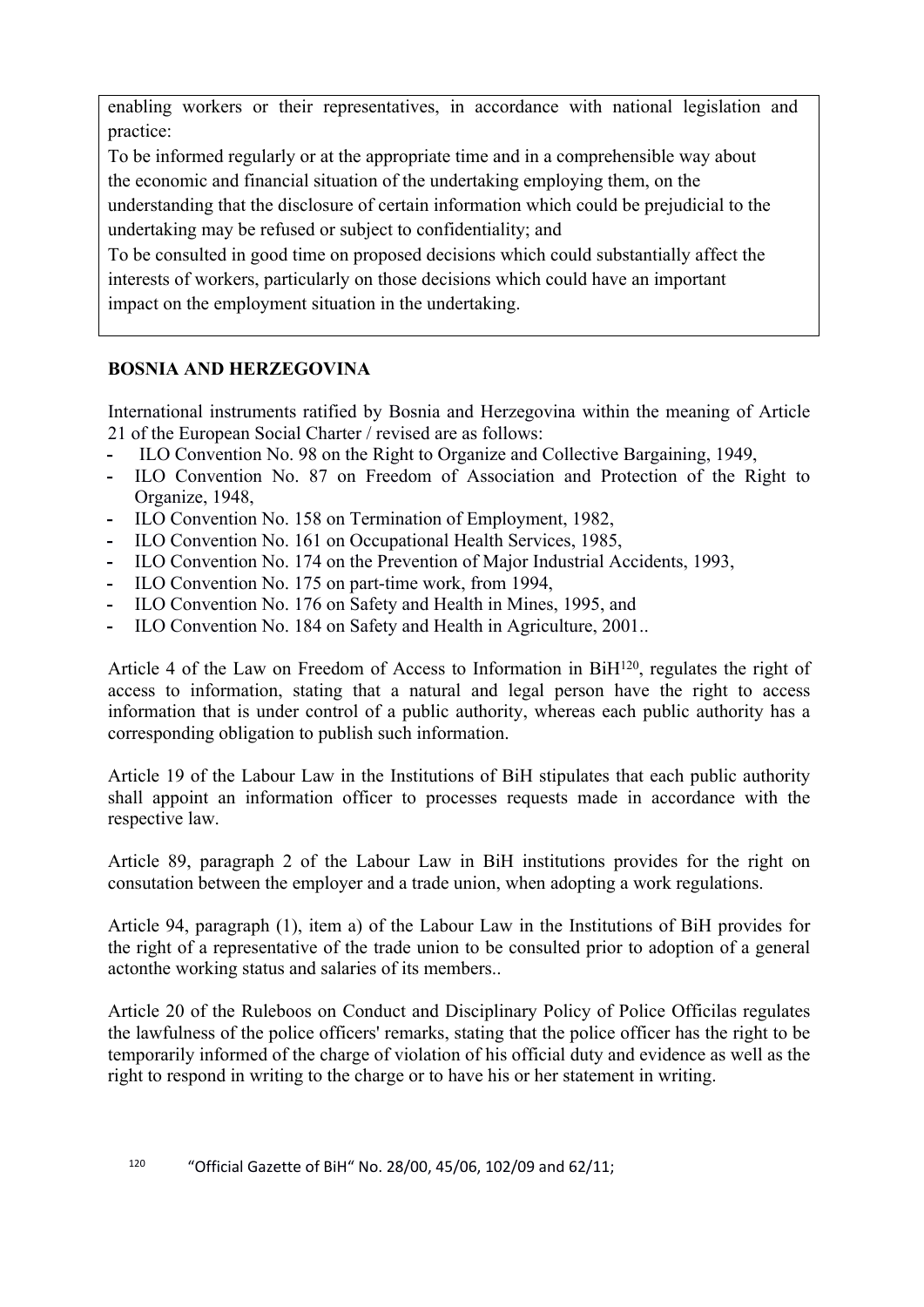Article 4 of the Law on Freedom of Access to Information<sup>121</sup> stipulates that every natural or legal person has the right to access information that is under the control of public authority, whereas each public authority has a corresponding obligation to publish such information. The competent public authority will determine the exceptions under which it is reasonably established that the requested information includes personal interests related to the privacy of a third party (Article 8).

Article 23 of the said Law stipulates that every applicant has the right to file an appeal in the administrative procedure on any decision made in terms of the Law on Freedom of Access to Information, to the head of the public body that made the decision. This right should be considered and appreciated solely through the application of the Labour Law in BiH institutions, that is, through the fact that this law is applied to institutions and bodies of BiH, employees in institutions that are explicitly excluded from the Civil Service Law in BiH institutions, employees who are employed in public enterprises of BiH, legal entities founded by BiH institutions, associations and foundations of BiH, inter-entity corporations and other institutions for exercising additional competencies in BiH, unless otherwise determined by other law, as well as for civil servants, unless it is contrary to the Law on State services in the institutions of BiH, as stipulated by the Article 1 of the Labour Law in BiH institutions.

The right of workers to information and consultation in the enterprise is provided in institutions in different ways. One of the basic principles of work of all institutions is transparency, which is provided not only through the application of the Labour Law, but through the series of other laws and bylaws. All acts adopted by the BiH Council of Ministers are public and being published in the "Official Gazette of BiH", as official means of communication, including the web portals of institutions. This also applies to economic indicators, as well as through reports on the operation of institutions that are available on the web. old members of the institution, and audit reports on the website of the Audit Office of institutions.

Timely consultation is ensured through series of laws and by-laws, so that, for example, through the application of the Rules for consultation in the drafting of legal regulations, all stakeholders, employees, as well as all interested parties, can give their suggestions and objections to legal acts that are in the process of public consultations, which are binding for all institutions. Also, Decisionsonthe interests of workers shall be published on the Ministry's notice board, or forwarded to the organizational units for further action in terms of communicating them to employees, whereas each decision contains a legal remedz clause, thus protecting the right of workers from inadvertent or deliberate abuses.

## **FEDERATION OF BOSNIA AND HERZEGOVINA**

Article 21 of the European Social Charter / Revised /, in the Federation of Bosnia and Herzegovina is regulated by the Labour Law, the Civil Service Law in FBiH and the General Collective Agreement for the territory of the Federation of Bosnia and Herzegovina.

The new Labour Law regulates the participation of workers in decision-making through the Employee Council. Article 119 of the same law establishes the right of an employee, working with an employer sponsoring at least 30 workers, to form an employee council, to represent

<sup>121</sup> "Official Gazette of BiH" No. 28/00 45/06, 102/09, 62/11 and 100/13;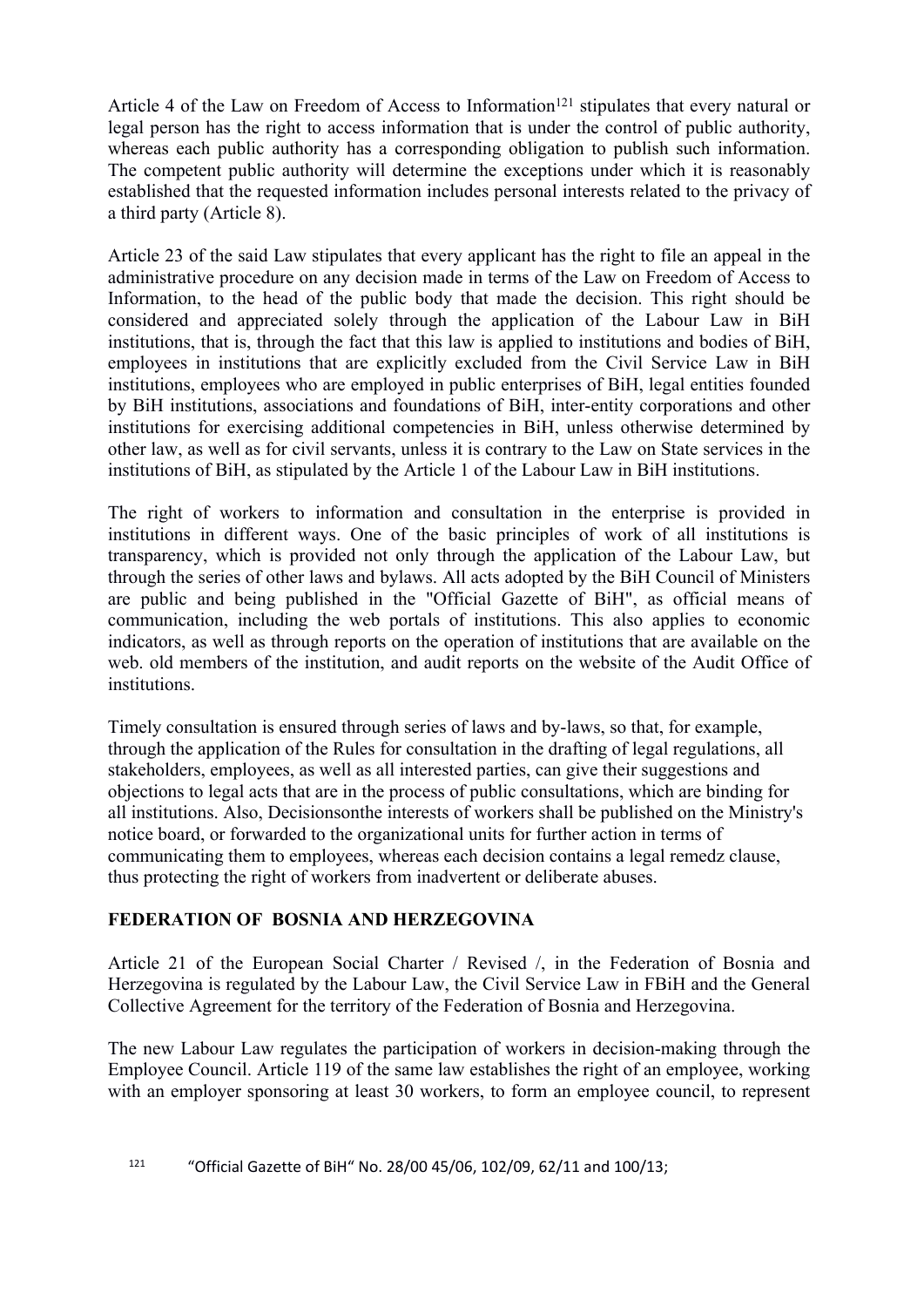them in protection of their rights and interests. If the Employee Council has not been formed with the employer, the trade union has obligations and powers relating to the powers of the Employee Council thereof. In accordance with Article 120 of the Labour Law, the Employee Council is formed on the proposal of a representative trade union or at least 20% of employees employed by the employer. The manner and procedure for establishing of the Employee Council, as well as other issues related to the work and activities of the Employee Council, are regulated by a separate Law on Employees' Council.

The Labour Law provides that an employer who has more than 30 workers employed and who intends to cancel a contract of employment for at least five workers, over a period of three months, for economic, technical or organizational reasons, such employer is obliged to consult the Employee Council and the Trade Union. Also, the law provides for the obligation to consult with the trade union or the employee council, when adopting a labour regulations.

The Labour Law stipulates the duty of the employer to enable the worker to become familiar with regulations related to employment and occupational safety and health, and regulations defining the organization of work..

The Law on Employees' Councils did not change over the reporting period.

## **REPUBLIKA SRPSKA**

Article 21 of the European Social Charter / revised /, which relates to the right to information consultation, has been implemented in Republika Srpska through the Labour Law, the Inspection Act, the Law on Workers' Advice, the Occupational Safety and Health Act<sup>122</sup> and the General Collective Agreement.

The Labour Law does not contain provisions that stipulate the obligation to inform and consult workers. There is only the obligation to consult the unions when it comes to the adoption of the labour regulations and the redundancy of workers (Article 3, paragraph 5 and Article 163). A number of provisions contain the Law on Workers 'Advice, which regulates the manner and procedure for the establishment of workers' councils with the employer, which the employer is obliged to inform about the state of protection at work and working conditions, the movement of salaries and other issues of importance for the material and social position of workers). When making decisions, the employer is obliged to consider the opinions and suggestions of the council, and if not accepting them, he is obliged to inform the council in a timely manner about the reasons for non-acceptance.

Pursuant to Article 15, paragraph 1, item v) of the Law on Protection at Work, the employer is obliged, inter alia, to: inform workers and their representatives about the introduction of new technologies and means of work, as well as the dangers of injury and damage to health resulting from their introduction or, in such cases, issue appropriate safe work instructions.

In Article 26, The Law on Council of Workers records the obligations of the employer regarding the workers' councils in terms of certain informationonemployment, where "the Council has the right to give opinion and suggestions to the employer in order to improve the

<sup>122</sup> "The Official Gazette of Republika Srpska" number 1/08 and 13/10**;**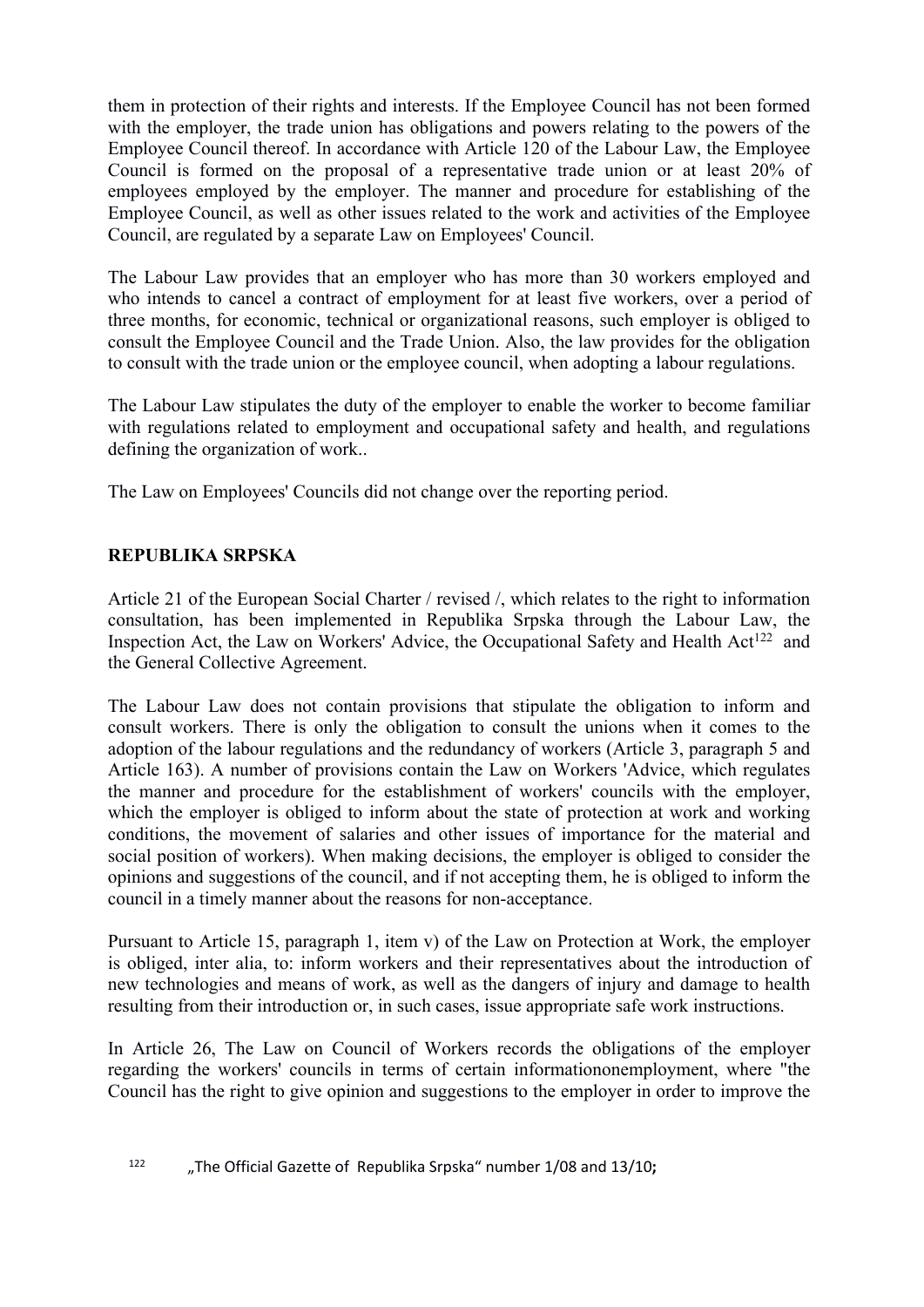working conditions and safety at work, daily meals, transport and work, providing of material assistance to workers with a weaker material condition, as well as in cases of termination of employment contracts for older and disabled persons, introducing overtime work, night work and shift work, eliminating blackmail and other issues that advice is considered important for the exercise and protection of workers' rights. The council monitors fulfillment of legal obligations of the employer in relation to the registration of workers for health, pension and disability insurance and regular payment of contributions on those grounds, and if identifies that the employer fails to execute such obligations, it may undertake necessary measures to protect the rights of the worker (address the issue to the competent Labour Inspectorate, etc.). The Council may consider individual requests and proposals of workers regarding the exercise of their rights, on which they will give their opinion to the employer and inform the applicants thereof."

Article 29 of the Law on Councils stipulates that the employer is obliged to inform the council about the state of protection at work and working conditions, the movement of salaries and other issues of importance for material and social position of workers, also representing aspects of employment.

In the Article 55, The General Collective Agreement stipulates that the employer is obliged to inform the employees, i.e. their representatives about the rights, duties and responsibilities, in particular from the Labour Law and Collective Agreement, wages, working conditions, the manner of protection of workers' rights, general situation and prospects and activities of the employer, as well as plans for future development, employment perspectives, working conditions and job safety. Furthermore, the employer is obliged to inform the employee about all activities related to determining of cessation of the need for workers, and inform each employee personally about the possibilities for solving his employment status.

However, the trade union has the right to require from the employer additional information significant for exercise of employee rights, other than the information representing the business secret of the employer.

There are no special measures taken, such as programs, action plans, projects, and the rest for the implementation of the legislative framework. Pursuant to the provisions of Article 263 of the Labour Law, supervision over the application of the legislative framework regulating information and consultation issues is performed in accordance with the Law on Inspections by the Republic Administration for Inspection Affairs through the Labour Inspectorate.

All employees in Republika Srpska have the right to information and consultation provided for by the Labour Law, the Law on Protection and the General Collective Agreement. However, the information that employees receive through employee advice can not have employees in the police, judiciary and administration, because they have no right to establish a worker's advice.

## **BRČKO DISTRICT BIH**

In Brčko District, Article 21 of the European Social Charter / Revised / is regulated by the folowing regulations: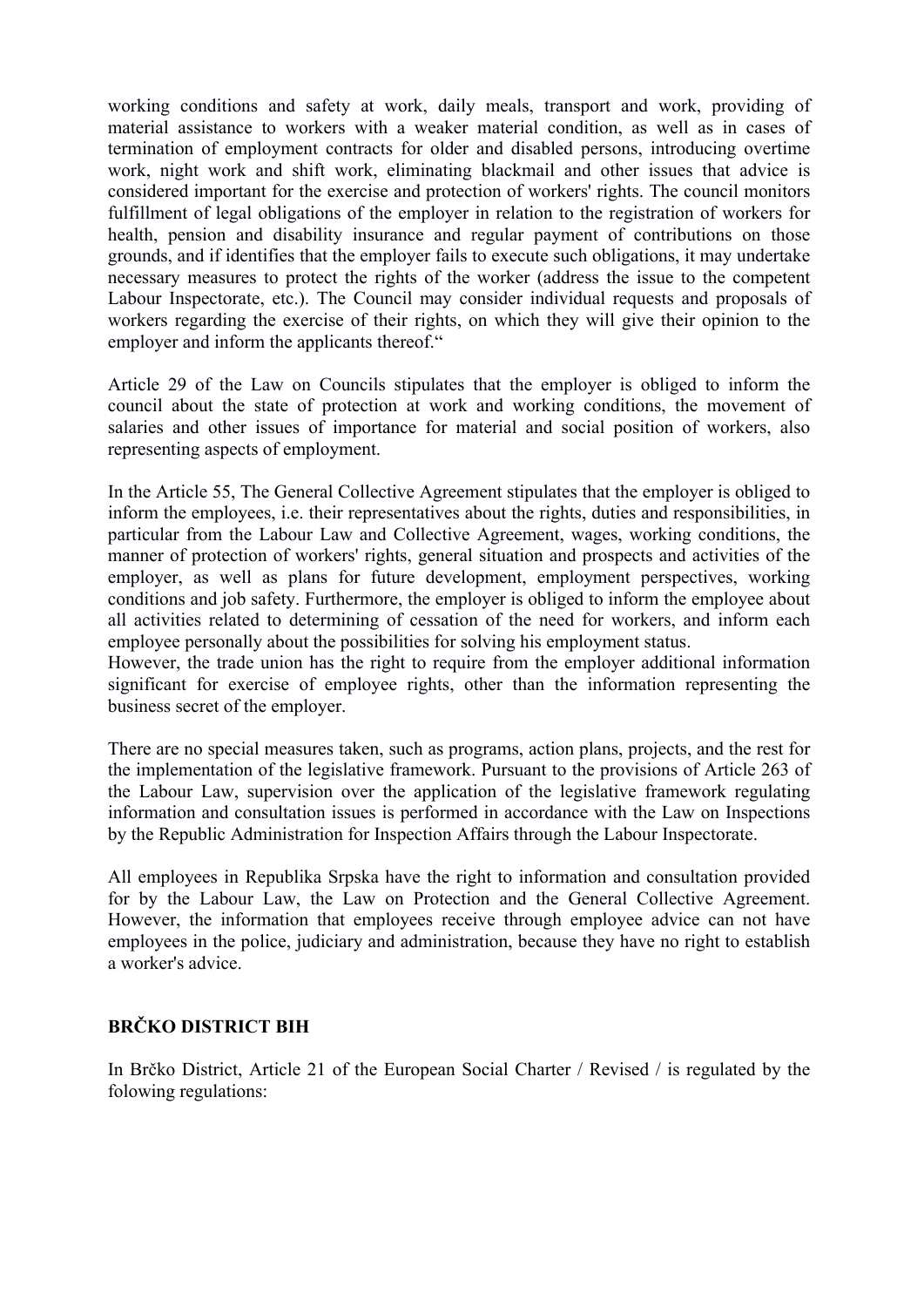- Statute of the Brčko District of BiH consolidated text;<sup>123</sup>;
- Brčko District Labour Law consolidated text<sup>124</sup>;
- Law on Civil Service in the Authorities of the Brčko District<sup>125</sup>:
- Law on Police Officials of Brčko District<sup>126</sup>:

**-** The Law on Occupational Safety and Health Protection of Workers at Deployed in the Brčko District<sup>127</sup>:

- **-** Law on Salaries of Employees in the Bodies of the Brčko District Administration 128;
- **-** Labour Regulation for the Employed with Authorities of Brčko District administration 129.

Articles 17 and 18 of the Brčko District Statute have established the principle of the right to information and the obligation of the institution to respond to the request of a person for providing information in accordance with the law. In order to implement this principle, appropriate legal and subordinate solutions and provisions from the acts of private legal entities are envisaged.

Article 92, paragraphs 1 and 4 of the Law on the Work of the Brčko District, stipulate the duty of an employer sponsoring more than 15 employees to issue and publish on the billboard of the employer a rulebook regulating salaries, organization of work and other issues important for the relationship between employees and the employer, in accordance with the law and collective agreement, which enters into force on the eighth day from the date of publication.

Regarding the issue related to the obligation to inform the employees, we note that Article 39, paragraph 5 of the Law on the Work of the Brčko District, establishes the duty of the employer to enable the employee to become familiar with the regulations on labour relations and regulations in the field of occupational protection within 30 days from the day the employee starts the employment.

Articles 78, 83, 84, 92, paragraphs 2 and 4, Article 93, Article 94 and Article 95 thereof, determine the duty of the employer to consult with the trade union (in case of termination of the employment contract of the trade union commissioner) , The Employee Council (in case of dismissal of employees due to economic, technical or organizational reasons), and the obligation to form a Council of employees, to represent them before the employer in protection of their rights and interests.

Articles 44, 45, 46, 47, 48, the Law on Safety and Health Protection of Workers at the Brčko District define the obligations of the employer.

- <sup>123</sup> "Official Gazette of BD" No. 2/10;
- <sup>124</sup> "Official Gazette of BD" No. 19/06, 19/07, 25/08, 20/13, 31/15 and 1/15;
- <sup>125</sup> "Official Gazette of BD" No. 9/14, 37/15, 48/16 and 9/17;
- <sup>126</sup> "Official Gazette of BD" No. 41/07, 4/08, 36/09, 60/10;
- <sup>127</sup> "Official Gazette of BD" No. 20/13;
- <sup>128</sup> "Official Gazette of BD" No. 14/06, 41/06 and 3/13;
- 129 "Official Gazette of BD" No. 17/15 and 12/17;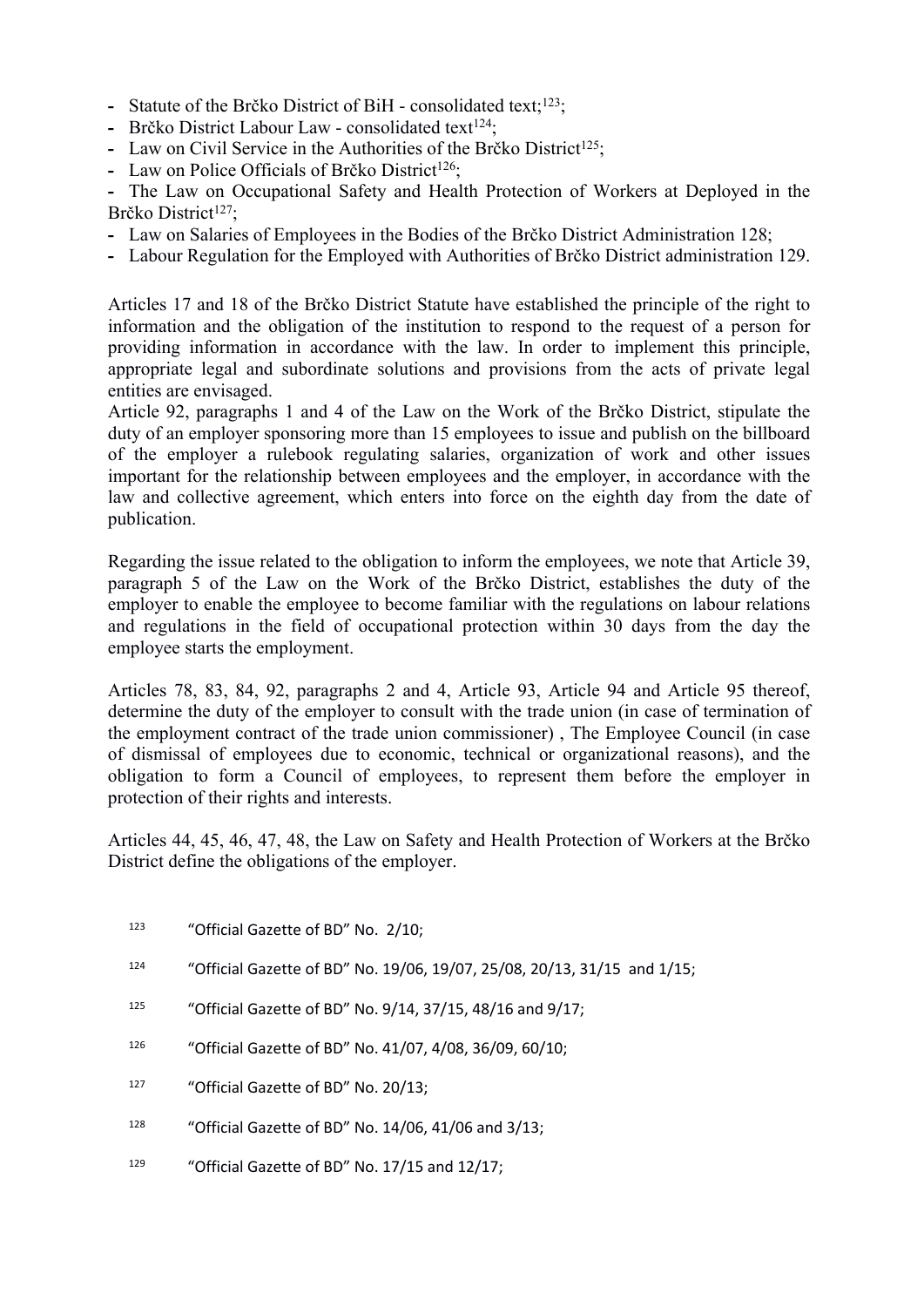The Rulebook on Internal Organization and Systematization of the Policies of the Brčko District, prescribes the entire organizational structure of the Brčko District Police, all working positions, job descriptions, all duties and responsibilities, and also relates to ongoing cooperation between organizational units and employees within the organizational units.

## **Article 22 - Right of workers to take part in the determination and improvement of the working conditions and working environment**

With a view to ensuring the effective exercise of the right of workers to take part in the determination and improvement of the working conditions and working environment in the undertaking, the Parties undertake to adopt or encourage measures enabling workers or their representatives, in accordance with national legislation and practice, to contribute:

To determination and the improvement of the working conditions, work organisation and working environment;

To protection of health and safety within the undertaking;

To organisation of social and socio-cultural services and facilities within the undertaking;

To supervision of the observance of regulations on these matters.

## **BOSNIA AND HERZEGOVINA**

International instruments ratified by Bosnia and Herzegovina in terms of the Article 22 of the European Social Charter / revised are as follows:

- **-** ILO 13 White Led (Painting Convention, 1921
- **-** ILO 14 Weekly Rest (Industry) Convention, 1921
- **-** ILO 81 Labour Inspectorate Convention, 1947
- **-** ILO 106 Weekly Rest (Commerce and Offices) Convention, 1957,
- **-** ILO 119 Guarding of Machinery Convention, 1963
- **-** ILO 129 Labour Inspectorate (Agriculture) Convention, 1969
- **-** ILO 131 Minimum Wage Fixing, 1970
- **-** ILO 132 Holidays with Pay Convention (Revised), 1970
- **-** ILO 135 Workers' Representatives Convention, 1971
- **-** ILO 136 Benzene Convention, 1971
- **-** ILO 139 Occupational Cancer Convention, 1974
- **-** ILO 144 Tripartite Consultation (International Labour Standards) Convention 1976,
- **-** ILO 151 Labour Relations (Public Service) Convention, 1978,
- **-** ILO 154 Collective Bargaining Convention, 1981
- **-** ILO 155 Occupational Safety and Health Convention, 1981
- **-** ILO 158 Termination of Employment Convention, 1982
- **-** ILO 161 Occupational Health Services Convention, 1985
- **-** ILO 162 Asbestos Convention, 1986
- **-** ILO 174 Prevention of Major Industrial Accidents Convention, 1993
- **-** ILO 175 Part-Time Work Convention, 1994
- **-** ILO 176 afety and Health in Mines Convention, 1995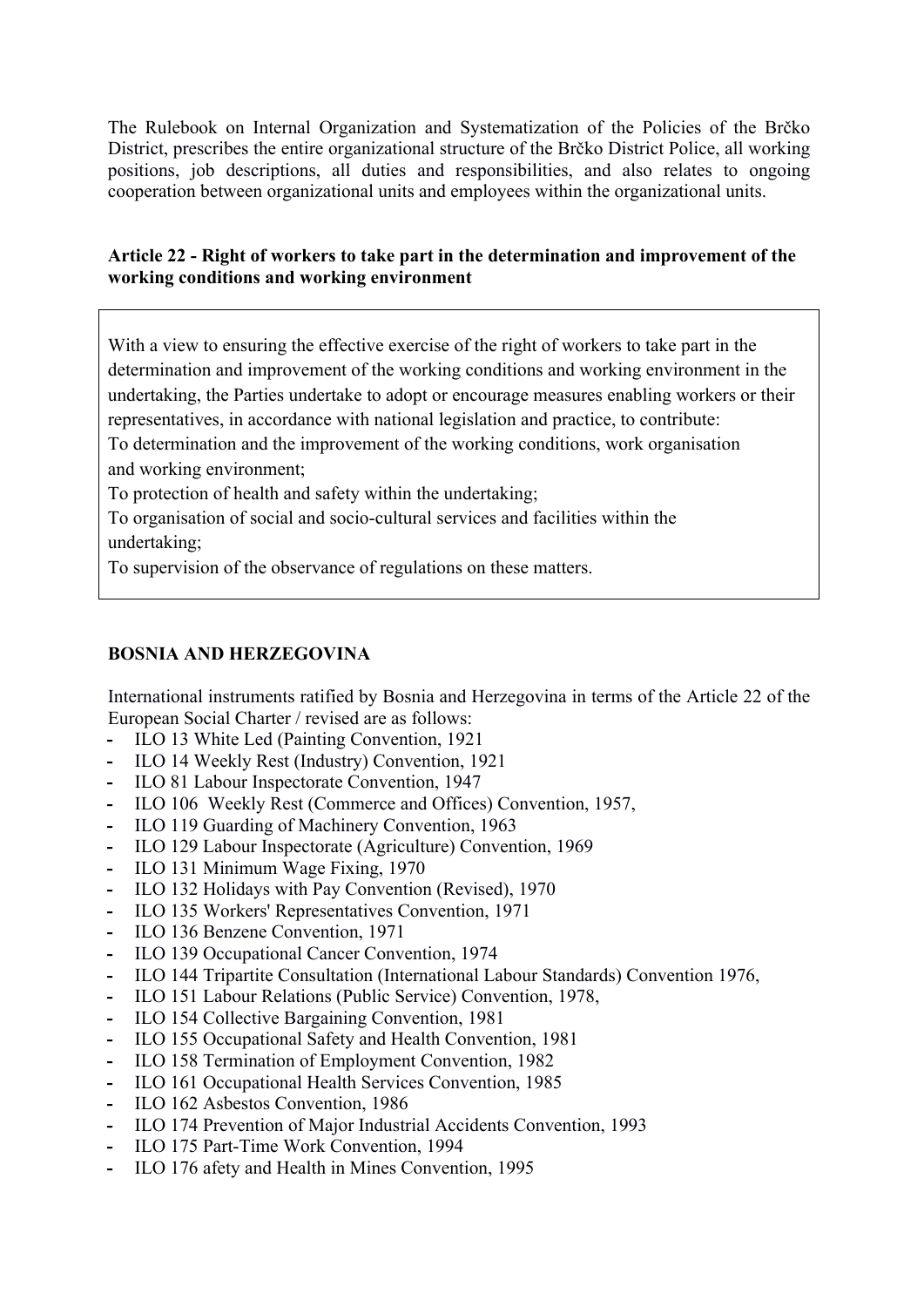- **-** ILO 177 Home Work Convention 1996
- **-** ILO 183 Maternity Protection Convention, 2000
- **-** ILO 184 Safety and Health in Agriculture Convention, 2001
- **-** ILO 187 Promotional Framework for Occupational Safety and Health Convention 2006.,
- **-** Maritime Labour Convention, 2006, and
- **-** ILO 188 Work in Fishing Convention 2007

The Law on Police Officials of BiH<sup>130</sup>, more precisely, its Article 97 defines the work under the special conditions, as follows:

- 1. A police officer is obliged to work under special conditions in cases where such conditions are necessary for the execution of the tasks of the police authority;
- 2. Special conditions shall be deemed as follows: work on an emergency schedule, two-hour shift work, shift work, work on Saturdays, Sundays and holidays and other days of free time, work at night and work in certain locations;
- 3. Other modes of operation under special conditions may be determined if a security situation requires it or if it is the only way to perform certain tasks that can not be delayed or must be completed within a specified time limit;
- 4. The responsible manager shall specify in more detail the reasons from which other modes of operation under the special conditions referred to in paragraph 3 of this Article may be determined, and may authorize other police officers working in managerial positions to do so;
- 5. For the tasks referred to in paragraph (2) of this Article, police officers shall be entitled to compensation in cash or in free time. At the proposal of the manager, the Minister will determine the method of payment and the amount of these fees by a by-law.

**-** The specific working conditions and the manner of exercising certain rights of police officers are also regulated by the Law on Work in the Institutions of BiH, as follows:

- **-** Article 30 to Article 31, Absence from work;
- **-** Article 32 to Article 33, Protection of employees;
- **-** Article 34 to Article 43, Protection of motherhood;
- **-** Article 44 to 48, Protection of employees temporarily or permanently incapable of work..

Provisions of the Labour Law in the institutions of BiH (Article 89), stipulate that the employer adopts a labor regulations that specify organization of work and other issues important for the employee and the employer, in accordance with the law, and the employees are allowed to participate in the determination and improvement of working conditions and work environment in, a way that in the process of adopting regulations defining the organization of work and other issues of importance to employees, they are adopted in consultation with the trade union. Additionally, participation in determining and improving the working conditions and work environment is provided through informing employees of the contents of all acts in adoption procedure, as well as the adopted acts by pubiciying them on the company's, i.e. employer's notice boards, web pages or the official gazette, in accordance with the law. As for the issues regarding the health protection and occupational safety within institutions, i.e. enterprises, as well as organization of social and socio-cultural services, and the supervision over the compliance with regulations in these matters, the entity's regulations are applied, according to the place of residence of the employee. In the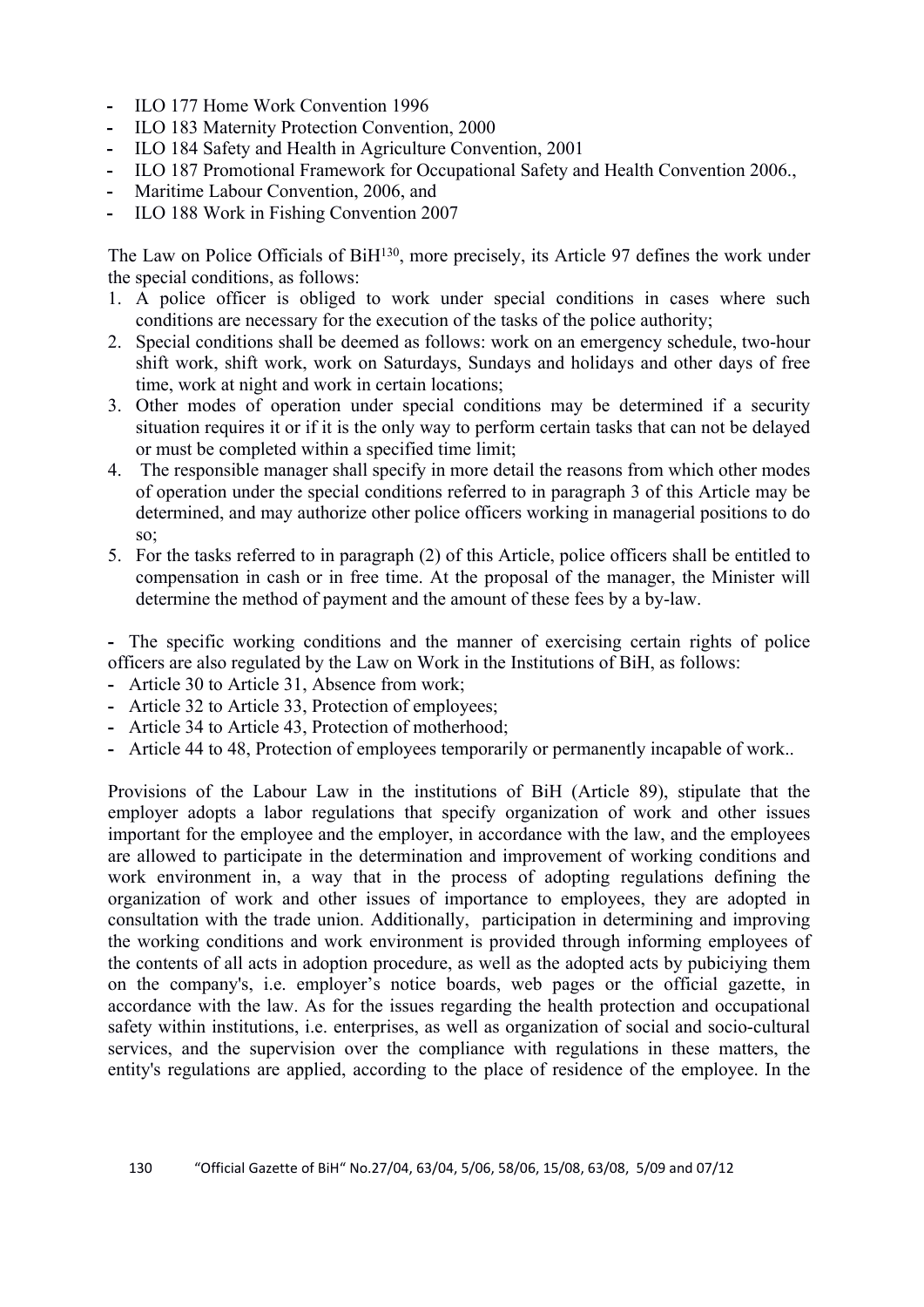part relating to the penal provisions, The Labour Law in Institutions of BiH does not provide for penalties for non-adoption of the Labour Regulations.

#### **FEDERATION BIH**

In the FBiH, the Law on Protection at Work is still in force. The Law on Occupational Safety and Protection at Work is still in the form of Draft, so there were no changes over the reporting period in terms of this legal regulation.

Article 68 of the Collective Agreement for Civil Servants and Judicial Authorities of the FBiH provides that, in implementation of occupational safety measures and protection of the rights of civil servants and employees, the Trade Union has the right and obligation in respect of:

- participation in the planning of measures for improvement of working conditions,
- information on changes relevant to the safety and health of employees,
- training and education for performing work related to occupational safety,
- invitations of occupational safety inspectors when there are reasons for this,
- requiring employees to comply with occupational safety measures.

Article 103 of the Labour Law stipulates the necessary consent of the competent federal labour ministry for dismissal of the union commissioner during his terms of office and six months after its termination. The Trade Union Commissioner is protected against dismissal, but also from other ways of placing him in an unfavourable manner, in relation to the position before being appointed a trade union commissioner. For the purpose of this Article, the trade union commissioner is a worker who is an authorized representative of a trade union organized with the employer in accordance with the regulations detailing organization and functioning of trade unions. Shall the competent ministry deny such consent, the employer may, within 30 days from the date of delivery of such a decision, request that the consent is replaced by a court decision.

The Collective Agreement on Amendments to the Collective Agreement for Civil Servants and Judicial Authorities in FBiH stipulates that a trade union commissioner or another person who professionally performs a duty in the Trade Union has the right after the expiry of the mandate, if not reappointed, to return to the state body service, to the his or her place of work or other position for which he/she meets the requirements in terms of professional qualifications..

#### **REPUBLIKA SRPSKA**

Article 22 of the European Social Charter / revised /, which refers to the right to participate in determining and improving working conditions and working environment, has been implemented in Republika Srpska through the Occupational Safety and Health Protection Law and the General Collective Agreement.

The job Safety Law stipulates the duties of the employee in relation to his participation in determining and improving the working conditions and working environment. The right and duty of the worker is to familiarize himself with the occupational health and safety measures at work or at the job that he/she has been assigned to before starting work, as well as to be trained in their implementation. Worker has the right to make suggestions, remarks and notices on occupational health and safety issues to the employer and to control his / her health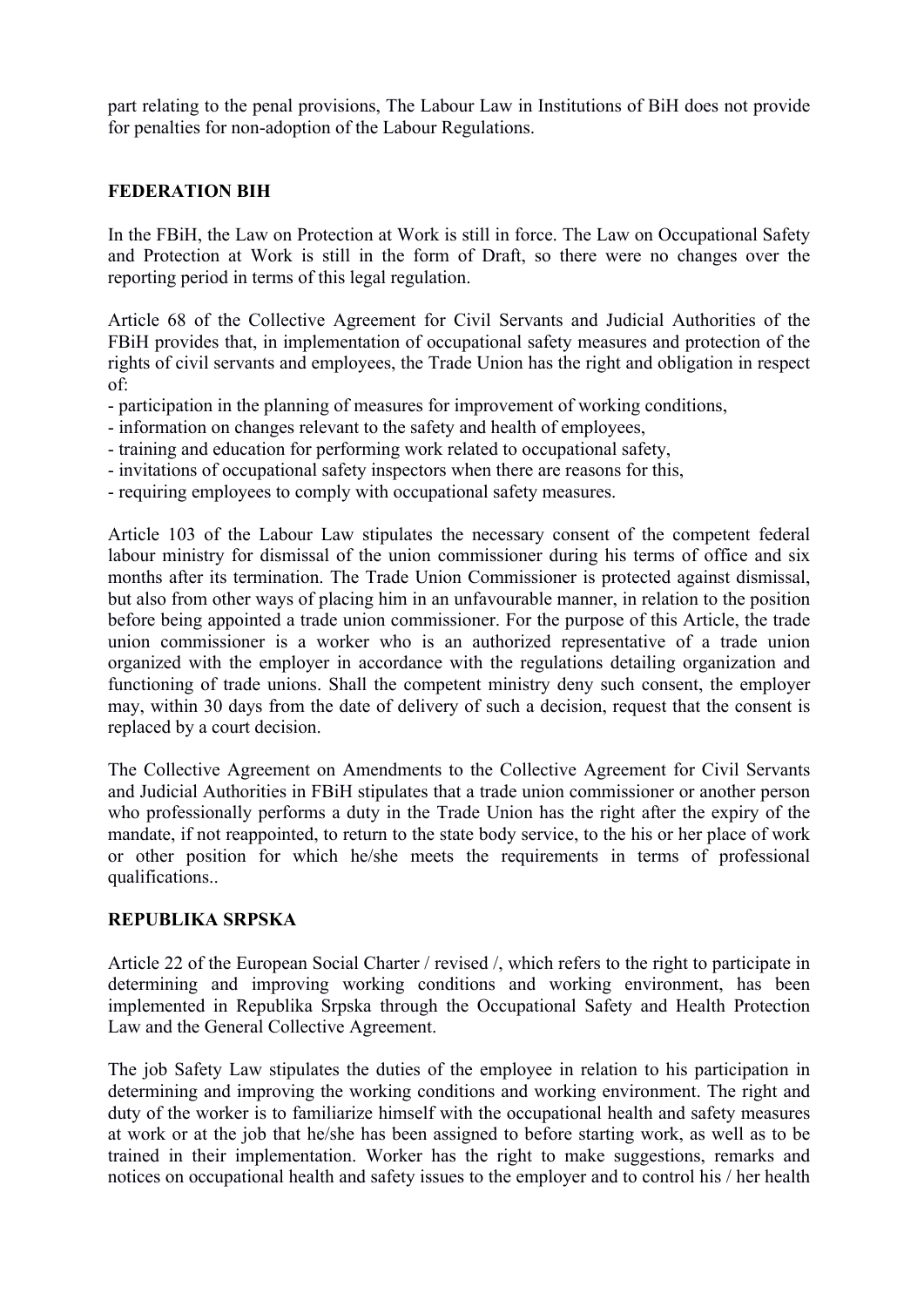according to job risks, in accordance with the health care regulations. The right and duty of a worker occupying position with at an increased risk, is to perform a medical examination, as requested by the employer. The worker is obliged to work in risk job with an increased , based on the report of relevant occupational medicine service, in charge of determining his physical fitness to perform those duties (Article 32).

Pursuant to Article 56 of the Law on Occupational Safety, employers, trade unions, insurance companies, organizations responsible for health and pension and disability insurance are obliged to cooperate and participate in sharing the common stance towards issues of improving health and safety at work, and to take care of them on the development and improvement of a general culture of health and safety at work, in accordance with this Law. Organizations in charge of health, pension and disability insurance are obliged to submit to the Ministry data on injuries at work, occupational diseases, diseases related to work and persons with disabilities at least once a year, not later than 31 January of the following year for the previous year, and upon request ministries and in the short term.

The Economic and Social Council is established by the Committee for Protection and Health at Work of Republika Srpska, from representatives of social partners, which has three members. The Occupational Health and Safety Committee, systematically monitors health and safety at work, establishes, proposes, conducts and periodically reviews occupational health and safety policies and encourages work on harmonization of legislation in order to promote health and safety at work. The Committee shall periodically submit to the Economic and Social Council and other competent bodies a report on the state of health and safety at work.

Very important for the application of the law is the obligation of the employer to provide in the framework of the business plan or special plan on occupational health and safety measures, the funds required for implementation and improvement of safety at work policies, providing the deadlines for their implementation. The application of occupational health and safety measures, for the purposes of this law, must not create costs for workers..

The Law on Protection at Work and by-laws are applicable to all employees and employers in the territory of Republika Srpska and there is no exemption from employers and workers from the application of this law. The law entered into force on January 1, 2008. Since August of that year, records of injuries at work have been established in accordance with this law. In 2013, there were 1094 injuries, in 2014 1098, in 2015 1085, and in 2016, 1232 injuries at work.

## **BRČKO DISTRICT BIH**

Provisions of the Articles 24, 39, 40 and 41 of the Labour Law of the Brčko District provide to workers the occupational safety and health protection. In that sense, adequate legal protection (inspection supervision, judicial protection) is envisaged for proper implementation of this legislative framework,

The Law on Protection at Work of the Brčko District did not regulate the selection of workers' representatives for occupational safety.

The Draft Law on Occupational Safety and Health Protection of Workers, which is harmonized with the EU Directive 89/391 / EEC, fully applied the Article 3, point (c) of the **Directive**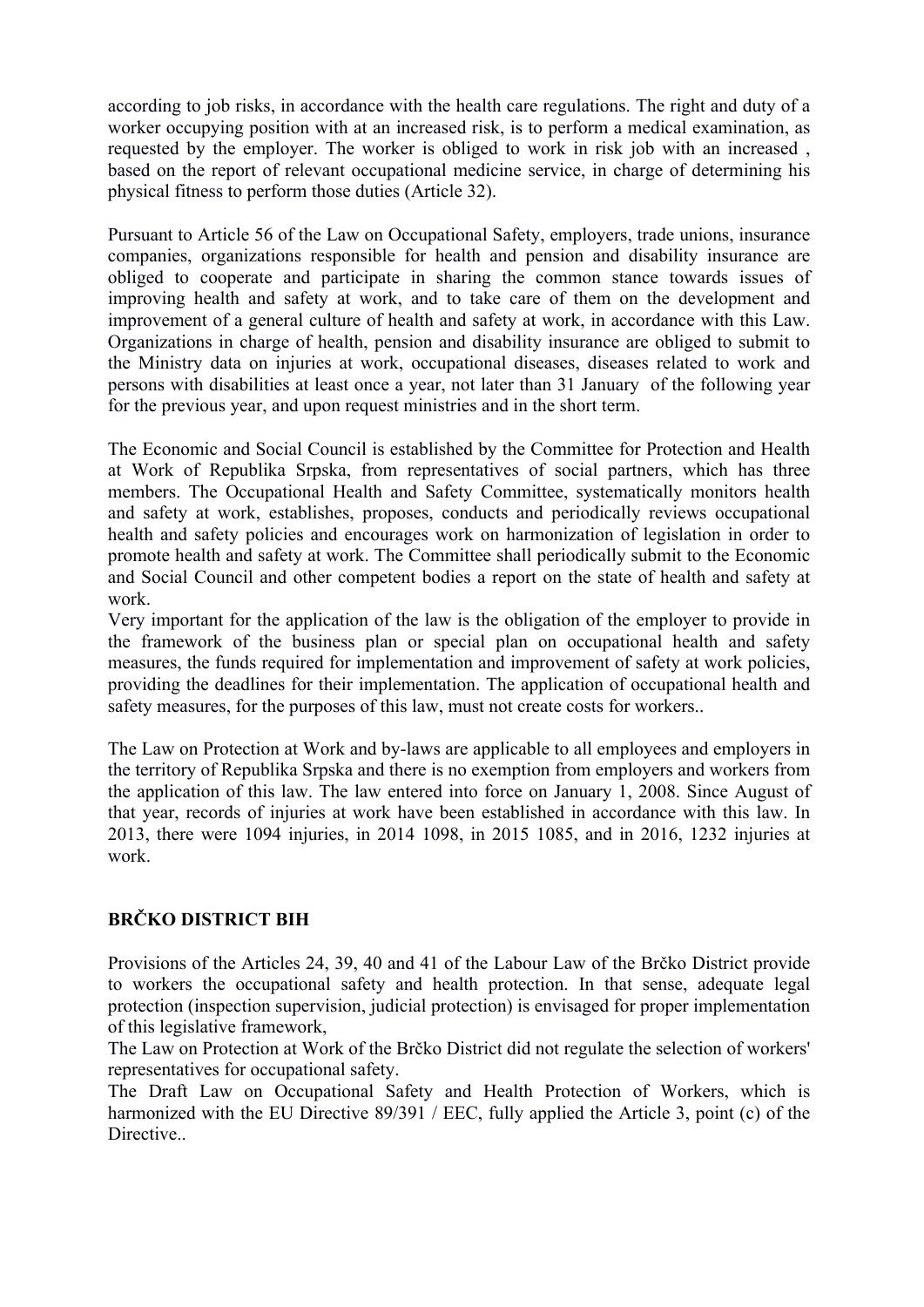Article 8 of the Law on Occupational Safety and Health Protection of Workers of the Brčko District stipulates the duty of the employer to provide workers the job and the work environment with proper health and occupational safety measures in place, and is deemed responsible for the non-application of these measures. If these rights are not respected, a penalty is stipulated in Article 67 paragraph 1 a) of this Law, ranging between BAM 1,000 and BAM 7,000 for the employer, and a fine for the responsible person ranging from BAM 300 to BAM 1,500.

Article 47 of the Law on Police Officials of Brčko District stipulates the following:

- **-** medical examination of police officers;
- **-** allows control of the medical fitness of police officers, when the exspeses borne by the Brčko District Police, and enabling police officers to control their health;
- **-** the right to join a trade union representing workers in the exercise of their rights.

Police of the Brčko District of BiH provide police officers with uniforms, official vehicles, office and other materials for work.

All employees are entitled to one-time financial assistance or financial assistance in the event of the death of parents, children, employees, if they are on sick leave for more than six months continuously, retirement benefits on retirement (Articles 100, 101, 102 of the Law on Police Officers of the Brčko District , Articles 12, 13, 14, 15, and the Law on Salaries of Brčko District for Civil Servants and Employees).

## **Article 28 – The right of workers' representatives to protection in the undertaking and facilities to be accorded to them**

With a view to ensuring the effective exercise of the right of workers' representatives to carry out their functions, the Parties undertake to ensure that in the undertaking: They enjoy effective protection against acts prejudicial to them, including dismissal, based on their status or activities as workers' representatives within the undertaking; They are afforded such facilities as may be appropriate in order to enable them to carry out their functions promptly and efficiently, account being taken of the industrial relations system of the country and the needs, size and capabilities of the undertaking concerned.

## **BOSNIA AND HERZEGOVINA**

International instruments ratified by Bosnia and Herzegovina in terms of the Article 28 of the European Social Charter / revised:

- **-** ILO 12 Workmen's Compensation (Agriculture) Convention, 1921
- **-** ILO 87 Freedom of Association and Protection of the Right to Organise Convention, 1948
- **-** ILO 97 Migration for Employment Convention (Revised), 1949
- **-** ILO 135 Workers' Representatives Convention, 1971
- **-** ILO 151 Labour Relations (Public Service) Convention, 1978,
- **-** ILO 154 Collective Bargaining Convention, 1981
- **-** ILO 155 Occupational Safety and Health Convention, 1981
- **-** ILO 158 Termination of Employment Convention, 1982
- **-** ILO 162 Asbestos Convention, 1986
- **-** ILO 174 Prevention of Major Industrial Accidents Convention, 1993
- **-** ILO 176 afety and Health in Mines Convention, 1995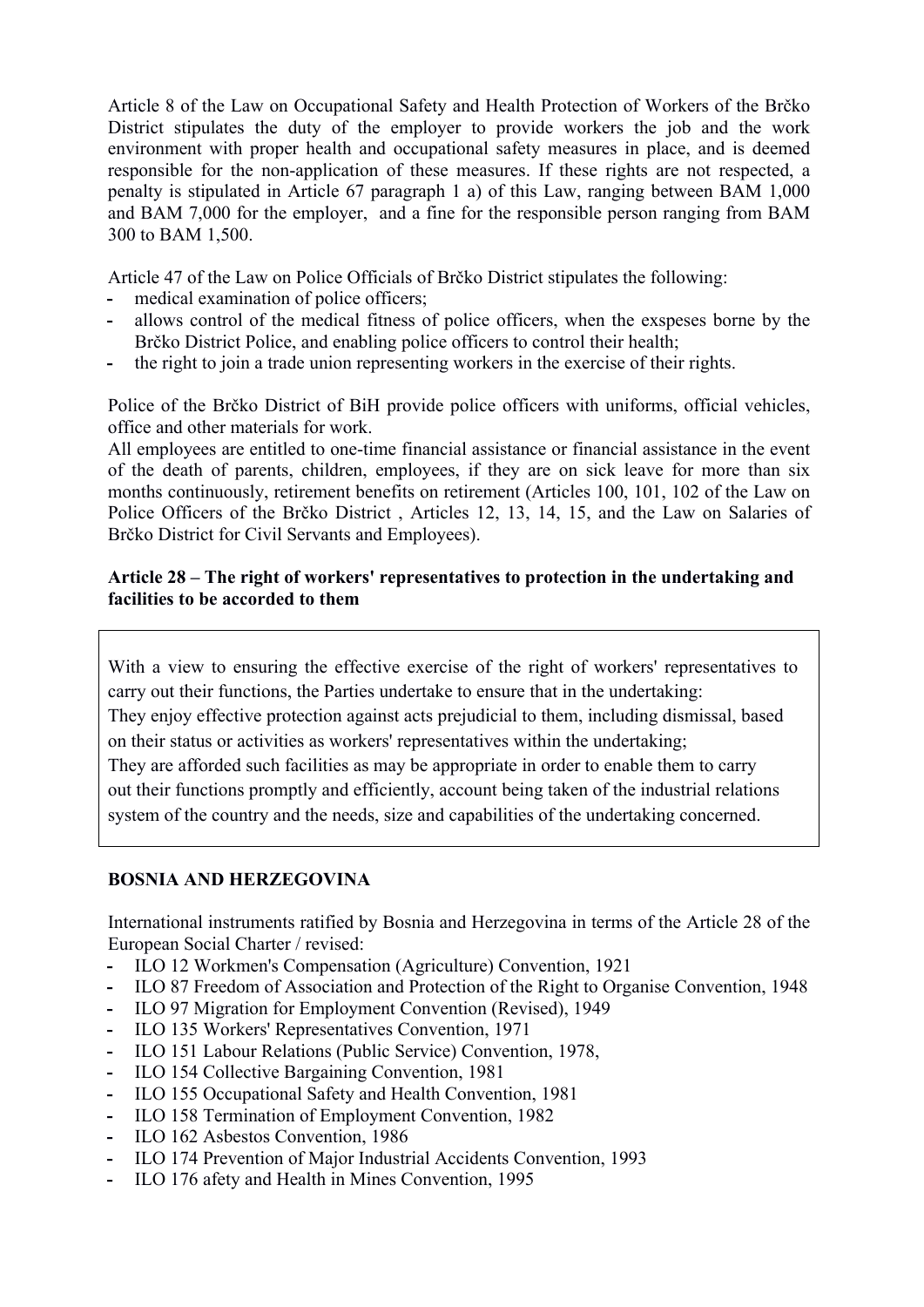- **-** ILO 187 Promotional Framework for Occupational Safety and Health Convention 2006.,
- **-** ILO 188 Work in Fishing Convention 2007.

The Law on Strike in BiH Institutions BiH<sup>131</sup> stipulates that employees, including representatives of police officers, who participate in a strike organized in accordance with the Law on Strike in the institutions of BiH, can not be placed in a more unfavorable position than other employees for organizing or participating in the strike and do not violate working or official nor may be held accountable for their participation in the strike..

Articles 92 to 94 of the Law on Labour in the Institutions of BiH and the Law Strike prescribe the Representative Trade Union, and the rights and obligations, the nomination, the election, the mandate and dismissal of the representatives of the trade unions, etc. shall be regulated by the acts of the competent body of representative trade union.

The provisions of the Labour Law in the BiH institutions stipulate prohibition negative consequences for workers' representatives for participating in the strike in such a way that participation in a strike cannot be considered a violation of official duty, and that an employee can not be disadvantaged due to participation in a strike, as opposed to those employees who did not participate in the strike. This also ensures that employees are allowed to exercise their rights from employment, when other means are not available, through a strike.

The provisions of Article 7 of the Law on Strike stipulate the protection of an employee for participating in a strike in such a way that an employee who participates in a strike organized in accordance with the law, cannot be placed in an unfavourable position as compared to other employees, and that by organizing or participating in a strike, he / she does not violate official or working duties nor can be called to account for his / her participation in the strike..

#### **FEDERATION OF BOSNIA AND HERZEGOVINE**

The Labour Law continues to provide protection to the trade union commissioner from dismissal and placement in an unfavourable position in a different way in relation to a post before being appointed to the function of a trade union commissioner..

The provisions of the Law on Council of Employees, which we reported on, in a partonthe rights and appropriate protection of members of the Employee Council, did not undergo changes during the reporting period.

Also, in the FBiH, the Law on Protection at Work is still in force. The Law on Safety and Protection at Work is in the form of the Draft, so there were no changes in the reporting period in terms of this legal regulation.

The Collective Agreement on Amendments to the Collective Agreement for Civil Servants and Judicial Authorities in FBiH<sup>132</sup>, stipulates that the head of the civil service body is obliged to provide paid leave from work to the trade union commissioner and other trade union representative for the purpose of performing trade union activities and due to the presence of trade union meetings, congresses, conferences, seminars, trade union schools,

<sup>131</sup> "Official Gazette of BiH" No. 41/16;

<sup>132</sup> "Official Gazette of FBiH" No. 89/16.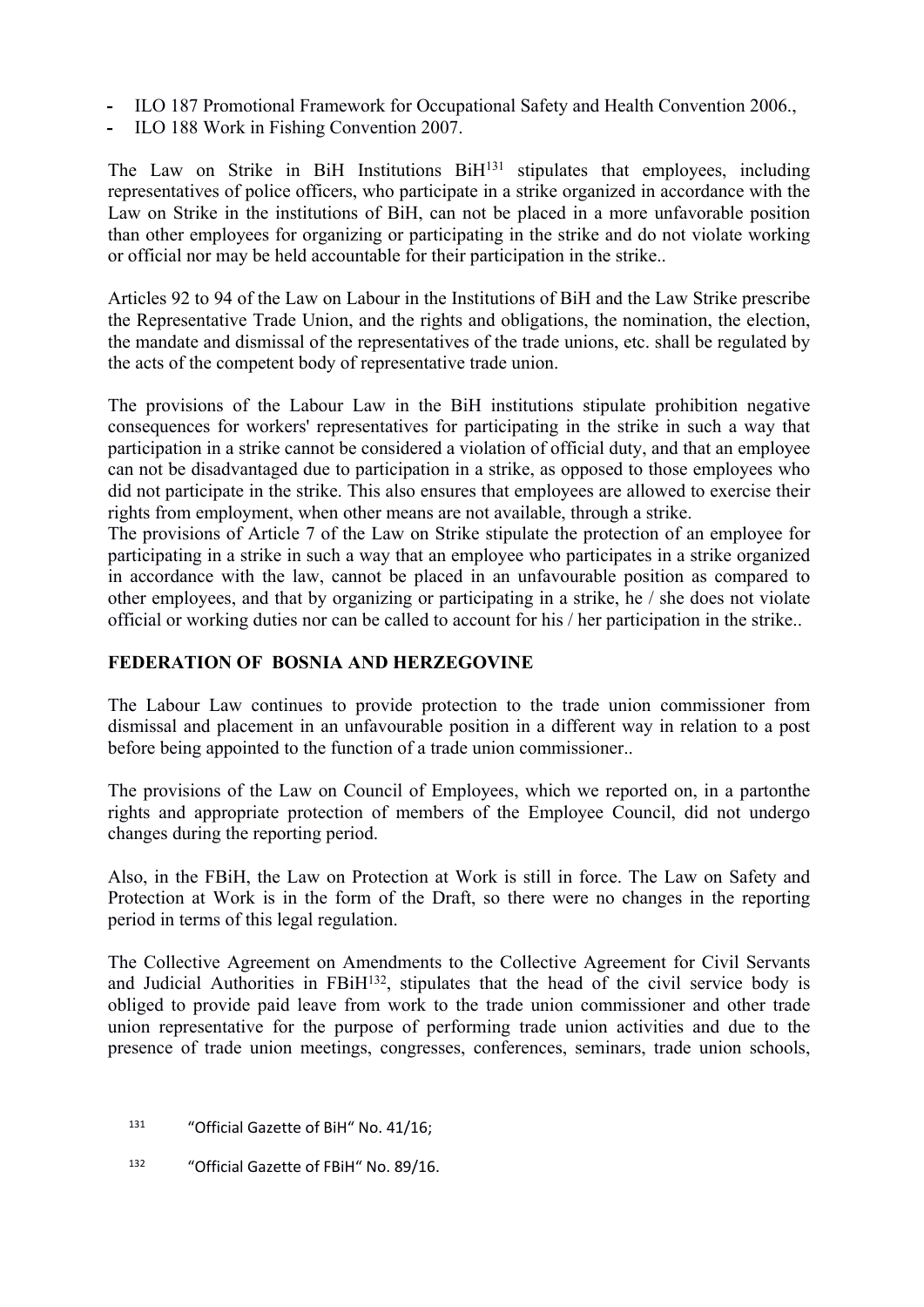trade union meetings and other forms of training in the country and abroad for up to three days a month. Also, the head of the civil service body and the representative of the trade unions are obliged, at the request of one of the parties, to hold the conversation on the other side, and to consider all issues of trade union activity, material and other issues of civil servants or state employees, as well as the planned obligations of the administrative authorities in this respect..

FBiH does not have data on violations of the rights of workers' representatives.

#### **REPUBLIKA SRPSKA**

Article 28 of the European Social Charter /Revised/, referring to the right of workers' representatives to protection in the undertaking and facilities to be accorded to them, has been implemented in Republika Srpska through the provisions of the Labour Law, the Occupational Safety and Health Code and the General Collective Agreement.

Labour legislation in Republika Srpska defines the term "employee representative". The Law on Occupational Safety in Article 2, defines the employee representative as a person selected to represent workers in the field of occupational health and safety with the employer. The Labour Law is familiar with the term "union representative", which provides union immunity from the cancellation of the employment contract during the duration of the function. The provisions of Article 215 regulate the rights of trade union representatives and it reads as follows:

- 1. Trade union representatives must be allowed to leave work to attend trade union meetings, conferences, sessions and congresses, and training courses and seminars;
- 2. Trade union representatives shall be provided with access to all jobs with the employer, as necessary for the performance of their functions, except for work places under a special protection regime in accordance with a special regulation;
- 3. In the event of the need to mobilize means of solidarity, representatives of workers authorized by the trade union have the right to perform this activity in appropriate premises or facilities of the employer;
- 4. Trade union representatives are allowed to point out trade union notices in the employer's premises in places that are accessible to workers;
- 5. Trade union representatives are allowed to use at least two hours per month during regular working hours to attend company meetings and two hours a week for other union activities;
- 6. The employer is obliged to allow trade union representatives to provide workers with information, bulletins, publications, leaflets and other trade union documents;
- 7. Free access to external trade union representatives is allowed in the organization of trade unions organized with the employer, with these activities and visits being announced to the employer earlier;
- 8. Activities of trade unions shall be carried out in such a way that they do not detriment regular functioning of the employer and work discipline.

There are no special measures taken, such as programs, action plans, projects, and the rest for the implementation of the legislative framework. Pursuant to the provisions of Article 263 of the Labour Law, supervision over the application of the legislative framework regulating the issues of the rights of employees' representatives for protection in the enterprise and the allocation of adequate funds has been implemented in Republika Srpska and performed in accordance with the Law on inspections by the Republic Administration for Inspection Affairs through the Labour Inspectorate.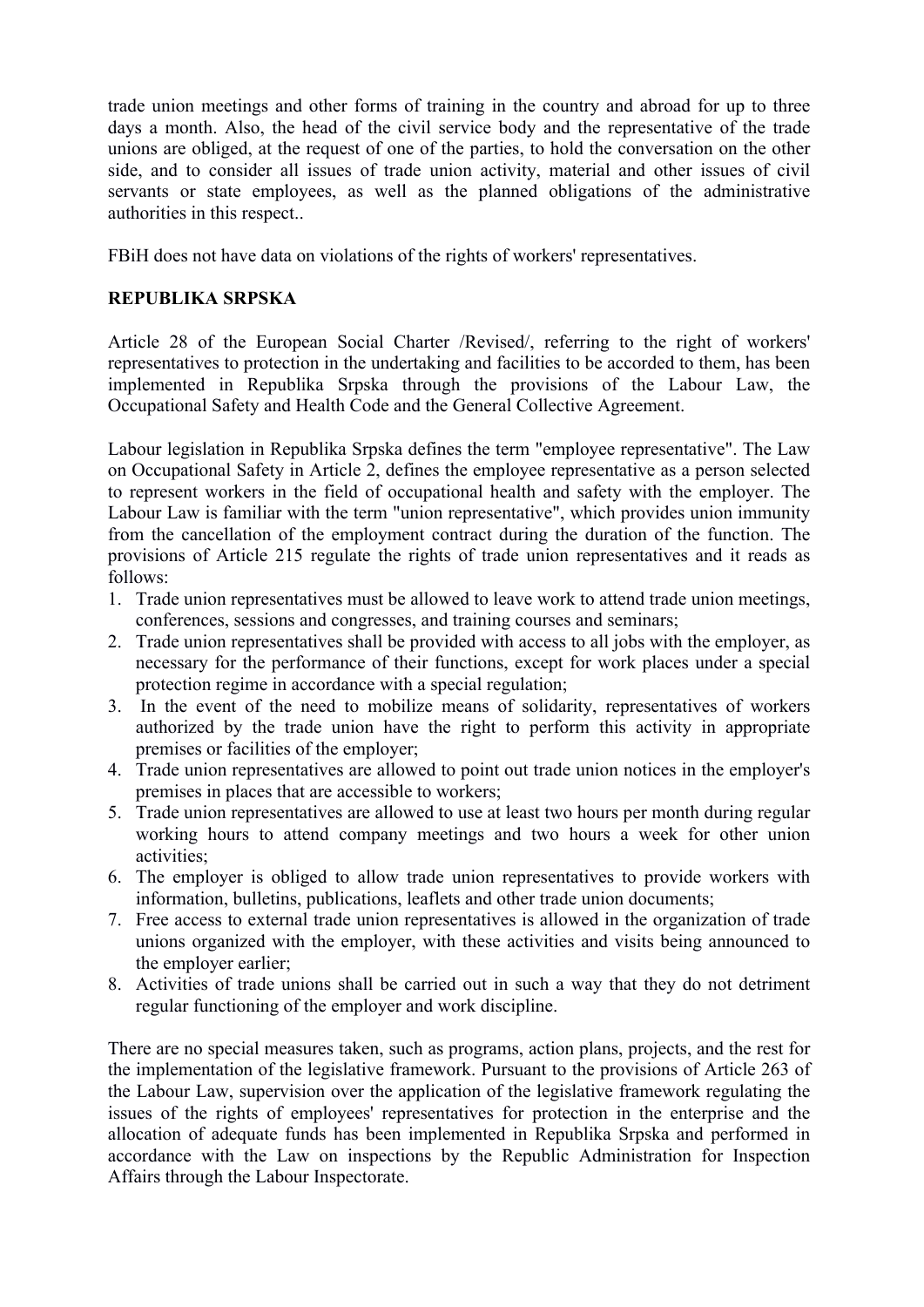# **BRČKO DISTRICT BIH**

Article 78 of the Labour Law of Brčko District provides the trade union commissioners effective legal protection from actions that are harmful, including dismissal, as it is only with prior consultation with the trade union that the employer can terminate employment contract during the term of his office or within 3 months after the termination of his duties. For the implementation of this legislative framework, adequate legal protection (inspection supervision, judicial protection) is envisaged thereof.

The legislative framework of Brčko District, does not provide definition of the term "labor representative", but according to provisions of the Labour Law of Brčko District, workers can be represented before the employer by the Council of Employees (Article 93 of the Law), or the trade union commissioner respectively (Article 92, paragraph 4).

Articles 44, 45, 46, 47 and 48 of the Law on Occupational Safety and Health Protection of Workers define the obligations of the employer. The Law on Occupational Safety of Brčko District did not regulate the selection of workers' representatives for occupational safety.

The Draft Law on Occupational Safety and Health Protection of Workers, which is harmonized with the EU Directive 89/391 / EEC, fully applied Article 3, point (c) of the **Directive** 

## **CONCLUSION**

A draft text of the Eighth Report on the Application of the European Social Charter / Revised / for BiH for Group III / Working Rights / and Articles 2, 4, 5, 6, 21, 22 and 28 was prepared by the Inter-Ministerial Working Group composed of appointed experts from following institutions, in accordance with the Decision on the formation of the Inter-ministerial Working Group for preparation of the mentioned report number: 01-37-1-3843-14 / 16 dated 20 February 2017, isued by the Minister of Human Rights and Refugees:

- 1. 1. Amela Hasić, coordinator of the Interdepartmental Working Group, Ministry of Human Rights and Refugees of BiH;
- 2. Ljiljana Šantić, Member, Ministry of Human Rights and Refugees of BiH;
- 3. Vanja Vujadin, Member, Ministry of Human Rights and Refugees of BiH;
- 4. Branislava Crncevic Čulić, Member, Gender Equality Agency of BiH;
- 5. Svjetlana Kezunović, Member, Agency for Statistics of BiH;
- 6. Amra Fetahović, Member, Directorate for Economic Planning;
- 7. Sanela Željković, Member, Agency for Labour and Employment of BiH;
- 8. Slavica Vucic Vojinovic, Member, Ministry of Civil Affairs of BiH;
- 9. Adina Purkovic-Podumljak, Member, Ministry of Security of BiH;
- 10. Tanja Mojsilović, Member, Ministry of Justice of BiH;;
- 11. Ismira Kalkan, member, Federal Ministry of Labour and Social Policy;
- 12. Rajko Klickovic, member, Ministry of Labour and Veterans Disability Protection of Republika Srpska;
- 13. Luka Semizović, Member, Department of Health and Other Services, Government of the Brčko District of BiH.

In order to fulfil the obligations of Bosnia and Herzegovina as international subject submitting report on application of the European Social Charter /Revised/, the Ministry of Human Rights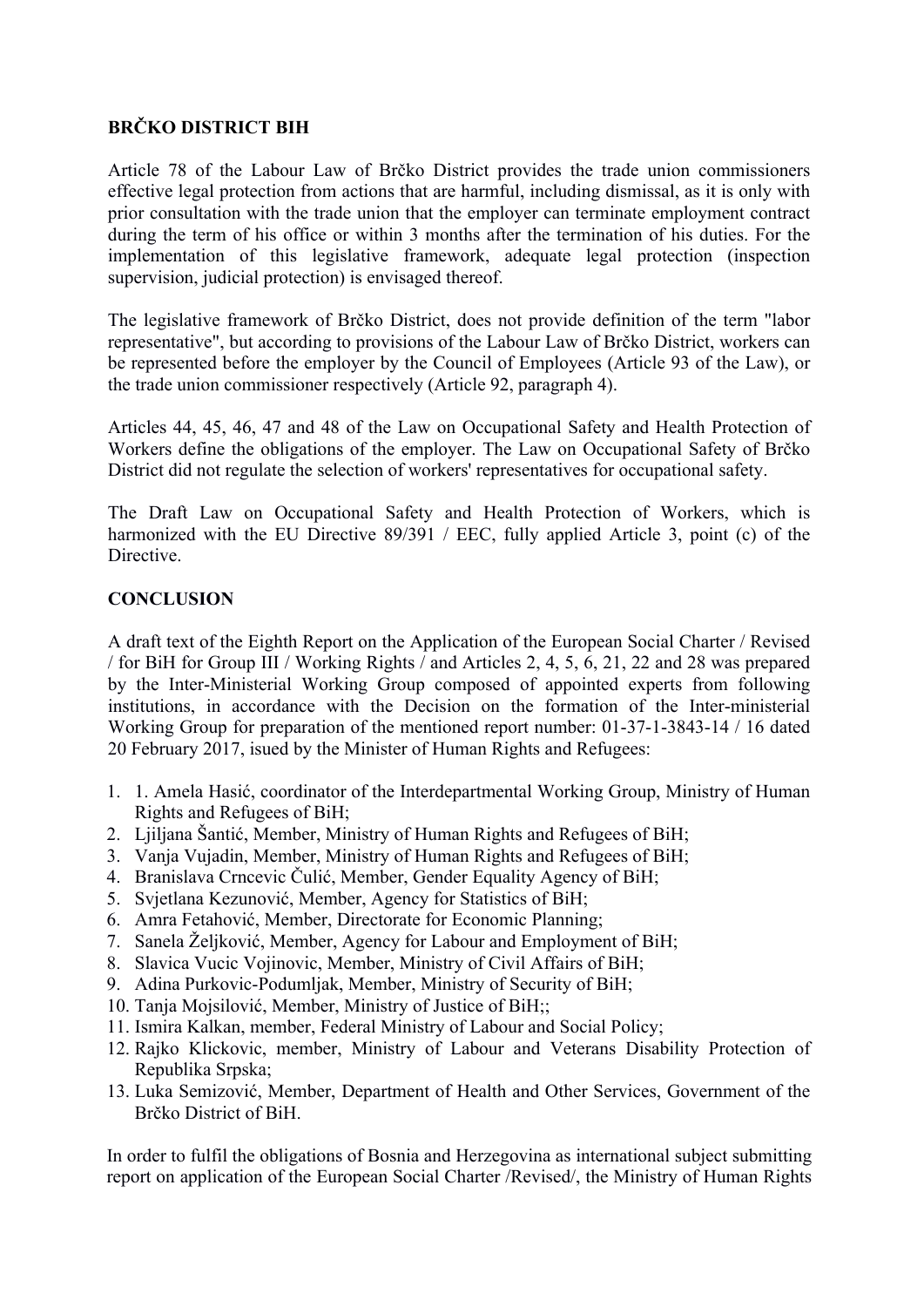and Refugees of Bosnia and Herzegovina proposes that the Council of Ministers of Bosnia and Herzegovina, after considering the proposal of the said Report, shall adopt the following:

#### **C O N C L U S I O N S**

- The Eighth BiH Report on Application of the European Social Charter /Revised/ belonging to the third thematic group /labour rights/ is adopted, for Articles 2, 4, 5, 6, 21, 22 and 28, covering the reference period January 2012 - December 2016;
- The Ministry of Human Rights and Refugees is obliged to issue the Eighth BiH Report on Application of the European Social Charter /Revised/ belonging to the third thematic group /labour rights/, for articles 2, 4, 5, 6, 21, 22 and 28, covering the reference period January 2012 - December 2016, and submit it through the Ministry of Foreign Affairs of BiH to the Secretary General of the Council of Europe in Strasbourg, as well as to Associations of Employers and Trade Unions in Bosnia and Herzegovina, in accordance with Articles 21 and 23 of the European Social Charter, dated 31 October 2017.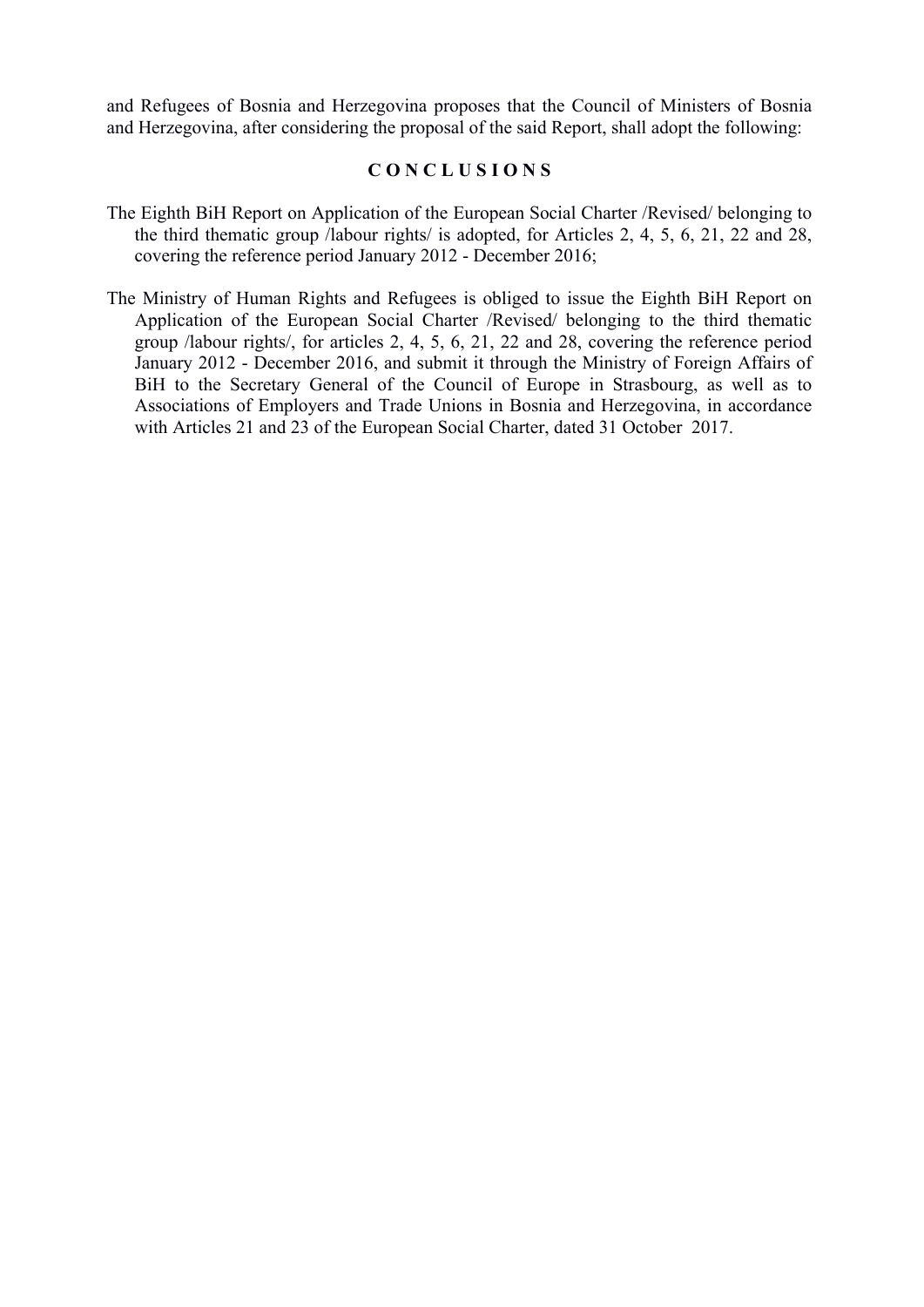

# **BOSNIA AND HERZEGOVINA**

**MINISTRY OF HUMAN RIGHTS AND REFUGEES**

# **ADDITIONAL ANSWERS TO 2016 CONCLUSIONS OF THE EUROPEAN COMMITTEE OF SOCIAL RIGHTS ON THE SIXTH REPORT OF BOSNIA AND HERZEGOVINA ON THE IMPLEMENTATION OF THE EUROPEAN SOCIAL CHARTER ( REVISED )**

**ARTICLES 1§4 i 9 GROUP I ( EMPLOYMENT, TRAINING AND EQUAL OPPORTUNITIES )**

> **REPORTING PERIOD: January 2011. -December 2014.**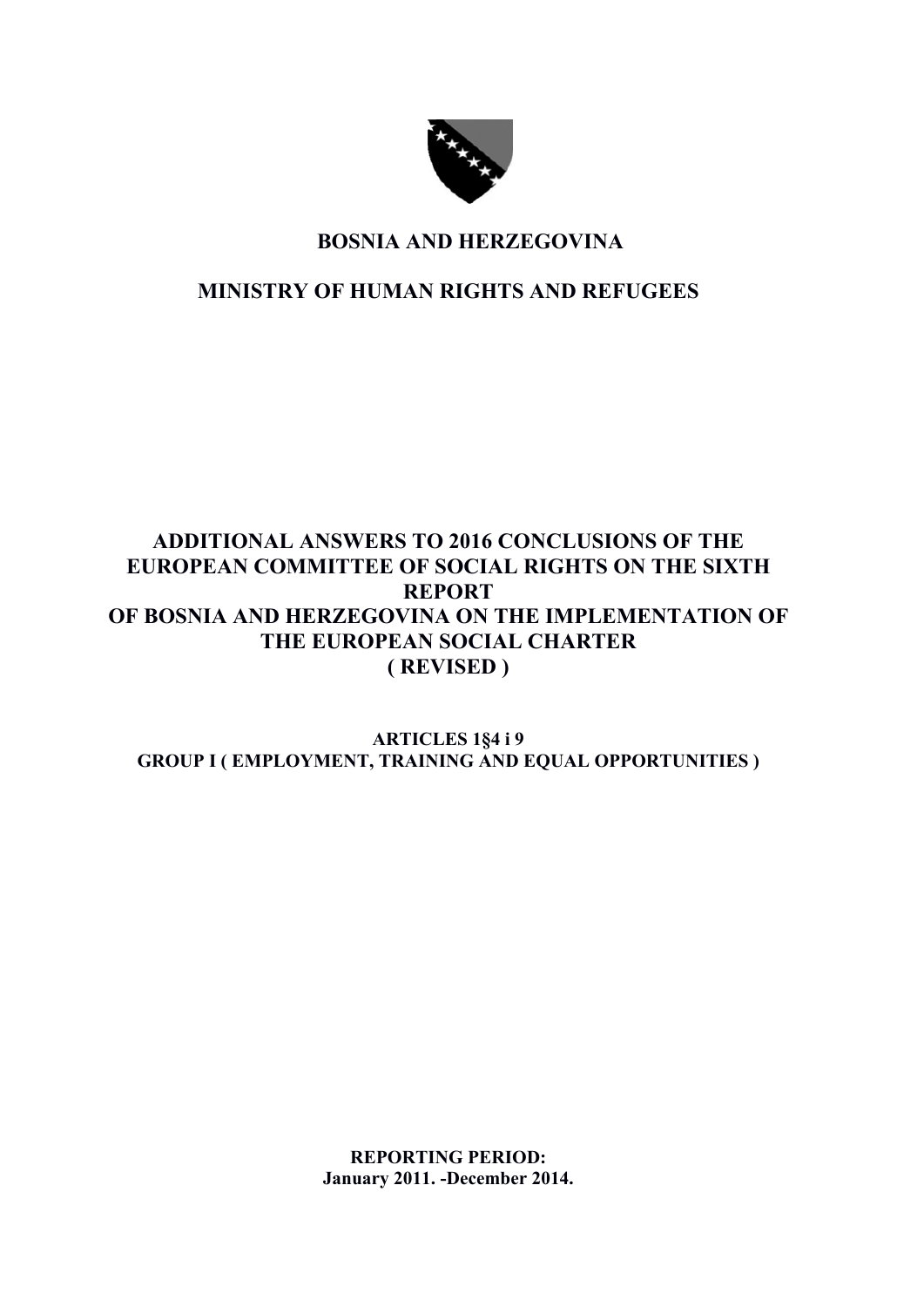## **INTRODUCTION**

Pursuand to Article 21 of the European Social Charter ( revised ), Bosnia and Herzegovina submitted in a timely fashion its sixth Report on the Implementation of Accepted Provisions of the Charter to the Committee on Social Rights. The sixth Report of Bosnia and Herzegovina on the Implementation of the European Social Charter ( revised ) refers to the I group of rights ( employment, training and equal opportunities ), Articles 1, 9 and 20 of the Charter for reporting period January 2011 – December 2014.

In accordane with the 2016 Conclusions of the Committee on Social Rights and complying with follow-up request of the Committee for clarifications of individual articles of the Charter discussed in the sixth Report, the following answers are provided on the follow-up questions respecting the articles the Committee needed clarification of (1§4 and 9 ).

#### **Article 1 paragraph 4 – Vocational guidance, training and rehabilitation**

According to the Law on Labour in the Institutions of B&H ( "Official Gazette of B&H" no 26/04, 7/05, 48/05, 60/10 and 32/13 ), an employer may provide an employee with education, training and in-service training, in accordance with the needs of employment.

In accordance with his abilities and the needs of employment, an employee is obliged to undergo education, training, and in-service training in a way the employer seems appropriate for the employee to be able to perform jobs in a satisfactory manner. Further, when introducing changes or new methods or organization of work, the employer is obliged to provide to the employee eduation, training and in-service training which the employer shall seem necessary for the employee's performance of tasks in a satisfactory manner.

The terms and method of education, training and in-service training, duration, compensation and responsibilities of employees shall be regulated by an employer's by-law.

In relation to an employee who has sustained an injury at work or occupational disease, the Law on Labour in the Institutions of B&H provides that there shall be additional and comprehensive evaluation of the capabilities of an employee who has suffered a work-related injury or occupational disease, in terms of appropriate forms of education, training and development programme, which would enable the employee to regain his/her working capabilities.

The Labour Law also regulates work of people employed for the first time in the field in which they have received their education, with the purpose of professional training or independet work, i.e. work of trainees.

In accordance with the regulations of the Law on Salaries and Allowances in the Institutions of B&H (...Official Gazette of B&H" no  $88/15$ ) the employee is entitled to compensation for the costs of in-service training and training in the particular job standards.

The Law on Civil Service in the Institutitons of B&H ( "Official Gazette of B&H" no 19/2. 35/03, 4/04, 17/04, 26/04, 37/04, 48/05, 2/06, 32/07, 43/09, 8/10, 40/12 ) provides the right of civil servants to be encouraged and supported in advancing career and professional development trough training and other means.

Further, the civil servants shall be entitled and obligated to participate in training and educational seminars, upon a decision by his/her supervising civil servant or a person designated under the by-laws. This activities are organized by the Civil Service Agency of B&H.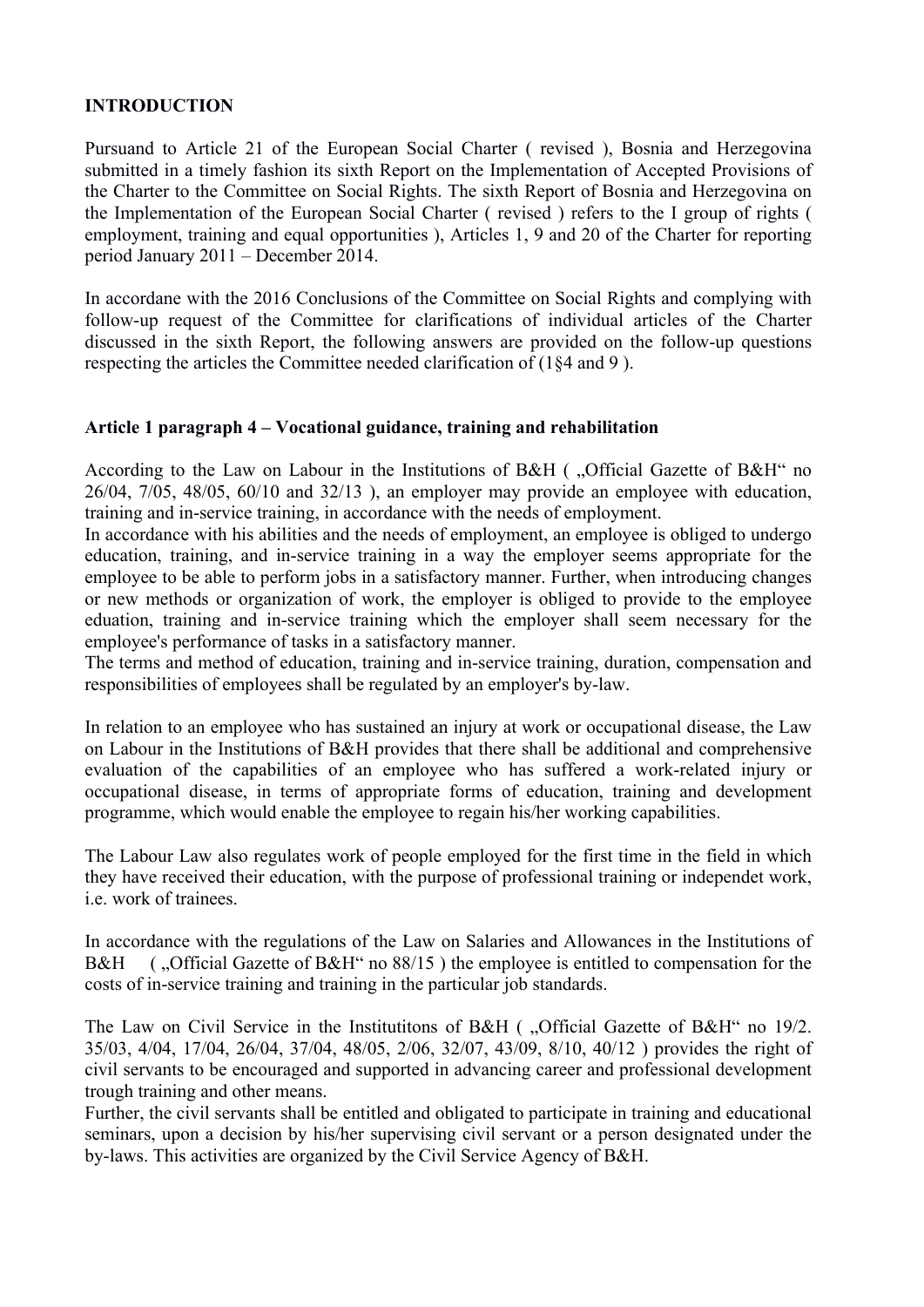With regard to the question of The Committee whether continuing vocational training is available both for employed and unemployed workers, the answer is that the vocational training is available for both, employed and unemployed persons according to the Framework Law on Vocational Eduation and Training ( "Official Gazette of B&H" no 63/08), Standards and Principles of Adult Eduation of B&H ( "Official Gazette of B&H" no 39/14) and Strategic Development Platform of Adult Education in the Context of Lifelong Learning in B&H 2014- 2020 ( "Official Gazette of B&H" no  $96/14$  ).

In the sub-state levels of governance, namely in both entities of Bosnia and Herzegovina, i.e. the Federation of Bosnia and Herzegovina and the Republic of Srpska, new Labor Laws were adopted in 2016, defining the rights and responsibilities of the persons engaged in continuing vocational guidance and training.

With regard to continuing vocational training, in accordance with their competencies, entity employment centres and cantonal employment services create and implement appropriate measures of active employment policies targeted at persons registered as unemployed in the register of unemployed persons.

Training, retraining and professional development are focused on new methods and technologies in the economy sector, and especially for unemployed persons without the necessary knowledge and skills.

In 2016, 387 unemployed persons in the Federation of Bosnia and Herzegovina applied for such programmes, of which 308 remained in employment for the next 6 months. In addition, the Federation Employment Agency provided financial support for the joint projects aimed at training and recruiting persons from the records of unemployed persons in the Federation of Bosnia and Herzegovina, such as:

- Integration, Training and Economic Strengthening of Persons with Down Syndrome and Work Integration of Women Victims of Domestic Violence ( 5 persons );
- Training and recruitment of candidates for woodworking ( 15 persons );
- Registration, start-up and recruitment of the independent agricultural producers and School for enterpreneurs in agricultural production and other projects related to training, retraining and professional development ( 1087 persons ).

In the entity of The Republic of Srpska, the adult education is defined in the Plan of Adult Education adopted by the Republic of Srpska's Government for a period of one year at the recommendation of the Institute of Adult Education.

Adult Education can be implemented as formal – carried out in educational institutions of primary and secondary education; non formal – organized process of learning and education focused on training, specialization and complementing of knowledge; and informal – selfeducation, professional development and acquisition of knowledge and skills outside educational institutions and specialized organizations of adult education.

In the Districh of Brčko, education, training and development are regulated by the Labour Law of Brčko District. The Employment Institute of Brčko District, in accordance with its capacities, conducts vocational trainings and retrainings each year.

The sixth Report of Bosnia and Herzegovina on the Implementation of the European Social Charter ( revised ) provides detailed information on all the projects of vocational guidance, training and rehabilitation in the reporting period.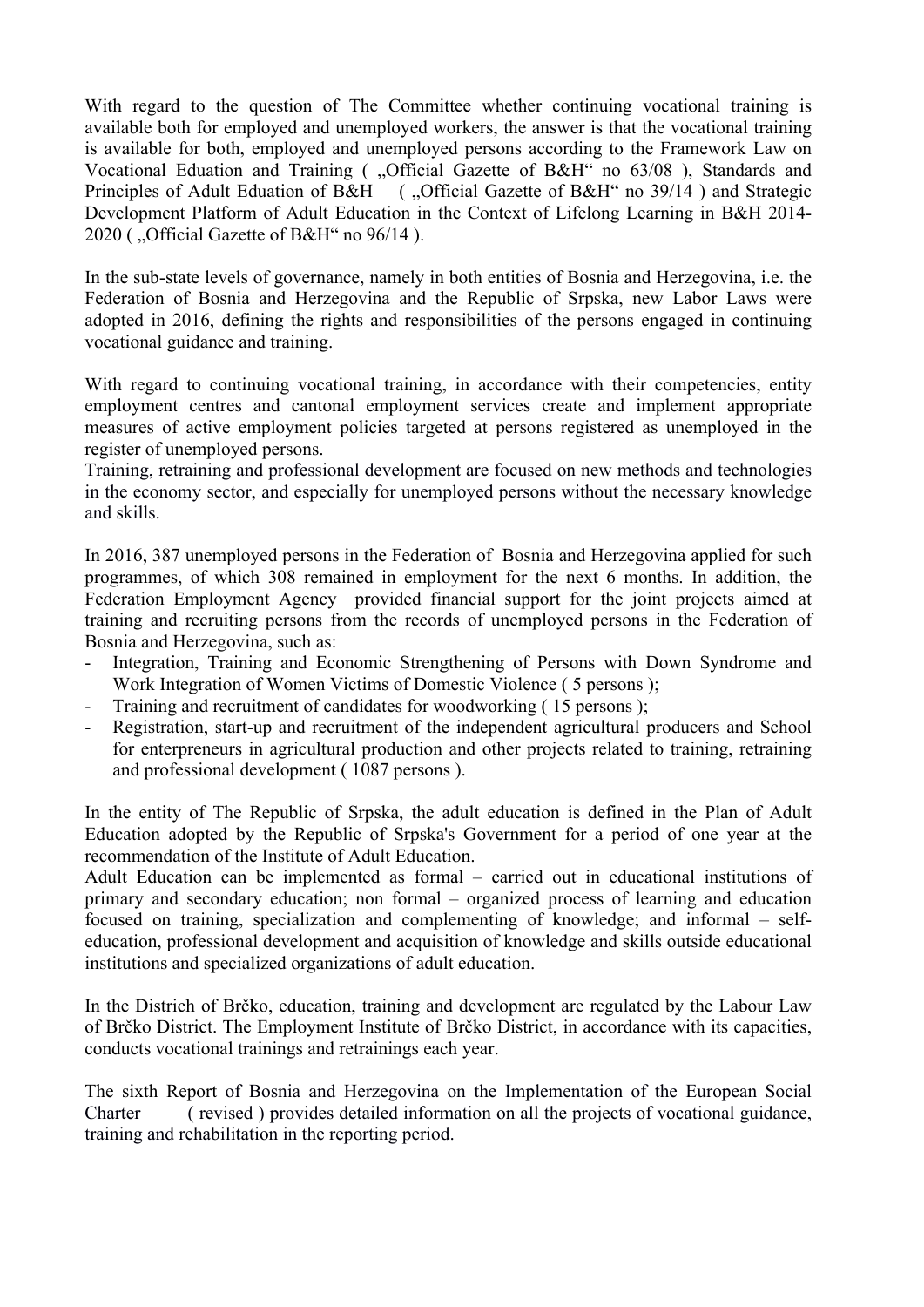#### *Persons with disabilities*

All the measures for vocational guidance, training and rehabilitation are available to everyone on the teritory of Bosnia and Herzegovina, including the persons with disabilities, who even may receive higher finansial support within the active employment policy measures, than other categories of unemployed persons.

The amended Law on Prohibition of Discrimination in Bosnia and Herzegovina ( .Official Gazette of B&H" no. 66/16 ) expressly prohibits discrimination towards any person or group of persons on grounds of their race, skin colour, language, religion, ethnic affiliation, national or social origin, age, *disability,* education, social status, sex, sexual expression or sexual orientation, gender identity, sexual characteristics and every other circumstance with a purpose or a consequence to disable or endanger recognition, enjoyment or realization of rights and freedoms in all areas of public life.

#### *Foreign nationals*

With regard to the question of The Committee whether the laws in Bosnia and Herzegovina provide for equal access of foreign nationals, lawfully resident or working regularly in the country, to vocational guidance and training in all parts of the country, the answer is that the legislation of Bosnia and Herzegovina, including the legislation of the both entities and the District of Brčko applies to the whole country, and that includes the nationals and foreign nationals who legally reside or work regularly in the entire territory of Bosnia and Herzegovina.

Further, in the Federation of Bosnia and Herzegovina, based on the Law on Employment of Foreigners ( ...Official gazette of FB&H" no 8/99), foreigners employed by domestic legal and nationals have the same rights, obligations and responsibilities as employees of the Federation of Bosnia and Herzegovina, in accordance with labot and employment and labor regulations, unless otherwise stipulated in international agreements. Foreign nationals registered as unemployed persons in the records of employment services in the Federation of Bosnia and Herzegovina have the same rights as citizens of Bosnia and Herzegovina.

There is the same provision in the Law on Employment of Foreign Citizens and Stateless Persons of the Republic of Srpska (, Official Gazette of RS" no 97/04. 96/05 and 123/06) and the Law on Employment of Foreigners of the Brčko District of Bosnia and Herzegovina ( "Official Gazette of BD" no 17/08 ), which indicates that the provision is valid on the whole teritory of Bosnia and Herzegovina.

All the registered foreign nationals have the right to be informed about the possibilities and conditions of employment, emloyment mediation, vocational trainings, under the same legal provisions as the residents of Bosnia and Herzegovina.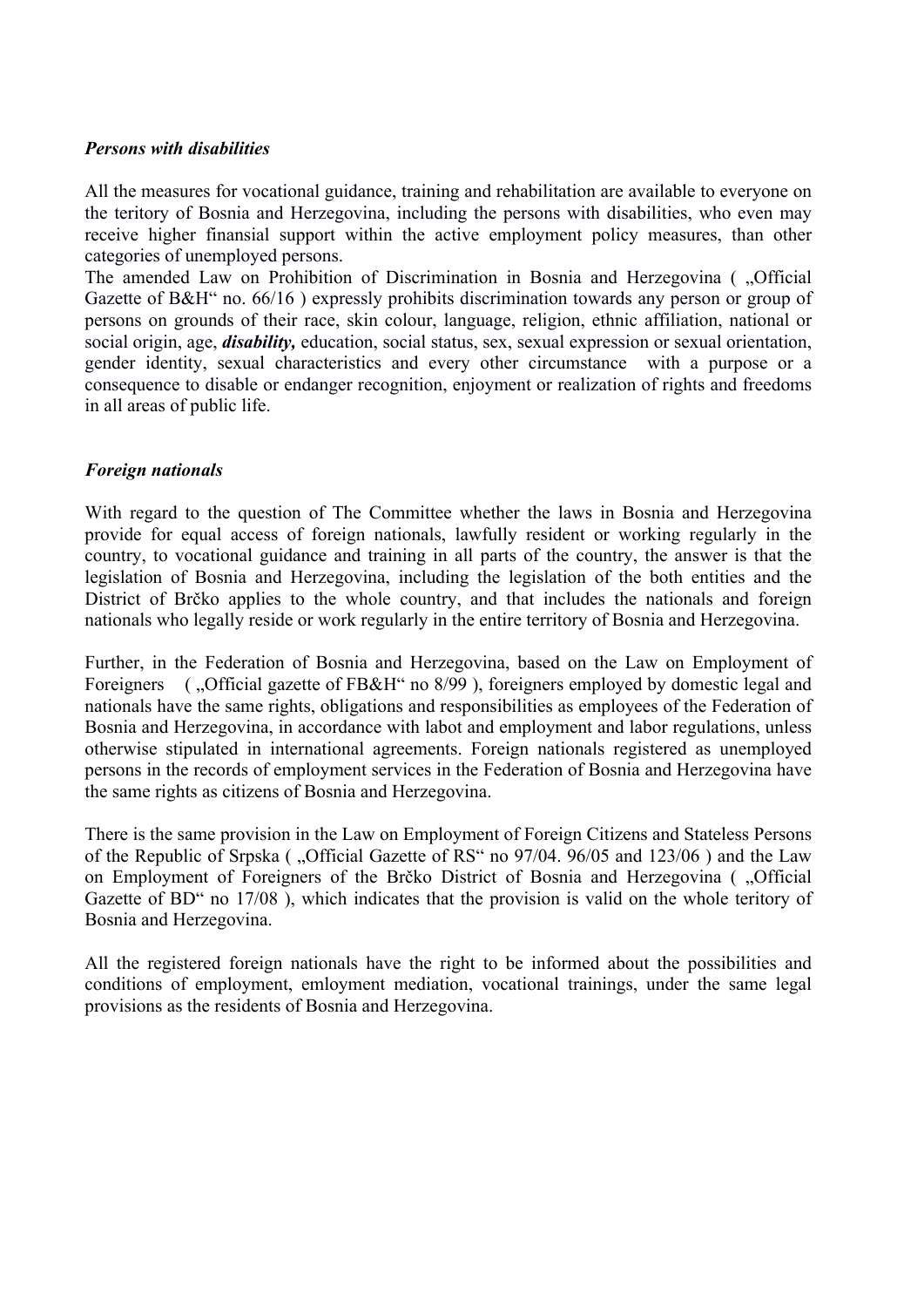#### **Article 9 – The right to vocational guidance**

The sixth Report of Bosnia and Herzegovina on the Implementation of the European Social Charter ( revised ) provides the information on the rights and obligation to vocational guidance and training of active military personnel accordint to the Law on Service in the Armed Forces of B&H ( ...Official Gazette of B&H, no 88/05, 53/07, 59/09, 74/10, 42/12 ), as well as the information on the various types of education and trainings on the entity level, according to the labor laws of both entities and the District of Brčko. Therefore, the right to vocational guidance in Bosnia and Herzegovina is regulated primarily by labor laws, the Law on Mediation<br>in Employment and Social Security of Unemployed Persons (...Official Gazette of FB&H" in Employment and Social Security of Unemployed Persons no 55/00, 41/01, 22/05, 9/08 ), as well as the strategic documents, as described in the previos reports.

With regard to the question of The Committee on the vocational guidance in the labour market in general, with the systematically updated figures for each part of the country, the informations is as follows:

In 2013 there were 541 employees in the cantonal employment services in the Federation of Bosnia and Herzegovina, of which 243 employees were in the administration ( headquarters ), while 298 of them worked in municipal offices. Only about 50% of the total employees in the cantonal employment services are employed in jobs dealing with the unemployed. Therefore, the employment services focus on enabling necessary capacities for mediation in employment and provision of individual counselling services, which is its primary function.

#### *Detailed measures and information on vocational guidance*

With regard to the question of The Committee on the detailed information on measures, expediture, staffing and the number of beneficiaries of vocational guidance in the labour market, the information is as follows:

In the reporting period, within the projects funded by international institutions ( as described in the sixth report) the cantonal employment services established 10 "Information, Counselling and Training Centres" ( ICTC/CISO ) in 10 cities in Bosnia and Herzegovina, as well as 13 job clubs to assist young job seekers. The goal of CISOs and job clubs is to provide information, individual counselling and training for active job-seekers up to 30 years old and in special cases up to 35 years old in order to build competencies for employment. The table below present data on the number of users of group information and workshops on active job search during the reporting period.

| Number of organizational units of public employment services |                              |  |    |  |  |  |  |  |  |
|--------------------------------------------------------------|------------------------------|--|----|--|--|--|--|--|--|
| in charge of information, counselling and training           |                              |  |    |  |  |  |  |  |  |
|                                                              | 2012<br>2011<br>2014<br>2013 |  |    |  |  |  |  |  |  |
| <b>Municipal Offices</b>                                     |                              |  | 78 |  |  |  |  |  |  |
| <b>CISO</b>                                                  |                              |  |    |  |  |  |  |  |  |
| <b>Job Clubs</b>                                             |                              |  |    |  |  |  |  |  |  |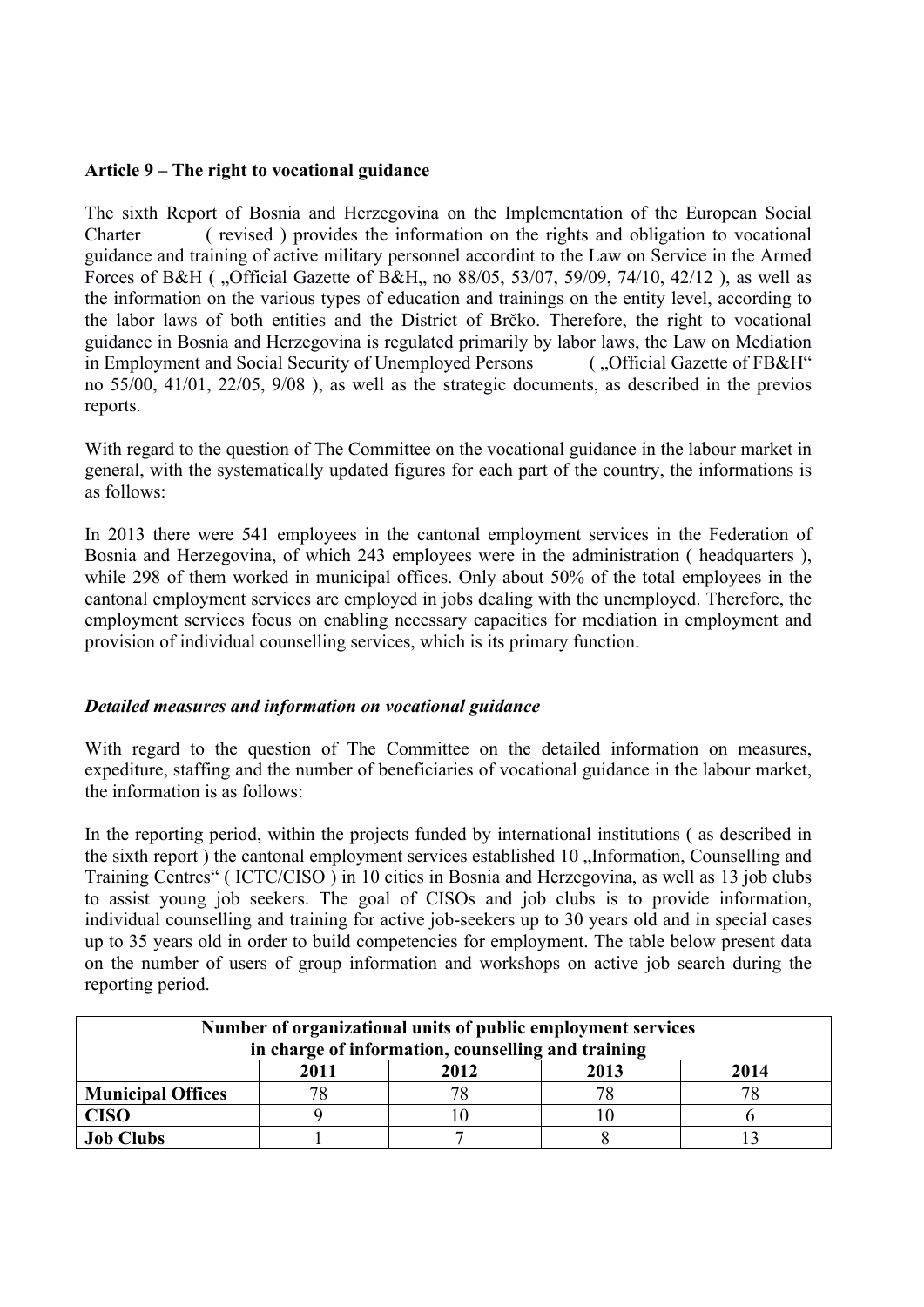In the period from 2011 to 2014, the CISOs and job clubs provided 13,564 and 1,737 unemployed people with training for active job search. Also, in the reporting period, 44,060 unemployed persons attended sessions of group information about the rights and obligations arising from unemployment and 8,762 persons attended sessions of information about active job searching and counselling in municipal employment offices.

It is very important to point out that these activities are carried out every year by the employment services, mostly in employment offices, CISOs and job clubs.

In 2014, in municipal employment offices in the Federation of Bosnia and Herzegovina, 9,758 unemployed persons attended sessions of group information about the rights and obligations arising from unemployment, while 3,063 people attended sessions of information about the techniques of active job seeking, writing resumes and cover letter, preparation for the labour market and interviews with employers.

| An overvies of the number of users of group information in municipal employment offices |                                                           |                    |                      |  |  |  |
|-----------------------------------------------------------------------------------------|-----------------------------------------------------------|--------------------|----------------------|--|--|--|
| in the Federation of Bosnia and Herzegovina                                             |                                                           |                    |                      |  |  |  |
|                                                                                         | Group information -<br><b>Group information</b><br>Canton |                    |                      |  |  |  |
|                                                                                         |                                                           | general (number of | about active job     |  |  |  |
|                                                                                         |                                                           | users)             | searching (number of |  |  |  |
|                                                                                         |                                                           |                    | users                |  |  |  |
| 1.                                                                                      | Una-Sana Canton                                           | 446                | 351                  |  |  |  |
| 2.                                                                                      | Posavina Canton                                           | n/a                | n/a                  |  |  |  |
| 3.                                                                                      | Tuzla Canton                                              | 1.251              | 280                  |  |  |  |
| 4.                                                                                      | Zenica-Doboj Canton                                       | 2.012              | 1.784                |  |  |  |
| 5.                                                                                      | Bosnia-Drina Canton                                       | 23                 | 20                   |  |  |  |
| 6.                                                                                      | Middle Bosnia Canton                                      | 5.210              | 520                  |  |  |  |
| 7.                                                                                      | Herzegovina-Neretva Canton                                | 328                |                      |  |  |  |
| 8.                                                                                      | Western Herzegovina Canton                                |                    |                      |  |  |  |
| 9.                                                                                      | Sarajevo Canton                                           | 488                | 108                  |  |  |  |
| 10.                                                                                     | Canton 10                                                 | 0                  | $\theta$             |  |  |  |
| <b>TOTAL</b>                                                                            |                                                           | 9.758              | 3.063                |  |  |  |

The CISOs information sessions were attended by 2,177 people, workshops for writing resumes and cover letter were attended by 962, workshops preparing for the interview with the employer were attended by 931, while 731 people used individual counselling and drafting of individual employment plan. The information about regular migrations was given to 1,966 people. 181 users of CISOs services got a job.

| The number of users of CISOs services |                           |                               |                                                          |                                                       |                                                         |                                                |                            |
|---------------------------------------|---------------------------|-------------------------------|----------------------------------------------------------|-------------------------------------------------------|---------------------------------------------------------|------------------------------------------------|----------------------------|
|                                       | Canton<br>(town)          | <b>Information</b><br>session | Workoshops<br>for writing<br>resumes and<br>cover letter | Workshops<br>for<br>interview<br>with the<br>employer | <b>Individual</b><br>counselling/<br>employment<br>plan | <b>Information</b><br>on regular<br>migrations | <b>Recruited</b><br>people |
| 1.                                    | Sana (<br>Una -<br>Bihać) | 260                           | 225                                                      | 225                                                   | 73                                                      | 258                                            | 37                         |
| 2.                                    | Posavina<br>Odžak)        | 172                           | 124                                                      | 50                                                    | 58                                                      |                                                | 103                        |
| 3.                                    | Zenica - Doboj<br>Zenica) | 548                           | 474                                                      | 408                                                   | 369                                                     | 221                                            | 52                         |
| 4.                                    | Tuzla (Tuzla)             | 353                           | 116                                                      | 116                                                   | 104                                                     | 353                                            | 157                        |
| 5.                                    | Middle Bosnia<br>Vitez)   | $\mathbf{0}$                  | 64                                                       | $\mathbf{0}$                                          | 39                                                      | 19                                             | $\overline{4}$             |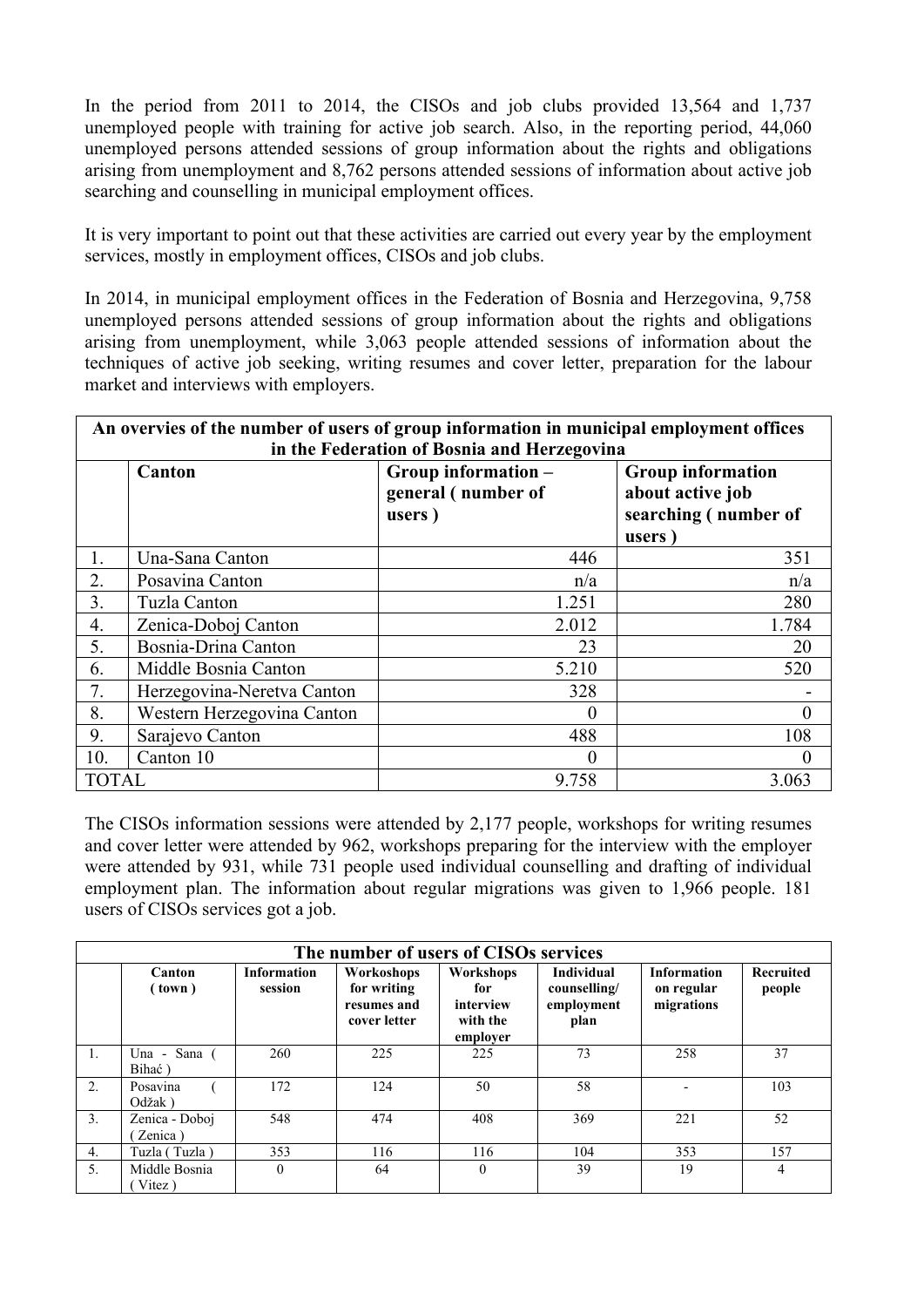| 6.           | Bosnia - Drina | 109   | 84    | 77    | $\overline{\phantom{0}}$ | -                        | 30  |
|--------------|----------------|-------|-------|-------|--------------------------|--------------------------|-----|
|              | Goražde)       |       |       |       |                          |                          |     |
| 7.           | Herzegovina -  | 68    | 68    | 68    | 38                       | $\overline{\phantom{a}}$ | n/a |
|              | Neretva        |       |       |       |                          |                          |     |
|              | Mostar)        |       |       |       |                          |                          |     |
| 8.           | Sarajevo       | 890   | 887   | 401   | 221                      | 890                      | 115 |
|              | Canton         |       |       |       |                          |                          |     |
|              | Sarajevo)      |       |       |       |                          |                          |     |
| 9.           | Western        | n/a   | n/a   | n/a   | n/a                      | n/a                      | n/a |
|              | Herzegovina    |       |       |       |                          |                          |     |
|              | Grude)         |       |       |       |                          |                          |     |
| 10.          | 10<br>Canton   | 18    | 18    | 18    | 107                      | 19                       | 30  |
|              | Livno)         |       |       |       |                          |                          |     |
| <b>TOTAL</b> |                | 2.218 | 2.060 | 1.363 | 1.009                    | 1.706                    | 528 |

Employment services carry out activities aimed at schoolchildren and education system.

The Federation Employment Institute, in cooperation with the cantonal employment services, established a system of regular vocational information in primary and secondary schools in the Federation in order to inform schoolchildren about the importance of choice of further education and labour market inclusion.

In 2014, the activities of vocational information included 288 primary schools with 10,984 students and 151 secondary schools with 10,192 students. In some cantons professional information was organized at universities.

| <b>Users of career information</b> |                       |              |              |                |              |  |  |  |
|------------------------------------|-----------------------|--------------|--------------|----------------|--------------|--|--|--|
|                                    | Canton (town)         | The total of | The total of | The total of   | The total of |  |  |  |
|                                    |                       | primary      | students     | secondary      | students     |  |  |  |
|                                    |                       | schools      | informed     | schools        | informed     |  |  |  |
|                                    |                       | covered      |              | covered        |              |  |  |  |
| 1.                                 | Una-Sana (Bihać)      | 49           | 2.986        | 23             | 2.786        |  |  |  |
| 2.                                 | Posavina (Odžak)      | n/a          | n/a          | n/a            | n/a          |  |  |  |
| 3 <sub>1</sub>                     | Zenica-Doboj          | 66           |              | 35             |              |  |  |  |
|                                    | Zenica)               |              |              |                |              |  |  |  |
| 4.                                 | Tuzla (Tuzla)         | 6            | 618          | 5              | 516          |  |  |  |
| 5.                                 | Middle Bosnia (Vitez) | 43           | 2.895        | 24             | 3.187        |  |  |  |
| 6.                                 | Bosnia-Drina          | 6            | 281          | 3              | 295          |  |  |  |
|                                    | Goražde)              |              |              |                |              |  |  |  |
| 7.                                 | Herzegovina - Neretva | 45           | 593          | 27             | 261          |  |  |  |
|                                    | Mostar)               |              |              |                |              |  |  |  |
| 8.                                 | Sarajevo Canton       | 61           | 3.433        | 26             | 2.933        |  |  |  |
|                                    | Sarajevo)             |              |              |                |              |  |  |  |
| 9.                                 | Canton 10 (Livno)     | 12           | 178          | 8              | 214          |  |  |  |
| 10.                                | Western Herzegovina   | $\theta$     | $\theta$     | $\overline{0}$ | $\theta$     |  |  |  |
|                                    | Grude)                |              |              |                |              |  |  |  |
| <b>TOTAL</b>                       |                       | 288          | 10.984       | 151            | 10.192       |  |  |  |

In the entity of Republic of Srpska, matter of vocational guidance is regulated by the Adult Education Law, because of the specific characteristics of certain branches of economy and enterprises and needs for education and training in accordance with the needs of employers. The learners do not pay a fee for education and the funds for their education are appropriated in the budget of the Republic of Srpska.

The Law on Mediation in Employment and Unemployment Rights regulates the possibility of professional training of unemployed persons. It includes vocational rehabilitation and training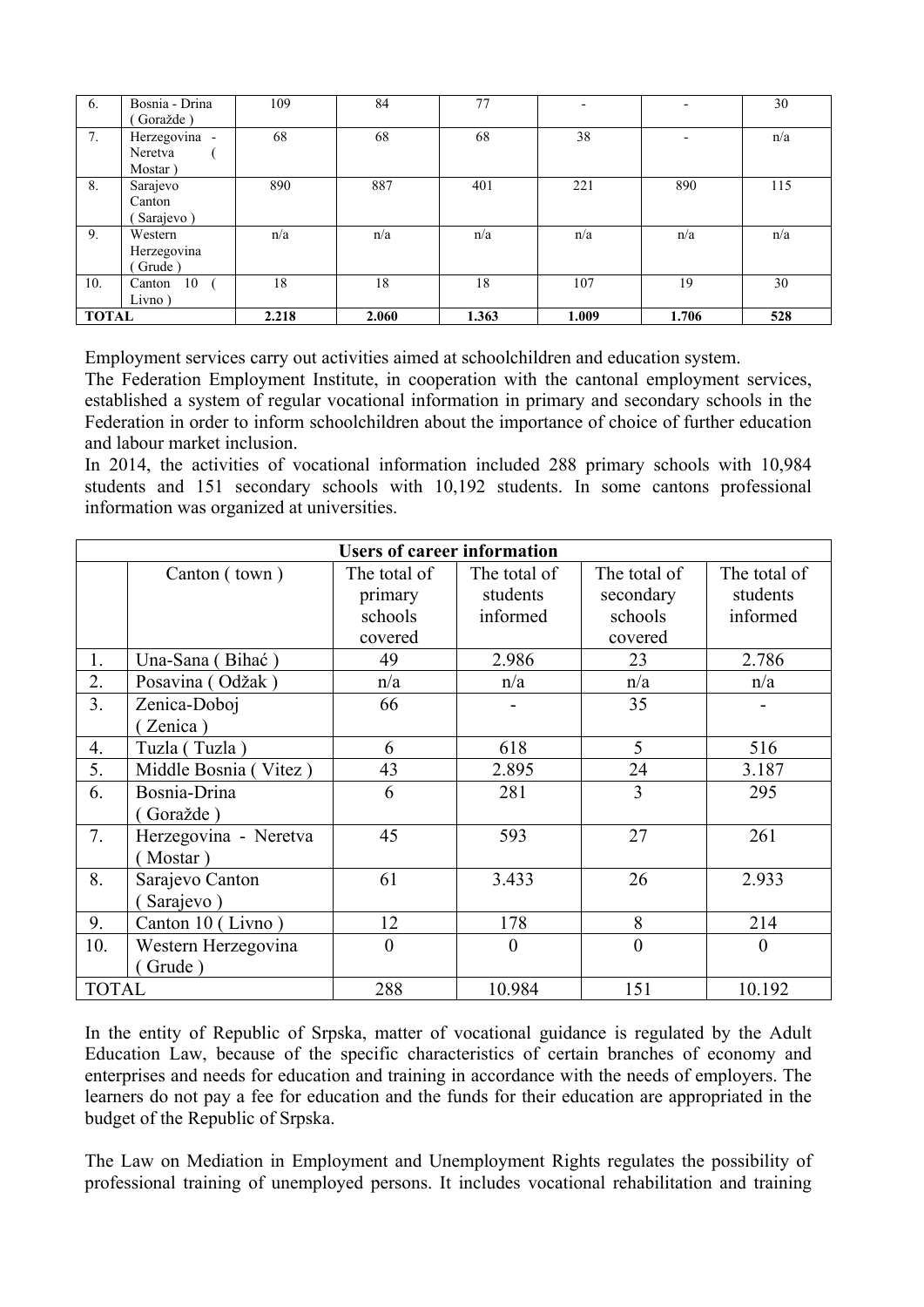under general conditions ( organized and carried out in the mainstream education system ) and under special conditions ( in vocational rehabilitation institutions according to custom-made or special programs if necessary due to the type and severity of disability or the outcome of the rehabilitation process ).

The Employment Institute, in cooperation with the Ministry of Education and Culture of the Republic of Srpska, is carrying out activities on career information of students in primary and secondary schools, as well as university students. In school year 2013/2014 this activity covered around 4,200 students in 192 classes throughout the Republic of Srpska. *Persons with disabilities*

When it comes to the implementation of specific programs of vocational guidance for people with disabilities, the public employment services in the Federation of Bosnia and Herzegovina did not carry out these activities in the reporting period. It is very important to point out that the persons with disabilities had access to regular programs and measured. The Federation Employment Institute annually appropriates 10% of funds planned for active employment policy for funding activities of the Fund for Vocational Rehabilitation and Employment of Persons with Disabilities.

In the entity of Republic of Srpska, its Government established the Centre for Vocational Rehabilitation and Employment of Disabled Holidng Company in 2011. There is one unified Employment Strategy which identifies persons with disabilities as a target category.

In the period of 2011-2014, the Fund for Vocational Rehabilitation and Employment of Disabled Persons funded hiring of 801 disabled people, with a total of BAM 2,245,665.17 for employment, self-employment and economic support, which means informal employment of disabled persons in agricultural activities in rural areas.

| People with disabilities who got a job in the period 2011-2014 by types of disability |                |                |                |              |              |  |  |
|---------------------------------------------------------------------------------------|----------------|----------------|----------------|--------------|--------------|--|--|
| <b>TYPES OF</b>                                                                       | 2011           | 2012           | 2013           | 2014         | <b>TOTAL</b> |  |  |
| <b>DISABILITY</b>                                                                     |                |                |                |              |              |  |  |
| <b>Wartime veterans</b>                                                               | 188            | 170            | 133            | 88           | 579          |  |  |
| with disabilities                                                                     |                |                |                |              |              |  |  |
| <b>Blind and visually</b>                                                             | $\overline{4}$ | $\overline{4}$ | $\overline{4}$ | 8            | 20           |  |  |
| impaired persons                                                                      |                |                |                |              |              |  |  |
| Deaf persons and                                                                      | 6              | $\overline{2}$ | $\theta$       | 13           | 21           |  |  |
| persons with                                                                          |                |                |                |              |              |  |  |
| hearing                                                                               |                |                |                |              |              |  |  |
| impairments                                                                           |                |                |                |              |              |  |  |
| <b>Civilian victims of</b>                                                            | $\theta$       | 9              | $\overline{0}$ | 9            | 18           |  |  |
| war                                                                                   |                |                |                |              |              |  |  |
| <b>Persons with</b>                                                                   | 22             | 15             | $\overline{4}$ | 11           | 52           |  |  |
| mental retardation                                                                    |                |                |                |              |              |  |  |
| <b>People having</b>                                                                  | $\theta$       | 39             | $\overline{3}$ | $\mathbf{1}$ | 43           |  |  |
| dystrophy                                                                             |                |                |                |              |              |  |  |
| <b>Amputees</b>                                                                       |                | 9              | $\overline{0}$ | 21           | 31           |  |  |
| Paraplegics                                                                           | $\overline{2}$ | 12             |                | 11           | 26           |  |  |
| People disabled at                                                                    | $\theta$       | $\overline{3}$ | $\theta$       | 8            | 11           |  |  |
| work                                                                                  |                |                |                |              |              |  |  |
| <b>Others</b>                                                                         | $\theta$       | $\overline{0}$ | $\overline{0}$ | $\theta$     | $\theta$     |  |  |